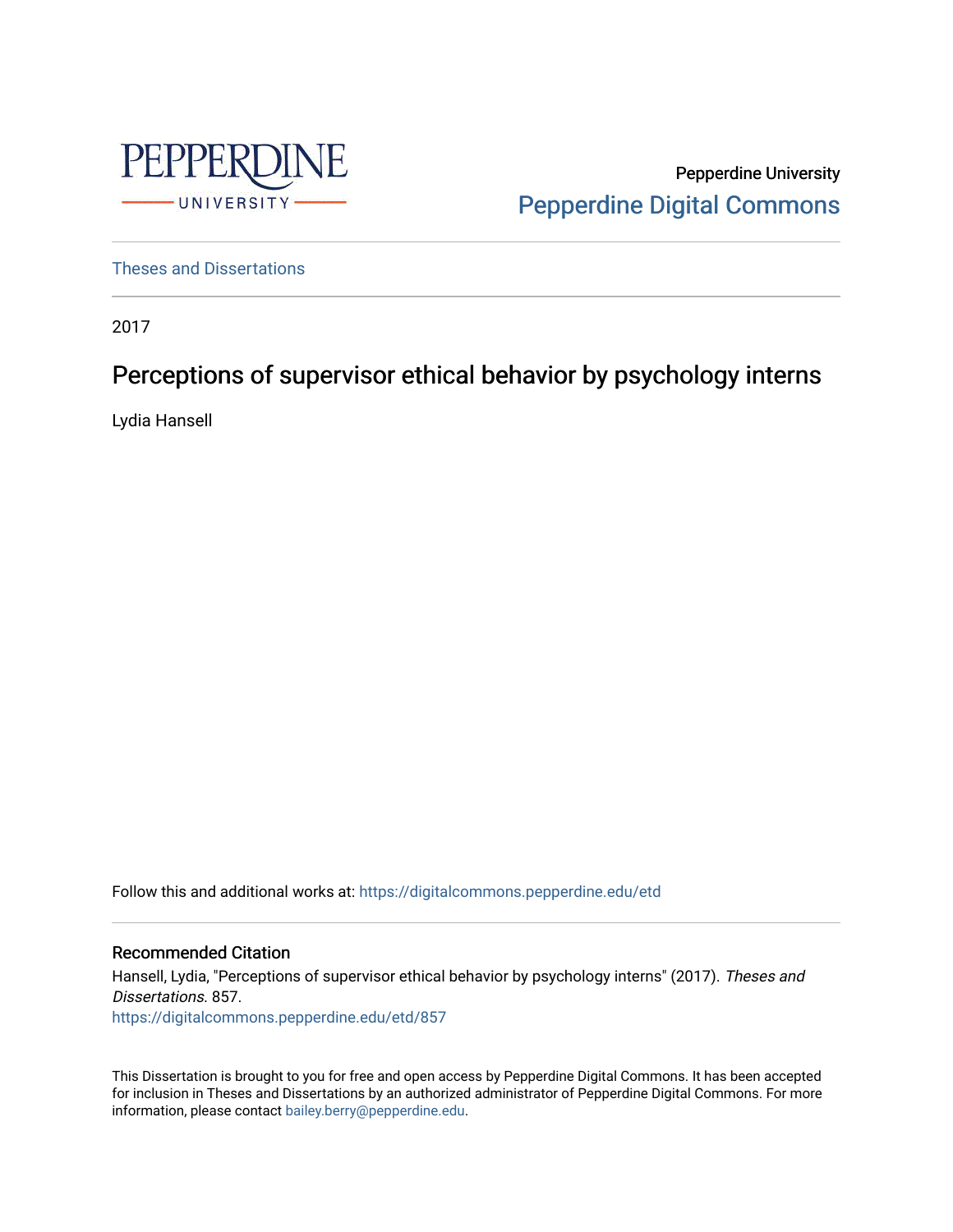Pepperdine University

Graduate School of Education and Psychology

# PERCEPTIONS OF SUPERVISOR ETHICAL BEHAVIOR BY PSYCHOLOGY INTERNS

A clinical dissertation submitted in partial satisfaction

of the requirements for the degree of

Doctor of Psychology

by

Lydia Hansell

August, 2017

Edward P. Shafranske, Ph.D., ABPP – Dissertation Chairperson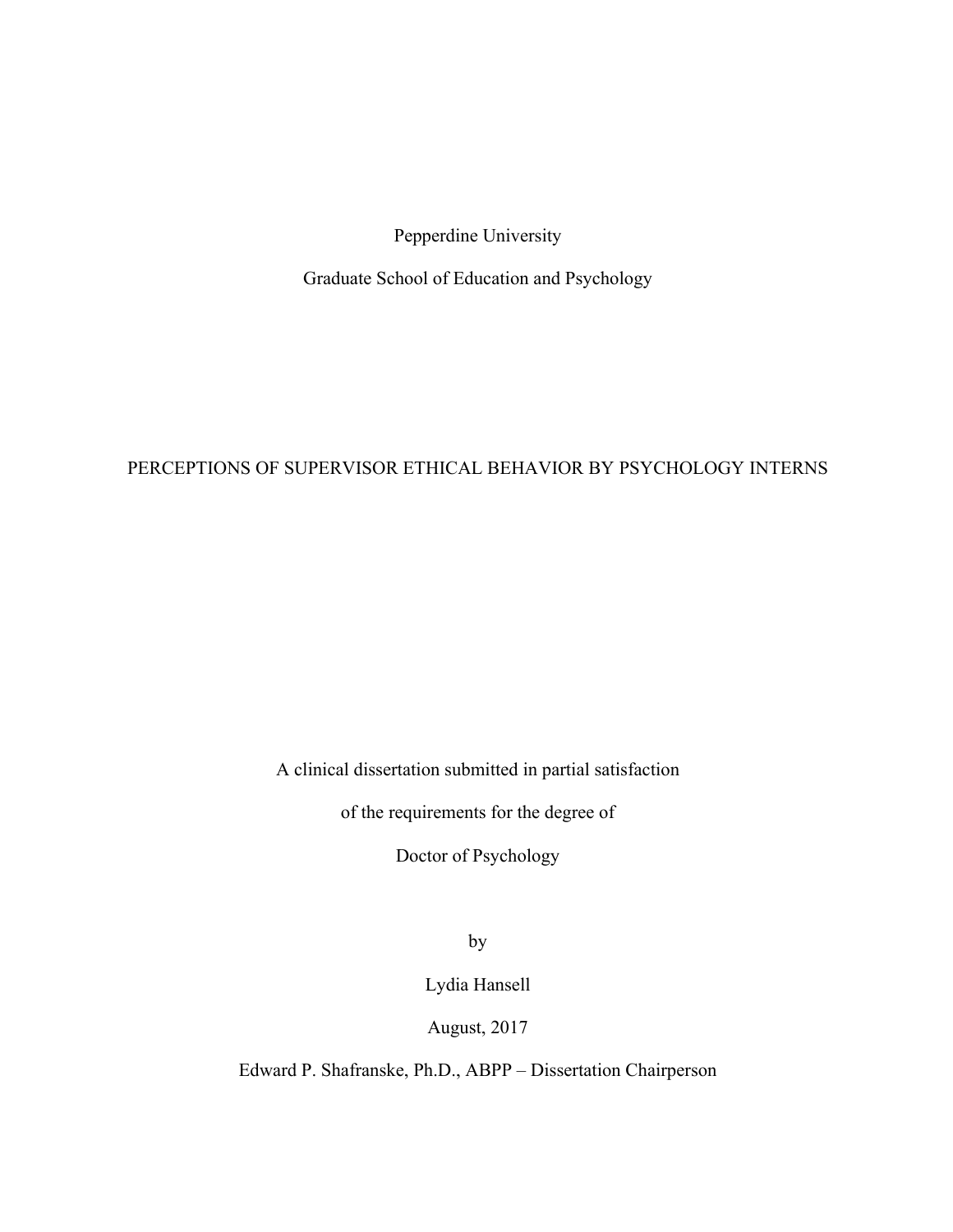This clinical dissertation, written by

# Lydia Hansell

under the guidance of a Faculty Committee and approved by its members, has been submitted to and accepted by the Graduate Faculty in partial fulfillment of the requirements for the degree of

# DOCTOR OF PSYCHOLOGY

Doctoral committee

Edward P. Shafranske, Ph.D., ABPP, Chairperson

Carol A. Falender, Ph.D.

Anat Cohen, Ph.D.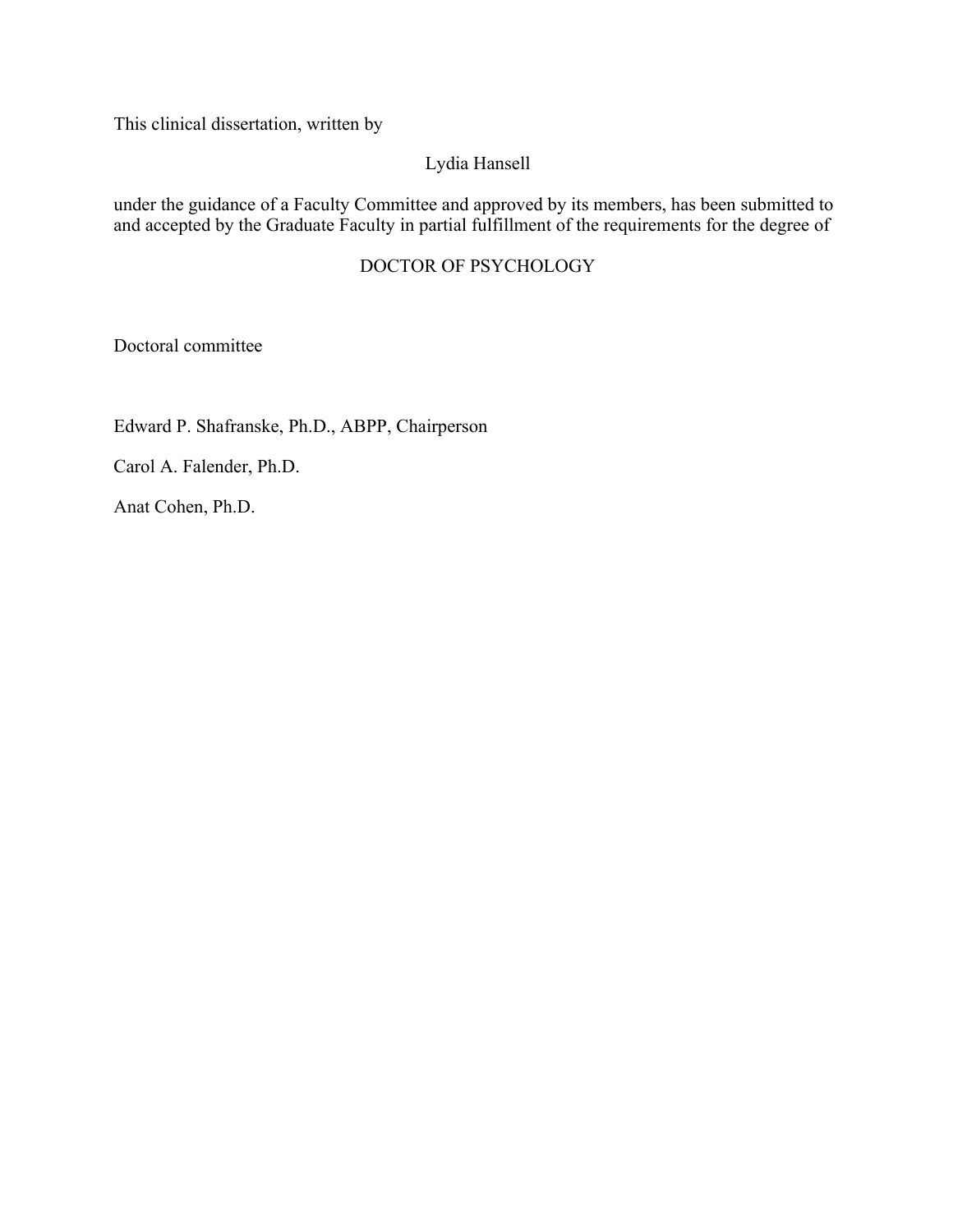© Copyright by Lydia Hansell (2017)

All Rights Reserved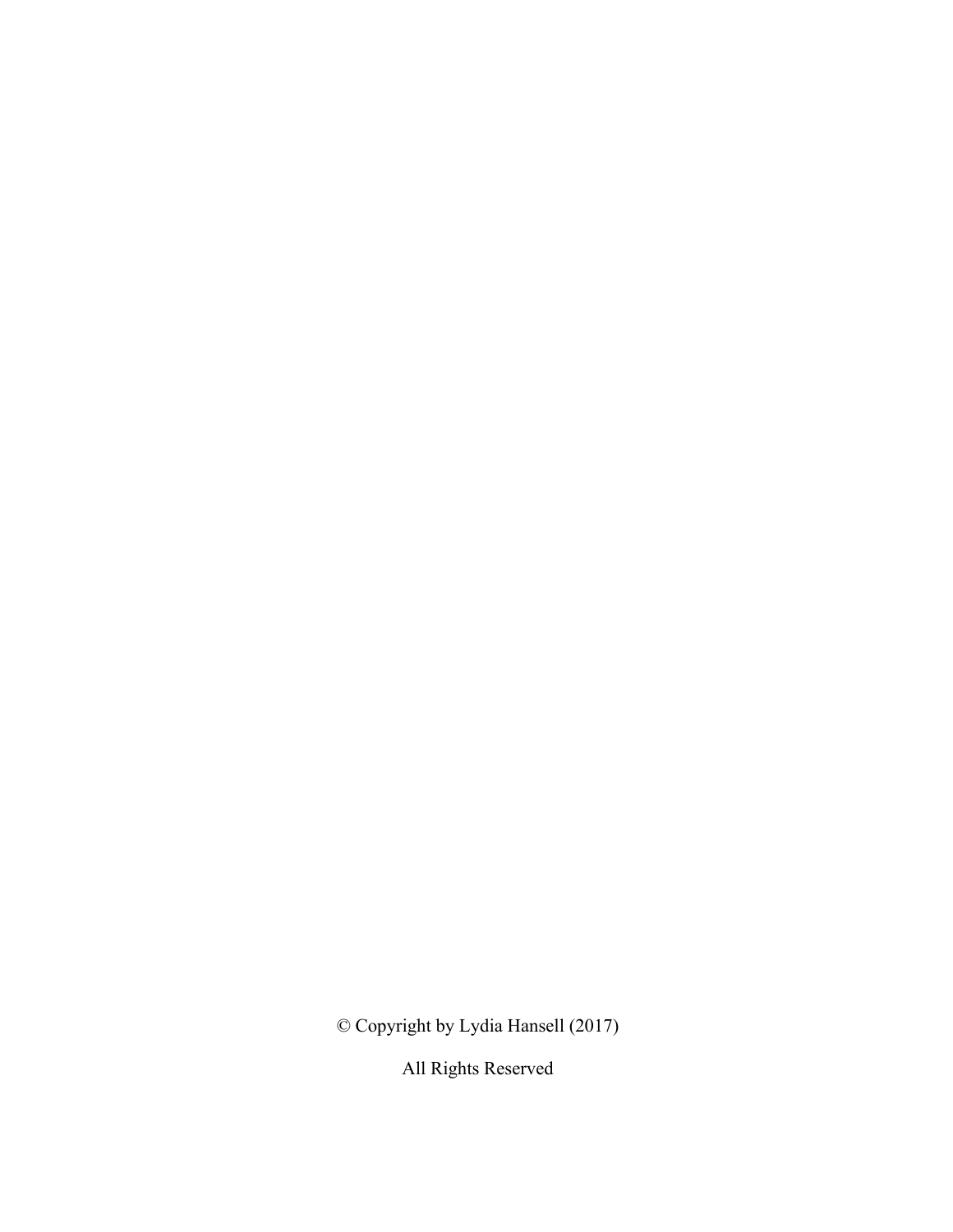# TABLE OF CONTENTS

| Directing the Process of Informed Consent and Discussing Limits to Confidentiality  33 |  |
|----------------------------------------------------------------------------------------|--|
| Modeling Professionalism and Adherence to Ethical and Legal Standards and Ensuring     |  |
|                                                                                        |  |
| Delineating Multiple Roles/Responsibilities of the Supervisor (e.g., Client Welfare,   |  |
|                                                                                        |  |
|                                                                                        |  |
|                                                                                        |  |
|                                                                                        |  |
|                                                                                        |  |
|                                                                                        |  |
|                                                                                        |  |
|                                                                                        |  |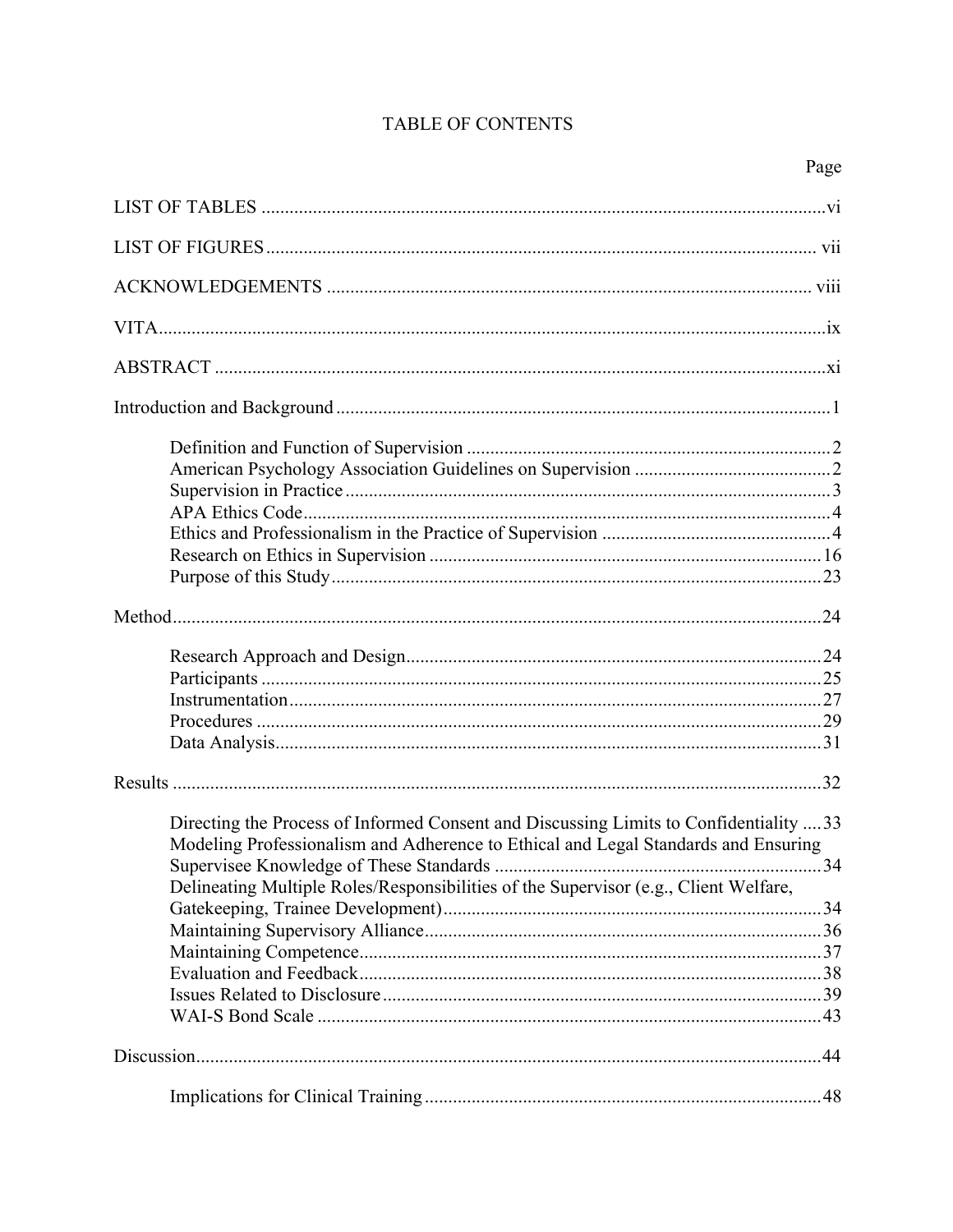# Page

| APPENDIX G: Working Alliance Inventory-Supervision (Bond Scale)119              |  |
|---------------------------------------------------------------------------------|--|
|                                                                                 |  |
|                                                                                 |  |
| APPENDIX J: Pepperdine University IRB Notice of Approval for Human Research 124 |  |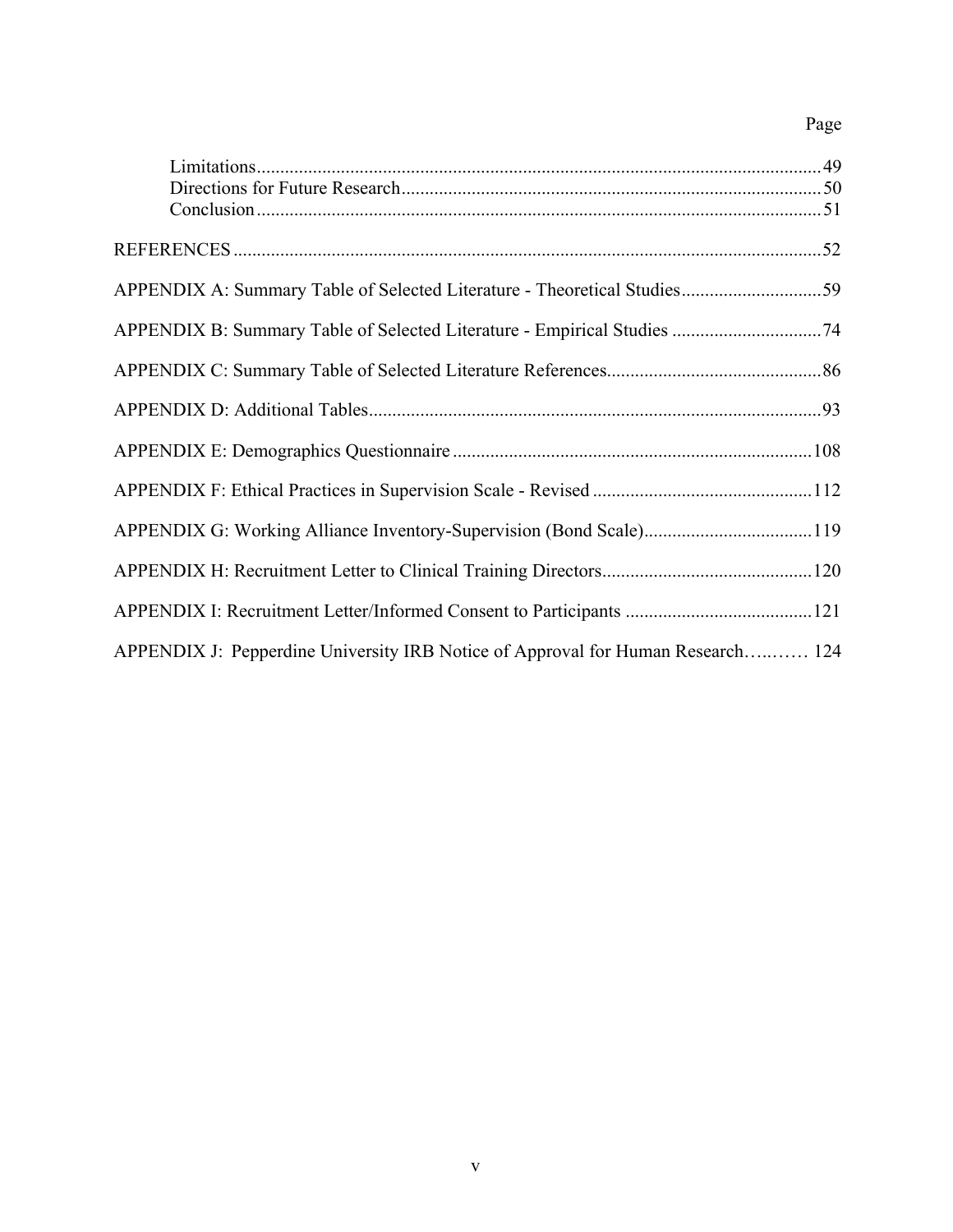# LIST OF TABLES

| Table 1. Percentage of Participants Reporting Supervisor Non-Adherence to Each Ethical |  |
|----------------------------------------------------------------------------------------|--|
| Table 2. Impact of Perceived Unethical/Unprofessional Supervisor Behavior on Trainee36 |  |
| Table 3. Trainee Report of Supervisor Adherence/Non-Adherence to Each Ethical Domain40 |  |
|                                                                                        |  |
|                                                                                        |  |
|                                                                                        |  |
|                                                                                        |  |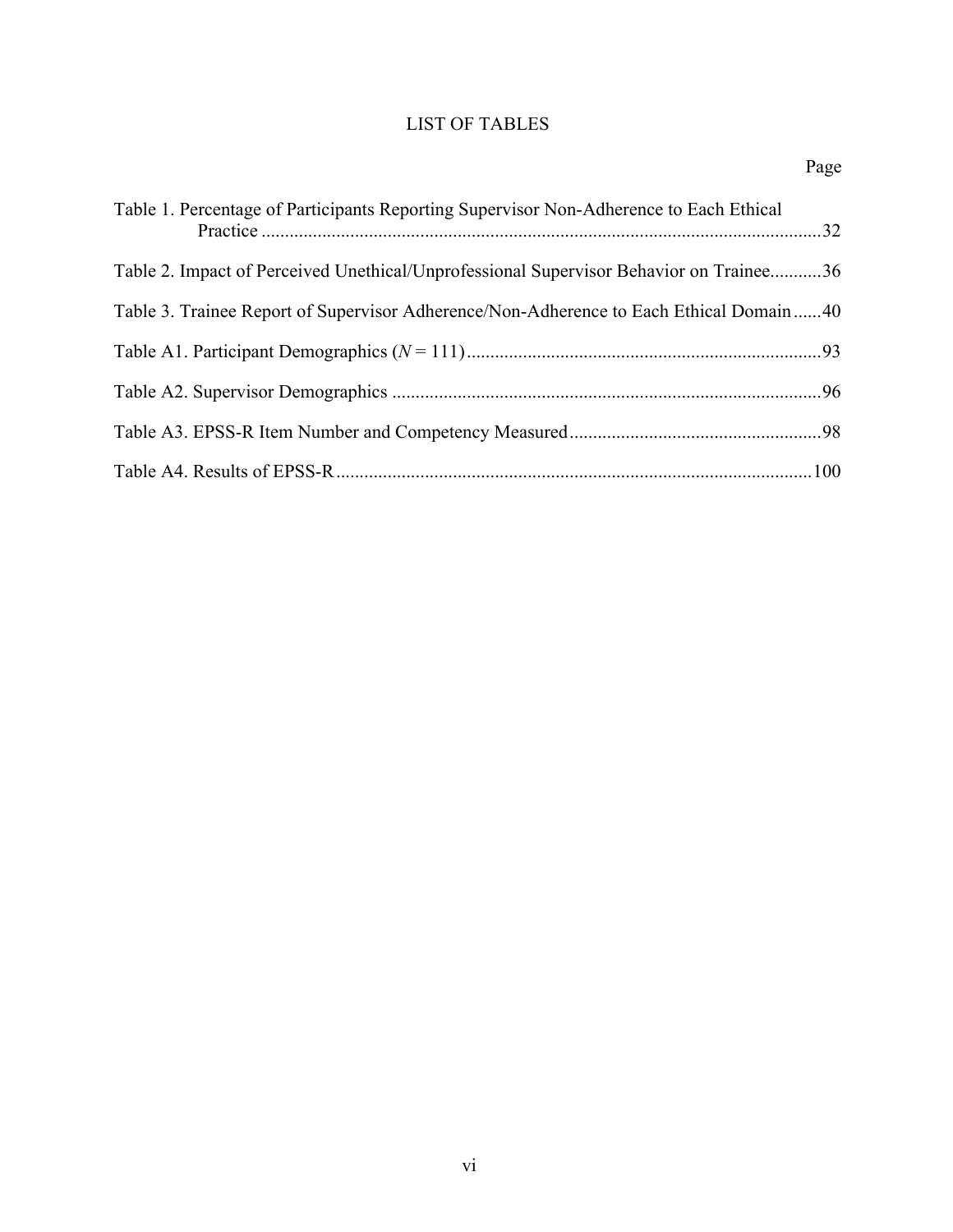# LIST OF FIGURES

|                                                                                         | Page |
|-----------------------------------------------------------------------------------------|------|
| Figure 1. Impact of perceived unethical/unprofessional supervisor behavior on trainee37 |      |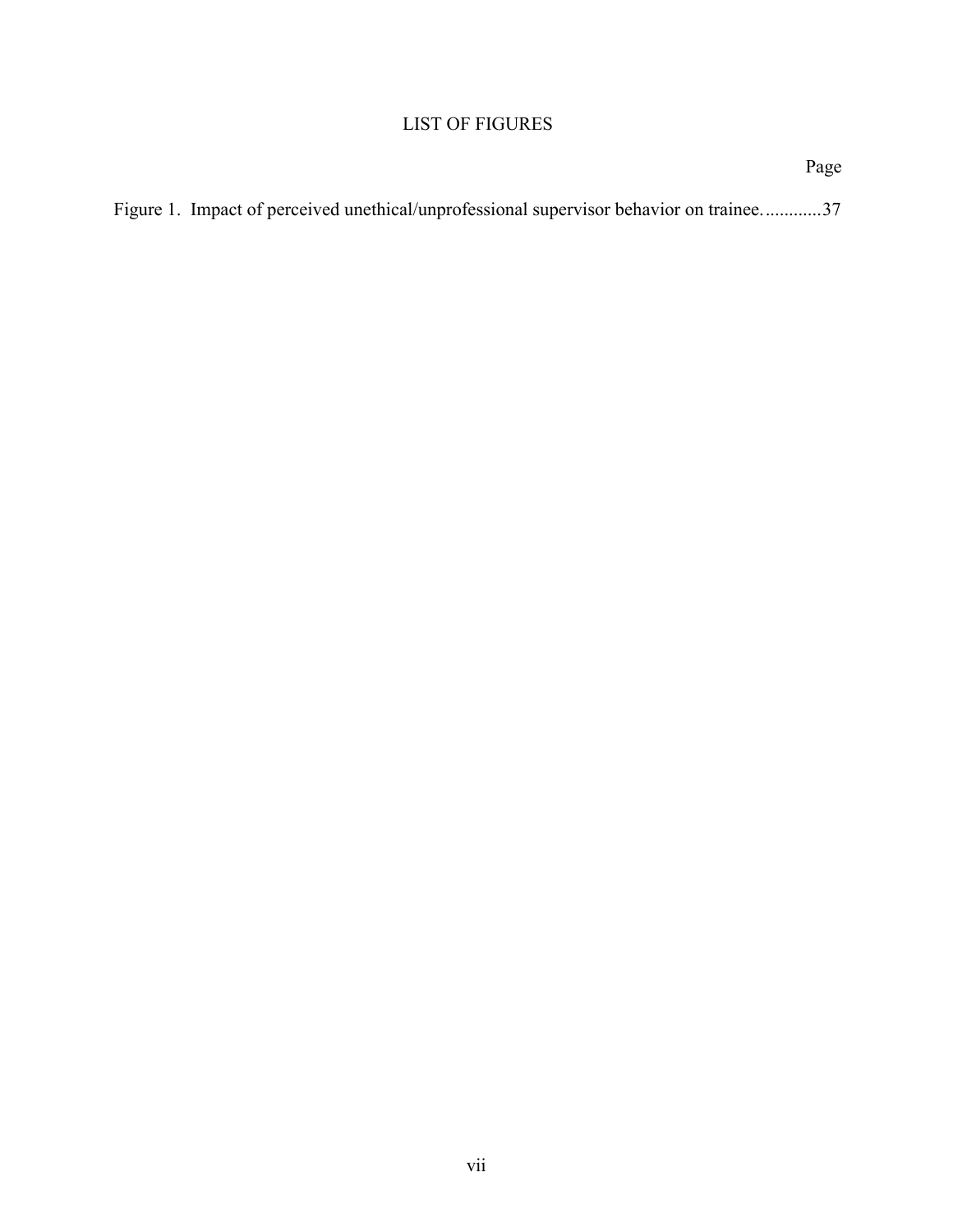### ACKNOWLEDGEMENTS

I owe a great deal to a great many. First, I would not have been able to complete this project without the ongoing support of my committee members, Dr. Shafranske, Dr. Falender, and Dr. Cohen. Thank you for your guidance and warmth throughout this endeavor. Dr. Shafranske, you have been my mentor since my first day in the Psy.D. program. Your endless support and encouragement over the years were absolutely instrumental to my success in the program. With heartfelt gratitude – thank you.

I wish to thank my incredible parents and in-laws, all of whom have given their blood, sweat, and tears (literally) to propel me forward in my professional endeavors. You have been unflinching in your willingness to take part in the challenge, especially during those All-Handson-Deck years.

Most importantly, I wish to acknowledge Bryan and the beautiful family that has been with me from the beginning. One paragraph cannot do justice to the years of kind gestures, words of encouragement, and willingness to accommodate my (seemingly endless) needs. Truly, how do I find the words to express my love and gratitude? You are my solace and my strength in this wild and crazy life of ours.

And to Mojito – we love you, buddy!

viii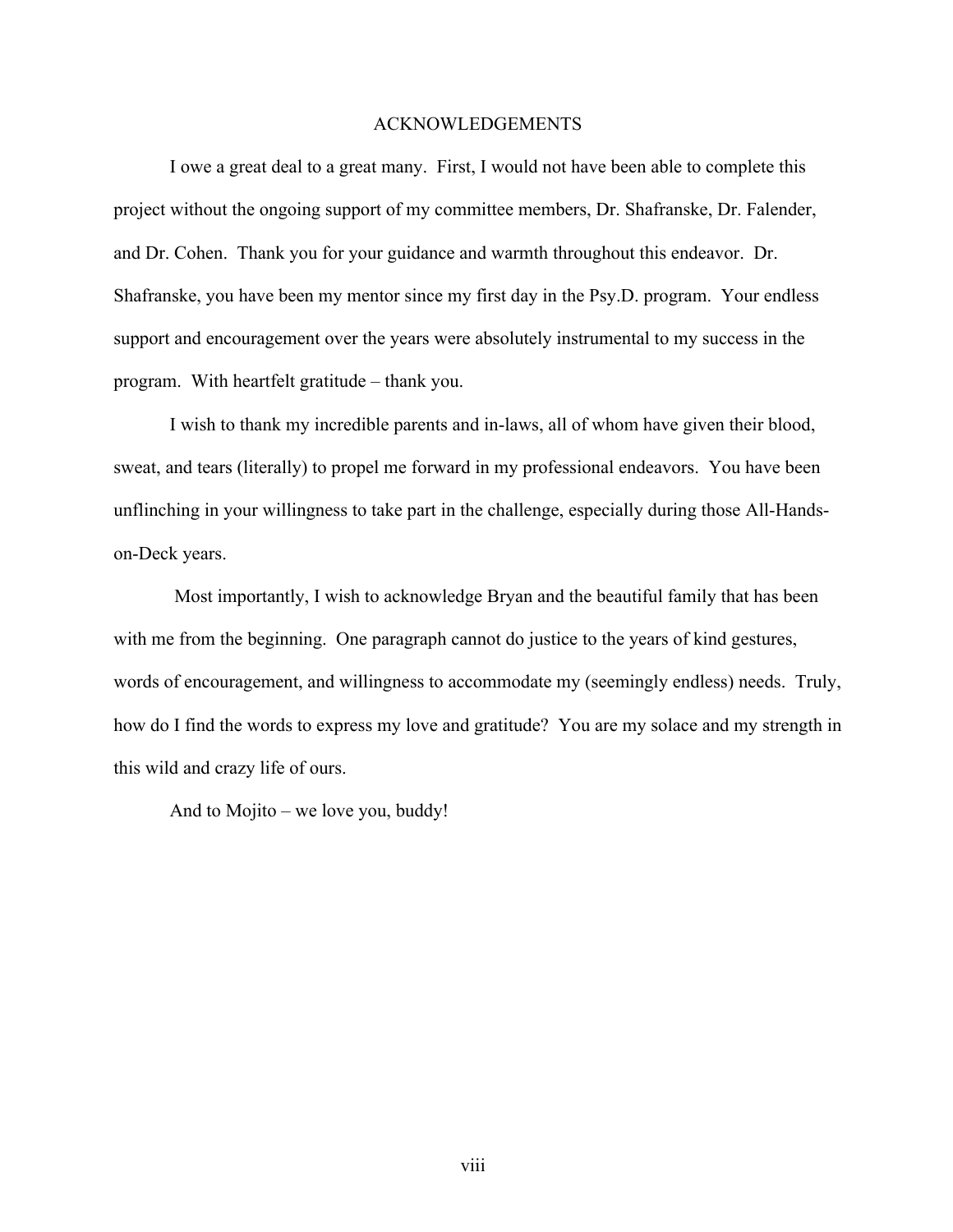# VITA

#### EDUCATION

Psy.D. Candidate, Clinical Psychology, July 2017 Pepperdine University, Los Angeles, CA Clinical Competence Examination: Pass with Distinction

Master of Arts, Psychology, May 2010 Pepperdine University, Los Angeles, CA

### CLINICAL INTERNSHIP

VA Sepulveda Ambulatory Care Center North Hills, CA Pre-doctoral Intern Primary Supervisor: Marissa Burgoyne, Psy.D. August 2016 – August 2017

### CLINICAL TRAINING EXPERIENCE

CBT/DBT California Los Angeles/Long Beach, CA Practicum Trainee Primary Supervisor: Jessica Schneider, Psy.D. September 2014 – July 2016

West Los Angeles VA Healthcare Center Brentwood, CA Practicum Trainee Primary Supervisor: Mickie Fisher, Ph.D. September 2012 – February 2013

Pepperdine University Psychological Clinic Los Angeles, CA Practicum Trainee Primary Supervisor: Aaron Aviera, Ph.D. May 2011 – February 2013

Union Rescue Mission Homeless Shelter Los Angeles, CA Practicum Trainee Primary Supervisor: Aaron Aviera, Ph.D. September 2011 – June 2012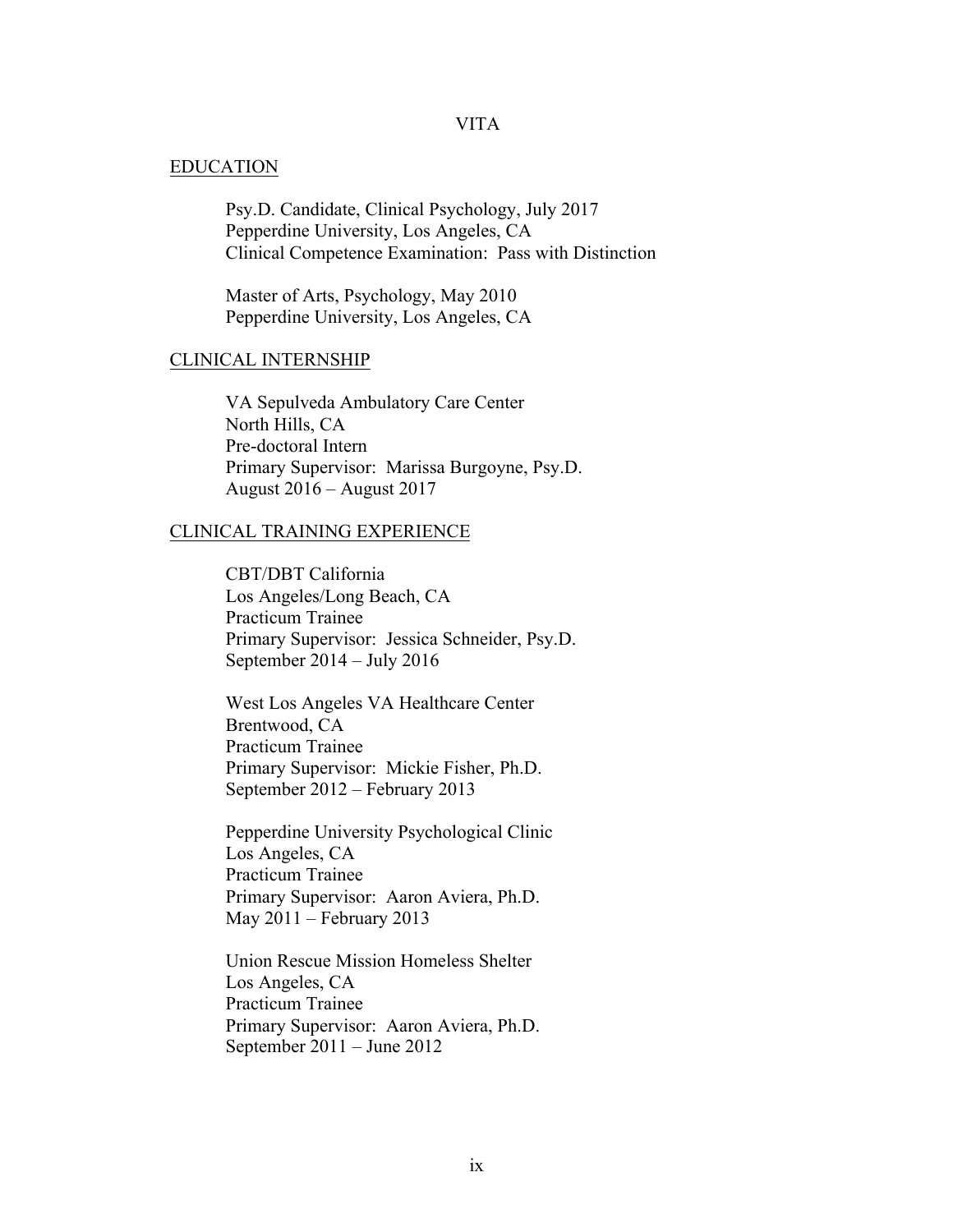# PROFESSIONAL ASSOCIATIONS

American Psychological Association Student Affiliate May 2009 – present

Los Angeles County Psychological Association Student Member May 2012 - present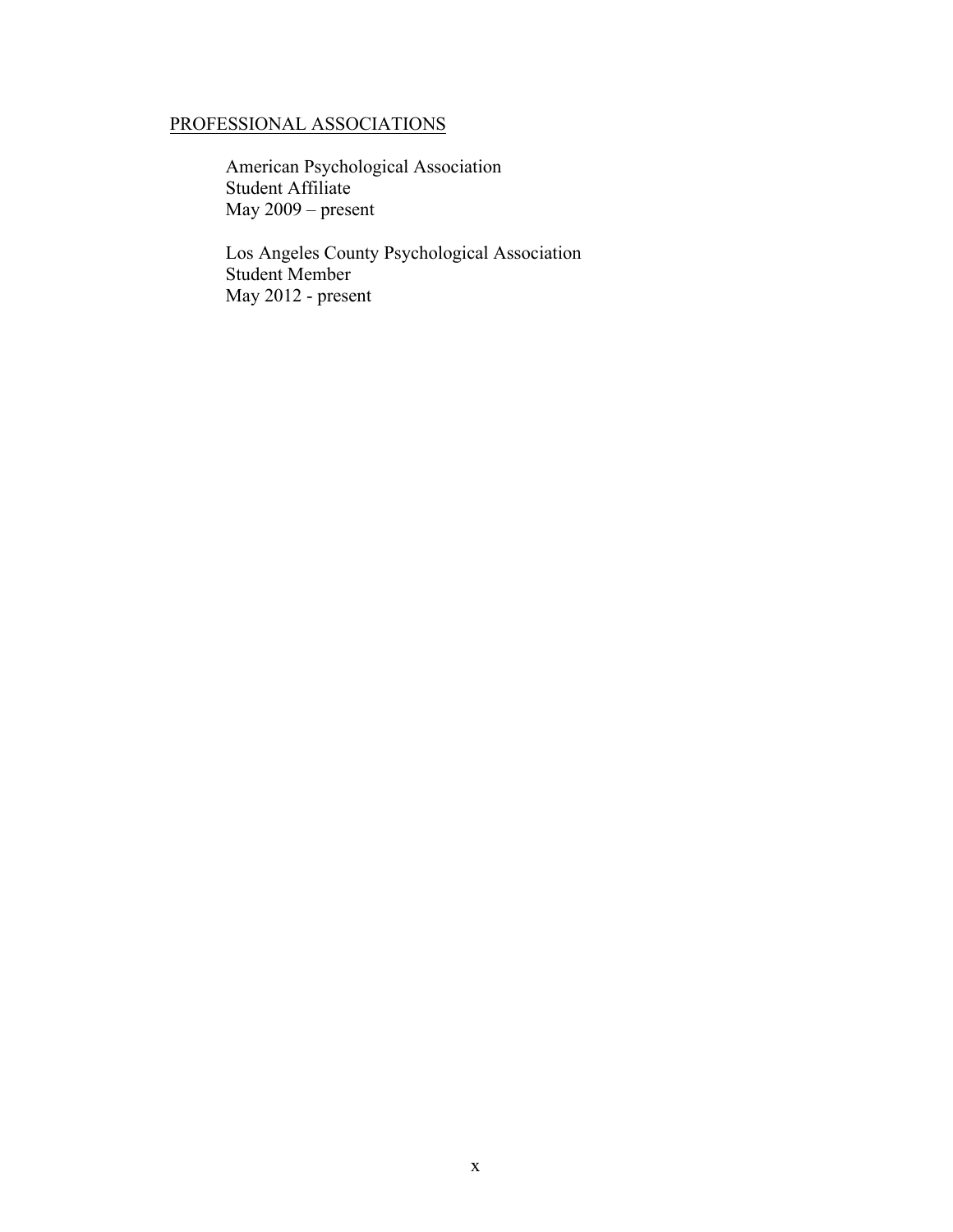### ABSTRACT

This study examined the ethical behavior of supervisors as perceived by their supervisees. One hundred eleven predoctoral psychology interns completed a web-based survey assessing their perceptions of practicum supervisor lapses in behavior across multiple supervision domains. Participants also answered questions about the impact that perceived ethical lapses of best practices and/or ethical violations had on the supervisory alliance. Survey results indicated that up to three-quarters of participants had perceived at least one ethical lapse of best practices by their previous supervisor. The most frequently reported areas of supervisor non-adherence to ethical standards were: direct observation of clinical work, e.g., live supervision, monitoring of client progress, use of familiar treatments, and use of a supervision contract. The results were consistent with previous studies of ethical practice in supervision (Wall, 2009) and highlight the need for continued study of how ethical guidelines are understood and applied in the practice of clinical supervision. Implications for training in clinical supervision as well as recommendations for future research are discussed.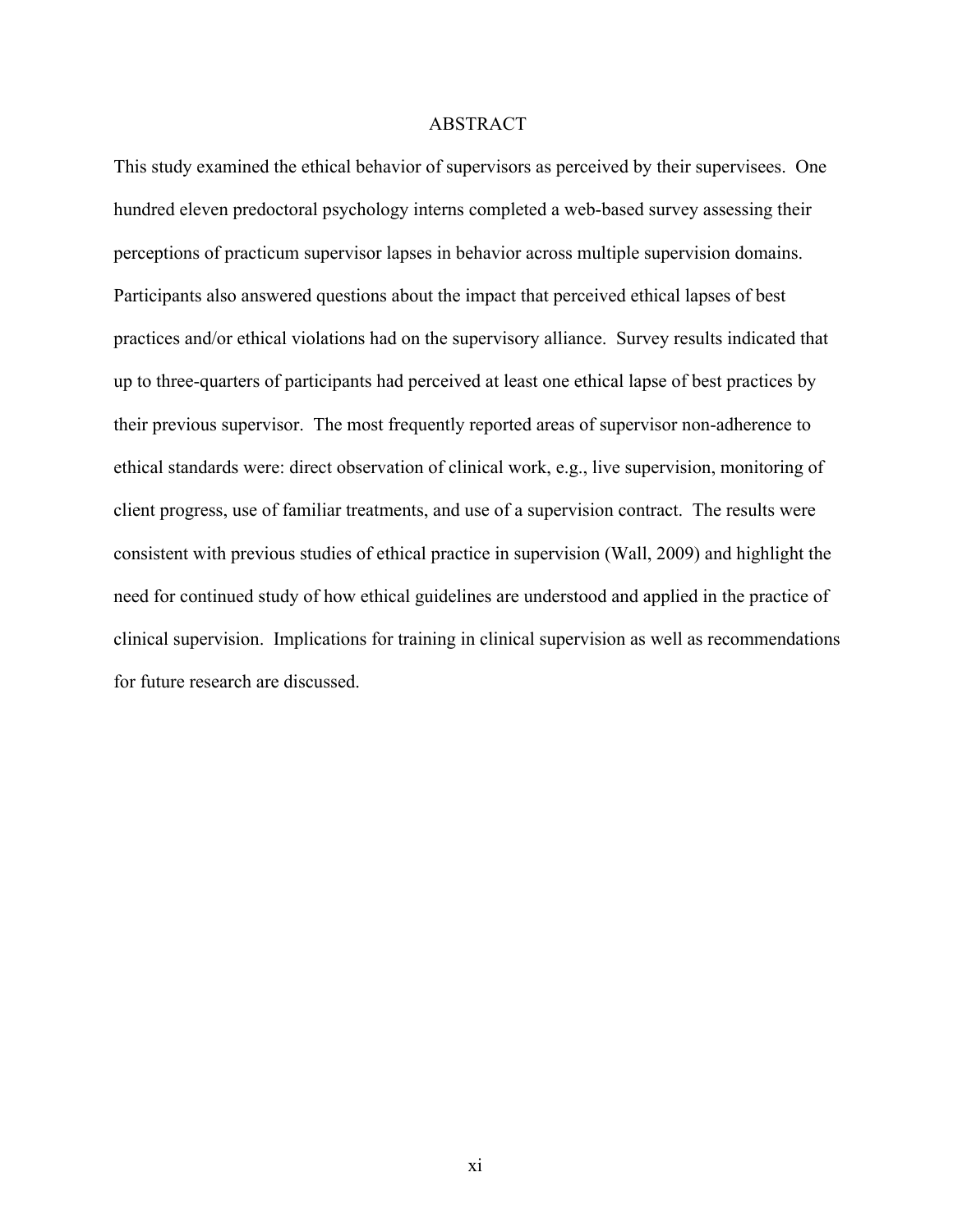#### **Introduction and Background**

Clinical supervision plays a pivotal role in the professional development of a health service psychologist. It not only facilitates the development of clinical competencies, but also oversees client welfare by evaluating the *entrustability* of the trainee and monitoring the course of evaluation and treatment provided by the supervisee (Falender & Shafranske, 2004; Ten Cate, 2005). Further, the clinical supervisor evaluates the competence of the supervisee and serves as a gatekeeper for the profession. Therefore, supervisors bear particular *ethical* responsibility to clients, supervisees, and the profession as well as to the educational and training institutions with which the supervisee is affiliated. These obligations can only be fulfilled through ethical conduct, professionalism, and the use of best practices by supervisors. Attention to ethical practices in clinical supervision is required, given the centrality of ethics in all professional practice, and particularly in light of client welfare and the training function in clinical supervision, which in part serves to socialize the trainee to ethical practice and professionalism. In addition to didactics, supervisees learn about ethics through the *hidden curriculum* in which ethics are taught through intentional and unintentional supervisor modeling (Falender  $\&$ Shafranske, 2017). This study investigated psychology interns' perceptions of the ethical behavior of their previous supervisors and offers commentary on the impacts of such perceived conduct on client welfare and on the professional development of the supervisee. We turn now to an overview of clinical supervision.

This section provides a review of the literature on the definition and functions of supervision; the APA guidelines on supervision; supervision in practice; and ethics and professionalism in the practice of supervision.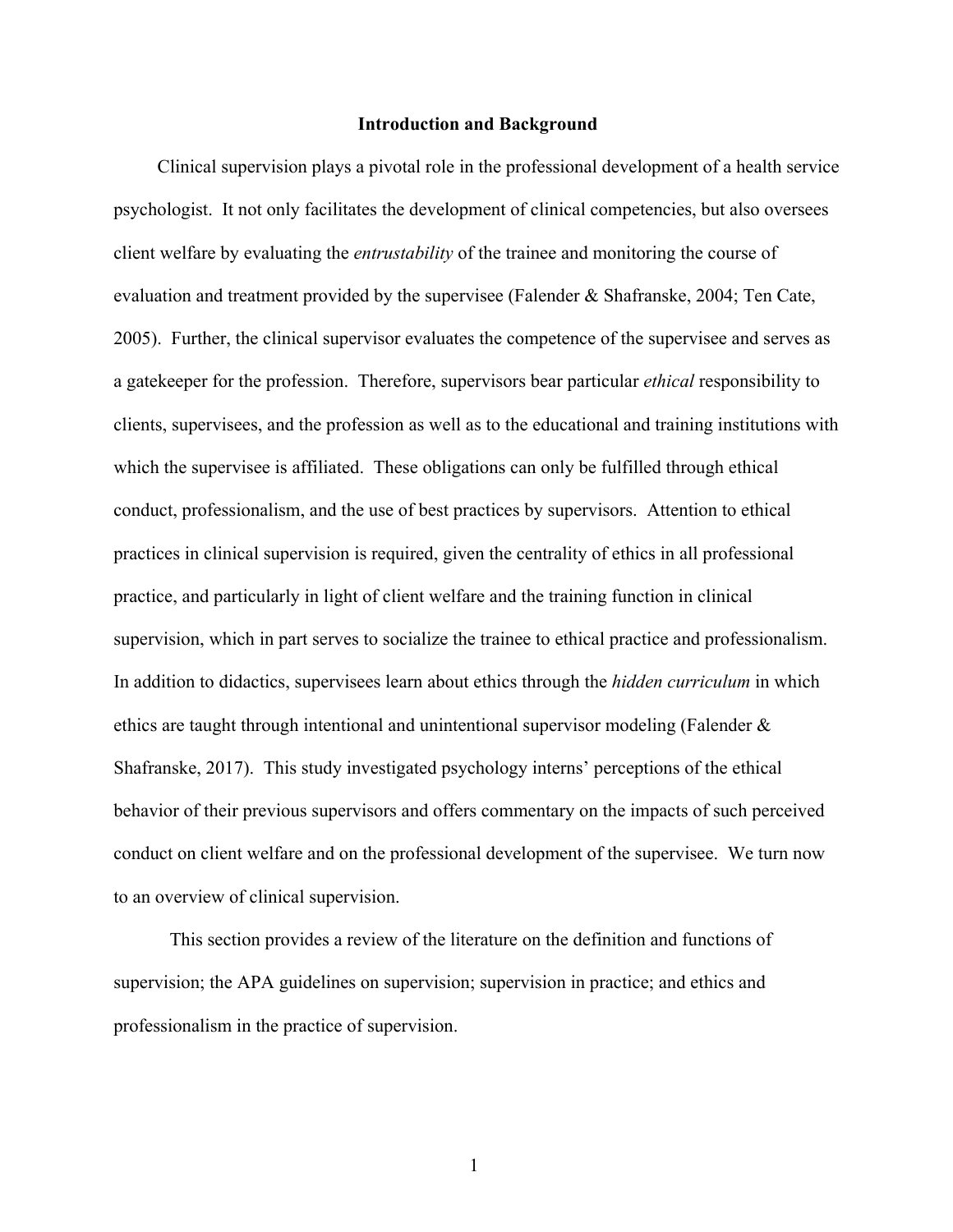## **Definition and Functions of Supervision**

The supervision of trainees in psychology is a fundamental aspect of preparation for professional practice (Barnett, 2014; Falender & Shafranske, 2004). Falender and Shafranske (2014b) noted that clinical supervision is now recognized as a core professional competence and that increasingly more attention is being focused on ensuring that supervisors are competent and providing effective supervision. Clinical supervision serves three primary functions: to ensure client welfare; to encourage the professional development of the supervisee; and to protect the general public by serving as a gatekeeper to the profession. Barnett and Molzon (2014) discussed the primary outcomes of supervision as: (a) imparting knowledge, (b) enhancing skills, and (c) preparing supervisees for subsequent training/practice. Falender and Shafranske (2004) defined supervision as:

a distinct professional activity in which education and training aimed at developing science-informed practice are facilitated through a collaborative interpersonal process. It involves observation, evaluation, feedback, facilitation of supervisee self- assessment, and acquisition of knowledge and skills by instruction, modeling, and mutual problemsolving. Building on the recognition of the strengths and talents of the supervisee, supervision encourages self-efficacy. Supervision ensures that (it) is conducted in a competent manner in which ethical standards, legal prescriptions, and professional practices are used to promote and protect the welfare of the client, the profession, and society at large. (p. 3)

### **American Psychology Association Guidelines on Supervision**

Interest in clinical supervision as a central aspect of clinical training has increased in recent years, particularly with the growth of the competency movement and efforts to clarify factors contributing to effective and ineffective supervision. Clinical supervision is a distinct competency that involves adherence not only to established legal and ethical guidelines but also requires the acquisition of "knowledge, skills, and attitudes/values" (Shafranske & Falender, 2016, p. 182) with regards to a number of domains including diversity and multiculturalism, the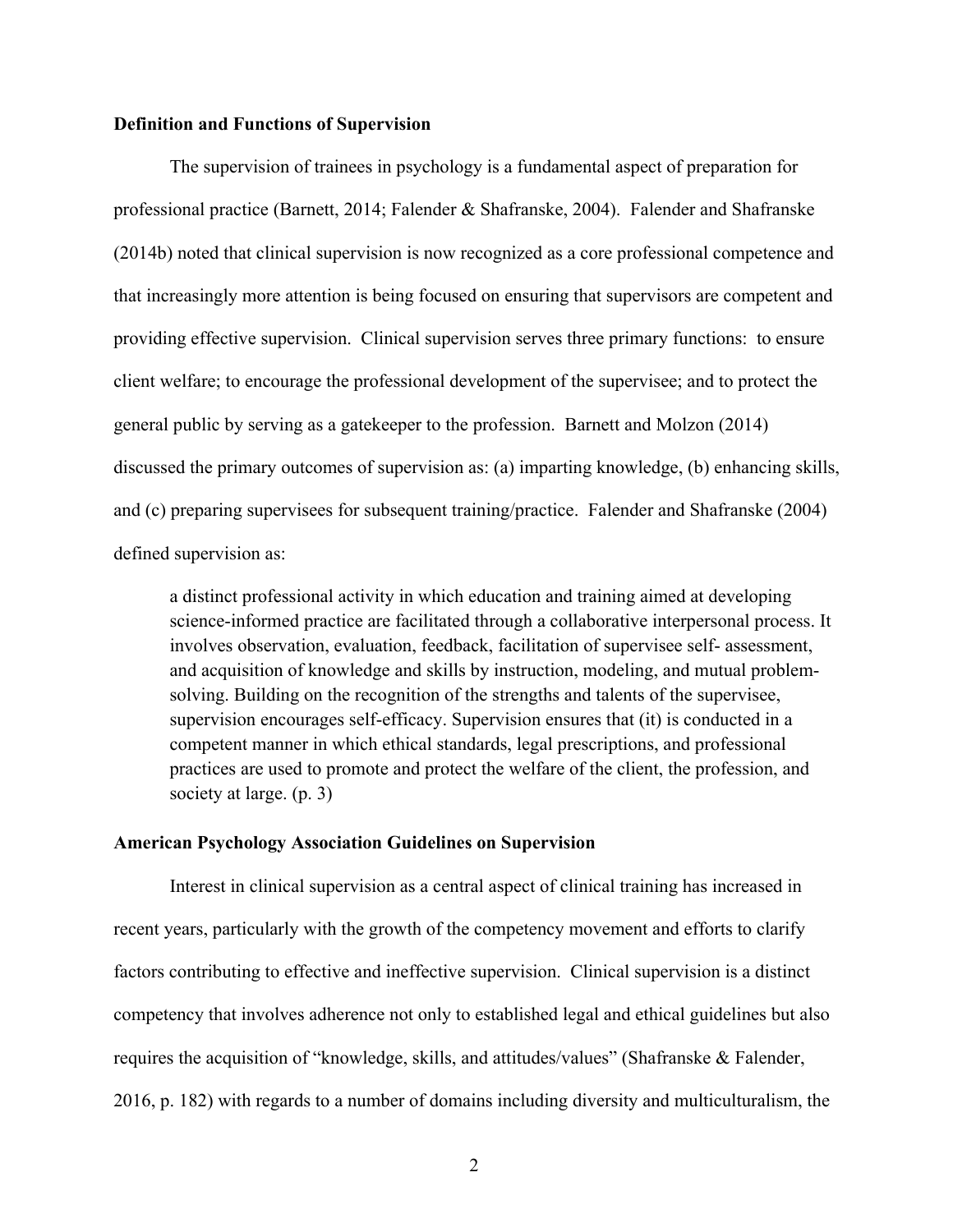modeling of professionalism, and the establishment and maintenance of a supervisory alliance. The American Psychology Association's newly established *Guidelines for Clinical Supervision in Health Service Psychology* (American Psychological Association [APA], 2015) provides a competency framework with the goal of encouraging the "development of supervisee competence" (p. 33) as well as "ensuring the protection of clients/patients and the public" (p. 33). The Guidelines specifies that the process of supervision must adhere to legal and ethical standards. Specifically, supervisors must "model ethical practice and decision making" (p. 41) and "ensure that supervisees develop the knowledge, skills, and attitudes necessary for ethical and legal adherence" (p. 41). The Guidelines comprise seven domains including supervisor competence; professionalism; diversity; relationships; assessment/evaluation/feedback; problems of professional competence; and ethical/legal/regulatory considerations.

#### **Supervision in Practice**

Supervisors are expected to model ethics and professionalism in their positions as role models, trainers, and gatekeepers (Shallcross, Johnson, & Lincoln, 2010). One major role of supervisors is to safeguard the integrity of professional psychology, and by so doing, safeguard society as a whole (Barnett & Molzon, 2014; Thomas, 2010). Gatekeeping in the field of clinical psychology is the process of ensuring that unsuitable individuals do not enter the profession. Barnett and Molzon (2014) highlighted the importance of the gatekeeping responsibility of the supervisor in suggesting that the gatekeeper role should be taken seriously, particularly when remediation efforts fail to ensure trainee competency.

In practice, clinical supervision requires the coordination of several overlapping processes: the formation of a strong working alliance; clear identification of training goals,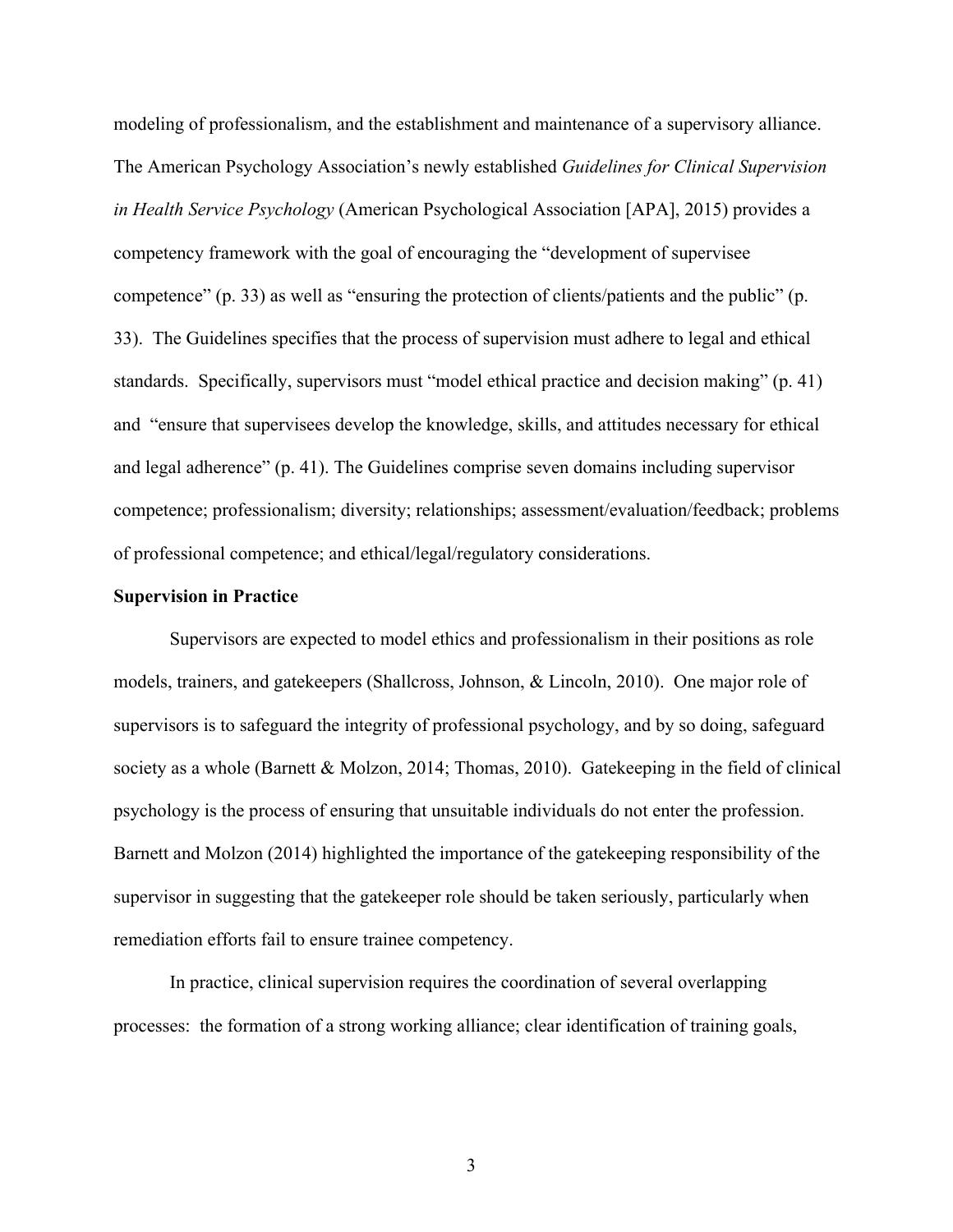responsibilities, and expectations; evaluative and gatekeeping responsibilities; and facilitating ongoing professional development (Shafranske & Falender, 2016).

## **APA Ethics Code**

All psychologists (including supervisors) are required to practice according to the APA's (2010) *Ethical Principles of Psychologists and Code of Conduct*. The Ethics Code delineates ethical principles for professional practice, including the practice of supervision. As Nagy (2011) stated, psychologists who join the APA become "duty bound" (p. 52) to comply with the ethical standards. Some ethical principles that apply specifically to supervisors include a respect for the human dignity of both clients and supervisees, maintaining boundaries of competence, avoiding harm or exploitation of supervisees, and the provision of timely, direct feedback to supervisees (APA, 2010).

Cornish (2013) noted that the APA Ethics Code is limited in that it cannot address all potential ethical dilemmas. Thomas (2010) stated that "the ethical standards establish the minimum criteria for acceptable practice that form the basis for determining violations" (p. 18). Ultimately, however, "ethical awareness requires clinicians and supervisors to accept the clinician's humanity in an honest attempt to minimize ethical conflicts and errors in behavior and judgment" (Pakdaman, Shafranske, & Falender, 2014, p. 439). As Papile (2013) concluded in a study of "critical incidents" (p. 123) in supervision, an essential part of supervision is "involving supervisees in ethical decision-making and exploring the challenges surrounding ethical practice" (p. 123).

### **Ethics and Professionalism in the Practice of Supervision**

As Falender and Shafranske (2007) noted, "Supervisors play a crucial role in modeling ethical practice and guiding exploration of the application of ethics and professional standards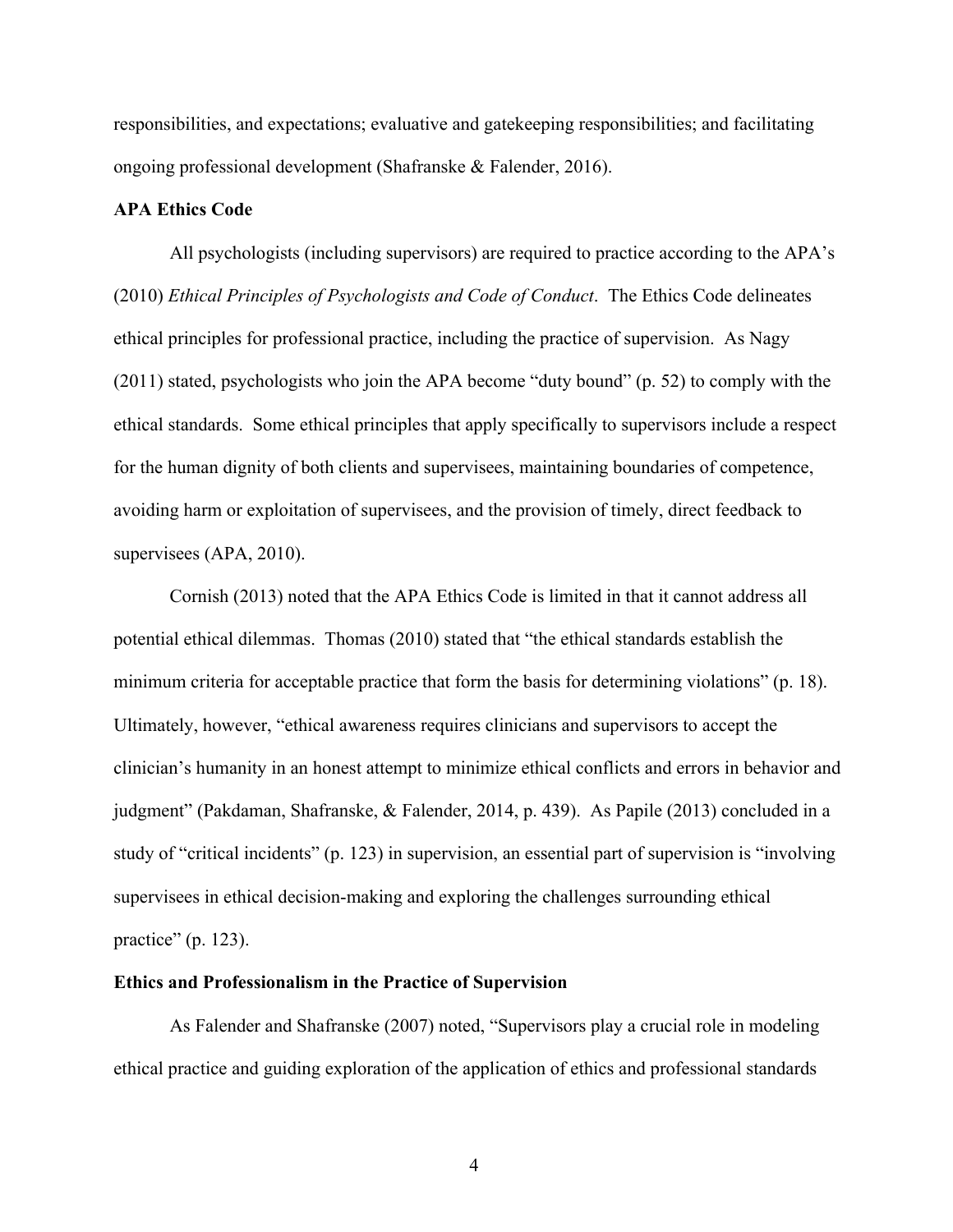throughout the clinical training experience" (pp. 236-237). They also asserted that professionalism necessitates an ongoing orientation to principles of law and ethics throughout an individual's career (Shafranske & Falender, 2016). Thomas (2010) concluded: "A significant component of the development of all psychologists and mental health professionals is learning and internalizing the ethics of their professions" (p. 4). Of particular importance to the practice of effective supervision is the understanding of and adherence to ethical standards of practice. Falender and Shafranske (2007) asserted:

Professional ethics requires that psychologists perform their professional responsibilities in a competent manner. This involves not only establishing benchmarks of competence during development and at the point of entry into the profession but also necessitates continuous professional development beyond licensure. (p. 238)

Falender and Shafranske (2004) insisted that professional development requires lifelong commitment to legal and ethical issues and that psychologists who act as supervisors have an "ethical responsibility to acquire competence in supervision" (p. 774). Additionally, the authors asserted that specific to ethical practice, a supervisor must have "knowledge of ethics and legal issues specific to supervision" (p. 778) and must "value ethical principles" (p. 778). Supervision consists of ethical, values-based practice across the supervision "triad" (p. 394) of supervisor/supervisee/client (Falender, Shafranske, & Ofek, 2014, p. 394). Addressing ethics in supervision is critical for a number of reasons, particularly since trainees frequently supervise practicum students and because supervisors have a legal liability for ethical breaches on the part of their supervisees (Thomas, 2010).

The following list provides a compilation of ethical best practices as outlined in the literature.

- Directing the process of informed consent
- Discussing limits to confidentiality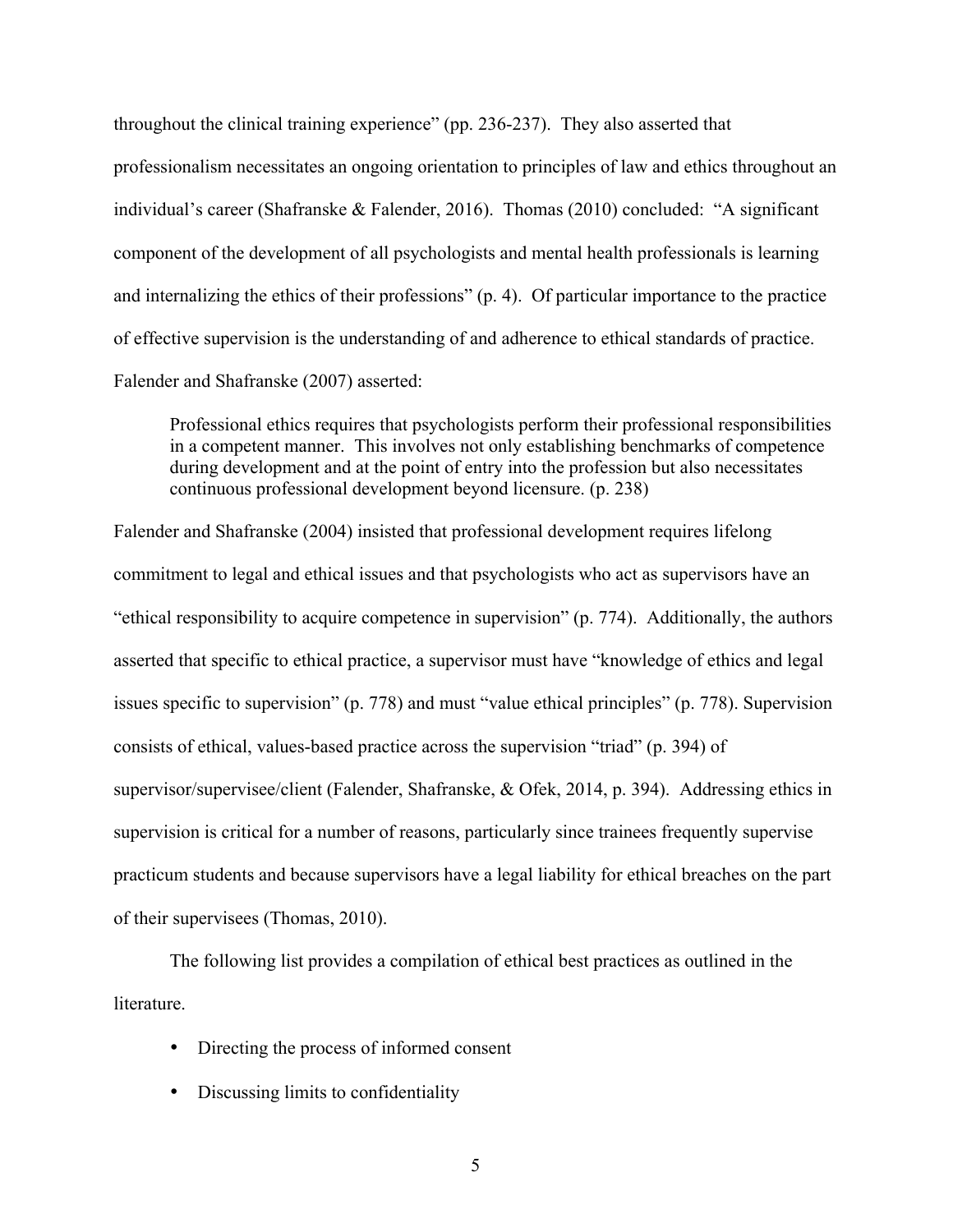- Modeling professionalism and adherence to ethical and legal standards and ensuring supervisee knowledge of these standards
- Delineating multiple roles/responsibilities of the supervisor (e.g., client welfare, gatekeeping, trainee development)
- Addressing boundary issues/multiple relationships
- Maintaining supervisory alliance
- Maintaining competence
- Evaluation and feedback
- Issues related to disclosure
- Maintaining records of supervision
- Describing remediation procedures
- Describing remediation procedures (APA, 2010, 2015; Falender et al., 2014).

**Informed consent/supervision contract.** The process of informed consent is an essential component of supervision (Thomas, 2010). Informed consent to supervision provides supervisees with information about what to expect over the course of supervision, including potential risks and benefits. The APA Guidelines highlight a major contribution of informed consent in helping to avoid misunderstandings about the structure and functions of supervision (APA, 2015).

Thomas (2010) pointed out that the process of obtaining informed consent also models for supervisees how to do this effectively with their clients. Gottlieb, Robinson, and Younggren (2007) recommend that supervisees "inform themselves" (p. 246) as to the limitations of the APA Ethics Code and that they sign an informed consent document at the initiation of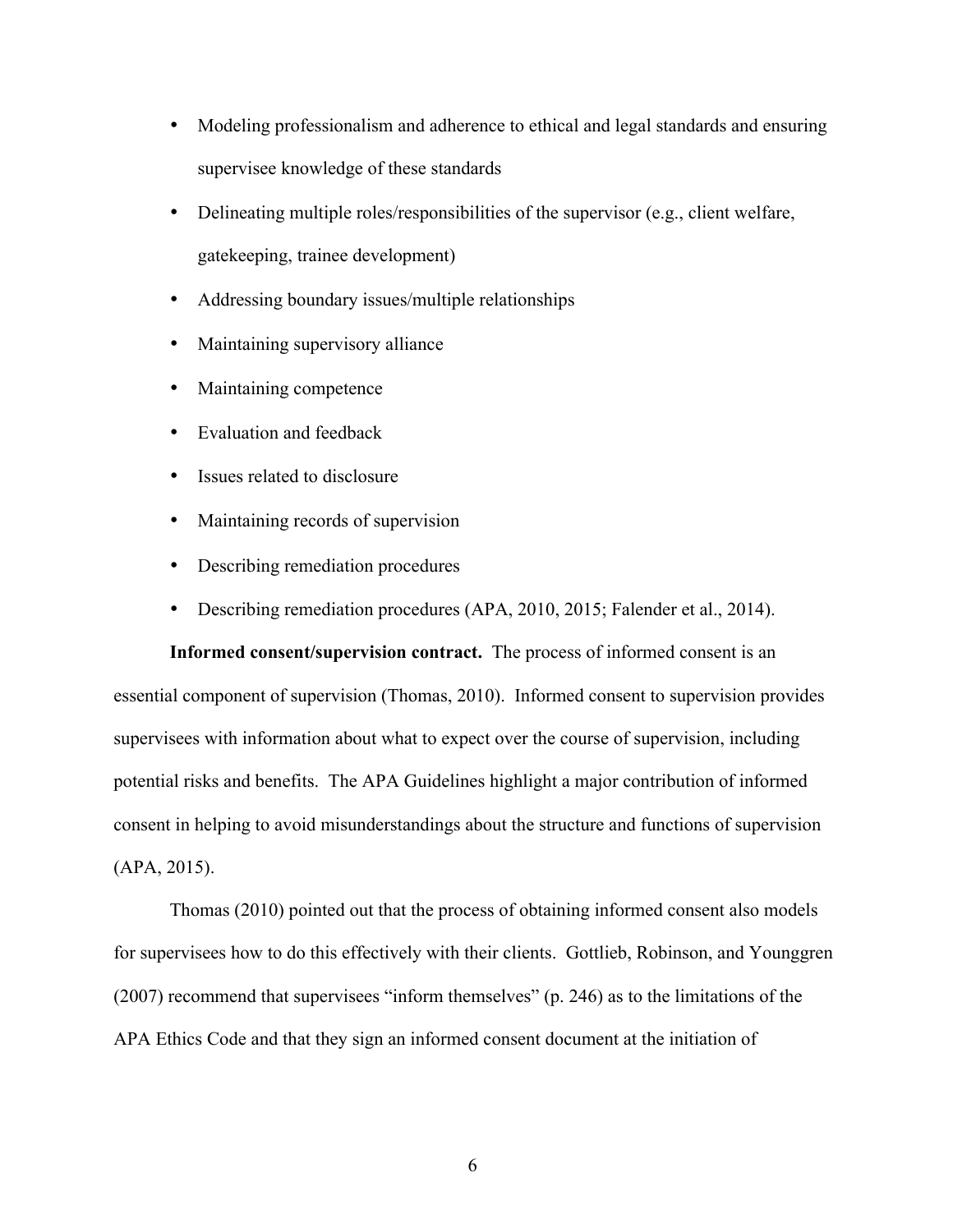supervision. Indeed, Thomas (2007) stated that "ethical standards require…that informed consent be obtained in writing" (p. 225).

Another major component of ethical supervision is the development and ongoing adherence to a written supervision contract (Falender & Shafranske, 2014a). A formal supervision contract also serves the purpose of informed consent in that the supervisor and supervisee each agree to the expectations outlined in the document (Shafranske & Falender, 2016). The contract outlines competencies that the supervisee is expected to develop over the course of the training period as well as modes of observation and procedures for evaluation (Gilfoyle, 2008; Shafranske & Falender, 2016). In a recent study conducted by Ellis et al. (2014a), one of the most frequently cited ethical problems reported by supervisees (54% of respondents) was a lack of informed consent to supervision and/or a lack of supervision contract.

Shafranske and Falender (2016) suggested that the supervision contract should encourage "engagement and collaboration" (p. 15) within the supervisory relationship as well as serve as a model for "transparency and professionalism" (p.16). In addition, the contract "establishes a clear professional boundary, sets the tone for the supervisory relationship, and provides a model for supervisees" (Thomas, 2007, p. 222).

Specifically, the contract should include the following components:

- Role and process of supervision
- The primary duty of the supervisor as ensuring the protection of clients
- Roles and expectations of both supervisee and supervisor
- Criteria for evaluation with sample documentation provided
- Procedures to be followed if supervisee does not meet performance criteria
- Expectations of supervisee for supervisory sessions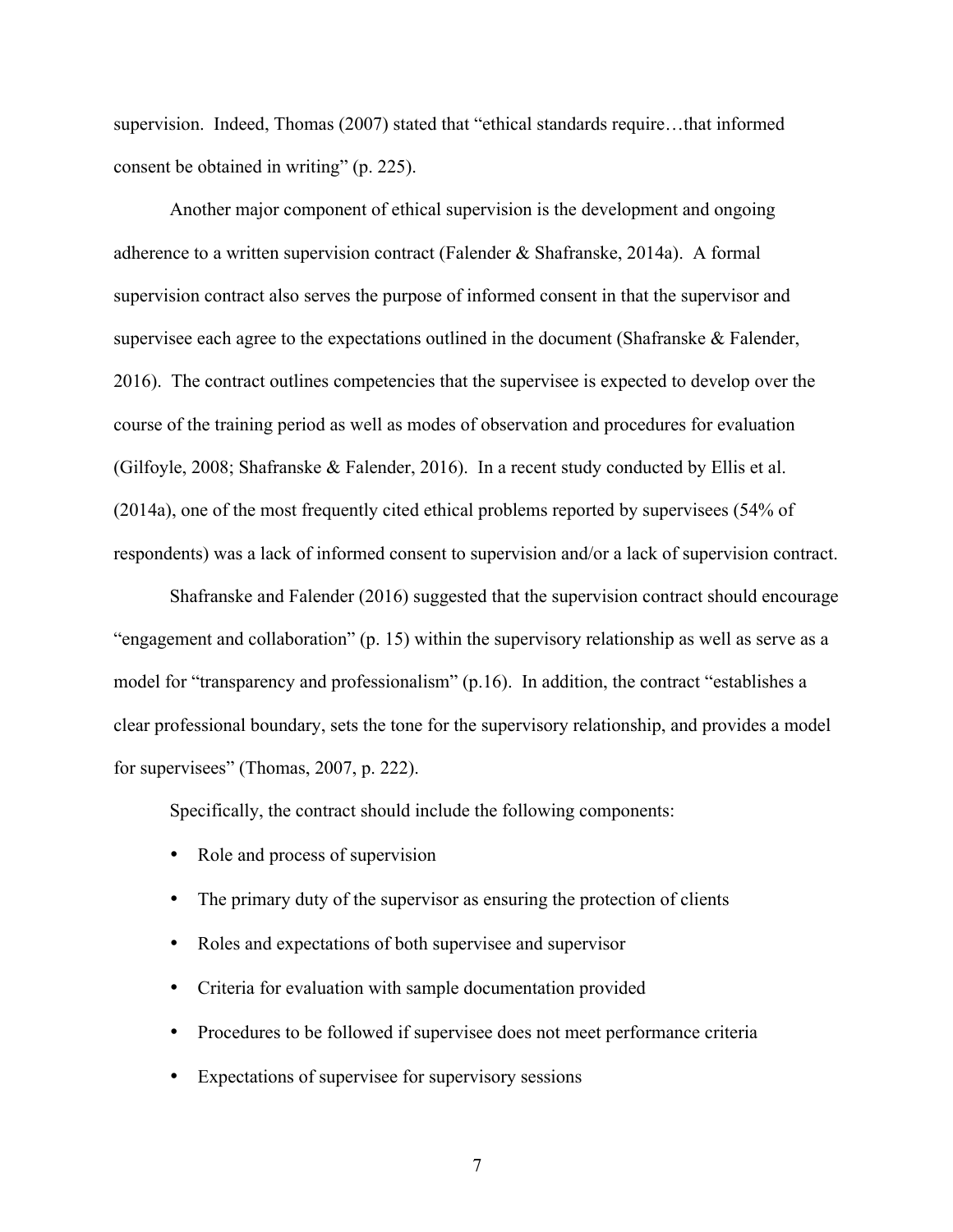- Limits of confidentiality in regards to disclosures made by supervisees as well as methods for communicating performance to training program
- Expectations for disclosures related to reactivity and personal factors
- Legal and ethical compliance issues including informed consent, duty to protect and warn, and multiple relationships
- Procedures for problem-solving related to ethical dilemmas (APA, 2015).

Shafranske and Falender (2016) also suggested that supervisors be attuned to both supervisee emotional responsiveness and emotional reactivity and that a supervision contract should include the recognition that personal factors such as these are an essential contributor to supervisee performance and should thus be explicitly addressed in the context of a strong supervisory alliance.

**Modeling professionalism and ethical practice.** Falender and Shafranske (2007) suggested that, "As a profession, psychology bears a particular responsibility for advancing ethics within its sphere of influence" (p. 236). A supervisor's role in modeling ethical practice throughout the process of clinical supervision is a major factor in the advancement of ethical practice (Falender & Shafranske, 2004). As Johnson and Kaslow (2014) noted, supervisors have an opportunity to create a "culture of ethical practice" (p. 339) by teaching and modeling, both formally and informally, ethics and professionalism in practice . Modeling both ethical practice and professionalism includes a dedication to attributes such as integrity, honesty, deportment, accountability, professional identity, compassion, and respect (Fouad et al., 2009; Glicken & Merenstein, 2007). Effective supervisors consistently model ethical and professional behavior; they also focus on the ongoing development of ethical practice (Barnett, Erickson Cornish, Goodyear, & Lichtenberg, 2007; Gottlieb et al., 2007). According to Falender et al. (2014), an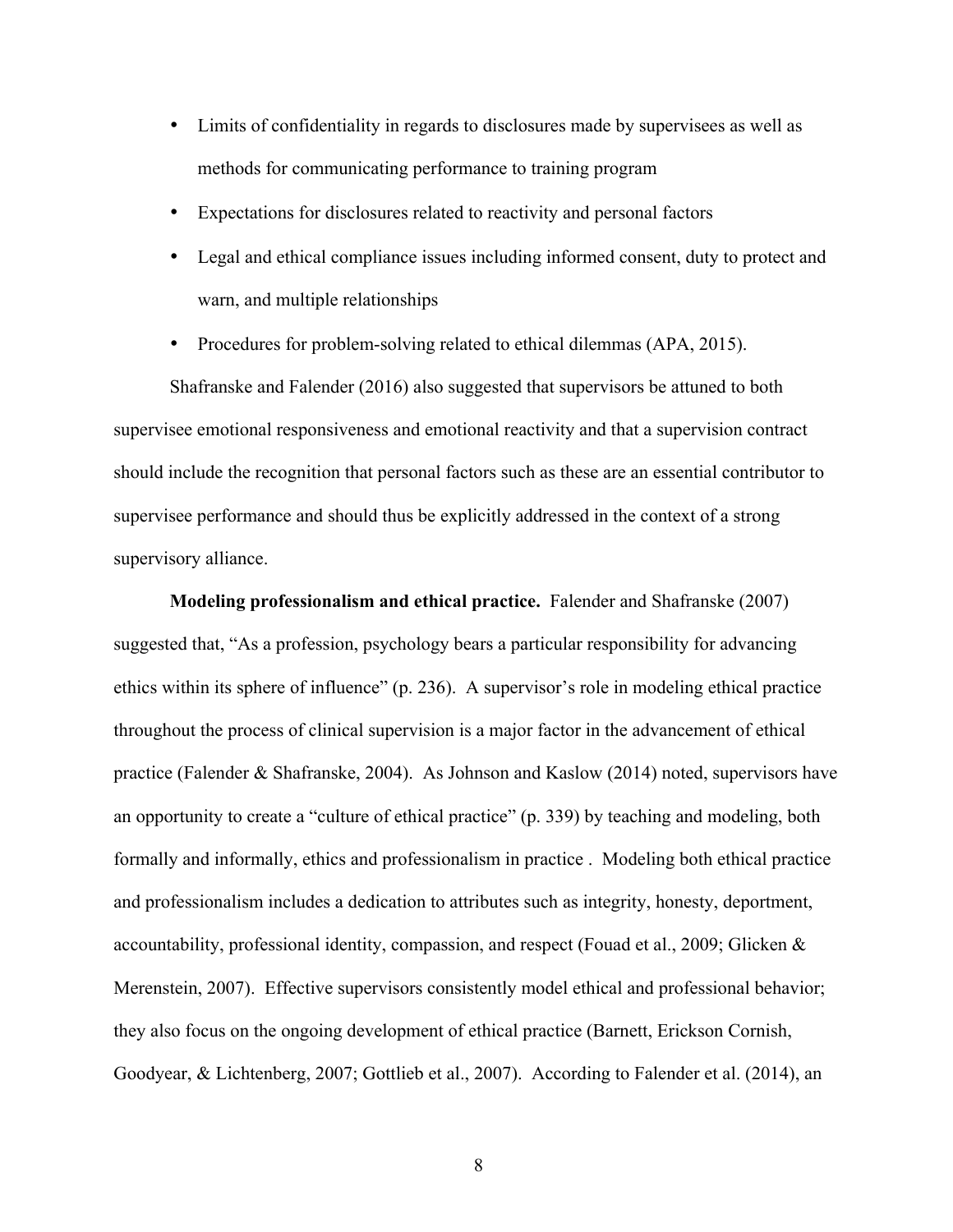important *attitude* for an effective supervisor to hold is a respect for ethical principles and the ethics code while an important *skill* for an effective supervisor is "remaining mindful and attuned to ethical and legal aspects of supervision and practice including appropriate boundaries, informed consent, and confidentiality" (p. 395).

Grus and Kaslow (2014) emphasized the important role that supervisors play in that their interactions with supervisees have profound effects on supervisees' professionalism and ethical behavior. Pakdaman et al. (2014) asserted that modeling ethical practice and professionalism in supervision is one of the primary modes by which supervisees develop their own foundation for ethical practice. In particular, Goodyear (2014) highlighted the importance of "unintentional modeling" (p. 89) through indirect cues and behaviors that can impact a supervisee's learning.

Johnson and Kaslow (2014) noted that informal instruction also impacts a trainee's learning. Informal learning can occur in a number of ways, for example, when a trainee observes his or her supervisor interacting with a colleague or client, or through observations of a supervisor's organizational skills, punctuality, or overall demeanor. Glicken and Merenstein (2007) assert that students and trainees are "close observers" (p. 57) of their mentors' behavior, whether intentionally modeled or not. Learning that occurs through this type of informal modeling is known as the "hidden curriculum" (Gabbard, 2012, p. 183; & Castellani, 2010, p. 291), and is fundamental to trainee development.

Supervisor behavior modeled in the environment may run counter to explicit instruction (Johnson & Kaslow, 2014). D'eon, Lear, Turner, and Jones (2007) highlighted that both "poor modeling" (p. 295) and "unresolved ethical dilemmas" (p. 295) serve to undermine the development of professionalism in students. Specifically, the authors draw attention to the anxiety created for supervisees by "exposure to unethical behavior" (p. 295) on the part of their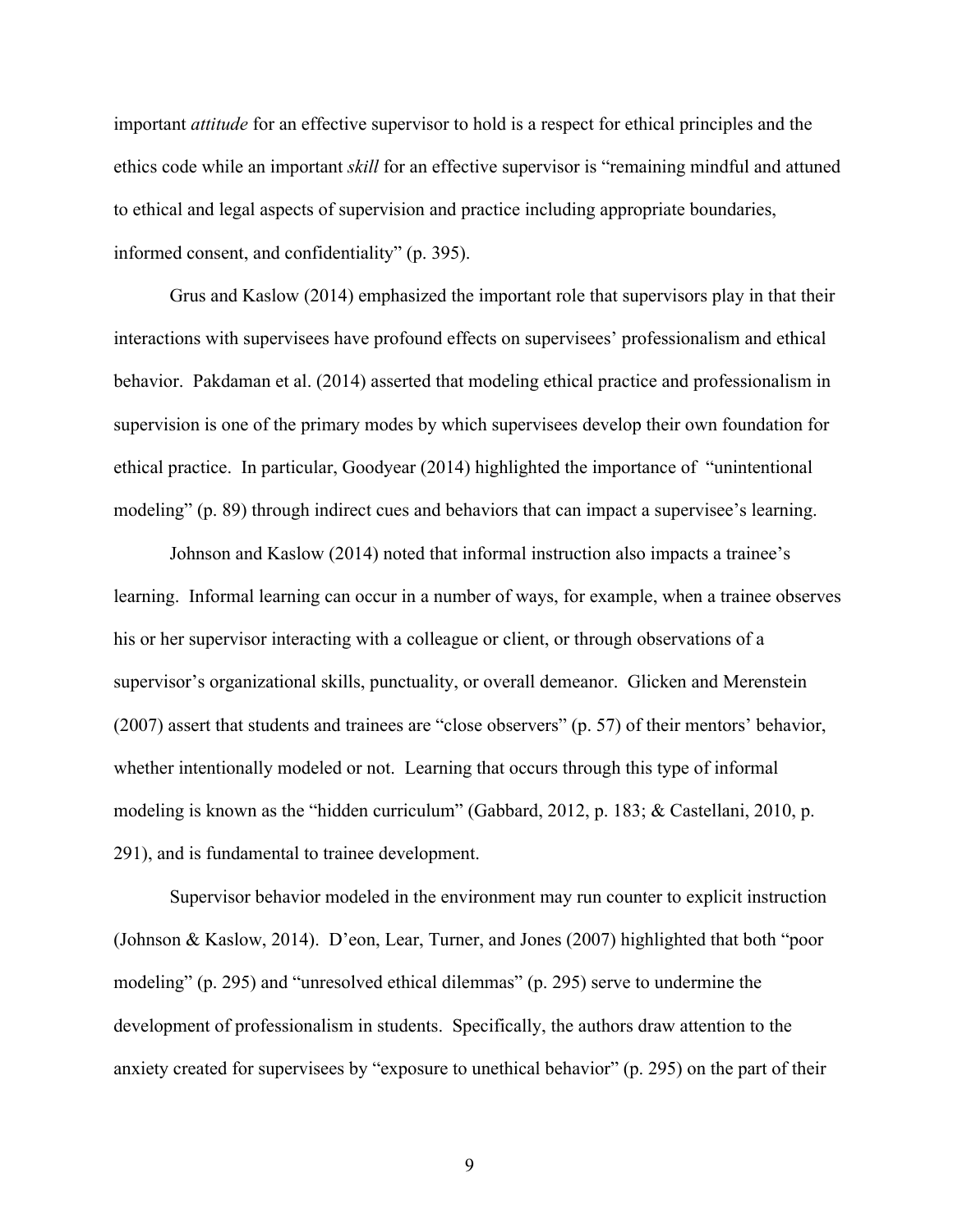superiors. It is for this reason that Gabbard (2012) recommended that supervision training incorporate a "hidden curriculum" (p. 183) of ongoing professional development.

While modeling is an essential conduit for trainee learning, it is necessary but not sufficient to teach professionalism; supervisors need clear criteria by which to assess ongoing development of professional competencies (Grus & Kaslow, 2014). Falender and Shafranske (2014a) assert that supervisors are in a position to constantly assess a supervisee's professionalism and compliance with ethical standards. Barnett et al. (2007) suggest that ethical practice in supervision should include the following: assessing training needs; agreement on nature of supervision; maintaining confidentiality; provision of feedback; maintaining appropriate boundaries; being mindful of areas of competence; engaging in self-care; and addressing issues of diversity.

**Addressing multiple roles.** As Falender and Shafranske (2012) have asserted, it is the supervisor's responsibility to ensure that his/her supervisee is aware of the multiple obligations that comprise the supervisory role. While supervisors serve as gatekeepers to the profession and are expected to take appropriate action if a supervisee's competency is not sufficient, they also are expected to advance a trainee who meets competency expectations (Bodner, 2012; Fouad et al., 2009).

Gottlieb et al. (2007) point out that "supervisory relationships entail power differentials and create unique vulnerabilities for supervisees" (p. 242). For these reasons, supervisees may be more vulnerable because of the power differential. In fact, Pettifor, Sinclair, and Falender (2014) have cited the power differential as often resulting in supervisee reluctance to discuss ethical and cultural issues in supervision.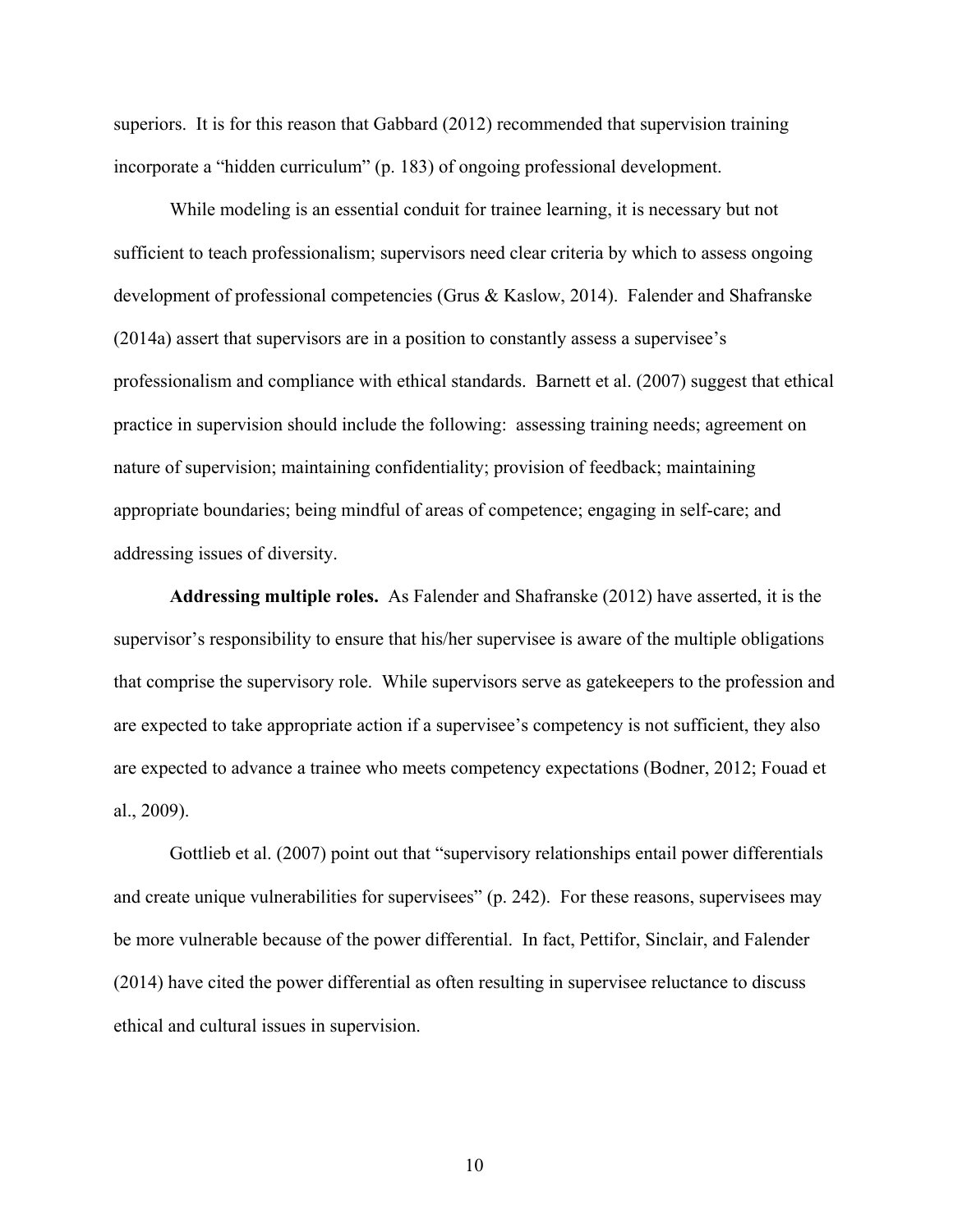**Boundary issues/multiple relationships.** Gottlieb et al. (2007) note that: "Supervisors are ethically and legally required to act in the best interest of their supervisees" (p. 244). The APA (2010) Ethics Code explicitly states that supervisors are to avoid harm and/or exploitation of supervisees. The risk of harm to supervisees increases when multiple relationships create ethical dilemmas and lead to boundary crossings and/or boundary violations.

Multiple relationships have long been considered challenging with regards to ethical conduct (Minnes, 1987). Gottlieb et al. (2007) discuss ethical issues related to multiple relationships in supervision. Thomas (2010) discusses several areas related to multiple relationships in supervision that could lead to ethical dilemmas:

- Boundaries
- Exploitation and abuse of power
- Psychotherapy with supervisees
- Sexual harassment and sexual exploitation
- Sexual contact with supervisees
- Impaired objectivity and judgment
- Unforeseen or unavoidable multiple relationships

One major type of ethical conflict that occurs in supervision has to do with boundary crossings and boundary violations. Thomas (2010) asserted that "whether a particular action on the part of a supervisor or consultant constitutes a boundary crossing, boundary violation, helpful intervention, or just a neutral, inconsequential interaction depends on many factors" (p. 107). A boundary crossing is generally not deemed unethical according the ethical codes and standards; however, a boundary crossing may still have a negative impact on the supervisory alliance. For example, a boundary crossing may consist of a supervisor initiating personal contact with a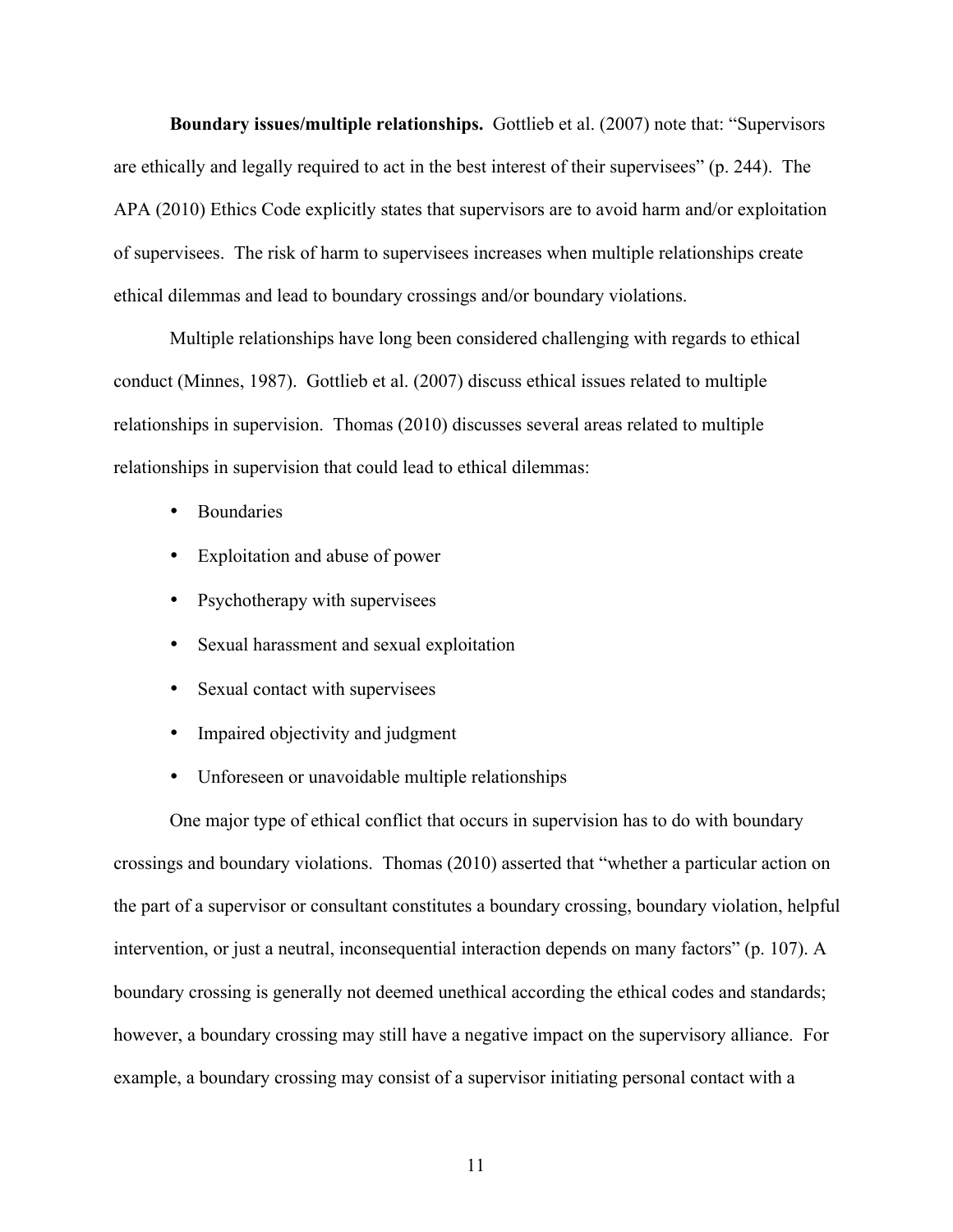supervisee outside of the workplace or disclosing an inappropriate amount or type of personal information, such that the disclosure causes the supervisee distress. There are often many more neutral types of boundary crossings, such as in gift-giving or informal exchanges. A determination of what constitutes *inappropriate* contact or disclosure is highly subjective and generally delineated on a case-by-case basis. As Gottlieb et al. (2007) note, "harming supervisees is unethical and potentially illegal; if it were reasonable to anticipate that [a] proposed relationship would be harmful, pursuing it would be unacceptable" (p. 245).

A boundary violation represents an occurrence that *does* breach ethical standards as outlined in professional practice guidelines and has the potential to harm supervisees and/or a supervisee's clients. Examples include the development of a sexual relationship between supervisee and supervisor or a supervisor's failure to adequately monitor supervisee ethical practice with clients or maintain confidentiality within the supervisor/supervisee dyad (Ladany, Ellis, & Friedlander, 1999). A boundary violation may also occur when a supervisor utilizes diagnostic language to clinically assess a supervisee's competency or personal attributes (Shafranske  $\&$  Falender, 2016). Ultimately, it is the supervisor who is responsible for determining whether or not to initiate a secondary role with a supervisee, keeping in mind that engaging in a secondary role may be unethical if it is incompatible with the supervisory relationship (Thomas, 2010).

Multiple relationships are examples of boundary crossings that are not clearly unethical can still pose problems in terms of boundary management and can sometimes develop into a boundary crossing or boundary violation (Gottlieb et al., 2007). For example, Budz (2014) surveyed 69 doctoral supervisees and found that the *blurring* of professional boundaries was a consequence of interacting with supervisors via social media. Hardy (2011) surveyed 84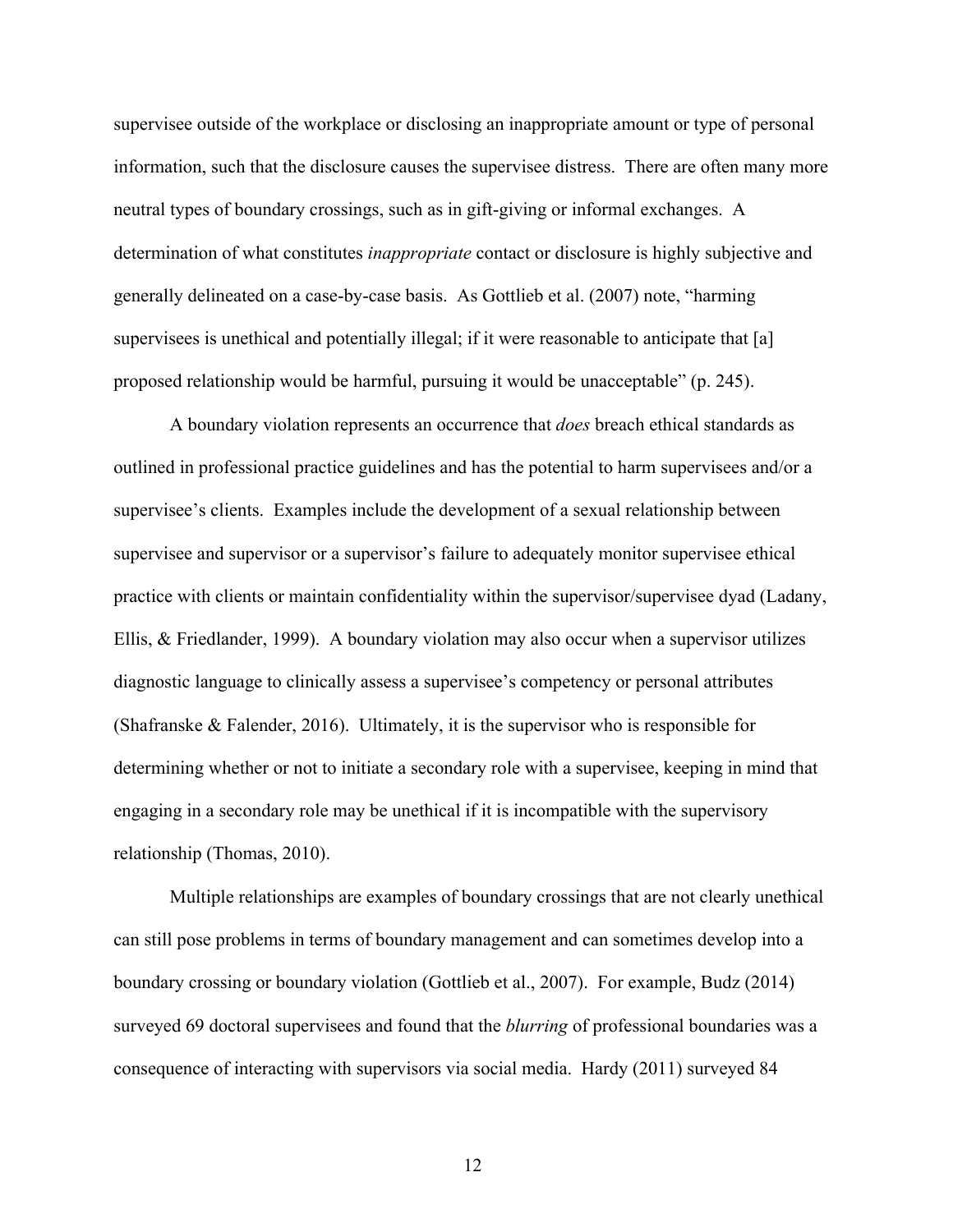supervisees regarding perceived ethical issues in supervision and found that 33% cited a boundary violation occurring over the course of supervision, with 27% of reported boundary violations described as sexual in nature. Results of the study indicated that many supervisees experienced some confusion about what classifies as ethical behavior in supervision and what to do if a boundary violation occurs.

Another recent study found that even when supervisees experience *positive boundary crossings* such as supervisor self-disclosure or ride sharing, such interactions nonetheless often led to role confusion on the part of the supervisee (Kozlowski, Pruitt, DeWalt, & Knox, 2014). The authors recommended that supervisors consult or use an ethical decision-making model to determine how a boundary crossing could potentially impact a supervisee. Indeed, role conflict has been cited in previous literature as a contributor to negative events in supervision (Ladany, Friedlander, & Nelson, 2005).

**Maintaining competence.** Maintaining competence is an essential aspect of ethical practice in supervision (Johnson, Barnett, Elman, Forrest, & Kaslow, 2013). Falender and Shafranske (2007) specify that:

Efforts to articulate and to apply the construct of competence are salient to the profession and particularly to supervision, because supervised clinical training provides the context for competence to be developed as well as for foundational attitudes and practices, which encompass professionalism, to be instilled. (p. 232)

Supervisors are required to obtain training to ensure they are able to demonstrate adequate knowledge, skills, and attitudes to supervise trainees (Newman, 2013; Watkins, 2012). Supervisees, for their part, are expected to develop competence that comprises their ability to apply knowledge, skills, and attitudes/values necessary to adequately engage in clinical work with clients (Shafranske & Falender, 2016).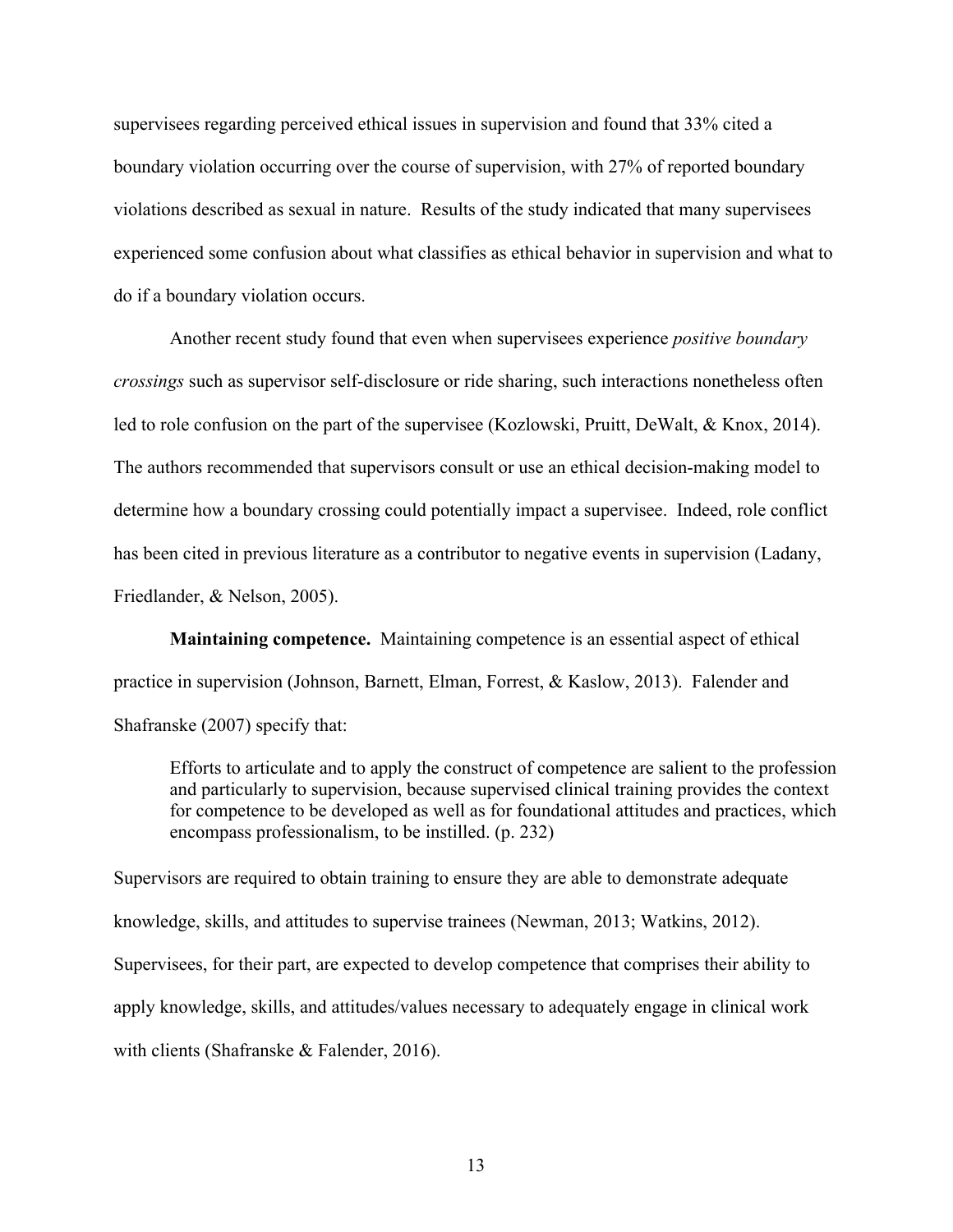Barnett and Molzon (2014) suggest that two types of competence are necessary for the ethical practice of supervision: (a) in the clinical area being supervised and (b) in the practice of supervision. Importantly, when a supervisor identifies an issue related to professional competence, that supervisor has an ethical responsibility to communicate the concern with the supervisee and collaboratively develop a plan to address the issue (APA, 2010). Falender and Shafranske (2007) assert that both self-assessment and self-reflection are crucial in the development of competence and for ethical practice.

Supervisors respect the human dignity of both clients and supervisees; in fact, diversity competence is considered an "ethical imperative" (p. 182) in clinical practice (APA, 2010; Bernard & Goodyear, 2014; Falender, Shafranske, & Falicov, 2014). Indeed, Falender, Shafranske, and Falicov (2014) note that multicultural and diversity competence is an ethical necessity in both clinical care and in supervision. Falender and Shafranske (2007) also conceptualize diversity and multicultural competence as an ethical standard that should be an ongoing focus of self-assessment for both supervisor and supervisee. Specifically, cultural issues such as religious coping and spirituality should be considered in the context of client care and also in the context of demonstrating respect for the worldview of the supervisee (Falender et al., 2014).

As Barnett and Molzon (2014) suggest, "It is important that supervisees develop a sophisticated approach to addressing ethical challenges and dilemmas that involves the application of a process of ethical decision making rather than looking for the 'right answer'" (p. 1056). Indeed, Falender and Shafranske (2007) note that "ethical competence is often narrowly construed, placing emphasis on behavioral outcomes related to correct or incorrect decisions, rather than directing attention to the underlying processes and values involved in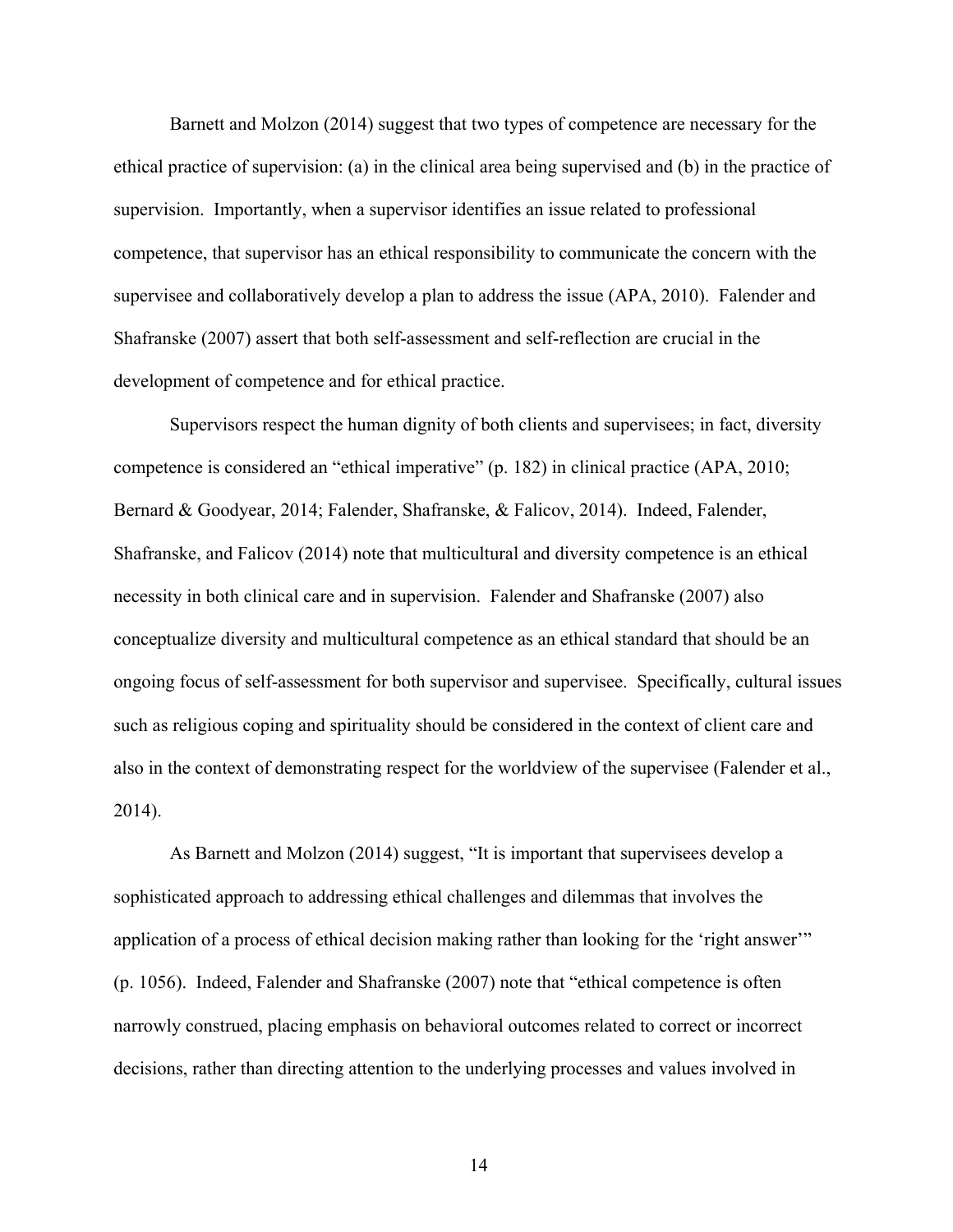ethical decision-making" (p. 236). As Handelsman, Gottlieb, and Knapp (2005) note, "Becoming an ethical professional is more complex than simply following a set of rules or doing what one sees one's mentors do" (p. 59).

**Evaluation and feedback.** Other important components of ethical supervision are assessment, evaluation, and feedback (Falender  $\&$  Shafranske, 2004). The APA (2010) Ethics Code states that a supervisee should be provided with direct feedback in a timely manner. This involves the ability and willingness on the part of the supervisor to provide clear and constructive feedback, ideally based on direct observation of trainee performance rather than trainee self-report. Supervisors should provide both *formative feedback*, i.e., feedback aimed at monitoring the ongoing progress of supervisee performance, and *summative evaluations* aimed at assessing levels of competency and progression in training (Shafranske & Falender, 2016). Feedback linked to direct observation of trainee performance enhances accuracy and effectiveness (APA, 2015).

Supervisors are required to monitor their supervisees' performance, which may also include monitoring outcome measures with regards to client clinical outcome (Shafranske  $\&$ Falender, 2016). The supervision guidelines recommend that supervisors encourage supervisee self-assessment in the process of evaluation and also that supervisors elicit feedback from their supervisees on the process and experience of supervision (APA, 2015).

As Goodyear (2014) succinctly states: "feedback is indispensable to supervisee learning" (p. 87). Recent studies indicate that supervisors provide direct feedback relatively infrequently (Ellis et al., 2014a). This is problematic in that a failure to provide adequate feedback has been associated with a lack of communication to supervisees regarding their development of ongoing competencies and has also been linked to gatekeeping inadequacies (Thomas, 2010).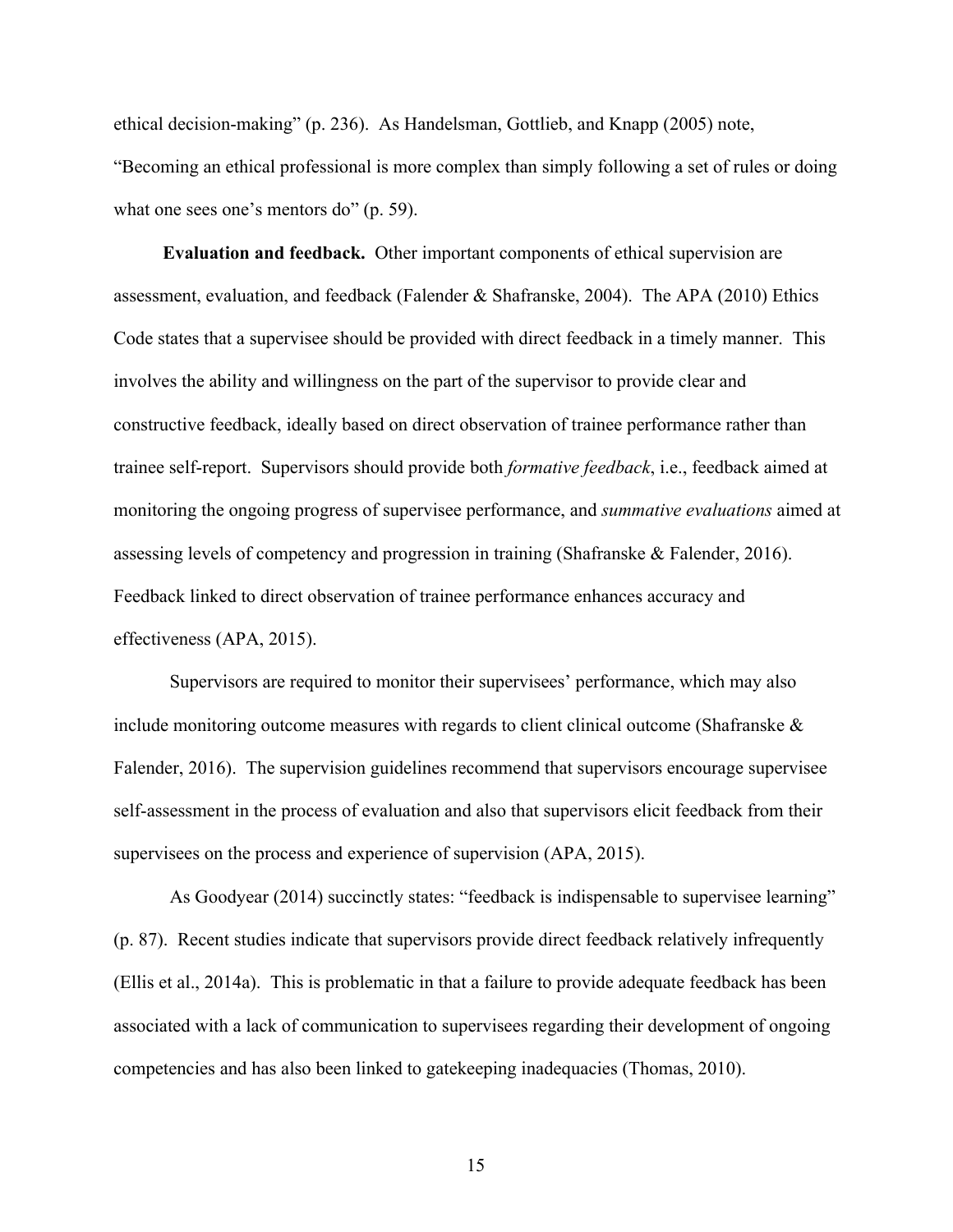Failure to provide consistent feedback has also been linked to a higher risk of ethical complaints (Falvey & Cohen, 2004). Ladany et al. (1999) found that the most common ethical complaint from supervisees was related to inadequate feedback while Hoffman, Hill, Holmes, and Freitas (2005) found that negative feedback provided indirectly to supervisees is associated with poor training outcomes.

Ladany, Mori, and Mehr (2013) interviewed 128 supervisees about effective and ineffective supervisor characteristics and found that supervisees valued "positive and challenging" feedback as well as supervisor self-disclosure for the benefit of the supervisee (p. 41). Additionally, a study by Ellis et al. (2014b) found that 39% of supervisees reported that their supervisors did not review their sessions with clients. Some supervisees also indicated that their supervisors provided "no evaluative feedback" (p. 458).

According to the APA (2015) Guidelines, it is recommended that supervisors be mindful of the following when providing feedback to supervisees: the power differential; cultural considerations; the developmental level of the supervisee; any potential negative impacts on the supervisee; and the amount of feedback a supervisee receives at a given time.

### **Research on Ethics in Supervision**

**Supervisory alliance.** Research has demonstrated that the quality of the supervisory alliance affects supervisee satisfaction (Ladany et al., 1999), supervisee self-disclosure regarding personal reactivity (Falender & Shafranske, 2004; Ladany, Lehrman-Waterman, Molinaro, & Wolgast, 1999), the quality of evaluative practice (Lehrman-Waterman & Ladany, 2001), and client care (Nelson  $&$  Friedlander, 2001). Recent research into working alliance suggests that a strong supervisory relationship affects supervisee disclosure, the development of cultural competence, ratings of self-efficacy, and ratings of satisfaction (Bernard & Goodyear, 2014;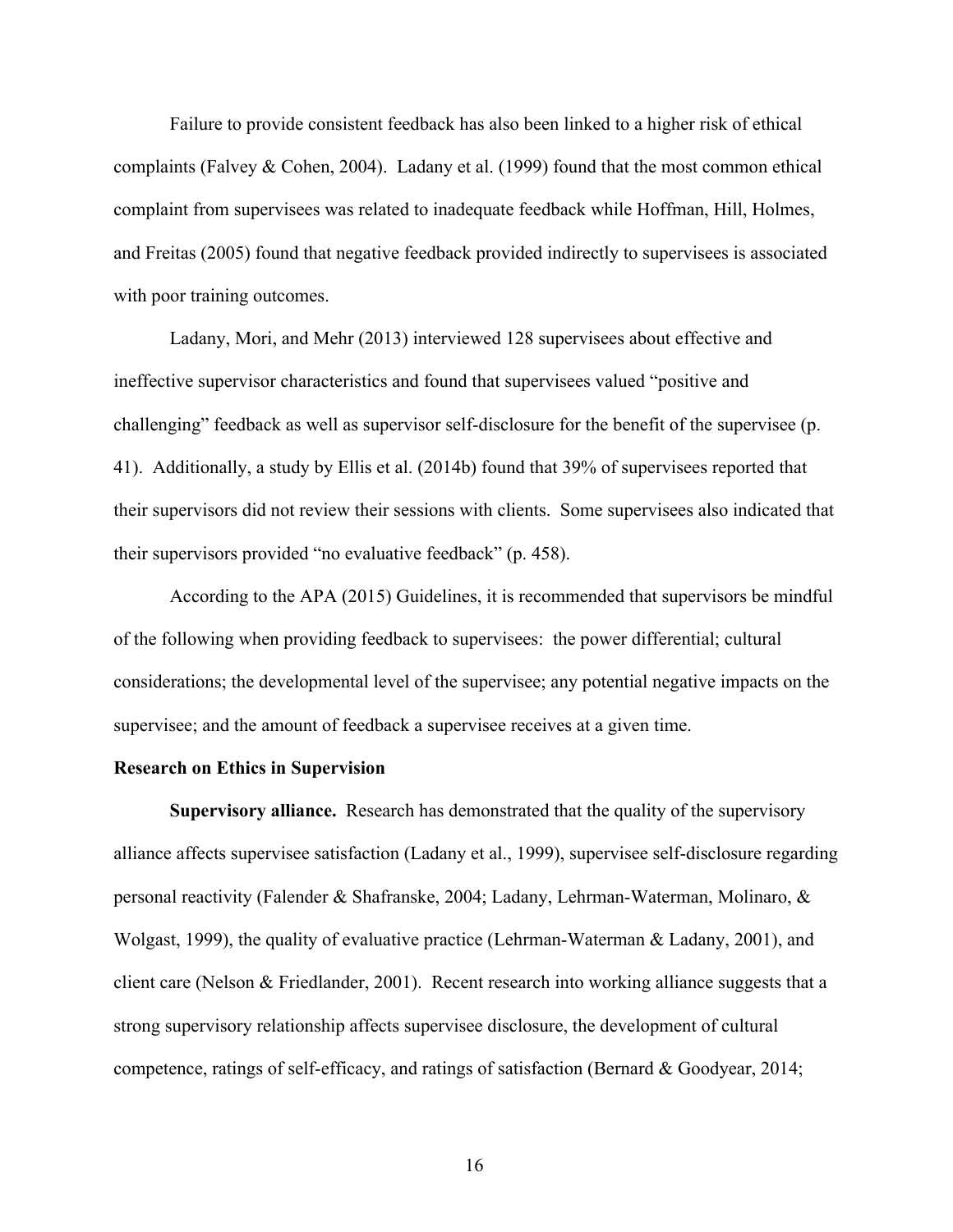Falender et al., 2014). Thomas (2010) asserts that in some cases, supervisor self-disclosure may be an "ethically appropriate" (p. 135) and "effective" intervention (p. 135).

For the trainee, an ethical breach may lead to a loss of trust and a corresponding decrease in disclosure needed for continued client care. A weak supervisory alliance and a reluctance on the part of the supervisee to disclose in supervision can have a negative impact on a trainee's professional development as well as on client care (Ofek, 2013). Mehr, Ladany, and Caskie (2010) found in a study of 204 supervisees that approximately 84% withheld information from a supervisor. The researchers also found that the perception of a strong working alliance on the part of a supervisee is related to higher levels of supervisee disclosure during supervision (Mehr et al., 2010, 2015). Additionally, an ethical breach may preclude opportunities for ongoing training and skills development on the part of the trainee. Gottlieb et al. (2007) assert that a loss of trust in the supervisor/supervisee dyad can have significant, long-term impact on a trainee's professional development. Ellis et al. (2014a) noted that a lack of warmth and empathy often leads supervisees to perceive supervision as either inadequate or harmful. In addition, Ladany et al. (2013) found that the supervisory relationship was a critical component of effective supervision. As Watkins (2012) asserts, "the supervision relationship, individualization, developmental differentiation, and self-reflection (for supervisee and supervisor) appear to be crucial cornerstones…to [the] supervision process" (p. 193)

The APA (2015) Guidelines identify a strong working alliance in the context of the supervisory relationship as an essential component to effective supervision. Bernard and Goodyear (2014) assert that both supervisory relationship and supervisory working alliance are important to ensure effective clinical supervision while Ladany (2014) suggests that one major contributor to ineffective supervision is the failure to consider issues of alliance as essential to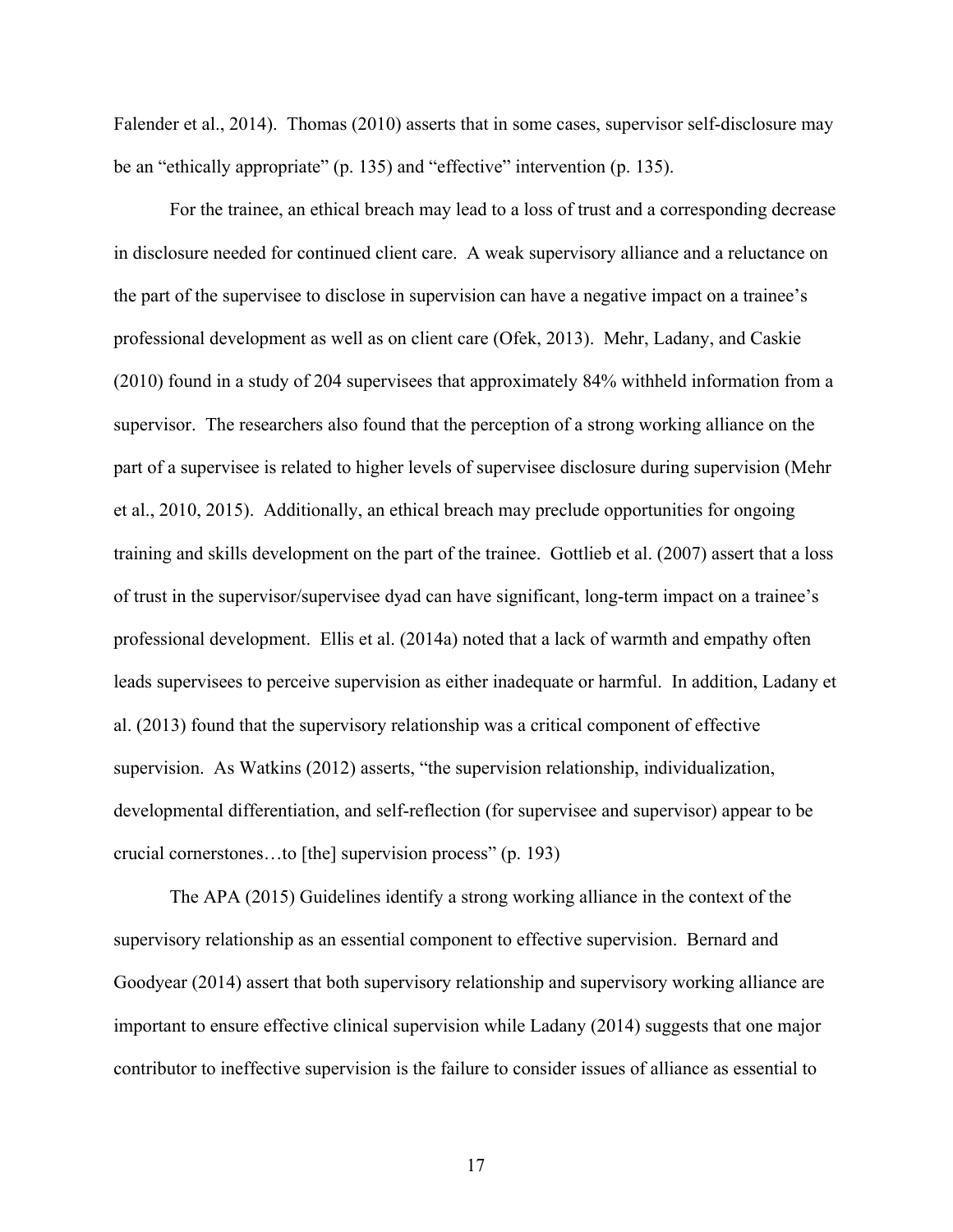the supervisory process. In addition, Pakdaman et al. (2014) assert that it is an ethical imperative for supervisors to prioritize the working alliance.

**Inadequate supervision.** There is evidence that inadequate supervision during training can result in negative outcomes in clinical work (Barnett, 2014). Fouad et al. (2009) suggest that ethical and legal competence requires supervisors to be well versed in professional, ethical, and legal standards and must be able to address ongoing ethical issues in supervision. Despite this ethical imperative, ethical breaches are not uncommon. Research shows that about half of supervisees have perceived an ethical lapse of best practices and/or an ethical violation on the part of their supervisor (Ladany et al., 1999; Wall, 2009). Ethical lapses of best practices most frequently included issues related to performance evaluation, confidentiality, and in supervisors' flexibility in utilizing a range of theoretical orientations.

A recent study conducted by Ellis et al. (2014a) that surveyed the experiences of supervisees distinguished *inadequate* from *harmful* supervision. In the study, inadequate supervision was defined as occurring when:

the supervisor is unable, or unwilling, to meet the criteria for minimally adequate supervision, to enhance the professional functioning of the supervisee, to monitor the quality of the professional services offered to the supervisee's clients, or to serve as a gatekeeper to the profession. (p. 439)

The study defined harmful supervision as "supervisory practices that result in psychological, emotional, and/or physical harm or trauma to the supervisee" (p. 440). Results of the study indicated that 93% of supervisees were receiving "inadequate" (p. 434) supervision and 36% were receiving "harmful" (p. 434) supervision. In addition, over half of supervisees reported having received inadequate supervision at some point in their training. A complementary study by Crall (2011) noted that the perceived frequency of ethical breaches by supervisors was around 33%.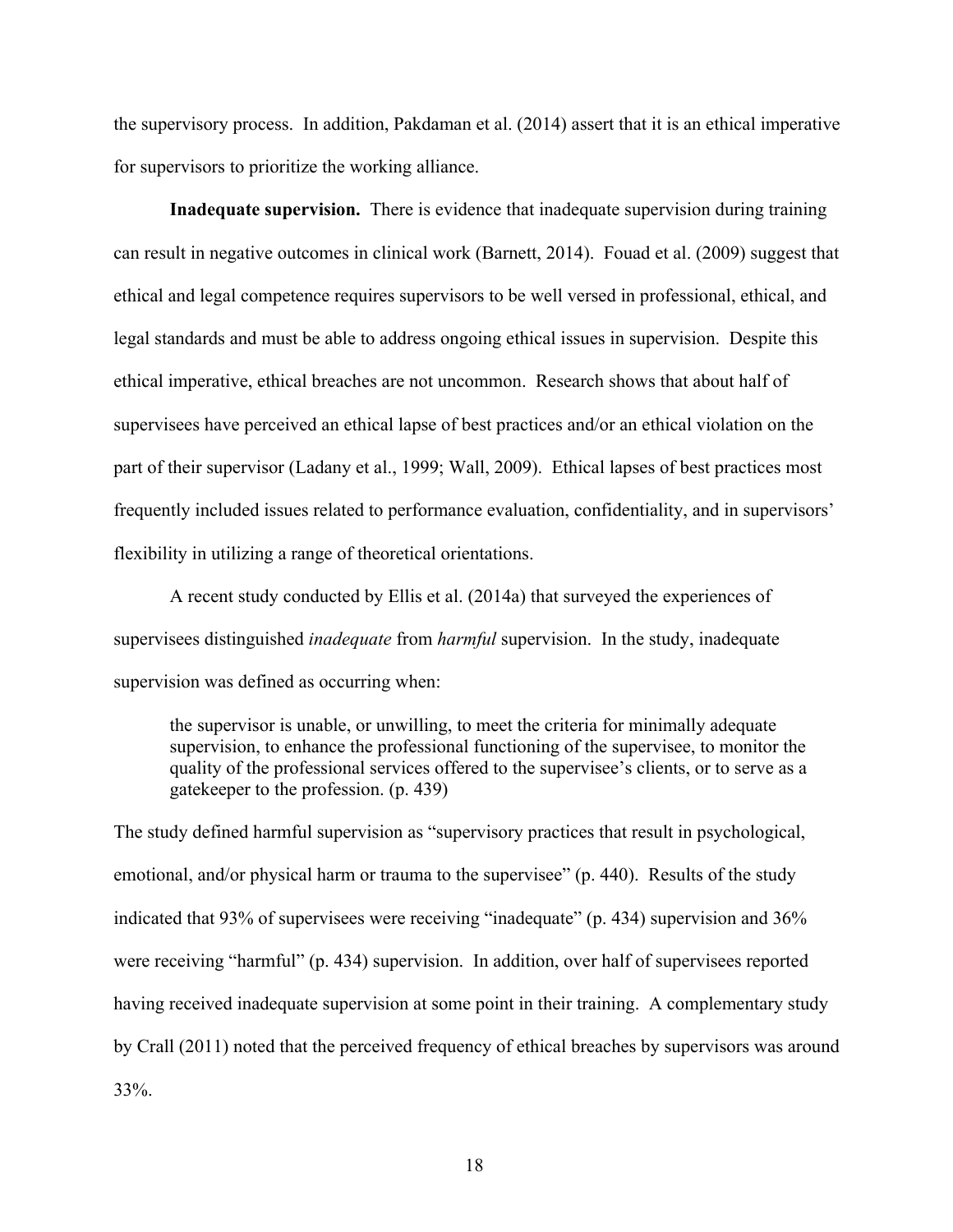There is evidence that even advanced supervisees may not be fully aware of the ethical obligations of the supervisor (Cikanek, Veach, & Braun, 2004). Pettifor et al. (2014) state:

The factors of supervisor privilege and supervisee lack of power result in supervisees generally feeling less empowered, and especially less empowered to discuss ethics, cultural dimensions, or their intersection with supervision, especially without an articulated collaborative process (p. 204).

Importantly, Thomas (2010) notes that: "Particularly in supervision, novice clinicians may not understand what is appropriate behavior for supervisors" (p. 107).

Ladany et al. (1999) conducted the first major study linking supervisor behavior to ethical standards and supervisee perceptions. The researchers found that a supervisor's adherence to standards of ethical practice affected both the process and the outcome of clinical supervision and that there was a negative impact on the quality of client care resulting from perceived lapses of ethical best practices on the part of the supervisor. As part of the study, the researchers identified several practice areas of supervision that require adherence to ethical principles.

- Performance evaluation and monitoring of supervisee activities
- Confidentiality issues in supervision
- Ability to work with alternative perspectives
- Session boundaries and respectful treatment
- Orientation to professional roles and monitoring of site standards
- Expertise and competency issues
- Disclosure to clients
- Modeling ethical behavior and responding to ethical concerns
- Crisis coverage and intervention
- Dual roles
- Differentiating supervision from psychotherapy and counseling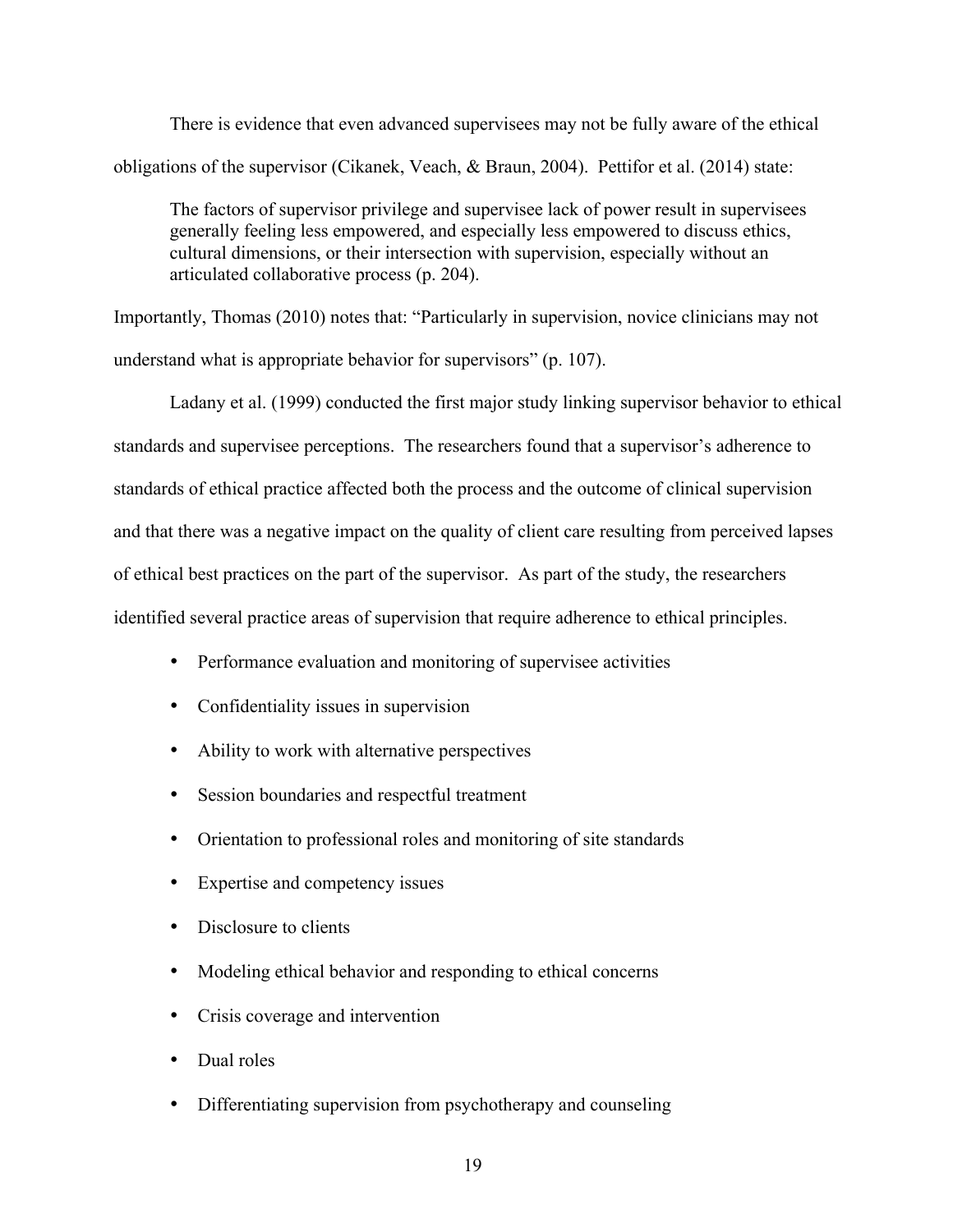- Sexual issues
- Multicultural sensitivity toward clients
- Multicultural sensitivity toward supervisees
- Client termination and follow up issues (Ladany et al., 1999)

Specifically, over half of all supervisees surveyed as part of the study had perceived at least one ethical breach over the course of their clinical training. Results also indicated that less perceived adherence to ethical guidelines was associated with a weaker working alliance and less supervisee satisfaction. Supervisees reported that overall, perceived ethical lapses of best practices had a mild to moderate negative impact on client care. The most frequently perceived ethical lapses fell into the categories of issues with evaluation, confidentiality, and ability of the supervisor to adopt alternative theoretical perspectives. Notably, 33% of supervisees reported that perceived ethical lapses had to do with problems with evaluation such as inadequate feedback or failure to review taped sessions (Ladany et al., 1999).

Wall (2009) expanded the study conducted by Ladany et al. (1999) by surveying 180 supervisees about their perceptions of supervisor unethical behavior and the impact that the experience had on the supervisory relationship, client care, and supervisee emotional well being. Wall adapted instrumentation used by Ladany et al. to create the *Ethical Practices in Supervision Scale*, a revised scale meant to streamline data collection and incorporate new research on supervision as a distinct competency. Results indicated that 23% of supervisees perceived at least one ethical lapse on the part of their supervisor and 26% had questioned the ethical judgment of their supervisor at least once. The most frequently cited areas of perceived supervisor non-adherence were in direct observation of clinical work, supervision contracts, confidentiality, and supervising in a treatment modality in which the supervisor is untrained.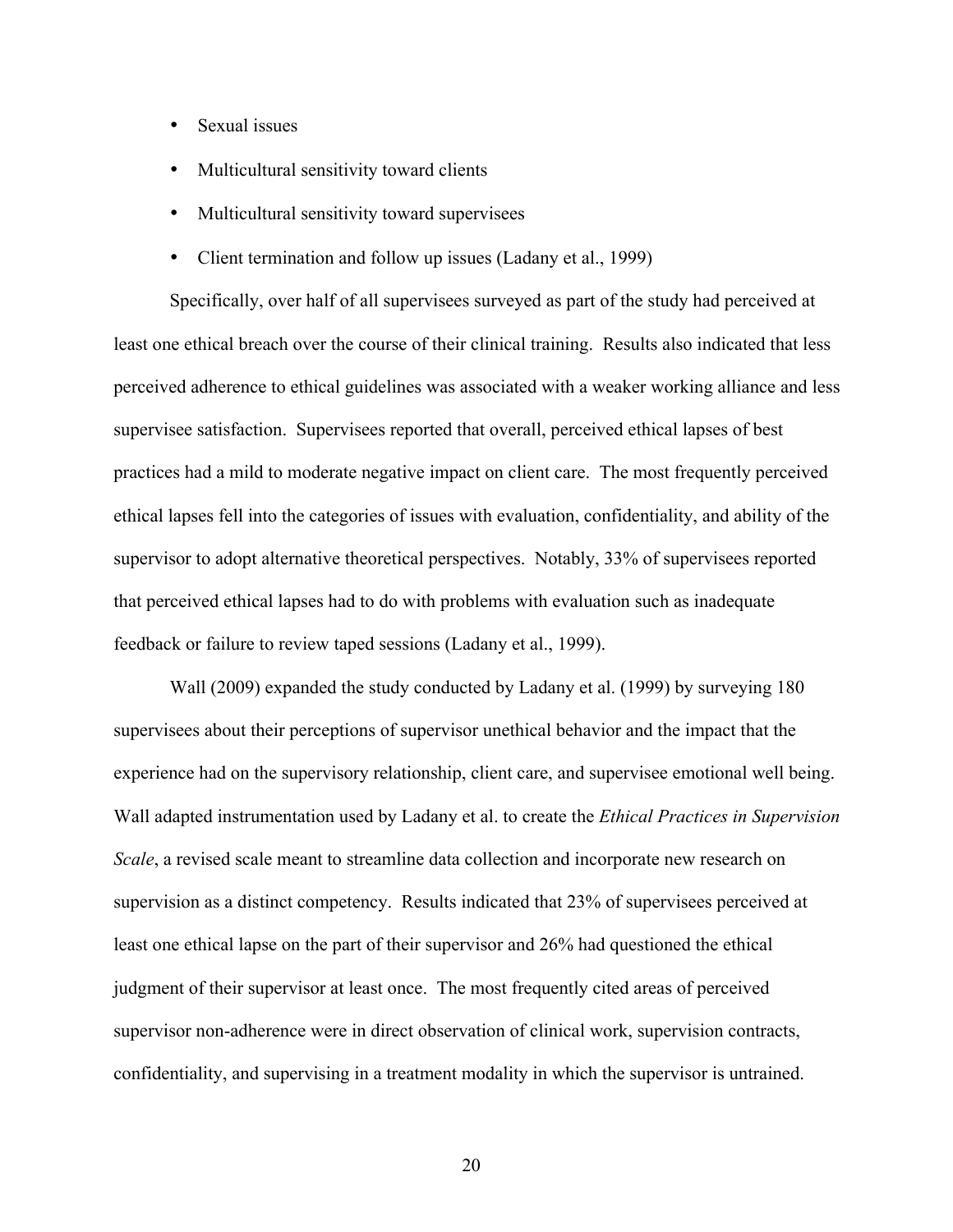Among those who reported perceived ethical lapses of best practices, approximately 66% indicated that their supervisor did not directly observe their clinical work, instead relying on supervisee report and/or progress notes. Additionally, 42% indicated that a supervisory contract was not utilized on at least once occasion. Supervisees also indicated that 38% of supervisors allowed their supervisees to conduct treatment in a modality in which the supervisor was not trained (Wall, 2009).

In addition, results indicated that perceived ethical lapses of best practices negatively impacted the supervisory alliance, trust in the supervisor, willingness to disclose information in supervision, emotional well being, and motivation to be in the field. A reported 76% of supervisees stated that the perceived ethical lapse negatively impacted their trust in the supervisor and 73% indicated that the breach negatively impacted working alliance. Additionally, 54% said they were less willing to disclose in supervision, 34% reported a negative impact on emotional well being, and 22% reported a negative impact on client care and/or motivation to remain in the field (Wall, 2009).

Overall, results indicated that the majority of participants perceived their clinical supervisors to be adhering to ethical standards, but that many participants observed that their supervisors were not adherent to all ethical standards. These results were consistent with findings by Ladany et al. (1999). In a more recent study, Ladany (2014) noted that "generally…it seems that many supervisors do not attend as scrupulously to the ethical imperatives of supervision as they do when it comes to psychotherapy per se" (p. 1,097).

**A call to research.** Trainees under clinical supervision learn about ethics primarily through observation of their supervisors. As discussed previously, the hidden curriculum is a powerful force in the ethical preparation of new clinical trainees (Gabbard, 2012; Hafferty &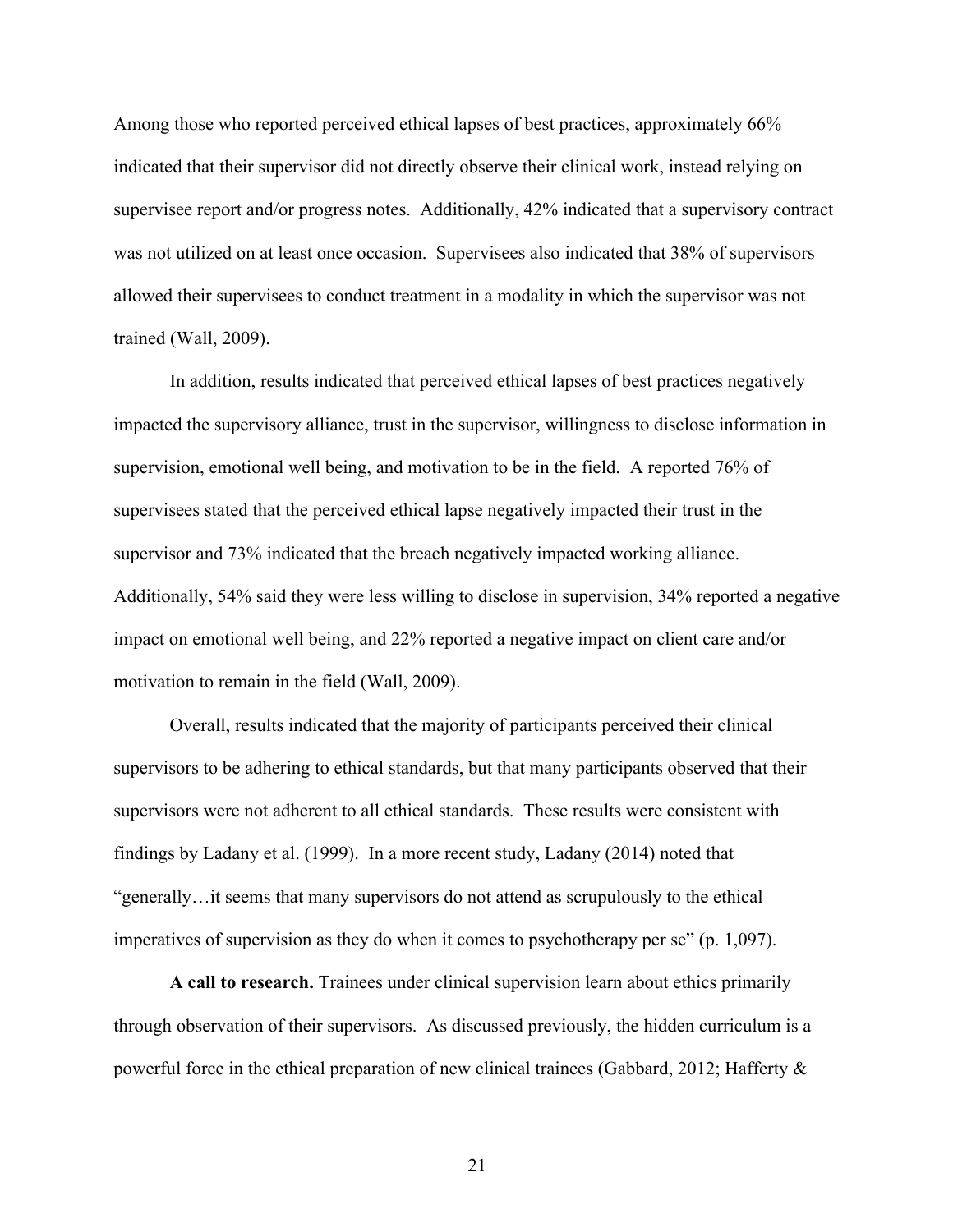Castellani, 2010). Trainees are highly impacted by the ethics they learn in the context of observation and clinical practice; trainees who witness unethical behavior by their supervisors may be more likely to engage in similar behavior in their own clinical work. In this way, ethical practice through modeling in supervision has the potential to have a global impact on the quality of clinical practice more broadly. Additionally, trainee perceptions of unethical conduct by supervisors can strain the supervisory alliance. As previously discussed, a poor working alliance has a local impact on the clinical work performed by trainees under supervision. Although clinical supervision represents a fundamental aspect of training in terms of accountability and gatekeeping, improving competence and professional development, and protecting and serving clients, there is recent evidence to suggest that supervisees are still experiencing harmful and/or unethical supervision (Ellis et al., 2014a).

Results from the Wall (2009) study indicate that perceived ethical violations, when they occur, negatively impact the supervisory alliance, trust in the supervisor, willingness to disclose information in supervision, supervisee emotional well-being, and motivation to be in the field. These findings are important for a number of reasons. First, as discussed previously, the quality of the supervisory alliance and a supervisee's trust in his or her supervisor is essential for adequate supervision. This is especially important when considering the potential negative impact of non-disclosure on both trainee development and client care. Second, emotional wellbeing and motivation to remain in the field are fundamental for the perpetuation of the field of psychology itself. Importantly, Johnson and Kaslow (2014) note that unethical practice by supervisors can negatively impact a trainee's professional development and lead to competence issues in future practice. It is important to consider that the supervisees receiving training today will be the supervisors imparting knowledge tomorrow.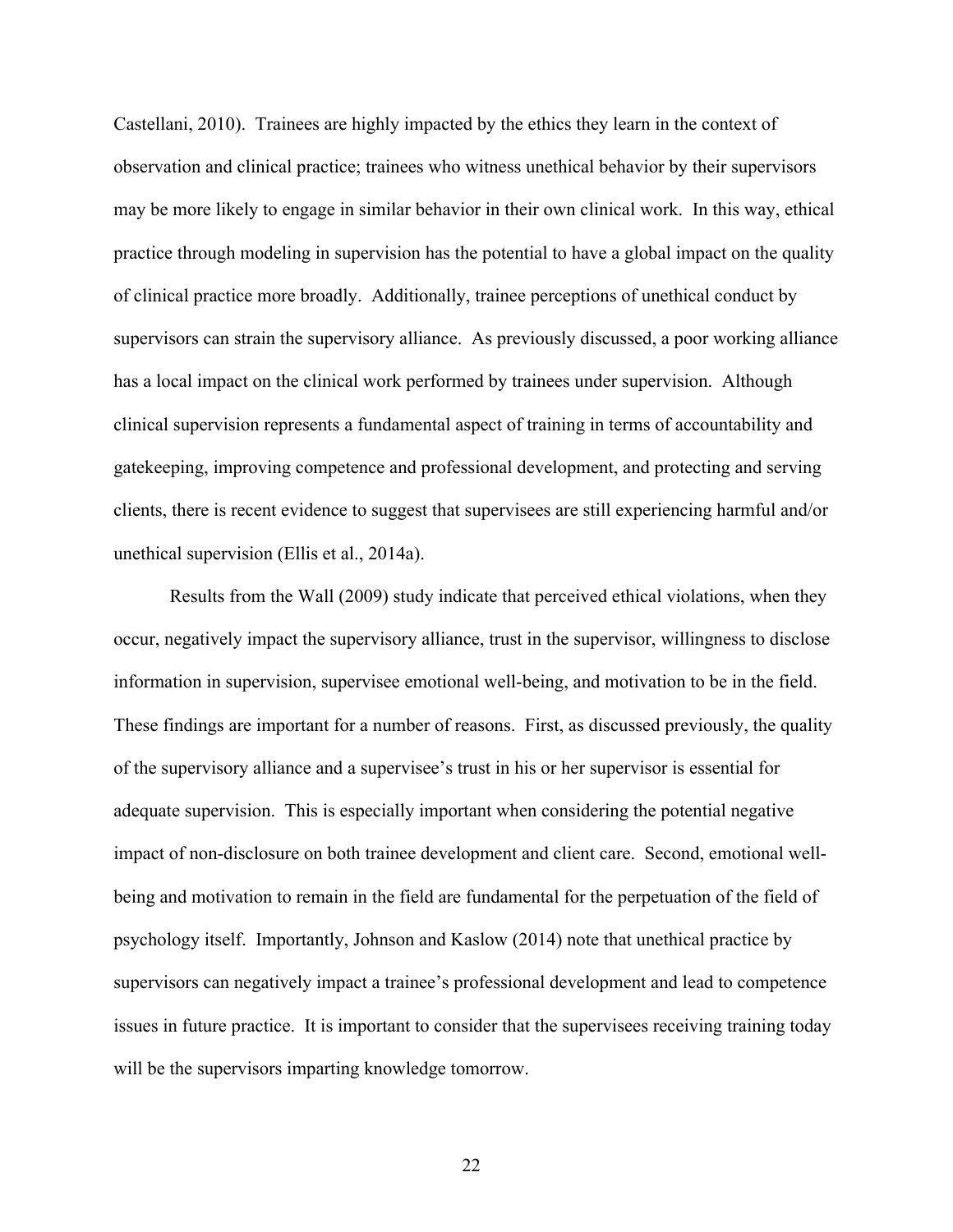Gottlieb et al. (2007) explain that "a fundamental problem in ethical decision making [is when] ethical dilemmas arise, they are often less about what objectively occurred and far more about how they were perceived" (p. 242). While the literature on ethics in supervision has expanded in recent years, there remains a need to further understand the perceptions of supervisees regarding the ethical behavior of their supervisors, particularly in the context of supervision as a distinct clinical competency.

### **Purpose of this Study**

The purpose of this study was to advance understanding of the ethical behavior of supervisors as perceived by their supervisees. This study, building on the work of Wall (2009) and others, aimed to further examine supervisor ethical conduct, perspectives of interns as per ethical behavior in supervision, and obtain a global assessment of the effects of ethical breaches on the supervisory alliance and client care. Thus, this investigation intends to expand the research base with regard to the ethical practice of supervision.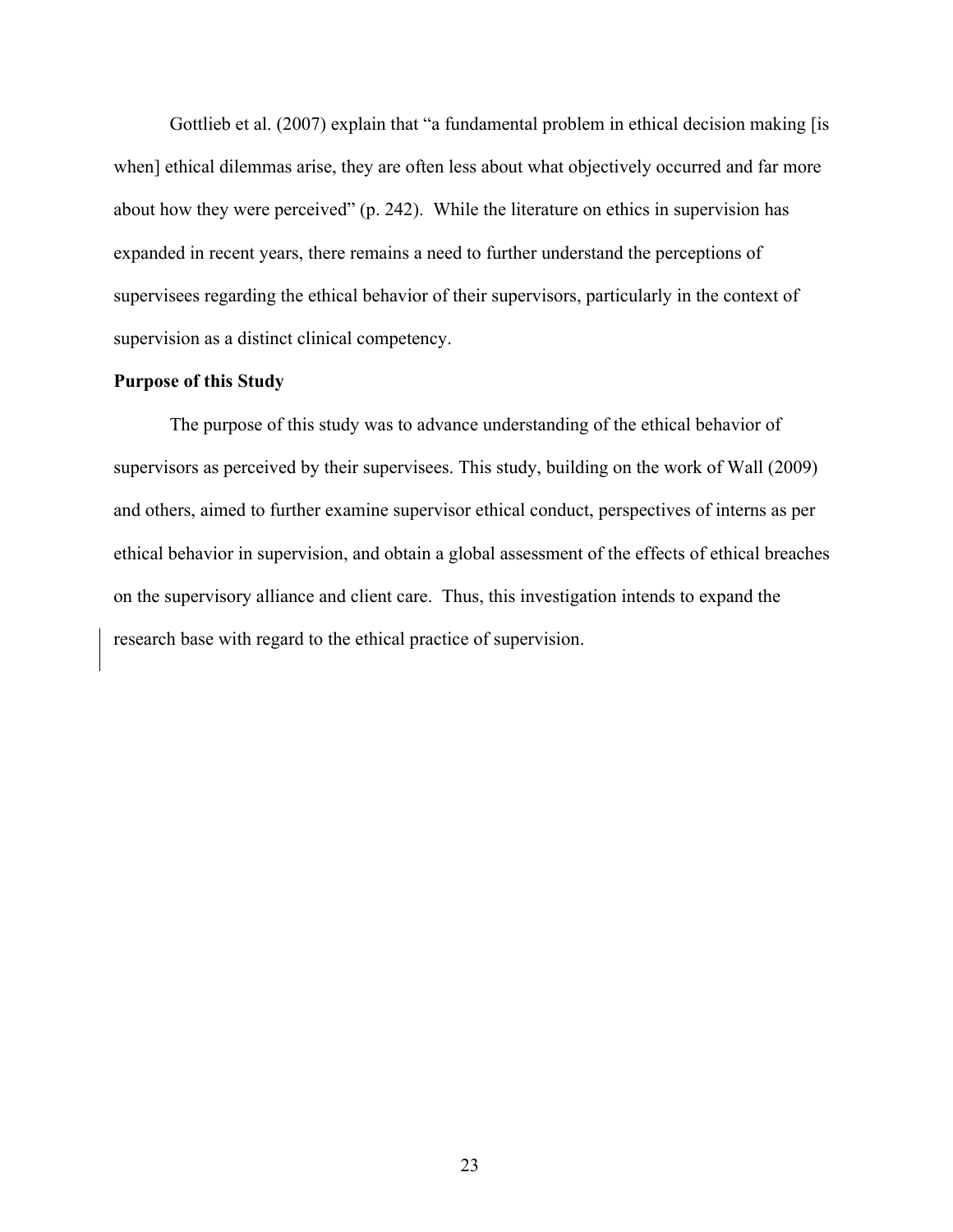### **Method**

### **Research Approach and Design**

This study investigated trainees' perceptions of supervisory ethical behavior. The survey aimed to expand on the prior work of Wall (2009) by utilizing a targeted survey available to psychology interns on the Internet. The study utilized Wall's original instrumentation with the addition of new questions to reflect current developments in the field of supervision. Several researchers have argued in favor of study replication; for example, Makel (2014) insisted that replication studies serve the field by clarifying hypotheses and verifying results. Other researchers have pointed to the need to expand the definition of replication beyond statistical significance to broader, more flexible replication goals (Anderson  $\&$  Maxwell, 2016). The purpose of the current study was to gain an understanding of how interns' perceptions of their supervisors' ethical behavior have changed since Wall's 2009 study. This was accomplished by retaining a portion of Wall's original instrument and adding additional questions to reflect new developments in the field of supervision.

There are some disadvantages to using surveys administered via the Internet. For example, Ward and Pond (2015) point out that "careless responding" (p. 554) by participants of Internet-administered surveys can skew study results and negatively impact the validity of a study. Other potential drawbacks include unanticipated technical difficulties (Fricker  $\&$ Schonlau, 2002) and an inability to verify if respondents meet inclusion criteria (e.g., status as a current pre-doctoral intern). In addition, the APA prohibits the use of Internet surveying on its listservs. This represents a barrier to obtaining a potentially larger sample.

Despite the drawbacks, the current study utilized a targeted survey administered via the Internet in order to increase the potential respondent pool via forwarding, streamline the data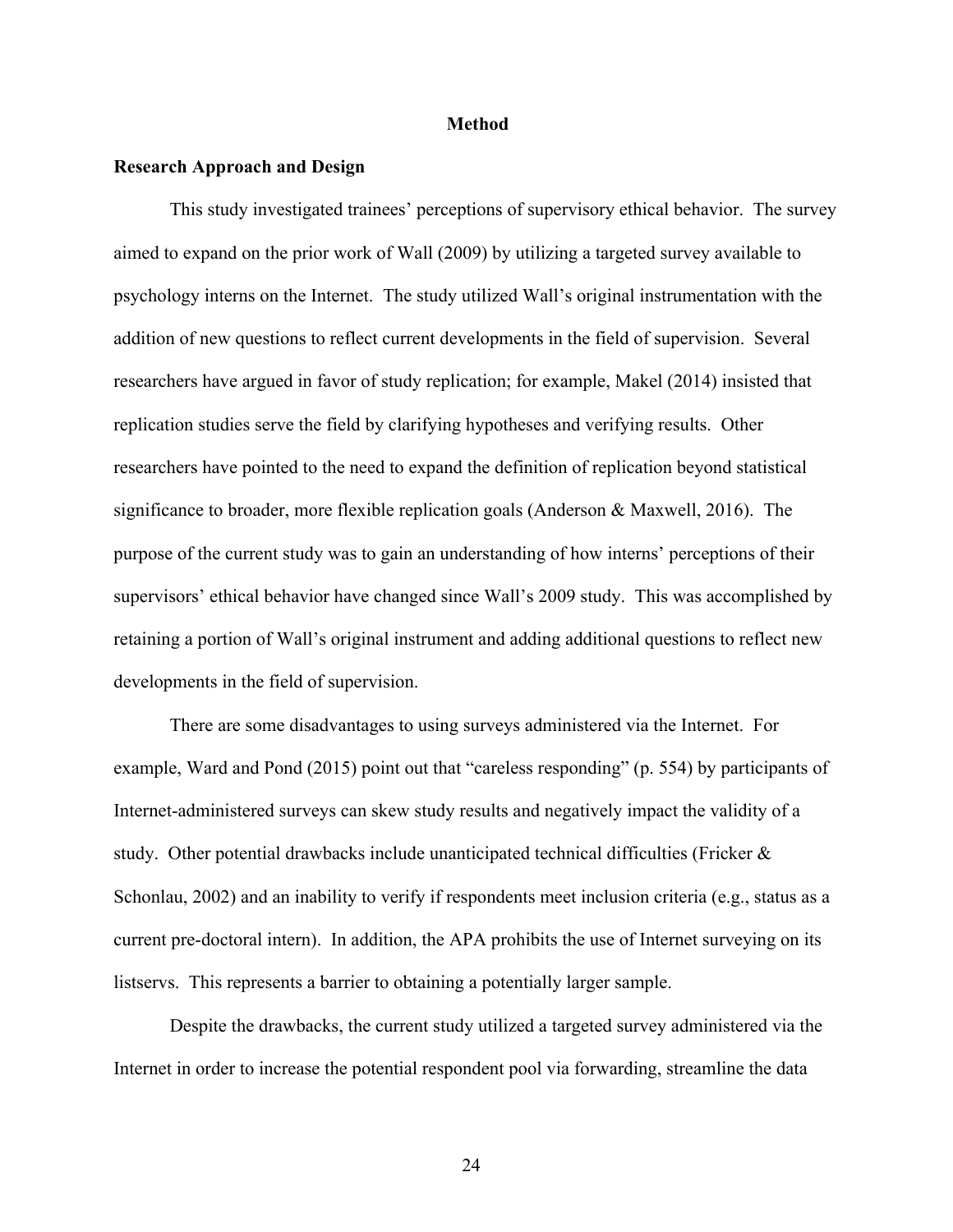collection process, and limit cost. As a method for data collection, surveys administered via the Internet have the advantage of wide dissemination and simplification of return procedures (as compared to a traditional pen-and-paper survey instrument that would require postage). As such, they are cost-effective and provide for relatively straightforward administration of self-report measures (Hoonakker & Carayon, 2009; Uhlig et al., 2014). Self-report measures are the most commonly-used instrument in supervision studies (e.g., Ellis, 2014b, Ladany et al., 1999). In addition, surveys administered via the Internet have the added advantage of increasing the potential respondent pool through a snowballing procedure. For example, interns who receive the survey may elect to forward it to other interns who they believe may be interested in participation.

#### **Participants**

Potential participants were identified through the Association of Psychology Postdoctoral and Internship Centers (APPIC, 2017) directory of registered internship sites. Participants recruited for the study were interns in APPIC-affiliated predoctoral internships in clinical, school, counseling, and combined programs. An email was sent to 758 internship training directors of APPIC sites with an introductory description of the study and with a request to forward the self-report measures to their current interns. According to APPIC, 3,197 students matched for the 2016-2017 internship training year. A total of 111 current interns participated in the study. It is impossible to determine the exact number of trainees invited to participate in the study since (a) there are different numbers of interns at each training site, (b) training directors who received the survey invitation may not have forwarded it to their interns, and (c) interns who received the study may have forwarded it to other interns. Recent research utilizing a survey design has drawn between 100 and 200 participants on average (Kirk, 2014; Powers, 2015).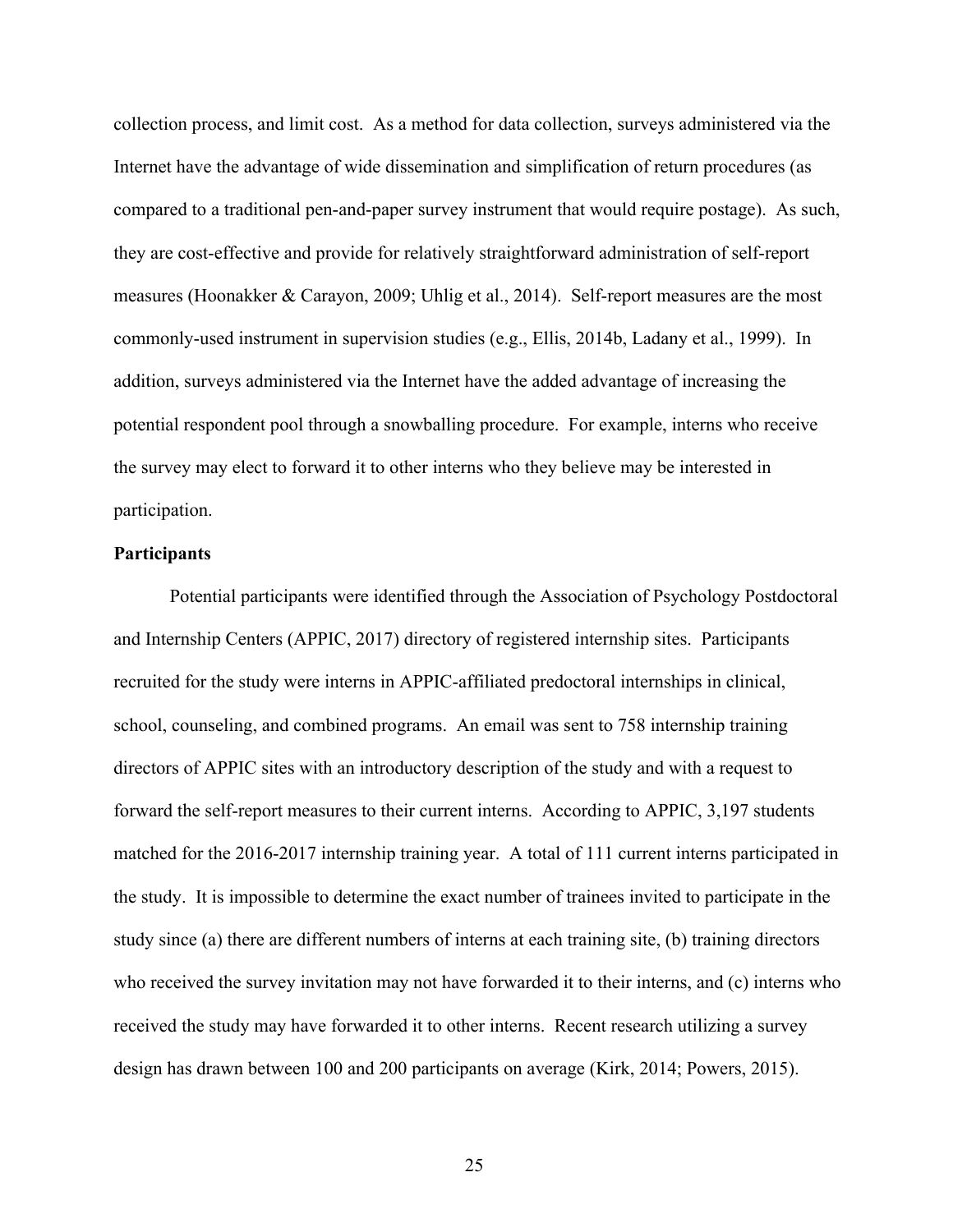**General characteristics of participants.** Demographic information for the 111 study participants are presented in Table A1 (See Appendix A). Demographic characteristics of supervisors as reported by study participants are displayed in Table A2 (See Appendix A). The participants in this study included 111 psychology pre-doctoral interns. The sample consisted of 98 (88.3%) women, 12 (10.8%) men, and one respondent (.9%) who answered *Other*. The sample was 88 (79.3%) White (non-Hispanic), six (5.4%) Asian/Pacific Islander, eight (7.2%) Hispanic/Latino, seven (6.3%) African American/Black, one (.9%) American Indian/Alaskan Native, two (1.8%) Biracial, and five (4.5%) who marked Other as their racial/ethnic identification. Of the study participants, 91 (82%) were enrolled in clinical psychology doctoral programs, 13 (11.7%) were enrolled in counseling doctoral programs, five (4.5%) were in school psychology programs, and two (1.8%) marked Other for type of doctoral program. Study participants were in the process of earning either a Psy.D. (52.3%) or a Ph.D. (46.8%) degree. Participants reported a range of practicum experiences prior to internship with a range of 1 to 5 or more. The majority (47, 42.7%) of respondents had completed three yearlong practicum rotations prior to beginning internship training. Thirty-three of the participants (30%) had completed four practicum rotations and 21 (19.1%) had completed 5 or more yearlong rotations. The majority of study participants (22.9%) reported that they had trained at a community mental health center prior to their internship year. The next most common practicum site prior to internship was Other (19.3%). Of the 111 participants, 93.6% indicated that their primary supervisor was a licensed psychologist, 3.7% had a licensed professional in another discipline, and 2.8% were primarily supervised by an unlicensed psychologist.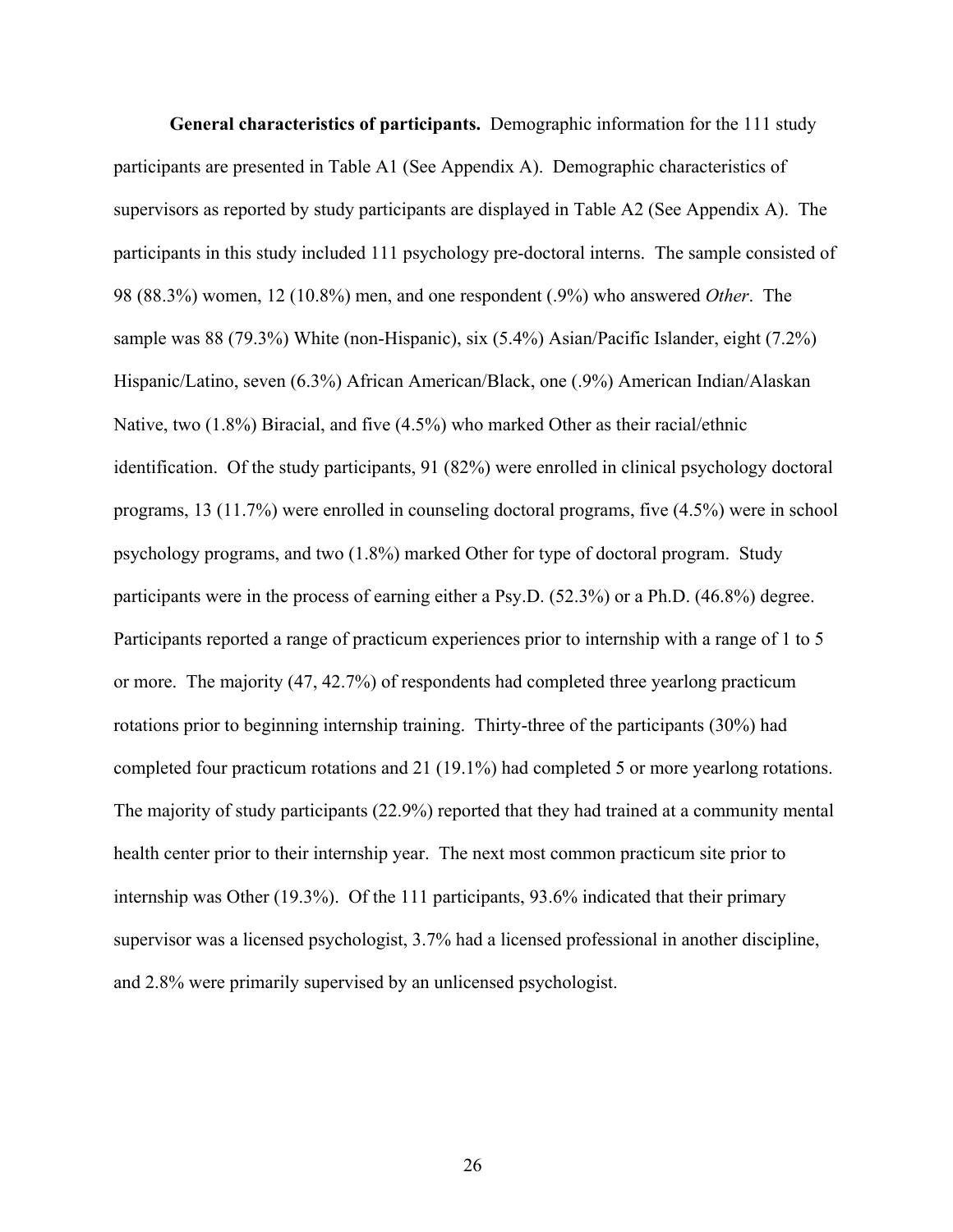#### **Instrumentation**

The survey instrument used in this study was the Ethical Practices in Supervision Scale – Revised (EPSS-R), which was adapted from Wall's 2009 Ethical Practices in Supervision Scale (EPSS). Five new questions were added to the EPSS for the purposes of this study to reflect new developments in the field. The questions were intended to reflect an emphasis on the following areas of ethical best practice in supervision: monitoring of client progress, provision of feedback, explicit discussion of multiple roles and responsibilities, and a focus on the supervisory relationship.

The EPSS-R utilizes a revised Likert scale meant to streamline data collection and incorporate new research on supervision as a distinct competency. The current study utilized three distinct instruments: a Demographics Questionnaire updated to reflect current APPIC standards; the EPSS-R; and the Working Alliance Inventory-Supervision (Bond Scale; see Appendices B, C, and D).

**Demographics questionnaire.** A demographics questionnaire was utilized to collect a variety of data on both participants and their prior supervisors, including age, gender identity, sexual orientation, race/ethnicity, site data, and theoretical orientation. The questionnaire was modeled after the instrument used by Wall (2009) and modified for the current study to reflect 2015 APPIC demographic information collected from pre-doctoral applicants (see Appendix B for demographics instrument).

**Ethical practices in supervision scale - revised.** The original EPSS constructed by Wall for her 2009 study included 28 questions regarding supervisees' perceptions of the ethical behavior of their supervisors. Questions were rated on a Likert scale from 1 = *strongly disagree*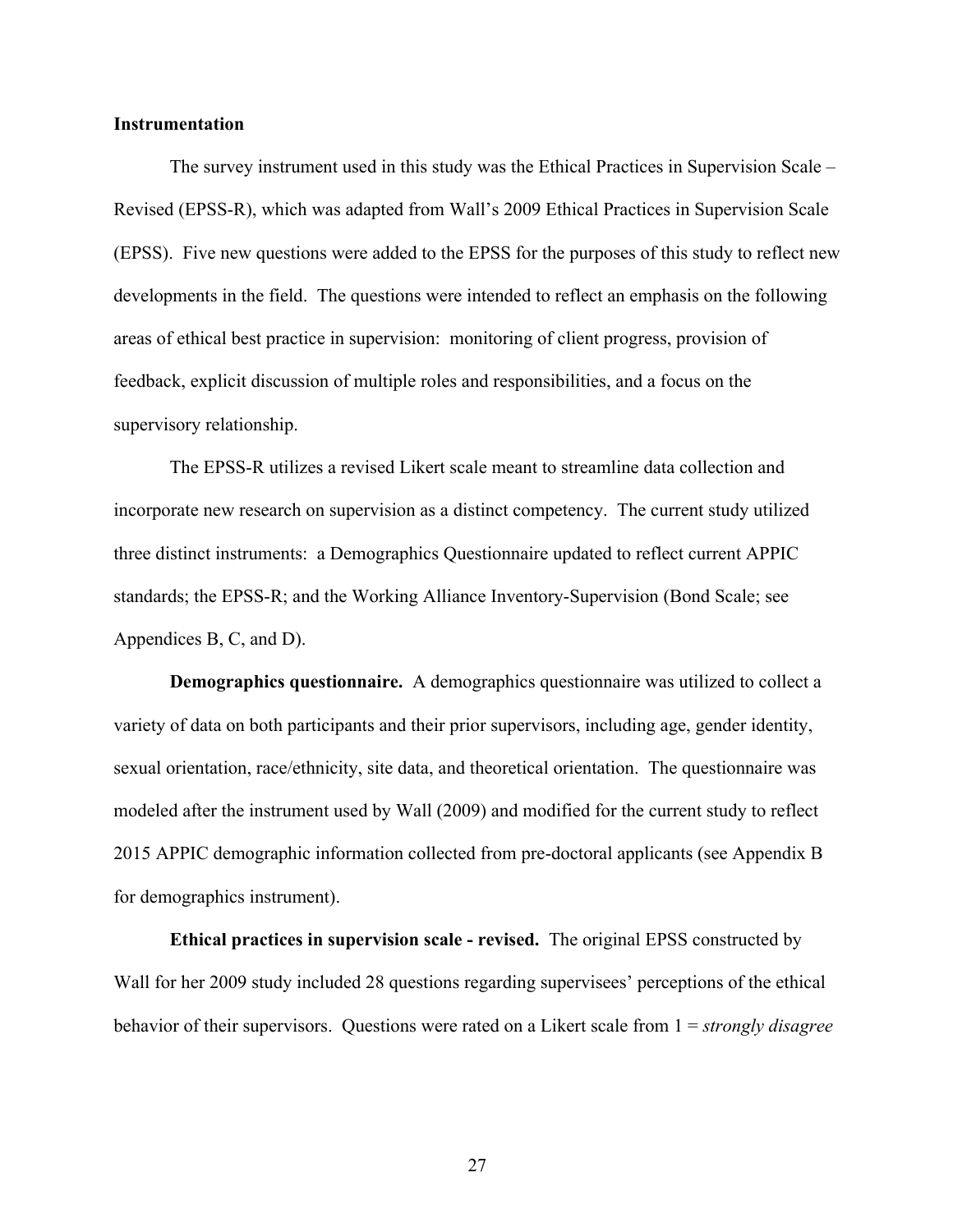to 5 = *strongly agree*. Questions comprised the following 10 domains of supervisor ethical practice:

- Monitors supervisee performance and professional activities (3)
- Observes supervisee performance and professional activities (3)
- Practices multicultural sensitivity toward clients and supervisees (2)
- Maintains appropriate boundaries and carefully monitors dual roles (3)
- Discusses the process of evaluation, provides regular feedback about supervisee performance and competence, and documents strengths and areas for improvement (3)
- Supervises only therapist-client relationships in which supervisor is competent (3)
- Models professional principles, values, and ethics (2)
- Legal issues (3)
- Ensures adequate disclosure to client (3)
- Identifies parameters of supervision  $(3;$  Wall, 2009).

In addition, the Wall (2009) study included a final question in which participants were asked to identify ways in which a perceived unethical breach impacted a number of areas including: the supervisory alliance; trust in the supervisor; willingness to disclose information; motivation to remain in the field; quality of client care; and emotional impact.

Five new questions were added to the EPSS for the purposes of this study to reflect new developments in the field. The questions were intended to reflect an emphasis on the following areas of ethical best practice in supervision: monitoring of client progress, provision of feedback, explicit discussion of multiple roles and responsibilities, and a focus on the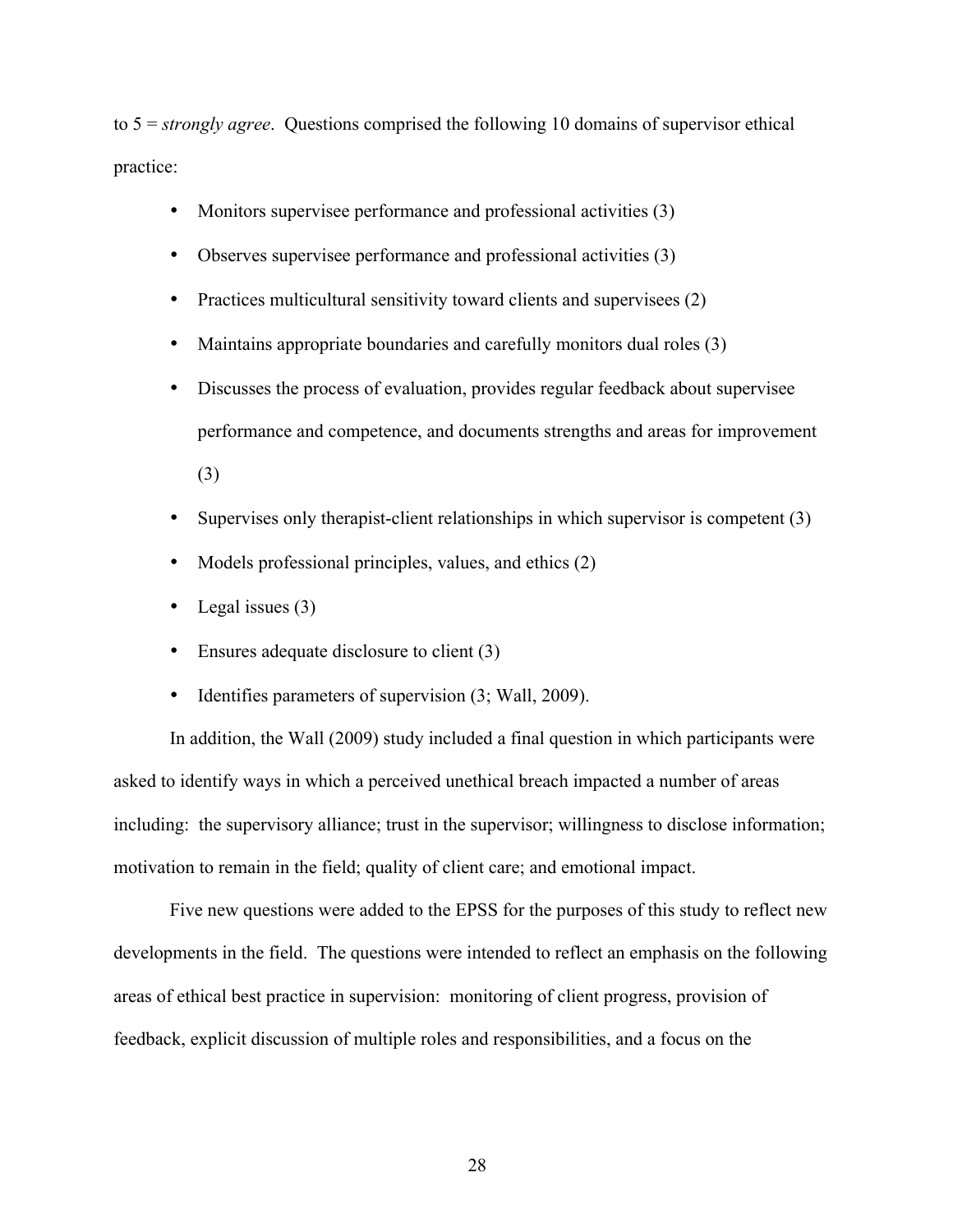supervisory relationship. The following list outlines changes made/questions added to Wall's original instrument:

- My supervisor systematically monitored patient progress, e.g., thorough review of outcome measures.
- My supervisor frequently provided formative feedback.
- My supervisor periodically elicited my feedback on the supervisory process.
- My supervisor outlined his/her responsibilities and multiple obligations (i.e., primary responsibility to client, followed by responsibility for trainee professional development, followed by gatekeeping duty).
- My supervisor attended to the supervisory relationship (i.e., demonstrated respect, empathy, trust, and integrity).

#### **The bond scale of the working alliance inventory - supervision.** The Bond Scale of

the Working Alliance Inventory-Supervision (WAI-S) was also added to the measure in order to capture the nature of the supervisory working alliance. Previous research has identified the Bond Scale portion of the WAI-S as the subscale most closely related to trainee self-report of comfort in supervision (Ladany et al., 1999).

#### **Procedures**

Data were collected through the use of a web-based survey consisting of three sections, (a) Demographics Questionnaire, (b) EPSS-R, and (c) WAI-S.

**Recruitment.** Recruitment for the study commenced following approval by Pepperdine University's Institutional Review Board (IRB). Invitations to participate in the study were sent to internship training directors with a request to forward the recruitment letter and link to the Internet-based survey site to their current interns. The recruitment materials described the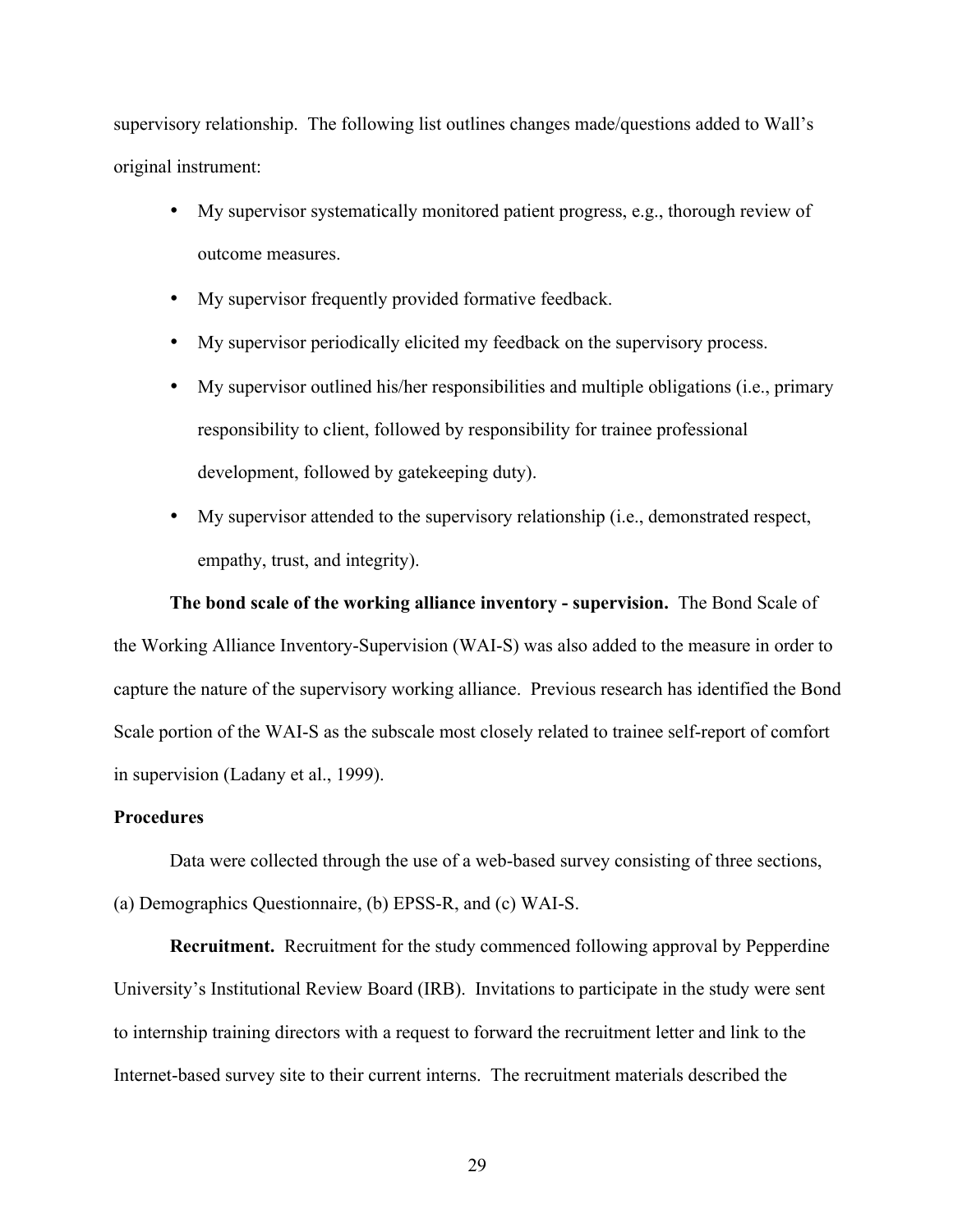purpose of the study and clarified that data were being collected about current interns' *previous* supervisory experience *prior to internship*. Recruitment materials are displayed in Appendices E and F.

**Pilot study.**A pilot study was conducted with a group of 12 doctoral students at Pepperdine University in order to determine the face validity of the EPSS-R and to solicit constructive feedback. On average, the instrument took less than 15 minutes to complete. Feedback collected during the pilot study was incorporated into the instrument with the goal of clarifying meaning and removing redundancies. Specific feedback that was incorporated included clarifying instructions for answering questions that were not applicable, for example, in the case of abuse reporting.

**Human subjects protection.** The study proposal was submitted for exempt review by the Pepperdine University IRB due to a minimal estimated risk of harm to participants. Risk to participants included potential discomfort in answering questions about experiences in supervision. Risk to participants was minimized by the fact that no identifying information was collected; the online survey program that was utilized to construct and disseminate the survey does not collect participants' IP or email addresses. In addition, participants were given explicit permission to refuse to answer any questions and/or to discontinue participation in the study at any time.

**Consent for participation.**A Waiver of Documentation of Informed Consent was requested from Pepperdine University's IRB due to an estimated low risk to participants as well as issues related to confidentiality, the sensitivity of the research question, and logistics related to methodology. Participants were provided with a document that describes the purpose of the study, procedures, and explicitly outlines their right to refuse participation as well as anticipated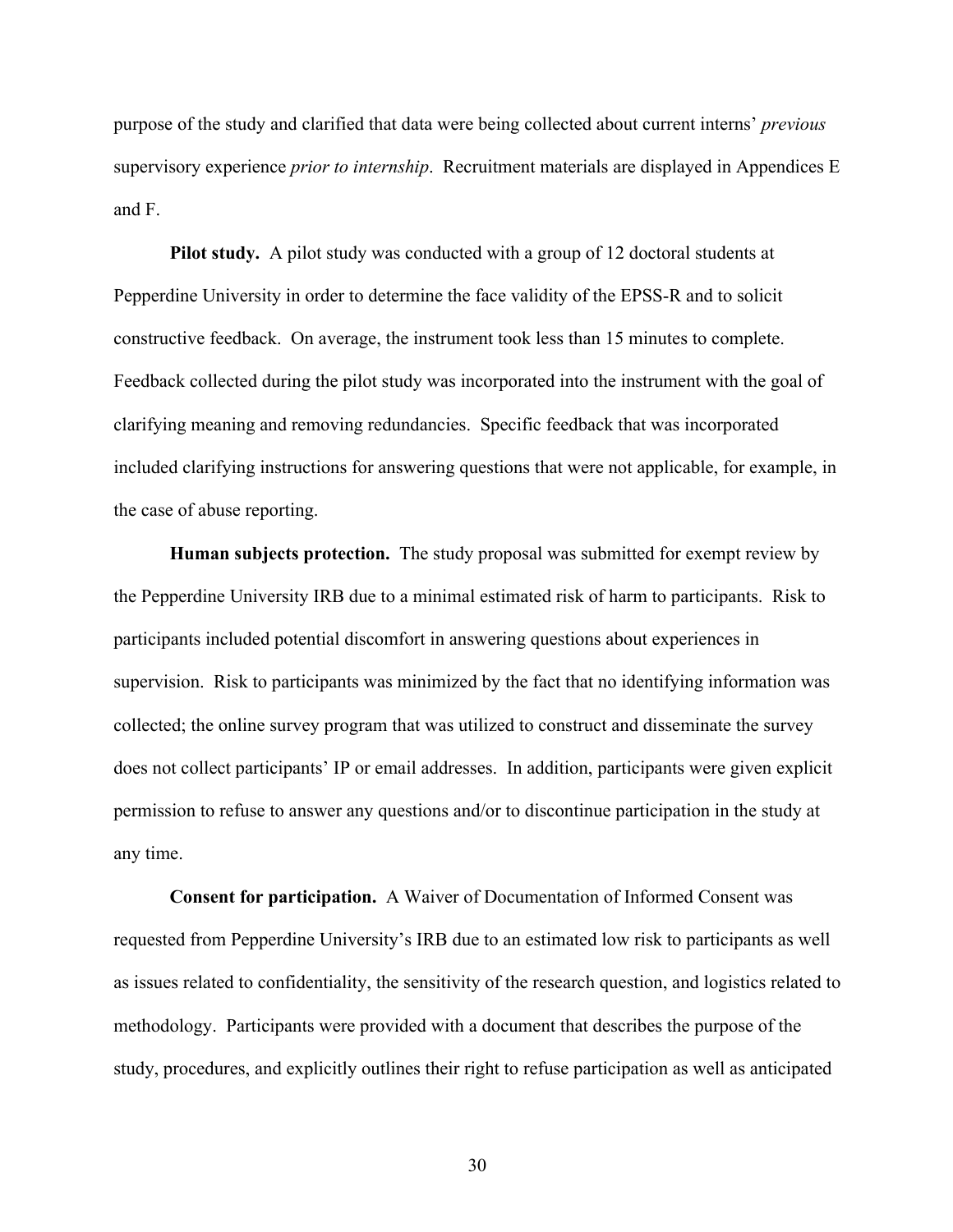benefits and risks (see Appendix D for informed consent document). Participants as well as internship training directors were given the option of receiving an abstract at the conclusion of the study.

**Potential risks and benefits.**It is estimated that the study posed no more than minimal risk to study participants. Possible risks include fatigue experienced during study participation and/or distress related to answering questions about previous supervisory experiences. To minimize risk, study participants were provided with contact information for both project investigator and project supervisor.

**Data collection.** Data was collected using a targeted survey disseminated via the Internet to reach current predoctoral interns at a variety of training sites around the country. The window for data collection was February 28, 2017 through March 24, 2017. The online data collection service Survey Monkey was used to house the instruments and raw data. There were no identifiable data collected from survey participants, including IP addresses. Data will be stored in a password-protected file following completion of the study and will be destroyed by the study investigator after a minimum of three years.

#### **Data Analysis**

Raw data from the EPSS-R are presented in table format and are compared, where relevant, to data from the Wall (2009) study. No statistical analyses comparing the data obtained by Wall and the data in this study were performed, given the small sample size.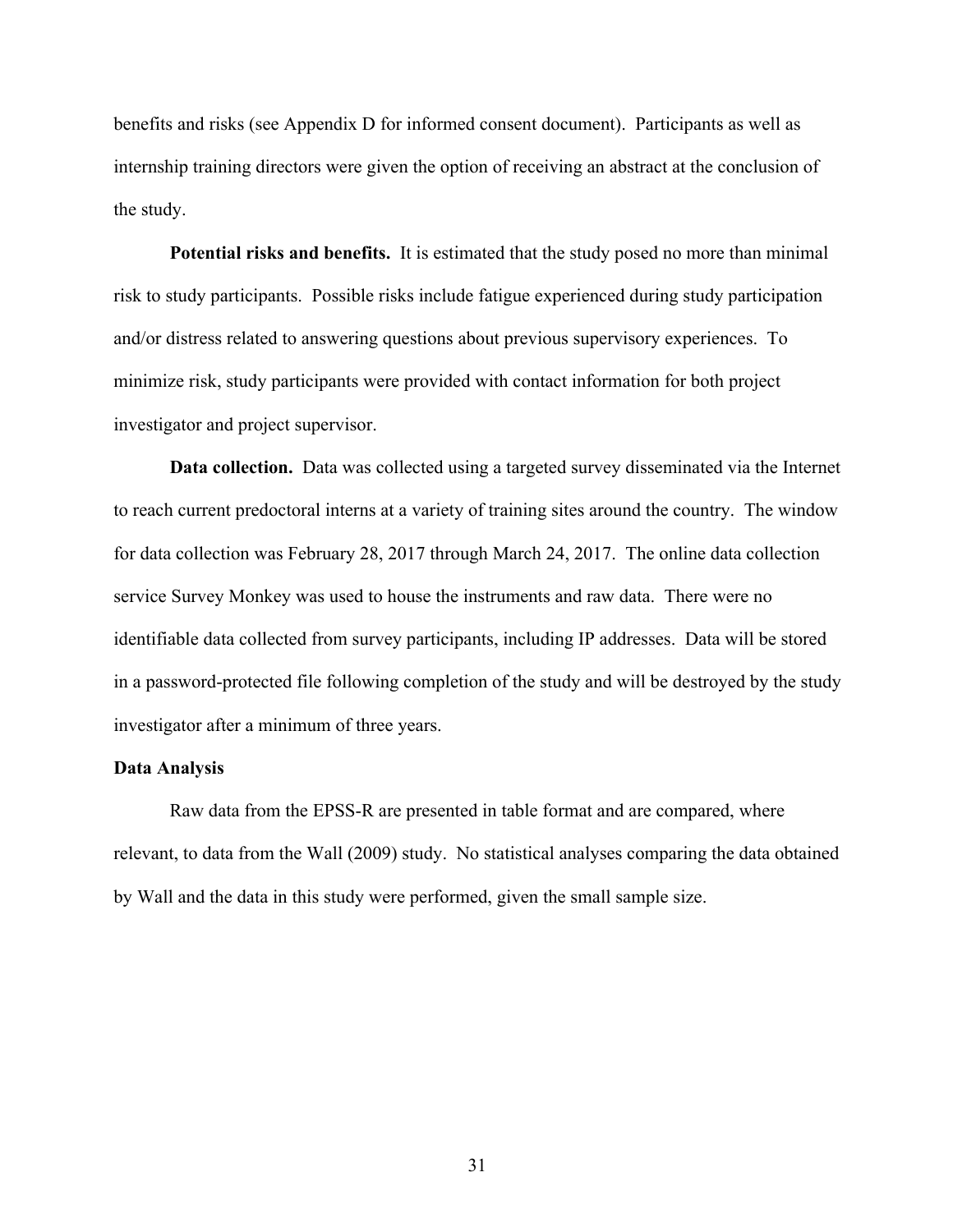#### **Results**

Results of the current study suggest that most supervisors are perceived as generally adhering to the ethical principles and codes of conduct. However, up to three-quarters of participants reported at least one ethical lapse by their previous supervisor. They indicated that the most frequent areas of supervisor non-adherence were in direct observation of clinical work, including live supervision, monitoring of patient progress (e.g., via outcome measures), use of familiar treatments, and use of a supervision contract. Results are discussed below in relation to the ethical imperatives in supervision identified by the APA (2010; 2015) and by experts in the field of clinical supervision (Falender et al., 2014). Table 1 lists supervisor non-adherence to each ethical practice in descending order.

Table 1

| Ethical practice                                                   | $\frac{0}{0}$                           |
|--------------------------------------------------------------------|-----------------------------------------|
| Regularly reviewed audio/videotapes                                | 79.2                                    |
| Conducted live supervision                                         | 59.8                                    |
| Monitored patient progress, e.g., via outcome measures             | 48.6                                    |
| Allowed use of treatment method with limited knowledge $(+)$       | 41.6                                    |
| Utilized supervision contract                                      | 41.0                                    |
| Scheduled supervision "as needed" or ended supervision early $(+)$ | 40.8                                    |
| Outlined confidentiality in supervision                            | 37.2                                    |
| Supervisor ethical behavior questioned at least once $(+)$         | 33.3                                    |
| Elicited feedback on supervisory process                           | 29.2                                    |
| Regularly reviewed charts/progress notes                           | 29.0                                    |
| Outlined multiple responsibilities/obligations of supervisor       | 28.6                                    |
| Encouraged use of unfamiliar interventions $(+)$                   | 21.3                                    |
| Encouraged discussion of diversity issues                          | 19.7                                    |
| Outlined evaluation procedures                                     | 19.0                                    |
| Frequently provided formative feedback                             | 17.1                                    |
| Discussed personal issues not related to clinical work $(+)$       | 17.0                                    |
| Provided adequate feedback on performance throughout rotation      | 16.3                                    |
| Communicated performance concerns                                  | 15.7                                    |
| Requested that supervisor name be provided to clients              | 14.3                                    |
| Worked on a case with inadequate knowledge of issues               | 13.4                                    |
|                                                                    | $\mathbf{r} = \mathbf{r}$<br>$\sqrt{2}$ |

*Percentage of Participants Reporting Supervisor Non-Adherence to Each Ethical Practice* 

(continued)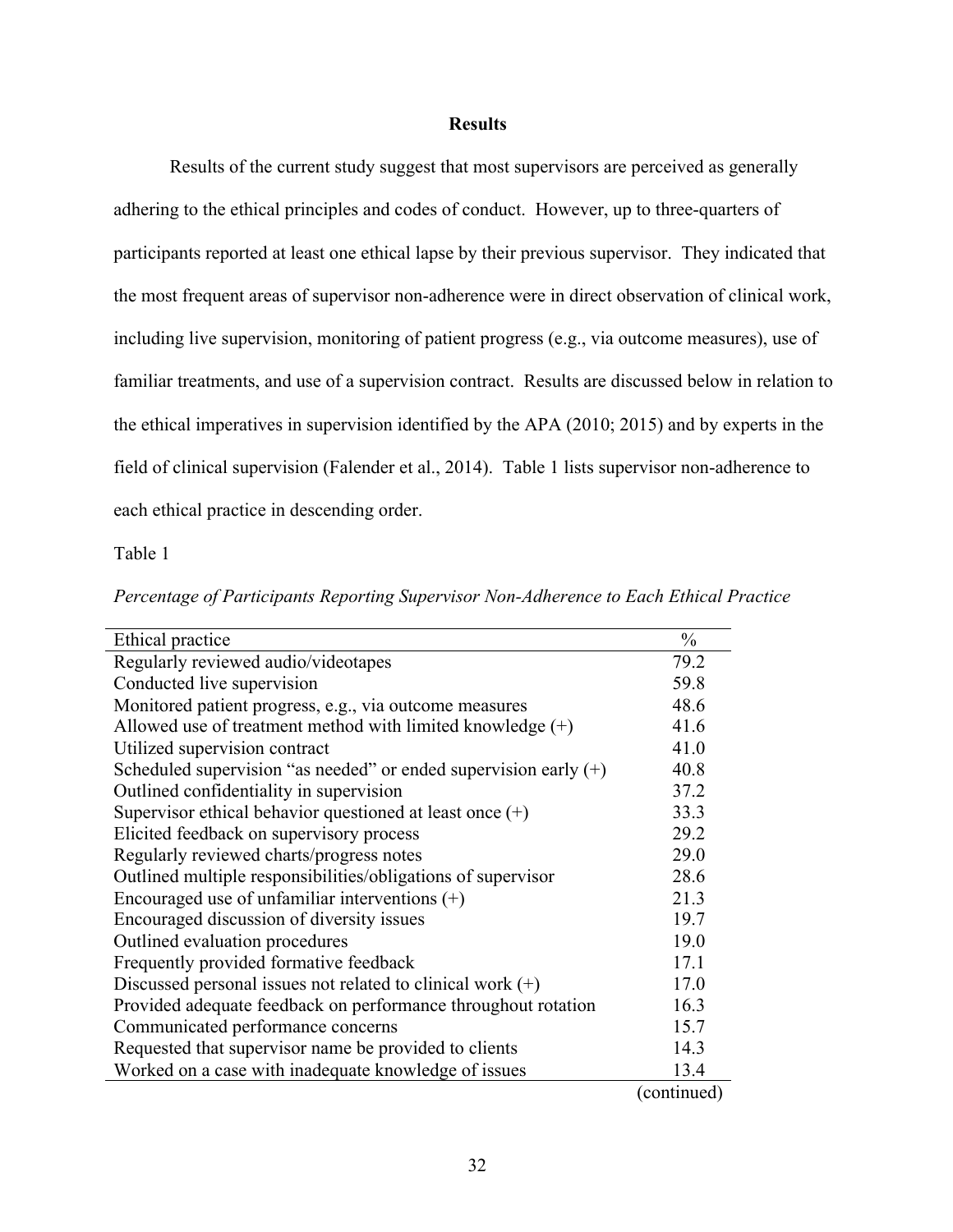| Ethical practice                                                   | $\frac{0}{0}$ |
|--------------------------------------------------------------------|---------------|
| Provided clear guidelines for handling crises/emergencies          | 12.4          |
| Clearly defined roles of supervisor and supervisee                 | 11.5          |
| Ensured use of appropriate intervention or assessment procedures   | 11.1          |
| Demonstrated awareness of research, theory, and treatment methods  | 10.5          |
| Attended to supervisory relationship                               | 10.5          |
| Demonstrated multicultural competence                              | 10.3          |
| Appropriately discussed ethical issues                             | 7.7           |
| Ensured reporting of abuse disclosures                             | 7.2           |
| Provided clear guidelines for handling suicidal/homicidal clients  | 6.7           |
| Requested that limits of confidentiality be discussed with clients | 5.7           |
| Acted as supervisor and not as counselor/therapist                 | 4.7           |
| Requested that supervisee status be disclosed to clients           | 2.9           |
| Behaved in a seductive or sexually provocative way $(+)$           | 1.9           |

#### **Directing the Process of Informed Consent and Discussing Limits to Confidentiality**

The process of obtaining informed consent to supervision and the use of a supervision contract are essential to ethical practice in supervision. Both of these components encourage transparency and open communication in the supervisory relationship as well as model for the trainee how to contract with their own clients. A lack of informed consent and/or a lack of a supervision contract have been prominent areas of supervisor non-adherence in more recent studies of ethical practice in supervision (Ellis, 2014a).

Results of the current study suggest that this remains an area of ethical practice in which adherence is highly variable. Interestingly, while the majority of respondents reported that their supervisors had clearly defined the roles of supervisor and supervisee at the outset of supervision (80.9%), only about half of respondents reported that their supervisors had used a supervision contract (51.4%). Only about one-third indicated that their supervisors had discussed the limits of confidentiality as they apply to the supervisory relationship (35.2%).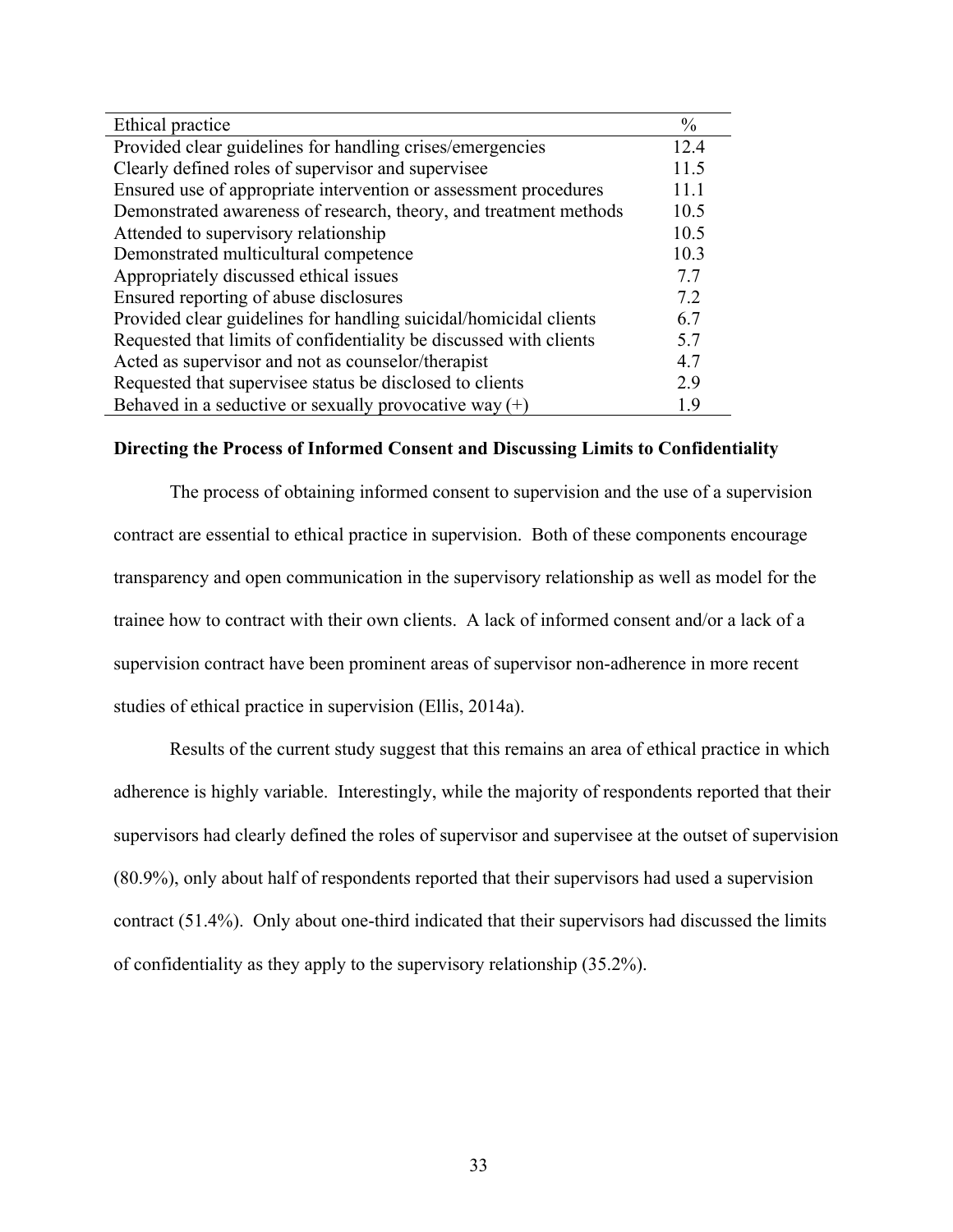# **Modeling Professionalism and Adherence to Ethical and Legal Standards and Ensuring Supervisee Knowledge of These Standards**

Modeling ethical practice and professionalism as a supervisor is one of the most important contributors to client care as well as to the professional development of trainees in the field. Supervisees learn how to interact with clients and colleagues not just through direct or didactic instruction but also through intentional or unintentional behavioral modeling known as the hidden curriculum. Adherence to ethical and legal standards is also fundamental to ensure that clients receive quality services; a trainee who does not have ethical practice modeled by his or her supervisor may not gain the requisite knowledge to be able to adhere to these standards post-training.

Overall, this was an area in which the great majority of participants reported supervisor adherence. Specifically, study participants indicated that the majority of supervisors described how to handle potentially suicidal or homicidal clients (85.5%) as well as what procedures to follow and how to contact the supervisor in the event of other crisis issues (81.0%). Furthermore, of the respondents who encountered a case in which abuse reporting was required, the majority were instructed to disclose the abuse to the appropriate authorities (88.4%). The majority of respondents also indicated that their supervisors openly and appropriately discussed ethical issues with them. One-third of participants (33.3%) reported that they had questioned their supervisor's ethical judgment on at least one occasion.

# **Delineating Multiple Roles/Responsibilities of the Supervisor (e.g., Client Welfare, Gatekeeping, Trainee Development)**

Clinical supervisors are in the unique role of having to maintain multiple roles and responsibilities within their professional sphere. According to current ethical standards,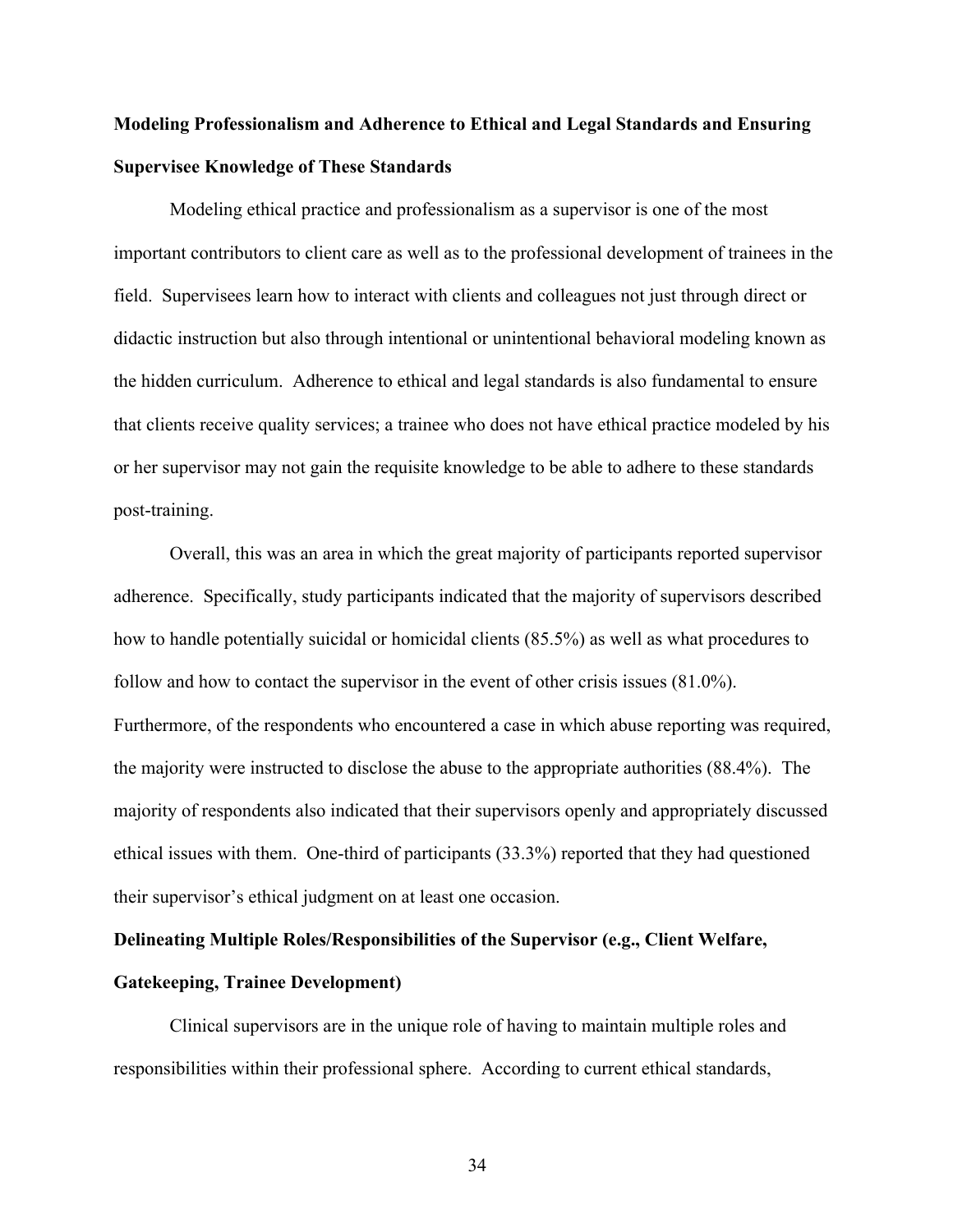supervisors are first responsible for the client's wellbeing, followed by a responsibility to the supervisee's professional development, and then to the field to provide a gatekeeping duty (Shafranske & Falender, 2016). Maintaining and clarifying these dual roles is a fundamental responsibility for any clinical supervisor. Only about half (52.4%) of the respondents reported that their supervisors had outlined their multiple obligations in terms of responsibility first and foremost to the client, then to the trainee's professional development, and then to the field as a whole by acting as a gatekeeper.

#### **Addressing Boundary Issues/Multiple Relationships**

Supervisors are responsible for maintaining appropriate boundaries with their supervisees throughout the training experience. Whereas boundary crossings may not be considered unethical according to the ethical codes and standards, situations in which a boundary becomes blurred between supervisor and supervisee may create ethical dilemmas for trainees. Furthermore, boundary violations, which do constitute an ethical breach, clearly have the potential to harm the wellbeing of a supervisee as well as his/her client.

Overall, respondents indicated that their supervisors maintained appropriate boundaries and adequately monitored multiple relationships. The great majority of participants (89.6%) reported that their supervisor had acted appropriately in their role as supervisor and did not act as a counselor/therapist. Of the study participants, 17.0% reported that their supervisor had discussed personal issues that did not seem to be appropriately related to their work with clients. Only 1.9% reported that their supervisor had behaved in a way that seemed to be seductive or sexually provocative.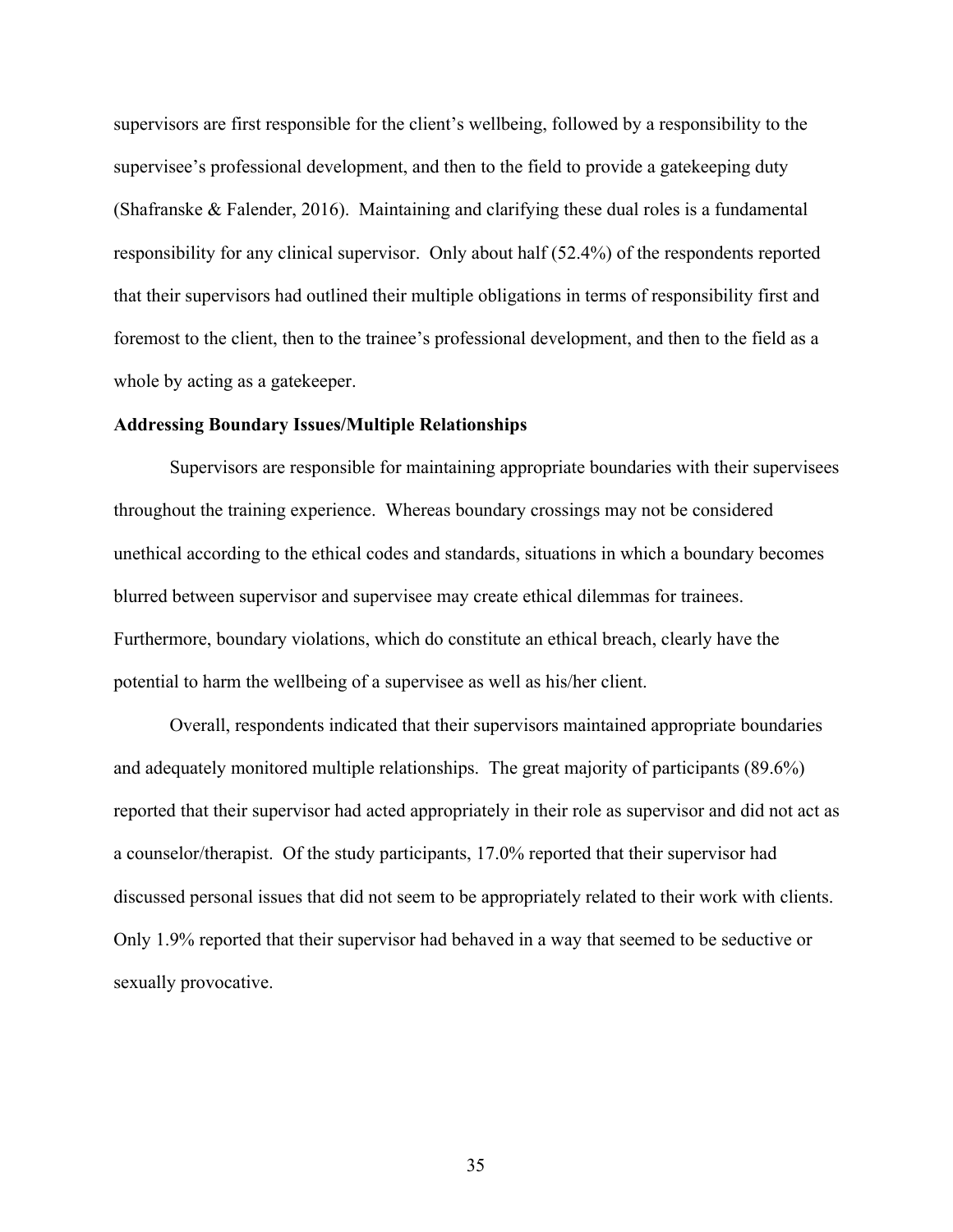#### **Maintaining Supervisory Alliance**

The APA (2015) Guidelines identify a strong supervisory working alliance as a critical component to effective supervision. Pakdaman et al. (2014) consider it an ethical imperative for supervisors to prioritize the working alliance. The majority of respondents reported that their supervisor attended to the supervisory relationship by demonstrating trust, respect, empathy, and integrity (81.9%). Of the participants who reported at least one ethical breach by their supervisor, the majority (79.4%) indicated that the breach negatively impacted trust in the supervisor. About two-thirds reported that a perceived ethical breach negatively affected the supervisory alliance (67.6%) as well as willingness to disclose information in supervision (67.6%). Over half (61.8%) indicated that the breach had a negative emotional impact. Onefifth (20.6%) indicated that perceived unethical behavior negatively impacted the quality of client care. Of the participants who reported an ethical breach, 8.8% reported that this experience negatively affected motivated to be in the field.

Table 2

*Impact of Perceived Unethical/Unprofessional Supervisor Behavior on Trainee*

| Domain                                                     | n  | $\%$ |
|------------------------------------------------------------|----|------|
| Negatively affected the supervisory alliance               | 23 | 676  |
| Negatively affected my trust in the supervisor             | 27 | 794  |
| Negatively affected my willingness to disclose information | 23 | 67.6 |
| Negatively affected my motivation to be in this field      |    | 88   |
| Negatively affected the quality of my client care          |    | 20.6 |
| Negatively affected me emotionally                         |    | 61 R |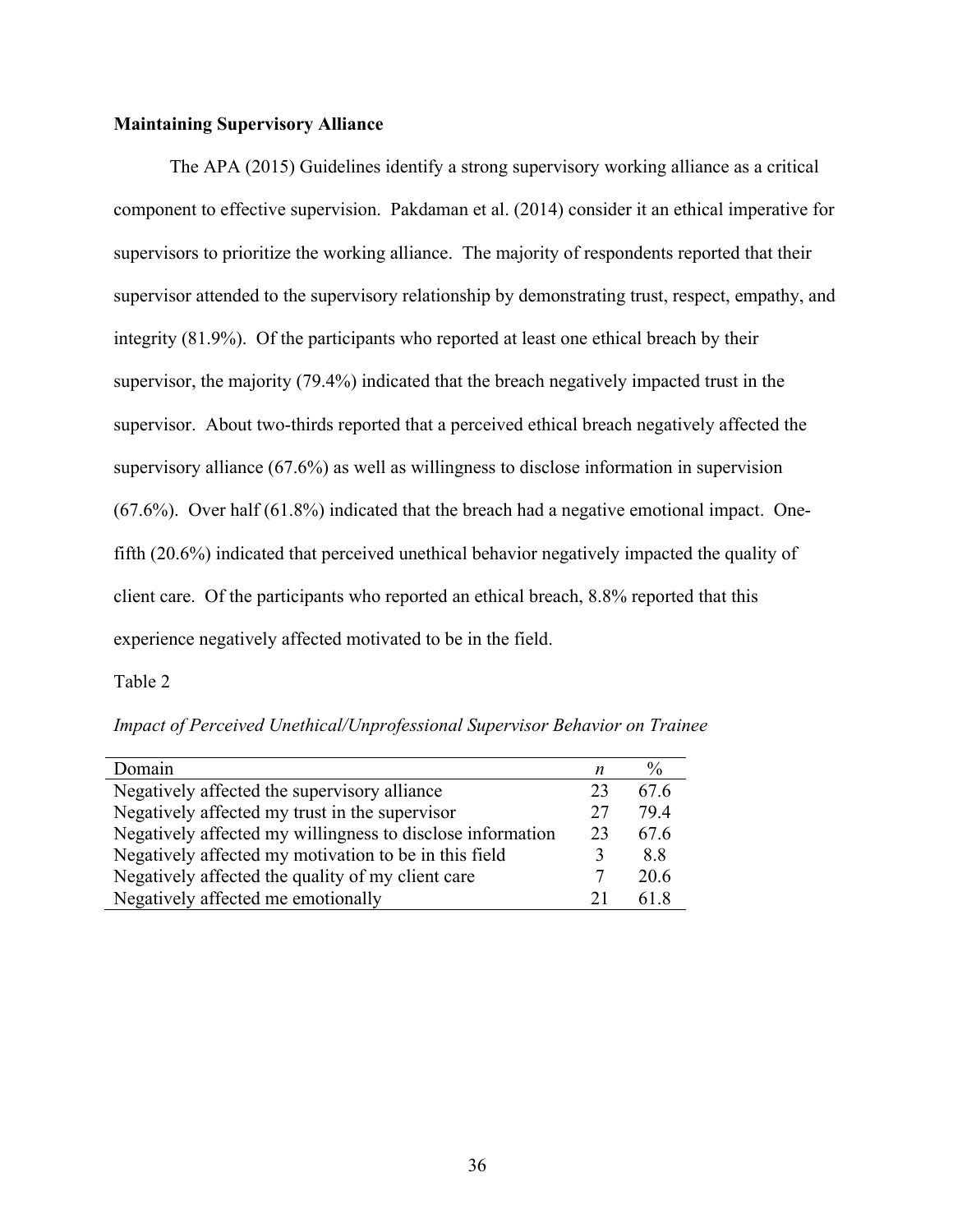

*Figure 1.* Impact of perceived unethical/unprofessional supervisor behavior on trainee. This figure illustrates how trainees were impacted by the experience of unethical/unprofessional supervisor behavior.

#### **Maintaining Competence**

Competence in supervision encompasses a range of important areas of practice including knowledge, skills, and attitudes/values related to client presenting issues, appropriate treatment modalities, diversity issues and multiculturalism, and the ability of the supervisor to recognize their own boundaries of competence.

Study results indicate that maintaining competence is an area of variability with regards to supervisor adherence. The majority of study participants (79.0%) indicated that their supervisor appeared to be aware of recent research, theory, or treatment methods that related to client presenting problems. Less than half of respondents indicated that their supervisors had allowed them to use a treatment modality in which they had been trained but in which their supervisor had little or no experience (41.6%). Only 13.4% of respondents reported that their supervisor had worked with them on a case involving issues or disorders with which (s)he had little or no experience.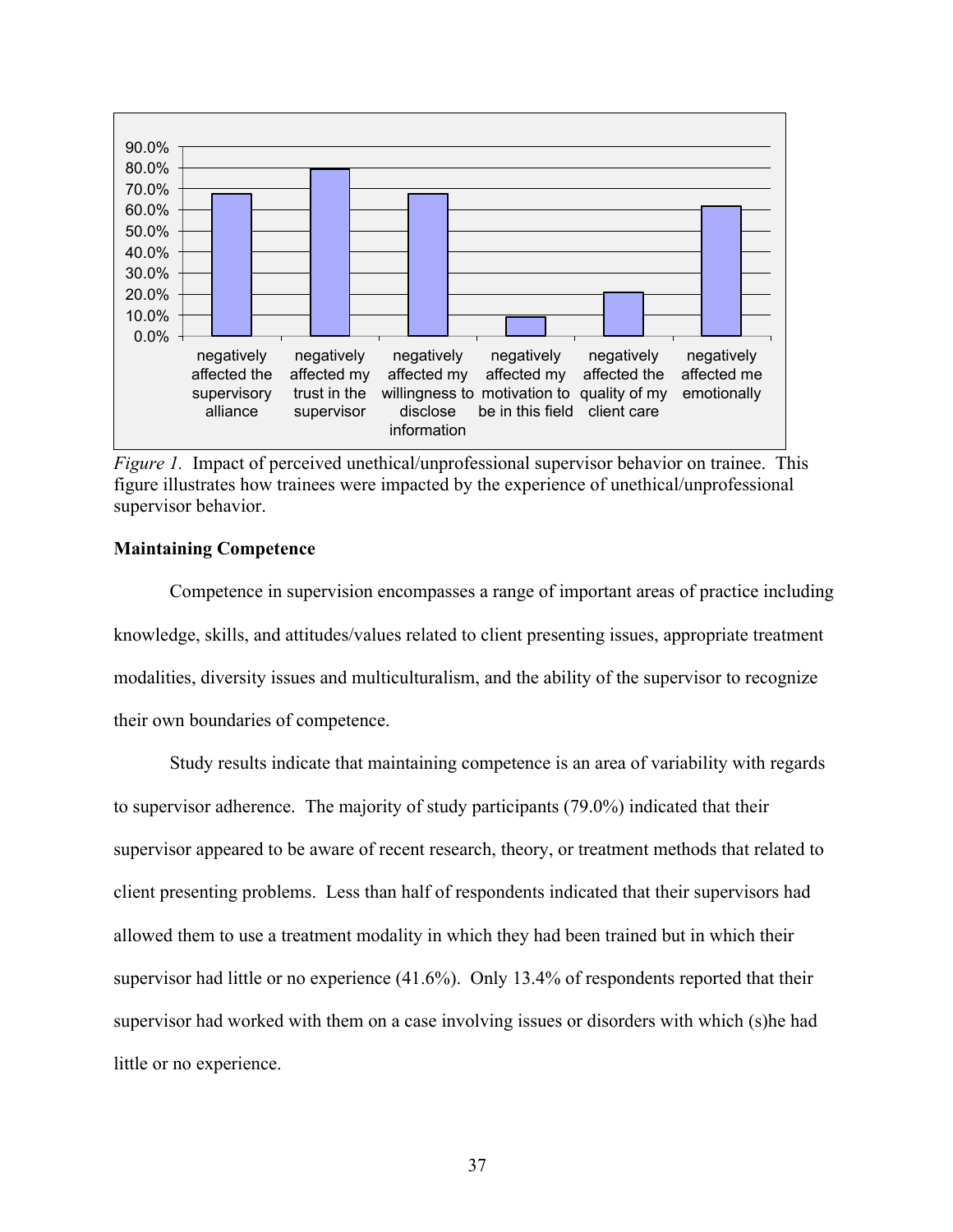Furthermore, approximately three-quarters of respondents reported that their supervisor had demonstrated multicultural competence in supervision. Specifically, participants indicated that they felt their supervisor was sensitive to issues of gender, sexual orientation, race, culture, religion, and disability status (77.6%). Supervisees also indicated that they were encouraged to discuss thoughts and feelings in supervision related to issues of gender, sexual orientation, race, culture, religion, and disability status (70.0%).

#### **Evaluation and Feedback**

The provision of timely and constructive feedback is one of the most important responsibilities of a supervisor. The most effective and useful feedback is derived from direct observation rather than relying solely on trainee self-report or chart and progress notes. A recent study by Ellis (2014a) suggested that supervisors provide feedback relatively infrequently and that less than half (39%) of supervisors did not review supervisee sessions with their clients.

About three-quarters of the current study participants reported that their supervisors had discussed expectations for evaluation and had provided regular feedback throughout the training year. Specifically, 71.4% of supervisors discussed at the beginning of the year how the trainee would be evaluated. Respondents reported that 76.0% of supervisors had provided adequate verbal and/or written feedback about their performance throughout the training rotation. Of the respondents who had performance concerns during their training year, 78.4% reported that their supervisors had communicated these concerns to them. Close to two-thirds of respondents reported that their supervisors had provided formative feedback throughout the training year (62.8%) and had periodically elicited trainee feedback on the supervisory process (63.2%).

Study results indicated some variability in supervisor observation of supervisee performance and professional activities. About two-thirds reported that their supervisors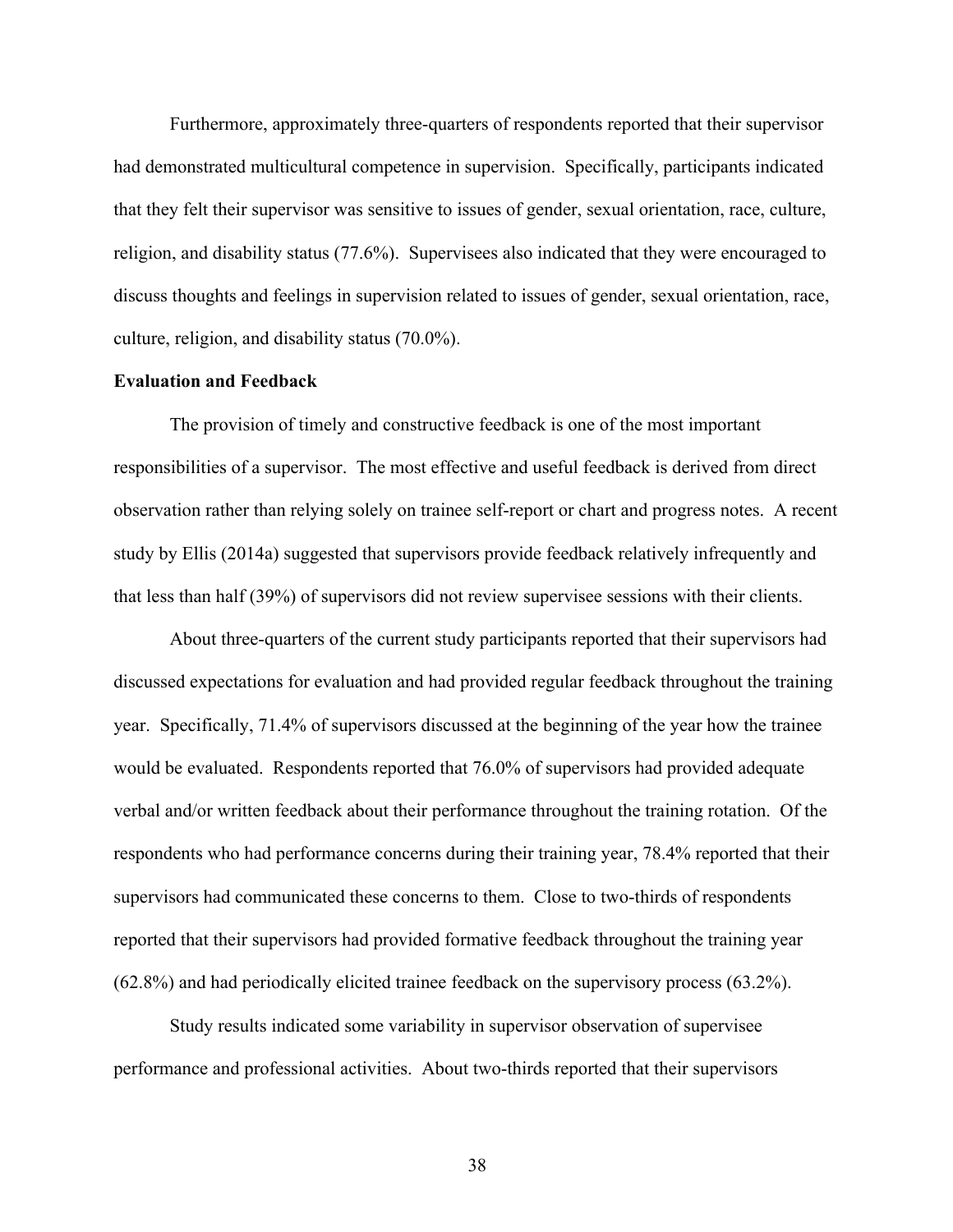regularly reviewed their chart/progress notes (68.2%). Less than half of supervisors conducted some form of live supervision with their supervisees, e.g., via participation in session or use of a one-way mirror or audio feedback system (40.2%). Participants indicated that only about onefifth of supervisors regularly reviewed video or audiotapes of their sessions (19.8%).

Study results also indicated some variability in supervisor monitoring of supervisee performance and professional activities. The great majority of participants indicated that their supervisor made sure they were using appropriate treatment interventions or assessment procedures with their clinical cases (88.9%). Less than half of participants reported that their supervision times were often cut short if there were no pressing clinical issues or had supervision sessions scheduled on an as-needed basis rather than more consistently (40.8%). About one fifth of study participants reported that their supervisor encouraged them to attempt interventions or treatments for which they felt unprepared (21.3%). Respondents reported that less than half of supervisors regularly monitored patient progress, e.g., thorough review of outcome measures  $(42.0\%)$ .

#### **Issues Related to Disclosure**

Supervisees are legally and ethically mandated to disclose to their clients that they are trainees receiving supervision as well as to discuss limits to confidentiality. Study results suggest that disclosure was an area of ethical practice to which the vast majority of supervisors adhered. Nearly all respondents indicated that their supervisors had instructed them to discuss limits to confidentiality with their clients (92.4%) and to inform them that they were a trainee receiving supervision (92.3%). About three-quarters of respondents were instructed to provide their supervisor's name and contact number to clients (77.1%).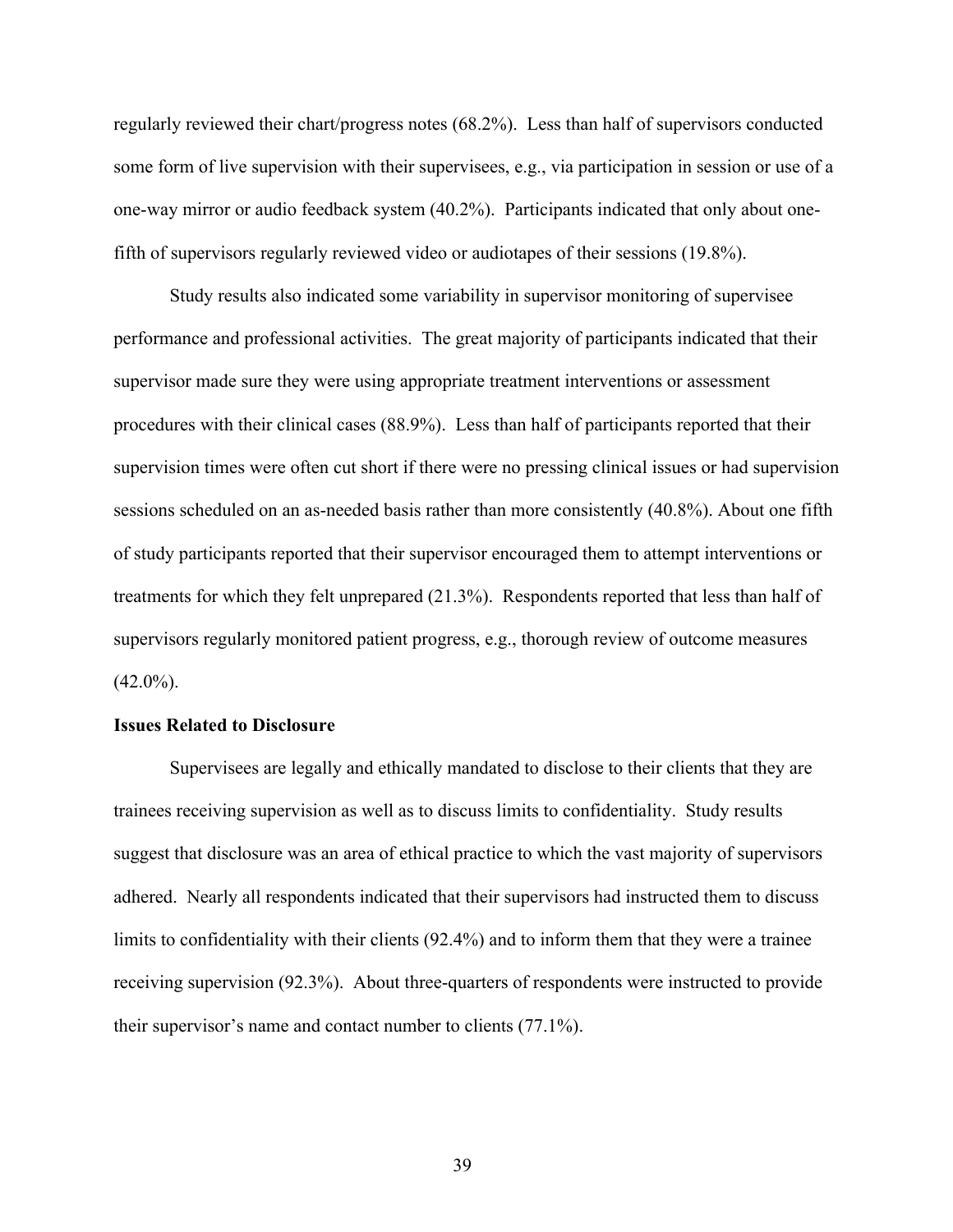Table 3 displays consolidated results of the EPSS-R. The *Agree* column combines the

percentages of participants who answered Agree and *Strongly Agree* for each question and the

*Disagree* column combines the percentages of participants who answered Disagree and *Strongly* 

*Disagree* for each question. Percentages do not incorporate missing data or data from the *Not* 

*Sure* category. Percentages in parentheses represent the same calculations for Wall's 2009

survey data. These comparisons were made only for survey questions that appeared on both the

### EPSS and EPSS-R.

### Table 3

*Trainee Report of Supervisor Adherence/Non-Adherence to Each Ethical Domain*

| Domain                                                                                                                                                                                                      | Agree      | Disagree   |
|-------------------------------------------------------------------------------------------------------------------------------------------------------------------------------------------------------------|------------|------------|
| Monitored supervisee performance and professional activities                                                                                                                                                |            |            |
| 1. My supervisor made sure that I was using appropriate                                                                                                                                                     | 88.9%      | 11.1%      |
| treatment interventions or assessment procedures with all of my<br>clinical cases.                                                                                                                          | $(87.8\%)$ | $(10.0\%)$ |
| 2. My supervisor met with me on an "as needed" basis (i.e.,                                                                                                                                                 | 40.8%      | 56.6%      |
| supervision times were not regularly scheduled OR if they were<br>regularly scheduled, supervision time was cut short by the<br>supervisor when there were no pressing clinical issues to be<br>discussed.) | $(31.1\%)$ | $(67.8\%)$ |
| 3. My supervisor encouraged me to attempt interventions or                                                                                                                                                  | 21.3%      | 74.0%      |
| treatments for which I felt unprepared.                                                                                                                                                                     |            | $(82.8\%)$ |
| 4. My supervisor systematically monitored patient progress,                                                                                                                                                 |            | 48.6%      |
| e.g., thorough review of outcome measures.                                                                                                                                                                  |            |            |
| Observed supervisee performance and professional activities.                                                                                                                                                |            |            |
| 5. My supervisor regularly reviewed video or audiotapes of my                                                                                                                                               | 19.8%      | 79.2%      |
| sessions.                                                                                                                                                                                                   | $(28.4\%)$ | $(67.9\%)$ |
| 6. My supervisor reviewed my charts/progress notes with me                                                                                                                                                  | 68.2%      | 29.0%      |
| on a regular basis.                                                                                                                                                                                         | $(68.9\%)$ | (26.7%)    |
| 7. My supervisor at times conducted some form of live                                                                                                                                                       | $40.2\%$   | 59.8%      |
| supervision (e.g., participated in a session with me or observed<br>and commented with the use of a one-way mirror or video<br>system).                                                                     | $(12.8\%)$ | $(67.9\%)$ |

(continued)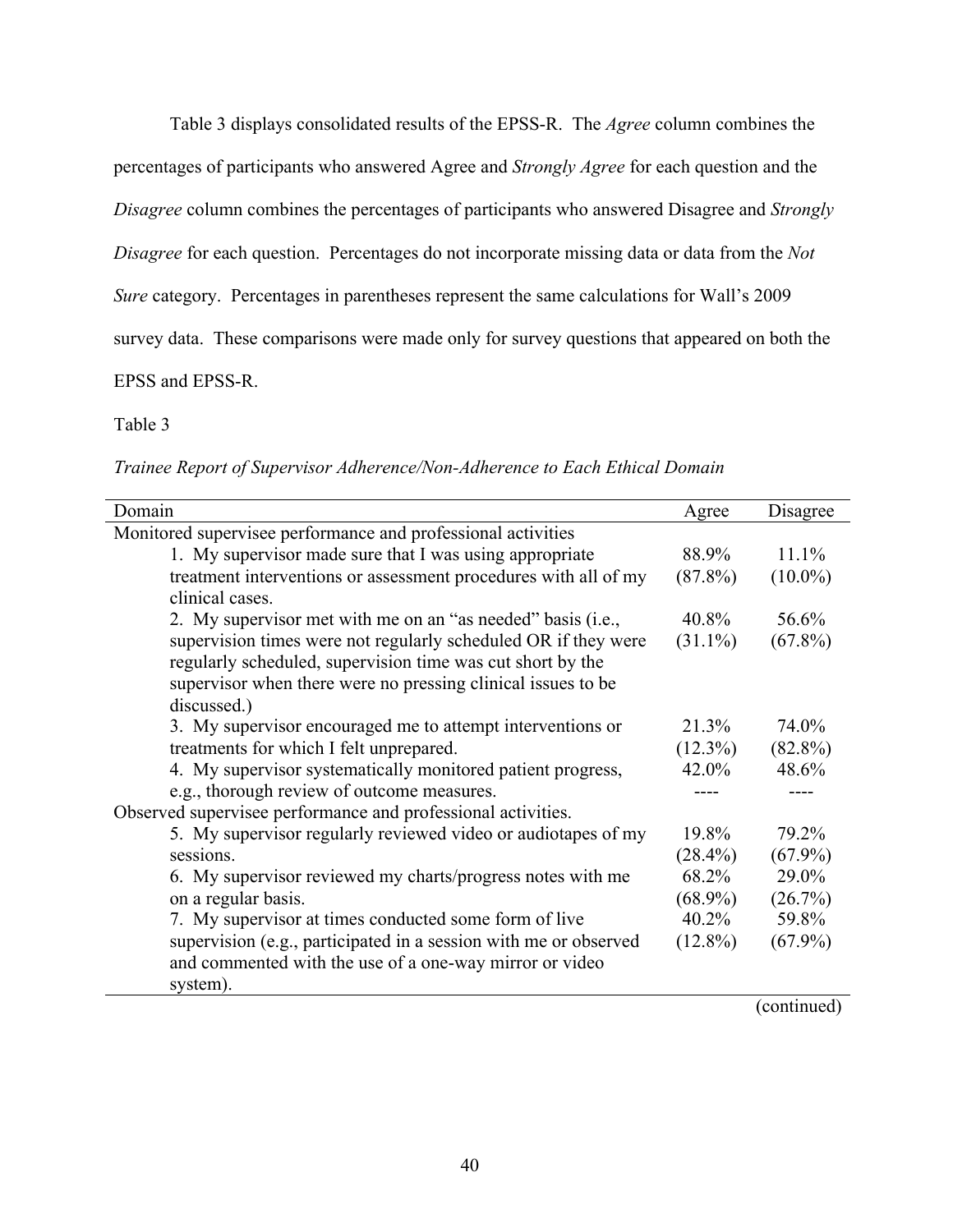| Domain                                                                | Agree         | Disagree   |
|-----------------------------------------------------------------------|---------------|------------|
| Practiced multicultural sensitivity toward clients and supervisees.   |               |            |
| 8. My supervisor's conduct and input in supervision suggested         | 77.6%         | 10.3%      |
| that he or she is multiculturally competent, possessing a good        | $(82.3\%)$    | $(9.5\%)$  |
| understanding of gender, sexual orientation, race, culture,           |               |            |
| religion, or disability status, etc.                                  |               |            |
| 9. My supervisor encouraged me to discuss any thoughts or             | 70.0%         | 19.7%      |
| feelings I had about gender, sexual orientation, race, culture,       | $(77.8\%)$    | $(15.5\%)$ |
| religion, or disability status.                                       |               |            |
| Maintained appropriate boundaries and carefully monitored dual roles. |               |            |
| 10. My supervisor and I discussed personal issues that did not        | 17.0%         | 80.2%      |
| seem to be appropriately related to my work with clients.             | $(14.5\%)$    | $(83.3\%)$ |
| ("Personal issues" would not include simple disclosure of             |               |            |
| personal information such as whether either party is married,         |               |            |
| has children, etc. UNLESS significant supervision time is spent       |               |            |
| DISCUSSING one's relationship, family, etc.)                          |               |            |
| 11. My supervisor appropriately acted as my supervisor and did        | 89.6%         | 4.7%       |
| not try to act in the role of my counselor/therapist.                 | $(92.8\%)$    | $(3.4\%)$  |
| 12. My supervisor behaved toward me in a way that seemed to           | $1.9\%$       | 99.1%      |
| me to be seductive or sexually provocative.                           | $(1.2\%)$     | $(96.1\%)$ |
| Discussed the process of evaluation, provided regular feedback about  |               |            |
| supervisee performance and competence, and documented strengths       |               |            |
| and areas for improvement.                                            |               |            |
| 13. My supervisor discussed with me at the beginning of the           | 71.4%         | 19.0%      |
| training year how I would be evaluated.                               | $(72.8\%)$    | $(13.3\%)$ |
| 14. My supervisor gave me adequate verbal and/or written              | 76.0%         | 16.3%      |
| feedback about my performance throughout the training                 | $(85.0\%)$    | $(10.6\%)$ |
| rotation.                                                             |               |            |
| 15. I was made aware of any concerns my supervisor had                | 78.4%         | 15.7%      |
| regarding my performance. (Please leave blank if this question        | $(86.7\%)$    | $(6.1\%)$  |
| does not apply to you).                                               |               |            |
| 16. My supervisor frequently provided formative feedback.             | 62.8%         | 17.1%      |
| 17. My supervisor periodically elicited my feedback on the            | $63.2\%$ ---- | 29.2%      |
| supervisory process.                                                  |               |            |
| Supervised only therapist-client relationships in which (s)he was     |               |            |
| competent.                                                            |               |            |
| 18. My supervisor appeared to be aware of recent research,            | 79.0%         | 10.5%      |
| theory, or treatment methods in regard to the presenting              | $(79.5\%)$    | $(8.3\%)$  |
| problems of my clients.                                               |               |            |
| 19. My supervisor worked with me on a case that involved              | $13.4\%$      | 75.2%      |
| issues or disorders with which he or she had little or no             | $(11.1\%)$    | (77.2%)    |
| experience.                                                           |               |            |

(continued)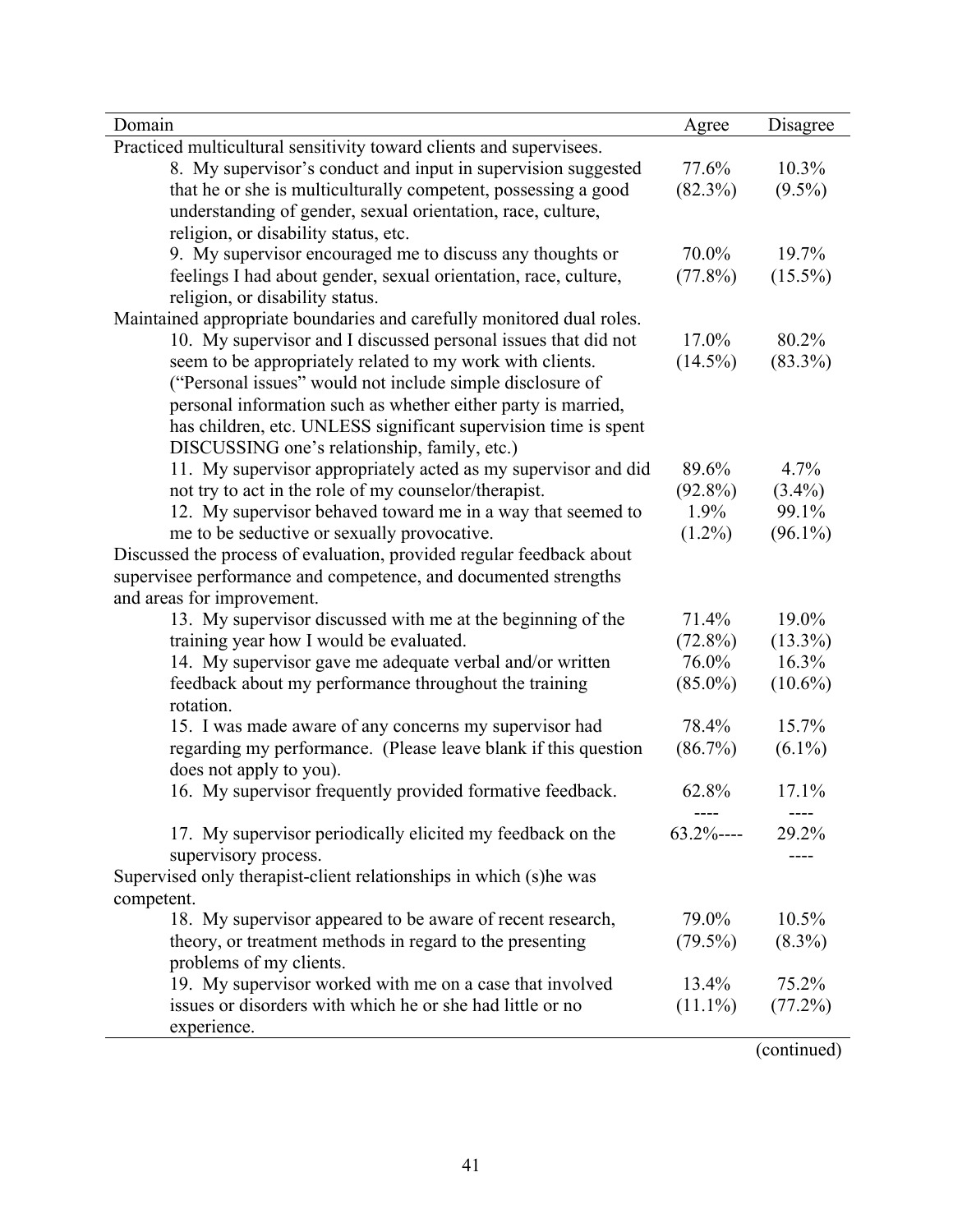| Domain                                                                | Agree      | Disagree   |
|-----------------------------------------------------------------------|------------|------------|
| 20. My supervisor allowed me to use a treatment approach in           | 41.6%      | 41.6%      |
| which I had been trained, even though the supervisor had little       | $(37.8\%)$ | $(46.7\%)$ |
| knowledge or training in the approach.                                |            |            |
| Modeled professional principles, values, and ethics.                  |            |            |
| 21. My supervisor openly and appropriately discussed ethical          | 86.6%      | 7.7%       |
| issues with me.                                                       | $(85.6\%)$ | $(8.3\%)$  |
| 22. I questioned my supervisor's ethical judgment or opinions         | 33.3%      | 64.8%      |
| on at least one occasion.                                             | $(25.5\%)$ | (71.7%)    |
| Legal Issues.                                                         |            |            |
| 23. My supervisor gave me adequate direction about how to             | 85.5%      | 6.7%       |
| handle potentially suicidal or homicidal clients. (Please leave       | (81.7%)    | $(7.2\%)$  |
| blank if this question does not apply to you).                        |            |            |
| 24. My supervisor gave me a clear understanding of how crises         | 81.0%      | 12.4%      |
| or emergencies with clients were to be handled, as well as how        | $(83.9\%)$ | $(10.6\%)$ |
| he or she could be contacted in the case of an emergency/crisis       |            |            |
| situation and what I should do if I could not reach him or her.       |            |            |
| 25. My supervisor directed me to report disclosures of abuse          | 88.4%      | 7.2%       |
| (e.g., child, elder, etc.) by clients to the appropriate authorities. |            | ----       |
| (Please leave this question blank if you never encountered a          |            |            |
| case in which abuse reporting was required).                          |            |            |
| Ensured adequate disclosure to client.                                |            |            |
| 26. My supervisor instructed me to disclose to my clients that I      | 92.3%      | 2.9%       |
| was receiving supervision.                                            | $(85.6\%)$ | $(6.2\%)$  |
| 27. My supervisor directed me to inform my clients of the             | 92.4%      | 5.7%       |
| limits of confidentiality (such as the supervisor is also privy to    |            | ----       |
| information discussed in the counseling session).                     |            |            |
| 28. My supervisor directed me to provide my clients with his or       | 77.1%      | 14.3%      |
| her name, should they have concerns about the treatment they          | $(62.8\%)$ | (21.7%)    |
| were receiving.                                                       |            |            |
| Identified parameters of supervision.                                 |            |            |
| 29. My supervisor clearly defined his or her role as my               | 80.9%      | 11.5%      |
| supervisor and my role as supervisee when I began the training        | $(76.6\%)$ | $(15.0\%)$ |
| year.                                                                 |            |            |
| 30. My supervisor outlined his/her responsibilities and multiple      | 52.4%      | 28.6%      |
| (i.e., primary responsibility to client, followed<br>obligations      | ----       | ----       |
| by responsibility for trainee professional development, followed      |            |            |
| by gatekeeping duty).                                                 |            |            |
| 31. My supervisor asked me to sign a supervisory agreement            | 51.4%      | 41.0%      |
| contract (describing supervisor and supervisee responsibilities       | $(43.9\%)$ | $(42.2\%)$ |
| and procedures) when I began the training year.                       |            |            |
| 32. My supervisor stated or implied that what I shared in             | 35.2%      | 37.2%      |
| supervision was confidential and would not be shared as part of       | $(35.0\%)$ | $(35.0\%)$ |
| the evaluation process.                                               |            |            |
| 33. My supervisor attended to the supervisory relationship (i.e.,     | 81.9%      | 10.5%      |
| demonstrated respect, empathy, trust, and integrity).                 |            | ----       |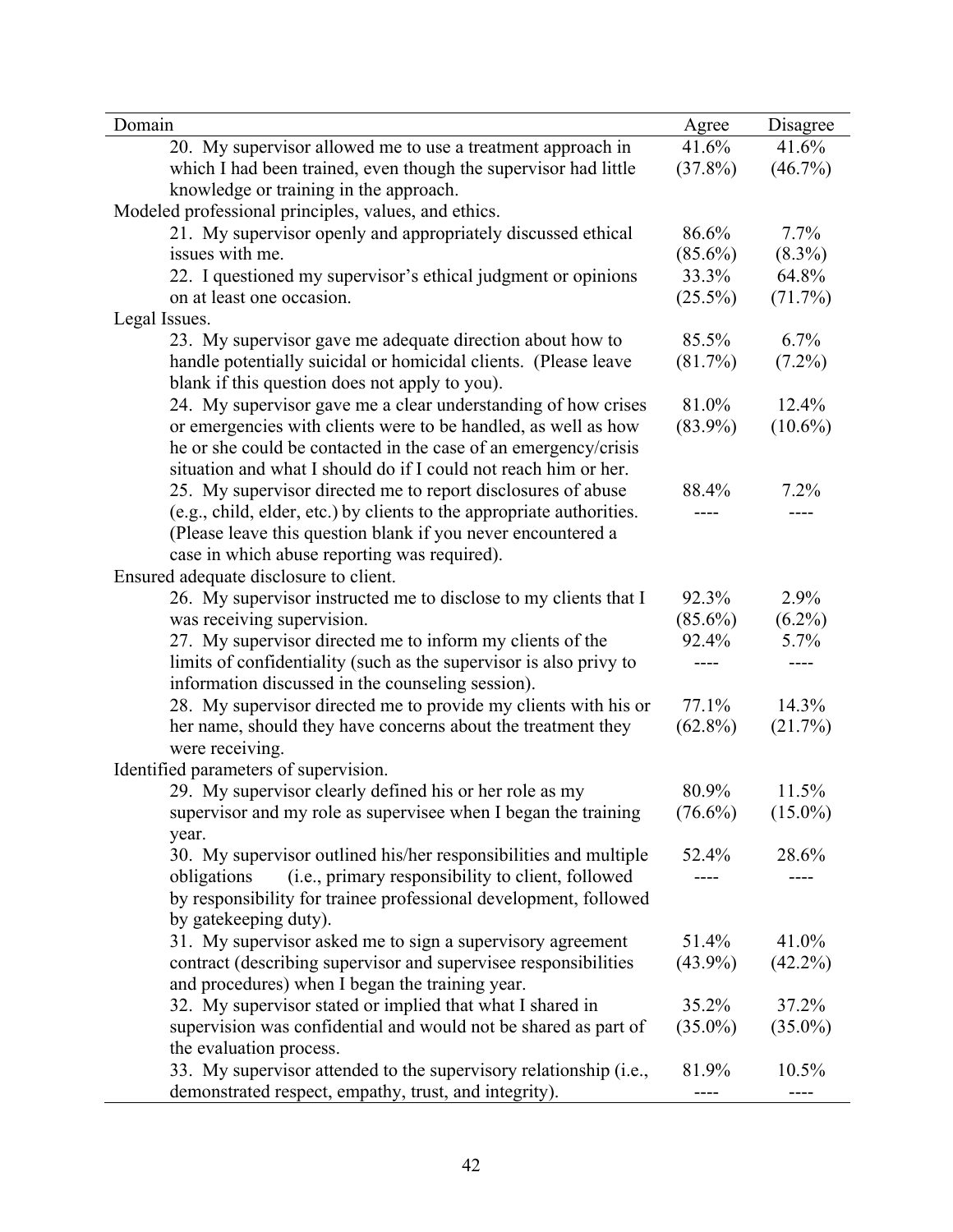### **WAI-S Bond Scale**

Results of the WAI-S bond scale indicate that overall, most participants had positive experiences with their supervisors. Less than 10% of respondents indicated that they *Occasionally* or *Rarely* experienced mutual respect and/or felt liked by their supervisor, and *Always* or *Very Often* felt that their supervisor was not completely honest with them. Between 10 and 14% of respondents indicated that they Occasionally or Rarely experienced mutual trust or understanding in the supervisory relationship, felt that their supervisor was concerned about their welfare, or felt appreciated in the relationship. Over 12% lacked confidence in their supervisor's ability to supervise. Less than 20% felt that the supervisory relationship was Occasionally, Rarely, or *Never* very important. Similarly, less than 20% reported that they Occasionally, Rarely, or Never felt that their supervisor cared about them even if they did not approve of their actions. Over 20% Always, Very Often, or *Often* felt uncomfortable in the supervisory relationship. Over 25% reported that they Always or Very Often felt that it was important to say or do the *right* thing in supervision.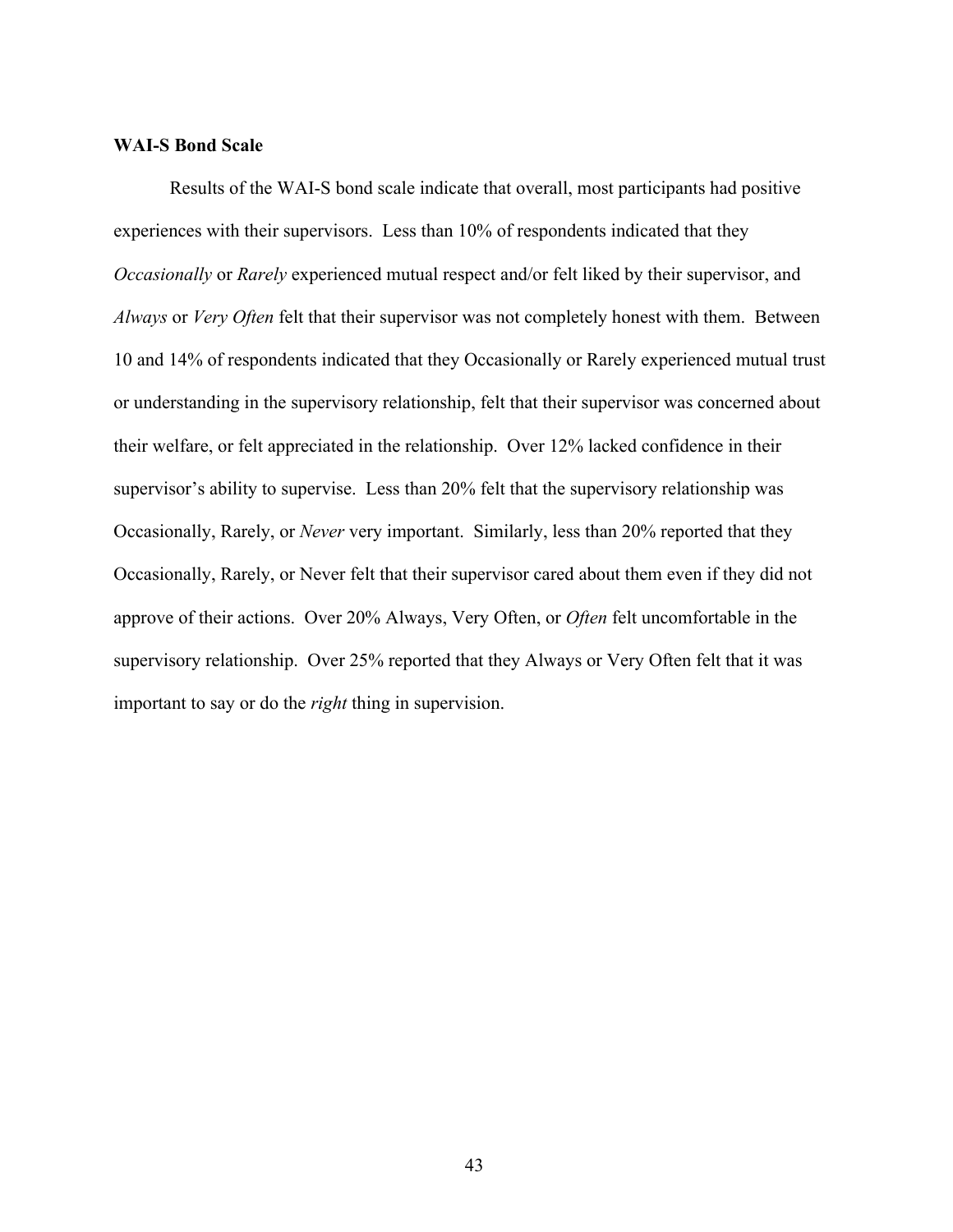#### **Discussion**

This study examined psychology interns' perceptions of their supervisors' ethical behavior during their last practicum rotation prior to internship. These findings extend previous research examining ethics in clinical supervision (Wall, 2009) by integrating the *Guidelines for Clinical Supervision in Health Service Psychology* adopted by the APA in 2015. The survey questions were intended to reflect an emphasis on the following areas of ethical best practice in supervision: monitoring of client progress, provision of feedback, explicit discussion of multiple roles and responsibilities, and a focus on the supervisory relationship.

Results are largely consistent with previous studies on ethics in supervision. Of the 111 participants in the current study, up to two-thirds reported at least one ethical lapse by their previous supervisor. Supervisor non-adherence was most frequently cited in direct observation of clinical work, live supervision, monitoring of patient progress (e.g., via outcome measures), use of familiar treatments, and use of a supervision contract. Additionally, 35 (33.3%) answered affirmatively that they had questioned their supervisor's ethical judgment on at least one occasion during the training year. The 1999 study by Ladany et al. found that 33% of ethical violations by supervisors were also related to evaluation and feedback, such as failure to review taped sessions. In 2009, Wall found that of 180 participants, 26% had questioned the ethical judgment of their supervisor at least once; the most frequently cited areas of supervisor nonadherence were in direct observation of clinical work, supervision contracts, confidentiality, and supervising in a treatment modality in which the supervisor is untrained. A study by Hardy (2011) found that about one third of participants perceived boundary violations on the part of their supervisor. A study by Crall (2011) noted that the perceived frequency of ethical breaches by supervisors was also around 33%.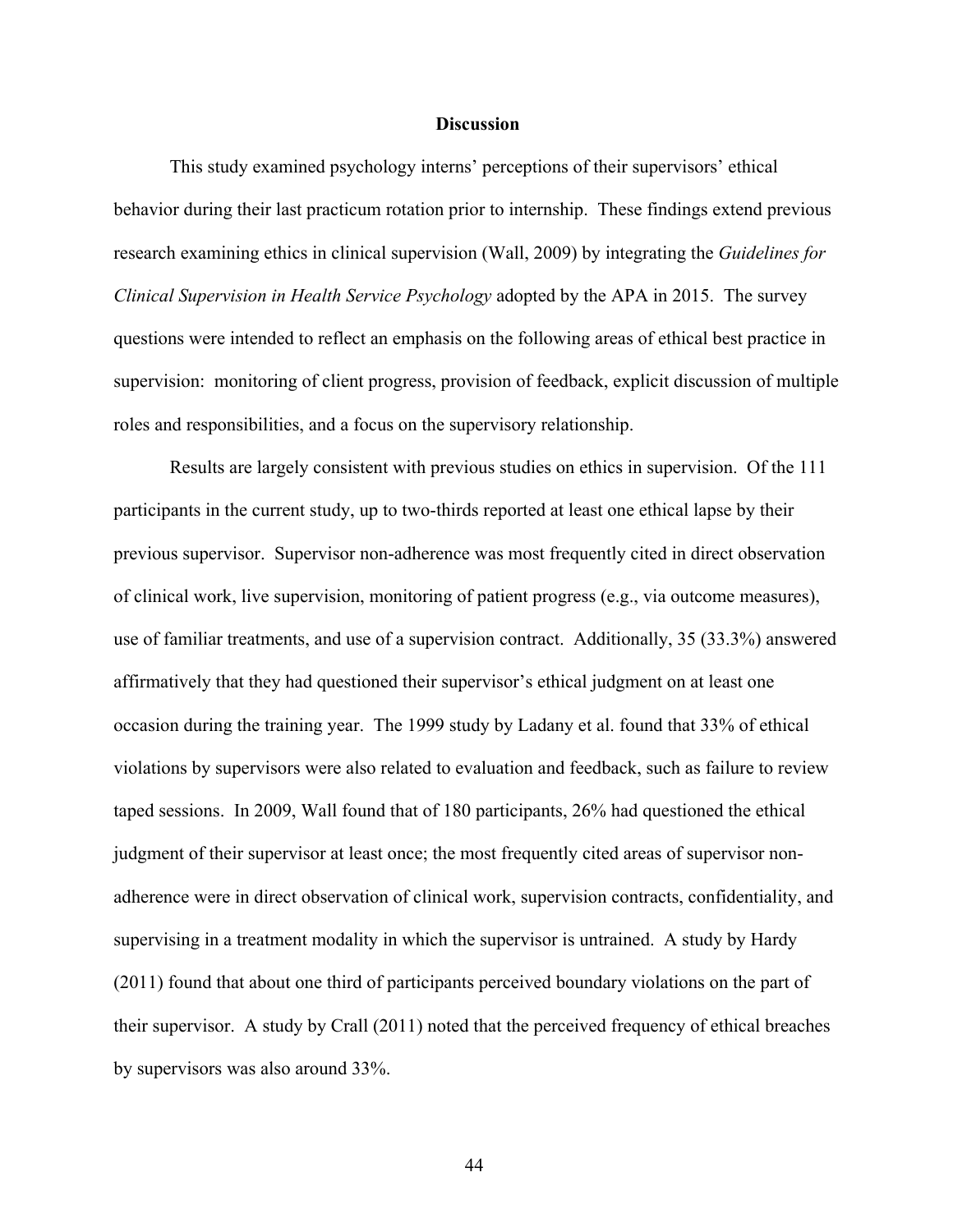Overall, supervisors appear to be adhering to the majority of ethical principles on a mostly regular basis. However, findings are mixed and complex with regards to varying levels of knowledge about ethics in supervision as well as likely variability in the quality of supervision experiences. Study participants indicated that their supervisors ensured that they used appropriate treatment interventions with their clients, attended to ethical and legal issues including crises and mandated reporting issues, maintained appropriate boundaries, and demonstrated multicultural competence. However, while the great majority did not report boundary violations such as sexual exploitation or a supervisor inappropriately acting as a therapist for a trainee, data suggest that there are other aspects of ethical practice that are areas of concern.

According to study participants, feedback, evaluation, and direct observation of clinical work were areas of variability with regards to supervisor adherence. Study participants indicated that it was not uncommon for supervisors to cut short supervision times when there were no pressing issues to discuss. This could be interpreted critically as a supervisor's unwillingness to spend the allotted amount of time for supervision. Alternatively, the tendency to meet on an "asneeded" basis could be interpreted to mean that supervisors are demonstrating flexibility in scheduling. Supervisees also reported that their supervisors may not have discussed at the outset of supervision how they would be evaluated over the course of the training year and often did not elicit feedback on the process of supervision. Many did not use a supervision contract or outline the multiple roles of the supervisor. Other supervisees reported that issues of confidentiality were not discussed as they relate to supervision. Additionally, many trainees reported that their supervisors did not or may not have provided formative feedback. A relatively high percentage (20%) reported that they were Not Sure if they were provided with formative feedback. This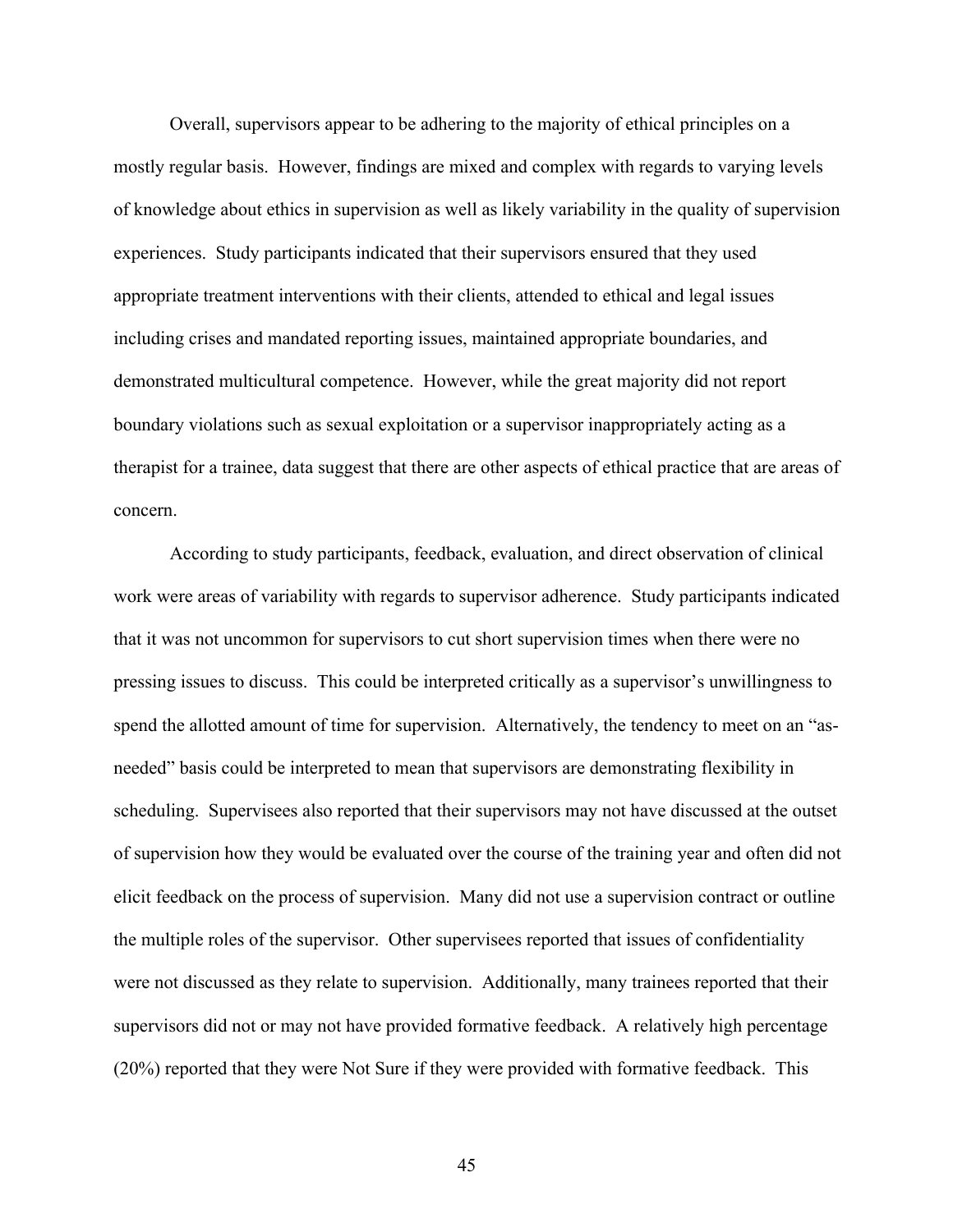may be a result of unfamiliarity with the term "formative" and how this differs from evaluative feedback.

Supervisor observation of their trainee's clinical work was another area of variability. Less than half of participants reported that their supervisors conducted some form of live supervision. This may be a result of several factors, including limited access to resources such as therapy rooms equipped with one-way mirrors or video/audio monitoring systems. Additionally, most supervisees were in their third or fourth year of clinical training during the time period under study; many supervisors may have considered supervisees in their third or fourth year of training as more advanced therapists who are no longer in need of live observation. However, the recent *Standards of Accreditation for Health Service Psychology* adopted by the APA Council of Representatives specifies that each intern evaluation must be partly based on direct observation of trainee performance, either through live observation or review of electronic recordings (APA, 2017). This standard is applied to all psychology interns, regardless of training or developmental level.

Most striking were the data reported in other areas of direct observation. Only 42% of participants reported that their supervisor monitored patient progress by reviewing outcome measures. Perhaps most surprisingly, only about 20% of supervisors engaged in regular review of their supervisees' audio or video recordings of therapy sessions. Since the great majority of respondents reported that their supervisor frequently monitored their therapy sessions and ensured they were using appropriate interventions, it follows that the majority of feedback was based on supervisee self-report rather than some form of direct observation. Approximately 33% of supervisees in Ladany et al.'s 1999 study reported ethical violations in the areas of inadequate feedback and infrequent provision of direct feedback. Wall's 2009 study highlighted a similar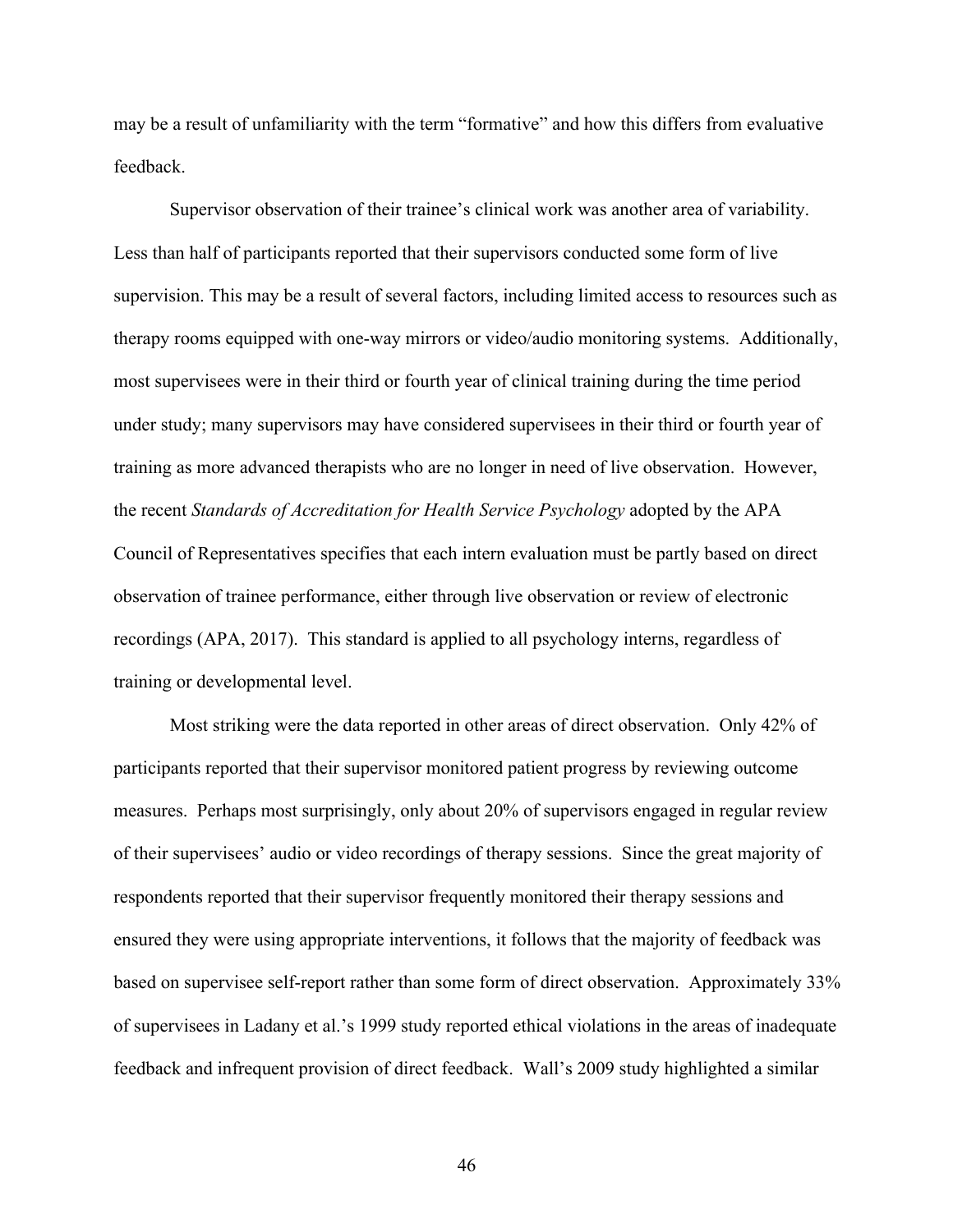result; approximately 66% of participants indicated that their supervisor did not directly observe their clinical work, instead relying on self-report and/or progress notes.

More recent studies also found that direct feedback to supervisees occurred relatively infrequently (Ellis et al., 2014a). This is worrisome given the fact that client outcomes and trainee professional development rely heavily on accurate assessment and feedback from supervisors.

The current study also adds to a growing body of research that identifies the supervisory alliance as one of the most important factors in ensuring effective supervision. Study data suggest that the supervisory alliance was impacted in several different ways by perceived unethical behavior. As previously discussed, about 60-80% of respondents who reported perceived unethical behavior by their supervisor reported that the experience negatively impacted the supervisory alliance, the supervisee's emotional state, trust in the supervisor, and/or willingness to disclose in supervision. About 20% reported that the breach negatively impacted client care. These findings are important when considering the essential role that supervision plays in the development of the next generation of professionals. They are also striking with regards to recent research that suggests a correlation between a weak supervisory alliance and less disclosure in supervision. Additionally, while a relatively small percentage (8.8%) of respondents reported that the experience negatively impacted their motivation to be in the field, it is important to recognize the potential long-term consequences of a perceived ethical breach; trainees who lose faith in the profession are less well-equipped to serve clients and may be at a greater risk of leaving the field altogether.

Study results indicated that the majority of supervisors appropriately monitored interventions, provided regular feedback, ensured discussions of diversity issues, appropriately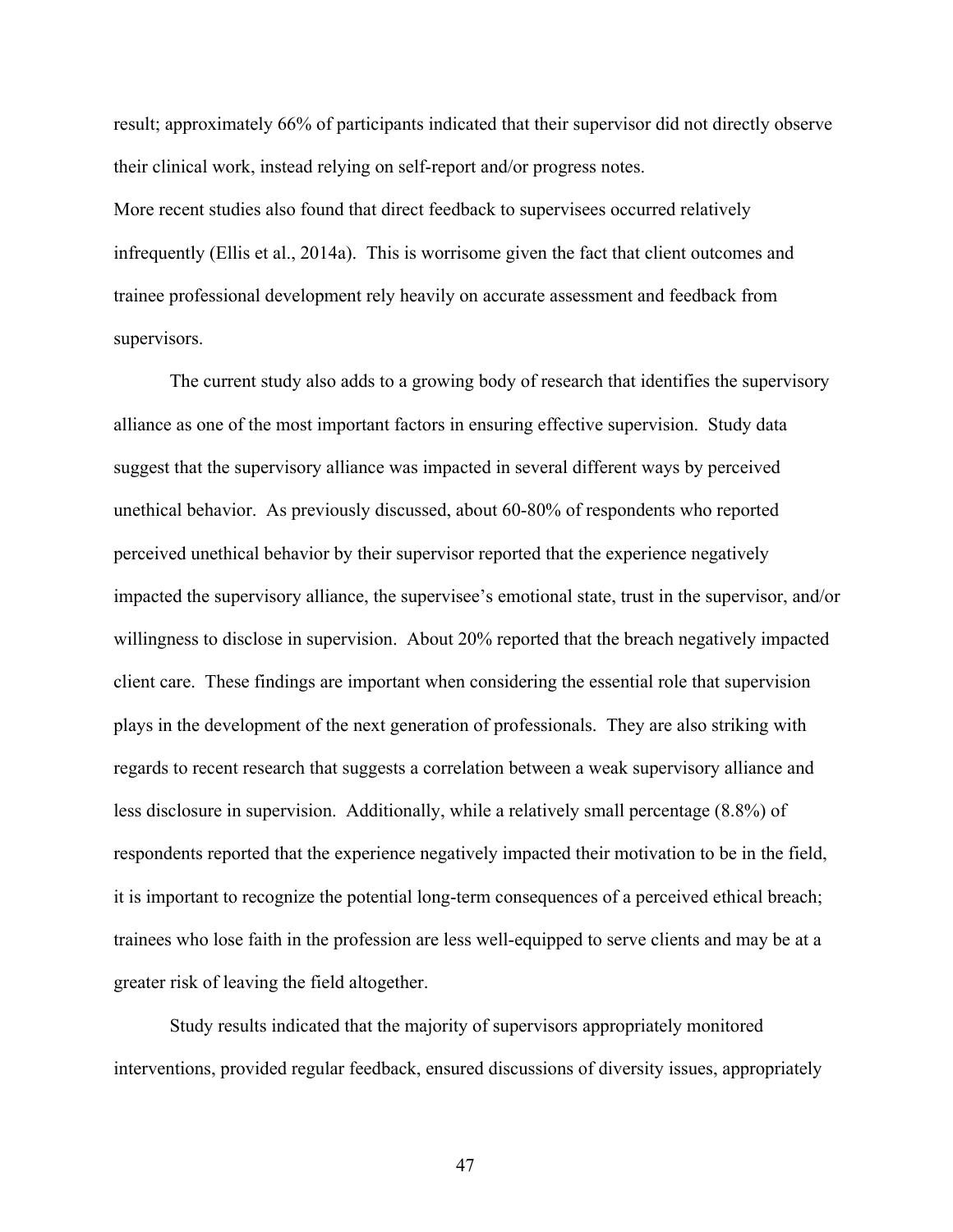handled ethical and legal issues including boundary issues inherent in the supervisory dyad, and attended to the supervisory alliance. However, supervisors were less consistent in engaging in direct observation of their supervisees' clinical work, monitoring client progress, utilizing a supervision contract, and supervising in modalities with which they were familiar. In addition, whereas the majority of supervisory dyads involved mutual trust, respect, and honesty, many supervisees reported that they often felt uncomfortable in supervision and that they frequently felt that they had to say or do the right things in supervision. These findings highlight the importance of supervisor behavior on the personal and professional development of psychology trainees. Implications for clinical training are discussed below.

#### **Implications for Clinical Training**

The continuing trend of infrequent direct observation of supervisee work is an area of particular concern, especially when taking into consideration the inherently skewed nature of supervisee self-report. Supervisors may remedy this ethical lapse by setting aside dedicated time to review audio or video recordings either during supervision or between supervision sessions. While tape review is more time-consuming than listening to supervisee direct reports, it is a more accurate form of observation that can improve the quality of supervision and by extension, client care. Infrequent and/or inadequate direct feedback provided to supervisees has negative implications in terms of trainee professional development over the long term and may negatively impact a supervisor's gatekeeping responsibilities with regards to advancing supervisees in the field.

It will be important for supervisors to continue to clarify expectations regarding supervision at the beginning of the training year. This can be at least partially accomplished through the use of a supervision contract that outlines expectations for the supervisory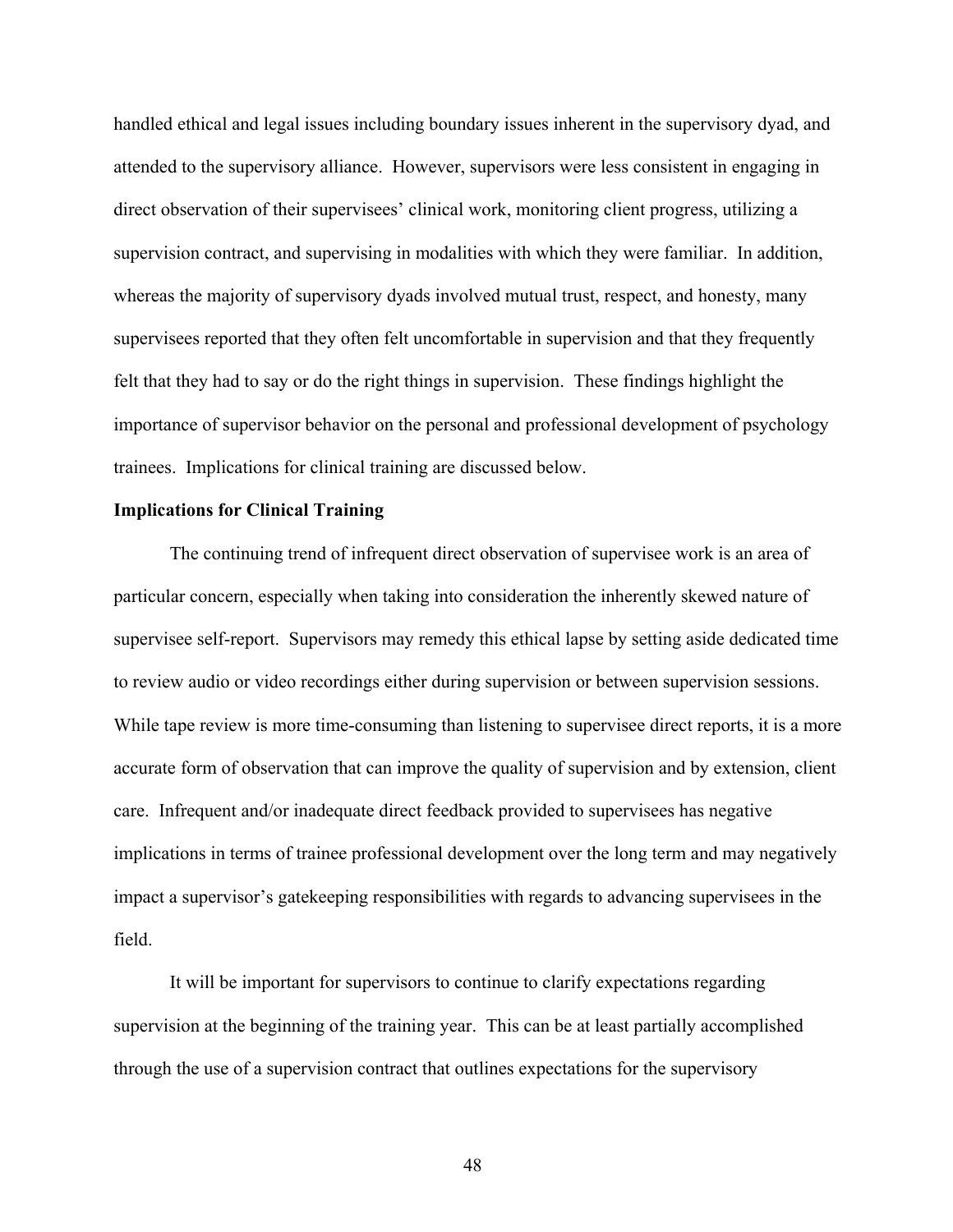relationship throughout the year. In addition, supervisees may need to take a more proactive role in asking for clarification around the supervision process, including specific expectations regarding evaluation, feedback, and appropriate disclosure, as well as how to address perceived boundary crossings and/or violations.

It is also important to consider variations in trainee developmental level and supervisor professional development when considering trainee expectations for supervision. Trainees enter their internship year with varying levels of training in different areas. As a result, there are likely large variations in trainee knowledge regarding ethics in supervision and expectations for the supervision process. While the great majority of study participants reported perceived supervisor adherence to well-known ethical standards such as the prohibition against sexual relations, there were lower levels of perceived adherence to more nuanced ethical best practices, such as expectations regarding direct observation of clinical work. These results may also be partly attributable to supervisor ongoing professional development and how well informed supervisors are in relation to ethical best practices in supervision.

#### **Limitations**

A major limitation of the current study is generalizability. Specifically, results of the current study are unlikely to be generalizable to the larger psychology intern population since the sample of participants may not be representative of the larger population of psychology interns. This is especially true given that participants were sampled only from internship sites registered with APPIC. However, the response rate of the current study  $(N = 111)$  is on par with similar studies surveying interns about their experiences in clinical supervision. Recent surveys of psychology interns administered via the Internet have similar response rates; for example, Hardy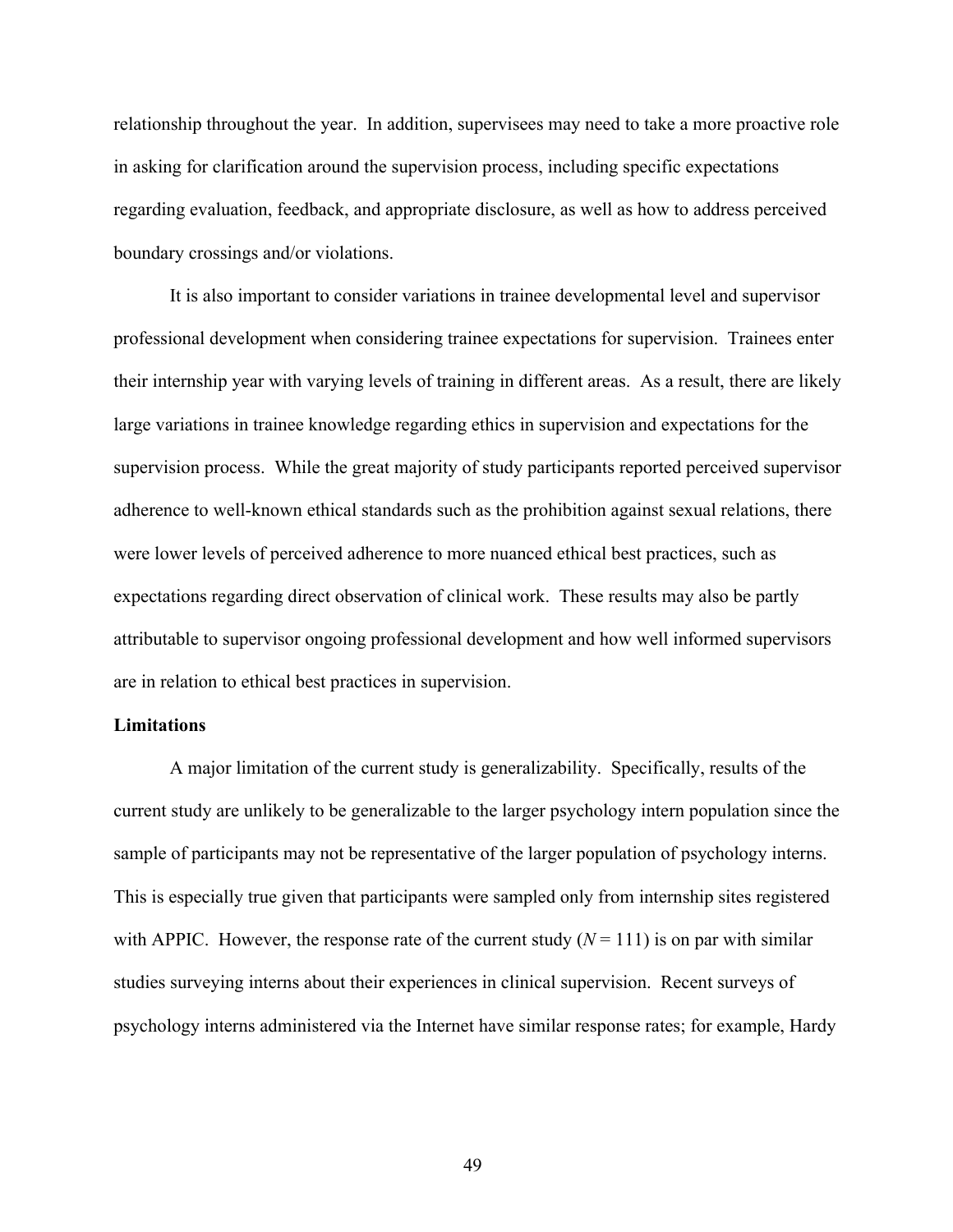(2011) received 84 responses, Kirk (2014) received 104 responses, and Eisenhard and Muse-Burke (2015) received 114 responses.

One delimitation to the current study is the inclusion of only pre-doctoral psychology interns. This target population represents advanced trainees in the field (i.e., individuals who have qualified for and matched to an internship program) and have thus had at least a few years of experience as a supervisee. A second delimitation is the inclusion of only closed-ended survey questions using a Likert scale as opposed to open-ended, free-form questions that have the potential to garner richer responses. Additionally, the Likert scale is inherently imprecise, since there is no way to determine how individual respondents chose between categories such as Agree or Strongly Agree, etc.

#### **Directions for Future Research**

Future research may aim to better understand contributing factors to the high frequency of supervisor non-adherence in the areas of direct observation. Specifically, future studies may wish to survey current supervisors about their multiple ethical responsibilities and barriers to adherence. This would likely include an inquiry into the state of training for clinical supervisors and may seek to elicit feedback from supervisors regarding the nature of their training experiences in supervision, as well as their expectations about what constitutes effectiveness in supervision. There is some evidence that supervisors respond positively to efforts to adopt an evidence-based approach to training in the field (Milne, 2010). Additionally, a recent review by Reiser and Milne (2014) suggested that markers of effectiveness in supervision should move beyond a traditional focus on client clinical outcomes.

Additionally, the field of clinical supervision may benefit from inquiries into areas of ethical practice not addressed in the current study, such as attention to the practice of self-care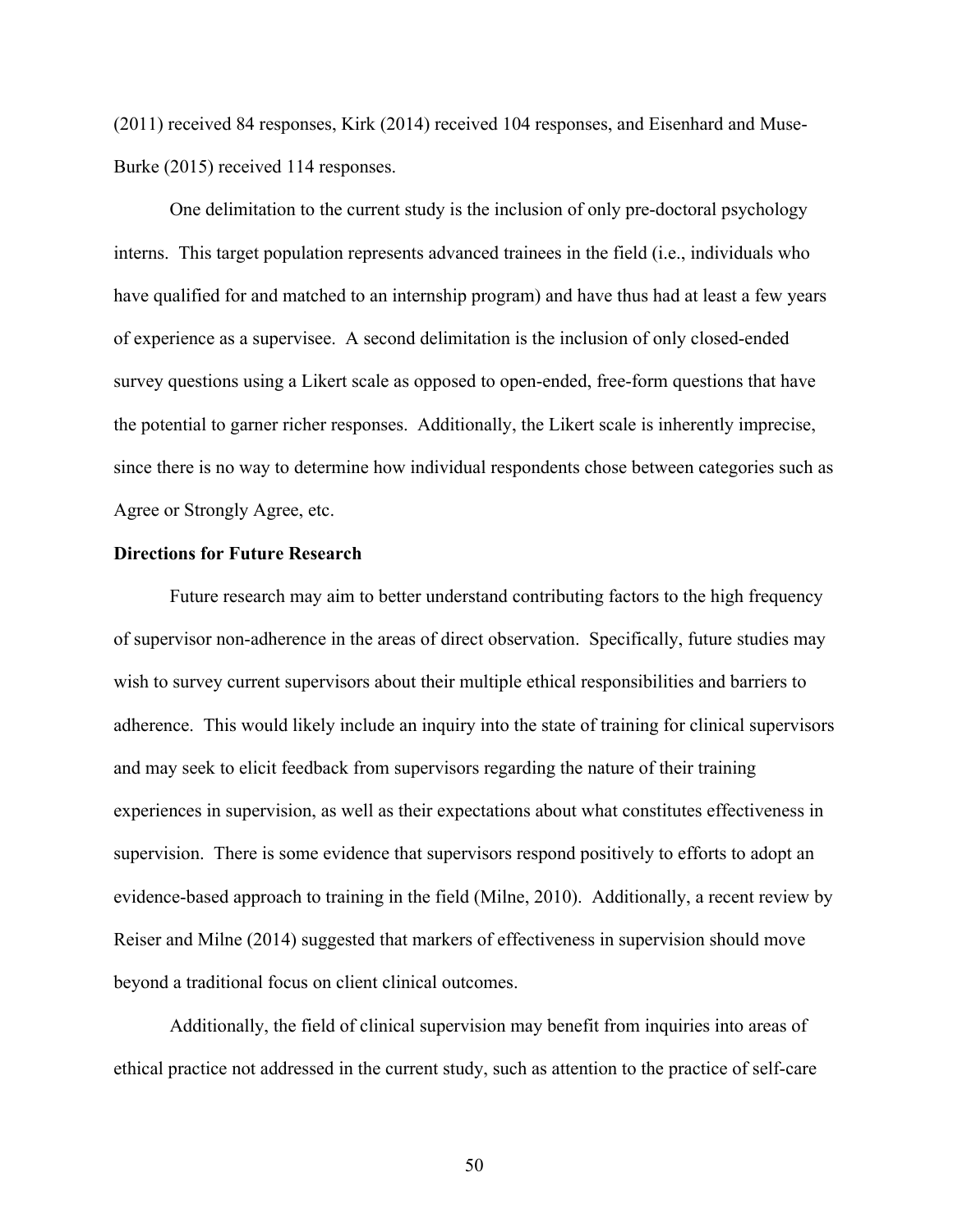and self-reflection in supervision. The practice of self-reflection in supervision has already been identified as a useful contribution to trainee professional development (Moffett, 2009; Orchowski, Evangelista, & Probst, 2010). Future studies may aim to better understand both trainees' and supervisors' experiences of self-reflection in supervision.

#### **Conclusion**

According to Shafranske and Falender (2016), the practice of clinical supervision requires the coordination and maintenance of several processes including strong working alliance; identification of training goals and expectations; evaluation and gatekeeping responsibilities; and the facilitation of ongoing professional development. While all psychologists who join the APA are expected to adhere to the organization's ethical standards, there are certain ethical principles that apply specifically to the practice of clinical supervision: maintaining respect for the human dignity of clients and supervisees; maintaining boundaries of competence; providing timely, direct feedback to supervisees; and avoiding harm or exploitation of supervisees.

The purpose of this study was to expand on previous work examining the ethical behavior of supervisors as perceived by their supervisees. Survey results indicated that the most frequently-reported areas of supervisor non-adherence to ethical standards were in the areas of direct observation of clinical work, including live supervision, monitoring of client progress, use of familiar treatments, and use of a supervision contract. The results are consistent with previous studies of ethical practice in supervision and highlight the need for continued study of how ethical guidelines are applied in the practice of clinical supervision.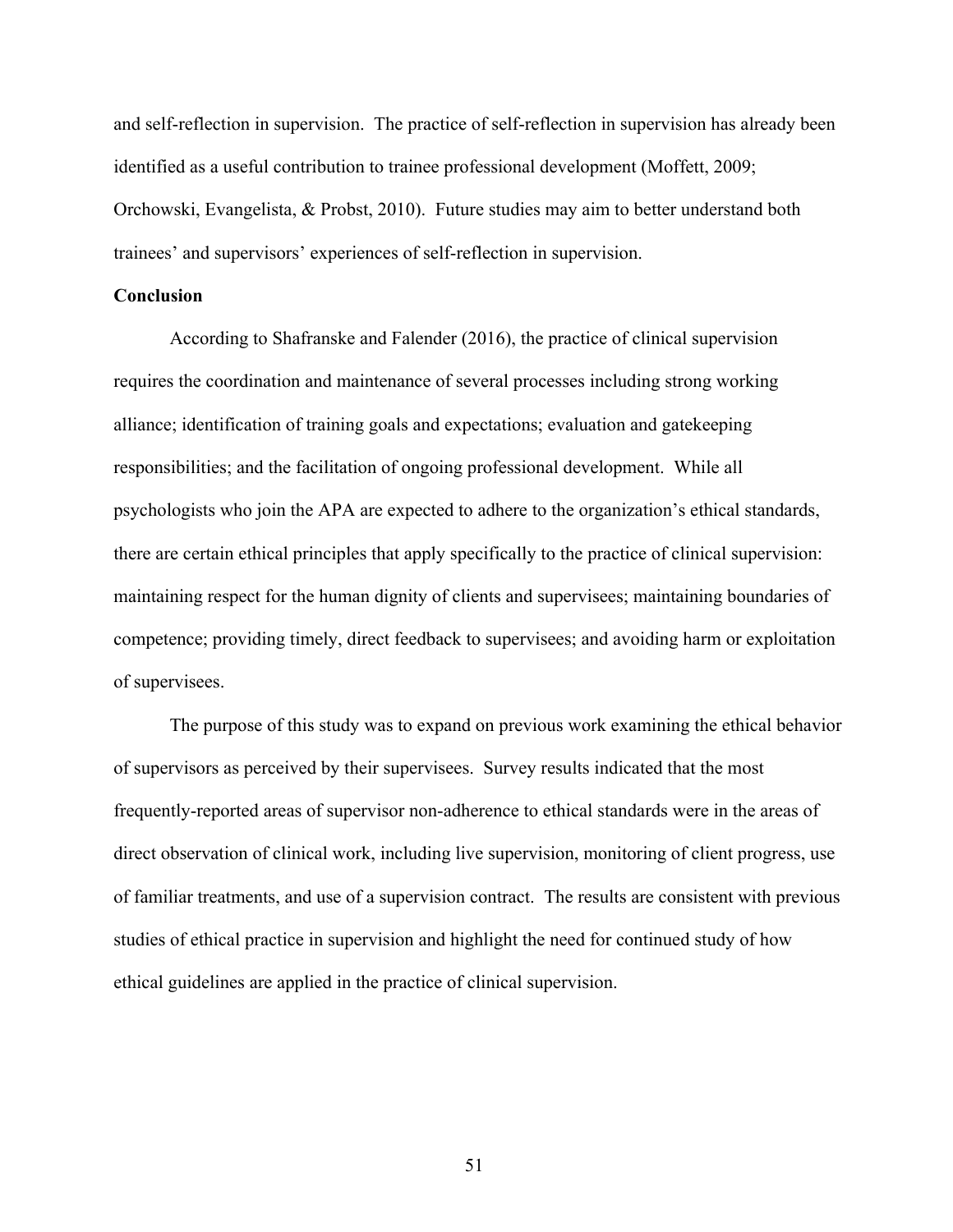#### REFERENCES

- American Psychological Association. (2010). Ethical principles of psychologists and code of conduct. Retrieved from http://apa.org/ethics/code/index.aspx
- American Psychological Association. (2015). Guidelines for clinical supervision in health service psychology. *American Psychologist*, *70*(1), 33-46. https://doi.org/10.1037/a0038112
- American Psychological Association. (2017). *Standards of accreditation for health service psychology.* Retrieved from http://www.apa.org/ed/accreditation/about/policies/standards-of-accreditation.pdf
- Anderson, S. F., & Maxwell, S. E. (2016). There's more than one way to conduct a replication study: Beyond statistical significance. *Psychological Methods*, *21*(1), 1-12. https://doi.org/10.1037/met0000051
- Association of Psychology Postdoctoral and Internship Centers. (2017). *2017 APPIC match statistics – phase 1* [Data file]. Retrieved from https://www.appic.org/Match/MatchStatistics/MatchStatistics2017PhaseI.aspx
- Barnett, J. E. (2014). Introduction: The (hopefully) essential primer on clinical supervision. *Journal of Clinical Psychology*, *70*(11), 1023-1029. https://doi.org/10.1002/jclp.22123
- Barnett, J. E., Erickson Cornish, J. A., Goodyear, R. K., & Lichtenberg, J. W. (2007). Commentaries on the ethical and effective practice of clinical supervision. *Professional Psychology: Research and Practice*, *38*(3), 268-275. https://doi.org/10.1037/0735- 7028.38.3.268
- Barnett, J. E., & Molzon, C. H. (2014). Clinical supervision of psychotherapy: Essential ethics issues for supervisors and supervisees. *Journal of Clinical Psychology*, *70*(11), 1051- 1061. https://doi.org/10.1002/jclp.22126
- Bernard, J. M., & Goodyear, R. K. (2009). *Fundamentals of clinical supervision* (4th ed.). Upper Saddle River, NJ: Pearson Education.
- Bernard, J. M., & Goodyear, R. K. (2014). *Fundamentals of clinical supervision* (5th ed.). Boston, MA: Pearson.
- Bodner, K. E. (2012). Ethical principles and standards that inform educational gatekeeping practices in psychology. *Ethics & Behavior*, *22*(1), 60-74. https://doi.org/10.1080/10508422.2012.638827
- Budz, J. (2014). *The appropriateness of boundaries between psychology trainees and their*  supervisors/educators as it relates to online social networking (Doctoral dissertation). Retrieved from ProQuest Dissertations & Theses Global. (UMI No. 1553001095)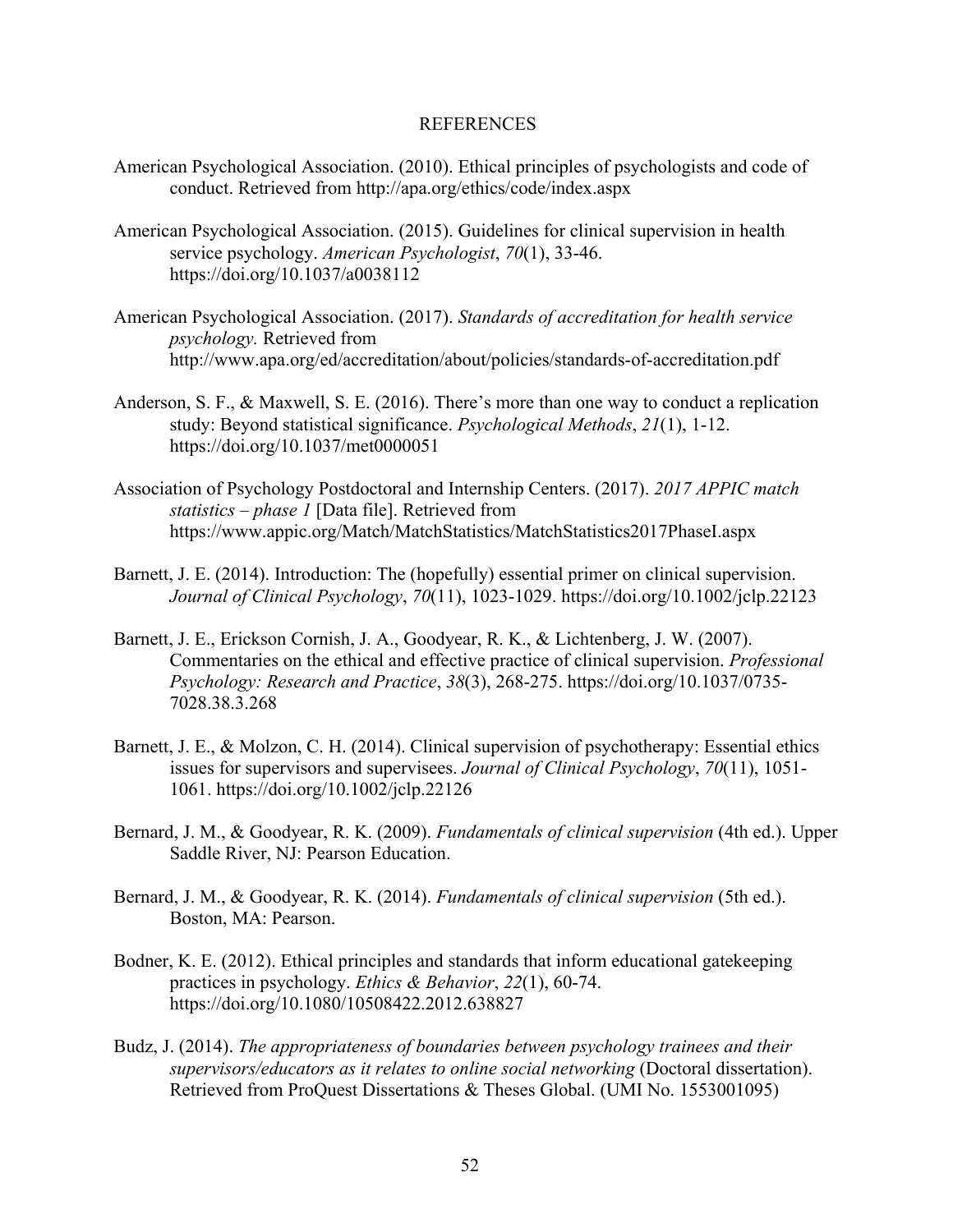- Cikanek, K., Veach, P. M., & Braun, C. (2004). Advanced doctoral students' knowledge and understanding of clinical supervisor ethical responsibilities: A brief report. *The Clinical Supervisor*, *23*(1), 191-196. https://doi.org/10.1300/J001v23n01\_12
- Cornish, J. A. (2013). Ethical issues in education and training. *Training and Education in Professional Psychology*, *8*(4), 197-200. https://doi.org/10.1037/tep0000076
- Crall, J. (2011). *Ethical behavior of supervisors: Effects on supervisee experiences and behavior* (Doctoral dissertation). Retrieved from ProQuest Dissertations and Theses. (UMI No. 3456116)
- D'eon, M., Lear, N., Turner, M., & Jones, C. (2007). Perils of the hidden curriculum revisited. *Medical Teacher*, *29*(4), 295-296. https://doi.org/10.1080/01421590701291485
- Eisenhard, M. L., & Muse-Burke, J. L. (2015). A comparison of individual supervision at forensic, inpatient, and college counseling internship sites. *Training and Education in Professional Psychology*, *9*(1), 61-67. https://doi.org/10.1037/tep0000051
- Ellis, M. V., Berger, L., Hanus, A. E., Ayala, E. E., Swords, B. A., & Siembor, M. (2014a). Inadequate and harmful clinical supervision: Testing a revised framework and assessing occurrence. *Counseling Psychologist*, *42*(4), 434-472. https://doi.org/10.1177/0011000013508656
- Ellis, M. V., Berger, L., Hanus, A. E., Ayala, E. E., Swords, B. A., & Siembor, M. (2014b). *Inadequate and harmful clinical supervision descriptor ratings* [Measurement instrument]. http://dx.doi.org/10.1037/t34123-000
- Falender, C. A., & Shafranske, E. P. (2004). Evaluation of the supervisory process. In C. A. Falender, E. P. Shafranske, & C. J. Falicov (Eds.) *Clinical supervision: A competencybased approach* (pp. 195-226). https://doi.org/10.1037/10806-008
- Falender, C. A., & Shafranske, E. P. (2007). Competence in competency-based supervision practice: Construct and application. *Professional Psychology: Research and Practice*, *38*(3), 232-240. https://doi.org/10.1037/0735-7028.38.3.232
- Falender, C. A., & Shafranske, E. P. (2012). The importance of competency-based clinical supervision and training in the twenty-first century: Why bother? *Journal of Contemporary Psychotherapy, 42*(3), 129-137. https://doi.org/10.1007/s10879-011-9198- 9
- Falender, C. A., & Shafranske, E. P. (2014a). Clinical supervision in the era of competence. In W. B. Johnson & N. J. Kaslow (Eds.), *Oxford handbook of education & training in professional psychology*. New York, NY: Oxford University Press.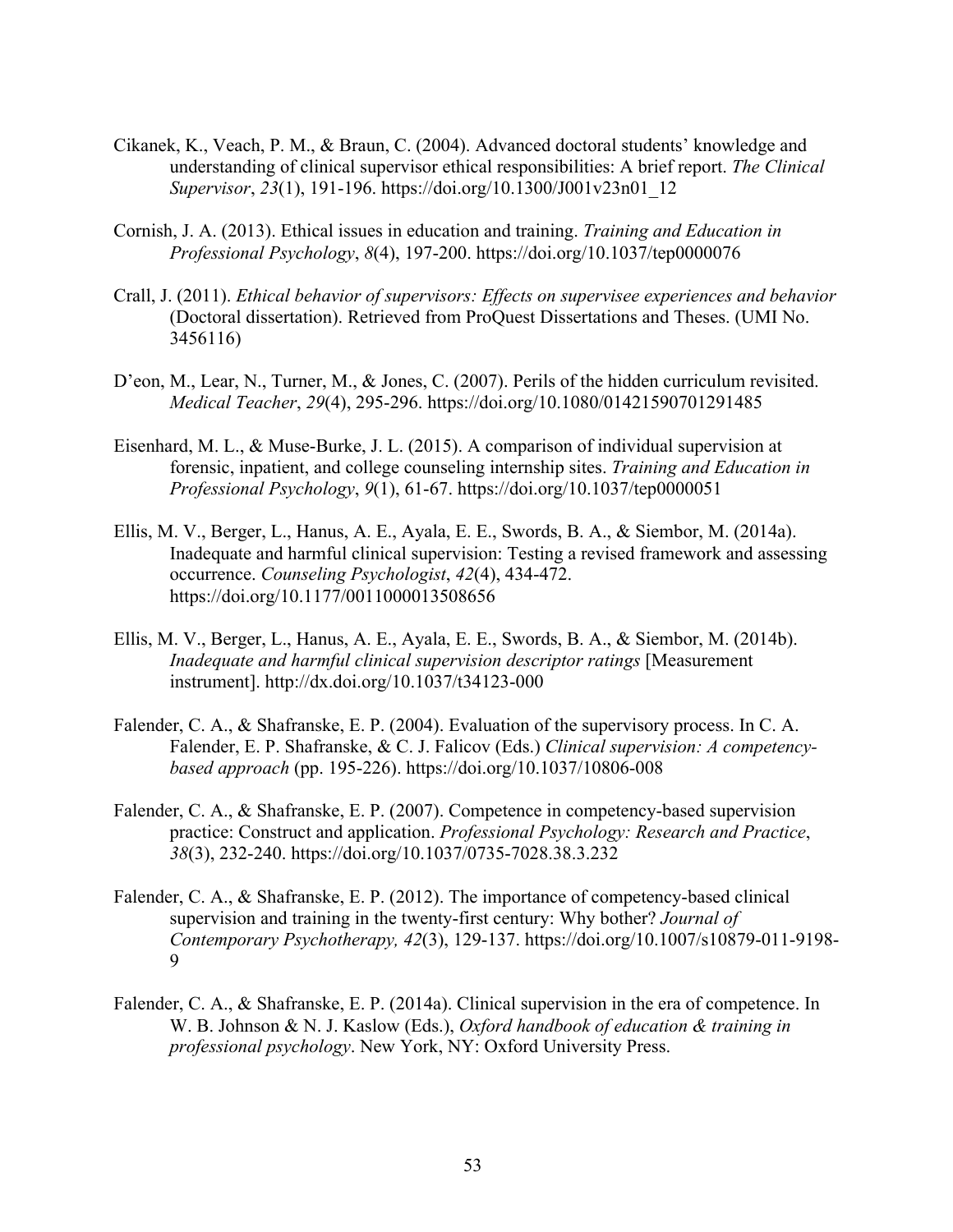- Falender, C. A., & Shafranske, E. P. (2014b). Clinical supervision: The state of the art. *Journal of Clinical Psychology*, *70*(11), 1030-1041. https://doi.org/10.1002/jclp.22124
- Falender, C. A., & Shafranske, E. P. (2017). *Supervision essentials for the practice of competency-based supervision*. Washington, DC: American Psychological Association.
- Falender, C. A., Shafranske, E. P., & Falicov, C. J. (Eds.) (2014). *Diversity and multiculturalism in clinical supervision: A competency-based approach*. Washington, DC: American Psychological Association.
- Falender, C. A., Shafranske, E. P., & Ofek, A. (2014). Competent clinical supervision: Emerging effective practices. *Counseling Psychology Quarterly*, *27*(4), 393–408, https://doi.org/10.1080/09515070.2014.934785
- Falvey, J. E., & Cohen, C. R. (2004). The buck stops here: Documenting clinical supervision. *The Clinical Supervisor*, *22*(2), 63-80. https://doi.org/10.1300/J001v22n02\_05
- Fouad, N. A., Grus, C. L., Hatcher, R. L., Kaslow, N. J., Hutchings, P. S., Madson, M. B., ... Crossman, R. E. (2009). Competency benchmarks: A model for understanding and measuring competence in professional psychology across training levels. *Training and Education in Professional Psychology, 3*, S5–S26. https://doi.org/10.1037/a0015832
- Fricker, R. D., & Schonlau, M. (2002). Advantages and disadvantages of Internet research surveys: Evidence from the literature. *Field Methods*, *14*(4), 347-367. https://doi.org/10.1177/152582202237725
- Gabbard, G. O. (2012). *Professionalism in psychiatry*. Washington, DC: American Psychiatric Publishing.
- Gilfoyle, N. (2008). The legal exosystem: Risk management in addressing student competence problems in professional psychology training. *Training and Education in Professional Psychology*, *2*(4), 202-209. https://doi.org/10.1037/1931-3918.2.4.202
- Glicken, A. D., & Merenstein, G. B. (2007). Addressing the hidden curriculum: Understanding educator professionalism. *Medical Teacher, 29,* 54-57. https://doi.org/10.1080/01421590601182602
- Goodyear, R. K. (2014). Supervision as pedagogy: Attending to its essential instructional and learning processes. *Clinical Supervisor*, *33*(1), 82-99. https://doi.org/10.1080/07325223.2014.918914
- Gottlieb, M. C., Robinson, K., & Younggren, J. N. (2007). Multiple relations in supervision: Guidance for administrators, supervisors, and students. *Professional Psychology: Research & Practice*, *38*(3), 241-247. https://doi.org/10.1037/0735-7028.38.3.241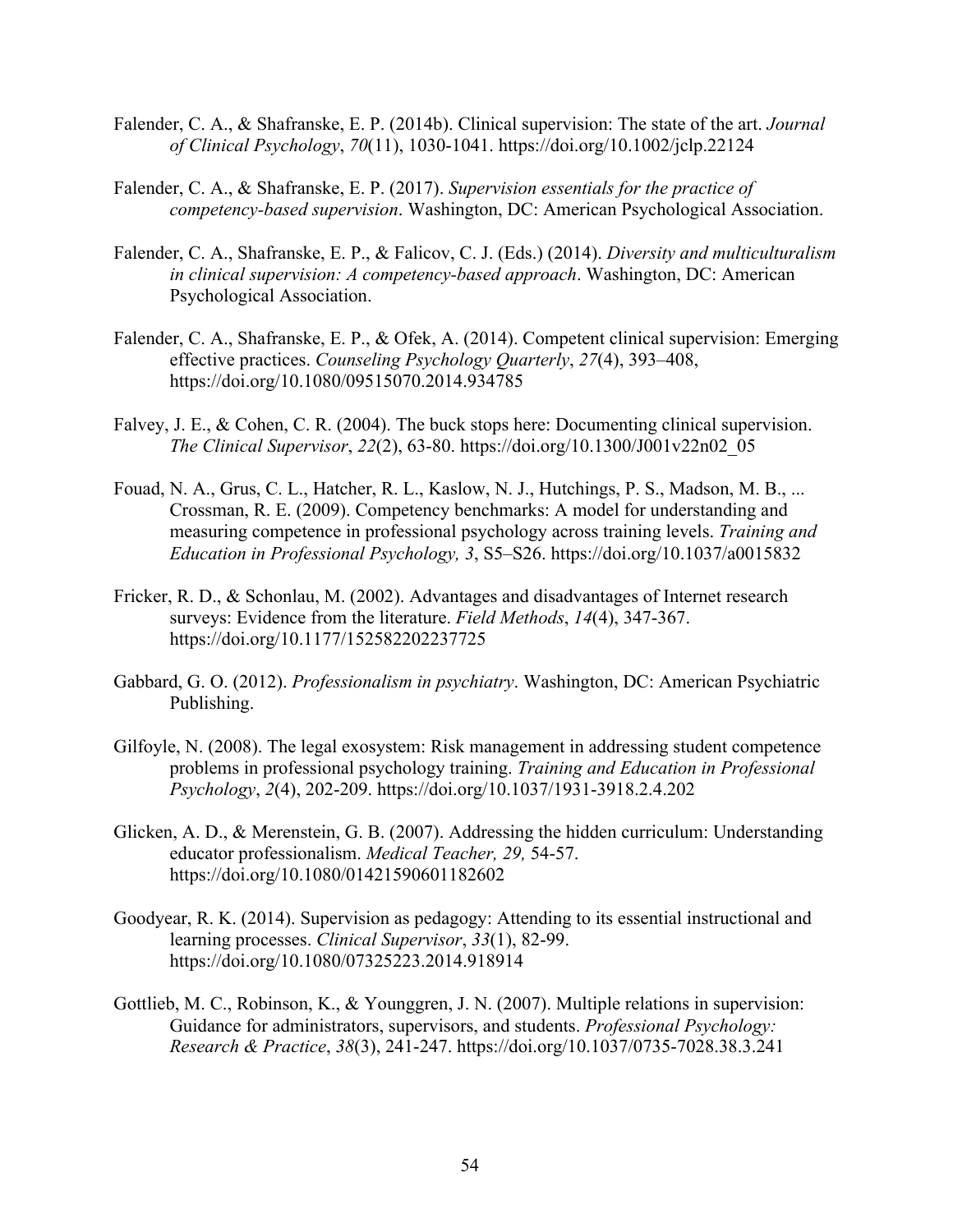- Grus, C. L., & Kaslow, N. J. (2014). Professionalism: Professional values and attitudes in psychology. In W. B. Johnson & N. J. Kaslow (Eds.), Oxford handbook of education and training in professional psychology (pp. 491–509). New York, NY: Oxford.
- Hafferty, F. W., & Castellani, B. (2010). The increasing complexities of professionalism. *Academic Medicine*, *85*(2), 288-301. https://doi.org/10.1097/ACM.0b013e3181c85b43
- Handelsman, M. M., Gottlieb, M. C., & Knapp, S. (2005). Training ethical psychologists: An acculturation model. *Professional Psychology: Research and Practice*, *36*(1), 59-65. https://doi.org/10.1037/0735-7028.36.1.59
- Hardy, E. A. (2011). *Clinical and counseling psychology graduate student and postdoctorate supervisees' perceptions and experiences of boundary crossings and boundary violations in the supervisory relationship* (Doctoral dissertation). Retrieved from ProQuest Dissertations & Theses Global. (UMI No. 871097201)
- Hoffman, M. A., Hill, C. E., Holmes, S. E., & Freitas, G. F. (2005). Supervisor perspective on the process and outcome of giving easy, difficult, or no feedback to supervisees. *Journal of Counseling Psychology*, *52*(1), 3-13. https://doi.org/10.1037/0022-0167.52.1.3
- Hoonakker, P., & Carayon, P. (2009). Questionnaire survey nonresponse: A comparison of postal mail and Internet surveys. *International Journal of Human-Computer Interaction, 25*(5), 348-373. https://doi.org/10.1080/10447310902864951
- Johnson, W. B., Barnett, J. E., Elman, N. S., Forrest, L., & Kaslow, N. J. (2013). The competence constellation model: A communitarian approach to support professional competence. *Professional Psychology: Research and Practice*, *44*(5), 343-354. https://doi.org/10.1037/a0033131
- Johnson, W. B., & Kaslow, N. J. (Eds.) (2014). *The Oxford handbook of education and training in professional psychology*. New York, NY: Oxford University Press.
- Kirk, H. E. (2014). *The association between supervisory alliance, counterproductive events during psychotherapy supervision, and trainee self-efficacy* (Doctoral dissertation). Retrieved from ProQuest Dissertations & Theses Global. (UMI No. 3680451)
- Kozlowski, J. M., Pruitt, N. T., DeWalt, T. A., & Knox, S. (2014). Can boundary crossings in clinical supervision be beneficial? *Counselling Psychology Quarterly*, *27*(2), 109-126. https://doi.org/10.1080/09515070.2013.870123
- Ladany, N., Ellis, M. V., & Friedlander, M. L. (1999). The supervisory working alliance, trainee self-efficacy, and satisfaction. *Journal of Counseling & Development*, *77*(4), 447-455. https://doi.org/10.1002/j.1556-6676.1999.tb02472.x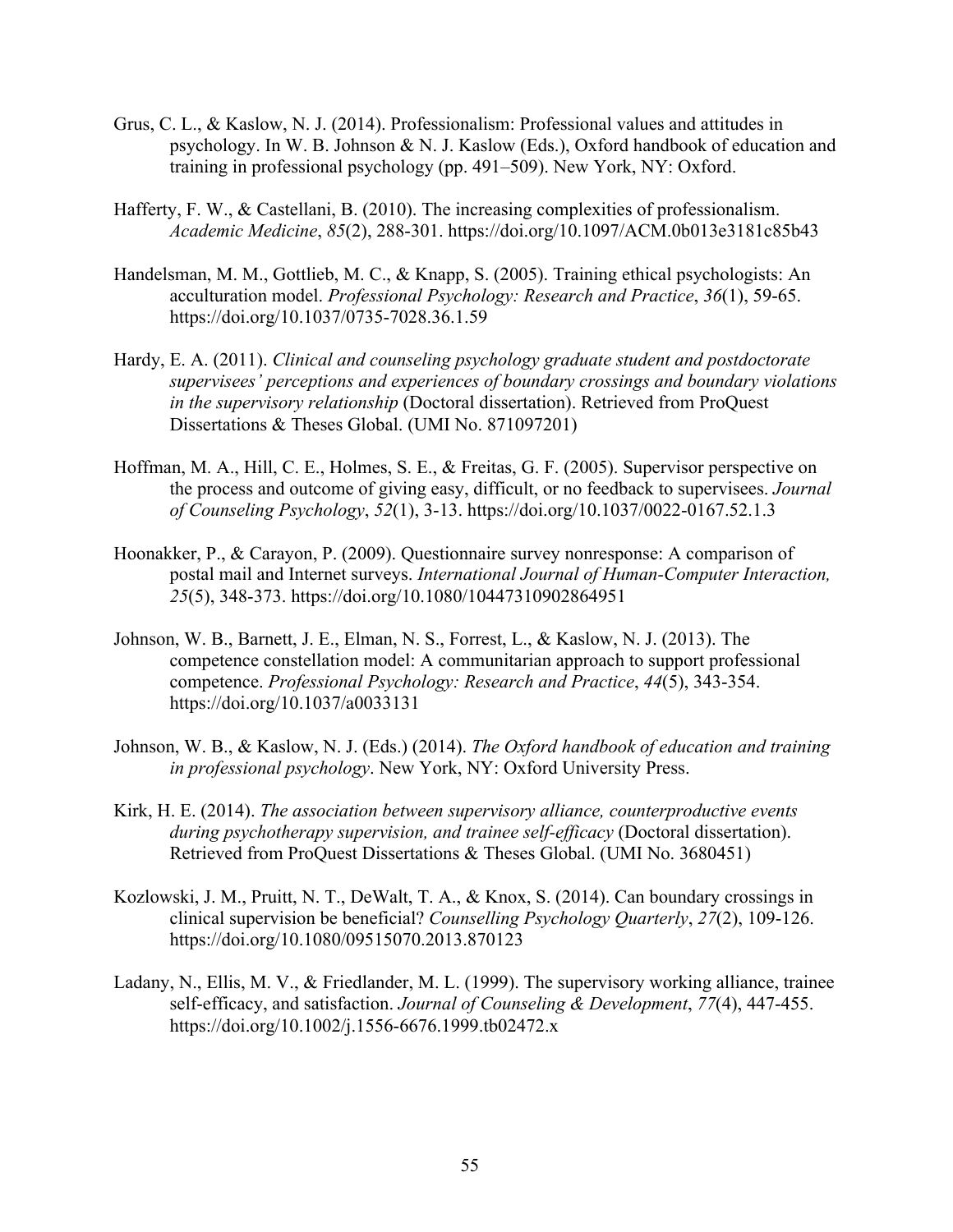- Ladany, N., Friedlander, M. L., & Nelson, M. L. (2005). *Critical events in psychotherapy supervision: An interpersonal approach*. Washington, DC: American Psychological Association
- Ladany, N., & Lehrman-Waterman, D. E. (1999). The content and frequency of supervisor selfdisclosures and their relationship to supervisor style and the supervisory working alliance. *Counselor Education & Supervision*, *38*(3), 143-160. https://doi.org/10.1002/j.1556-6978.1999.tb00567.x
- Ladany, N., Lehrman-Waterman, D., Molinaro, M., & Wolgast, B. (1999). Psychotherapy supervisor ethical practices: Adherence to guidelines, the supervisory working alliance, and supervisee satisfaction. *The Counseling Psychologist*, *27*(3), 443-475. https://doi.org/10.1177/0011000099273008
- Ladany, N., Mori, Y., & Mehr, K. E. (2013). Effective and ineffective supervision. *The Counseling Psychologist, 41*(1), 28-47. https://doi.org/10.1177/0011000012442648
- Ladany, N. (2014). The ingredients of supervisor failure. *Journal of Clinical Psychology*, *70*(11), 1094-1103. https://doi.org/10.1002/jclp.22130
- Lehrman-Waterman, D.E., & Ladany, N. (2001). Development and validation of the evaluation process within supervision inventory. *Journal of Counseling Psychology*, *48,* 168-177. https://doi.org/10.1037/0022-0167.48.2.168
- Makel, M. C. (2014). The empirical march: Making science better at self-correction. *Psychology of Aesthetics, Creativity, and The Arts*, *8*(1), 2-7. https://doi.org/10.1037/a0035803
- Mehr, K. E., Ladany, N., & Caskie, G. L. (2010). Trainee nondisclosure in supervision: What are they not telling you? *Counselling & Psychotherapy Research*, *10*(2), 103-113. https://doi.org/10.1080/14733141003712301
- Mehr, K. E., Ladany, N., & Caskie, G.L. (2015). Factors influencing trainee willingness to disclose in supervision. *Training and Education in Professional Psychology, 9*(1), 44-51. http://dx.doi.org/10.1037/tep0000028
- Milne, D. (2010). Can we enhance the training of clinical supervisors? A national pilot study of an evidence‐based approach. *Clinical Psychology & Psychotherapy*, *17*(4), 321-328.
- Minnes, P. M. (1987). Ethical issues in supervision. *Canadian Psychology/Psychologie Canadienne*, *28*(3), 285-290. https://doi.org/10.1037/h0079910
- Moffett, L. A. (2009). Directed self-reflection protocols in supervision. *Training and Education in Professional Psychology*, *3*(2), 78-83. https://doi.org/10.1037/a0014384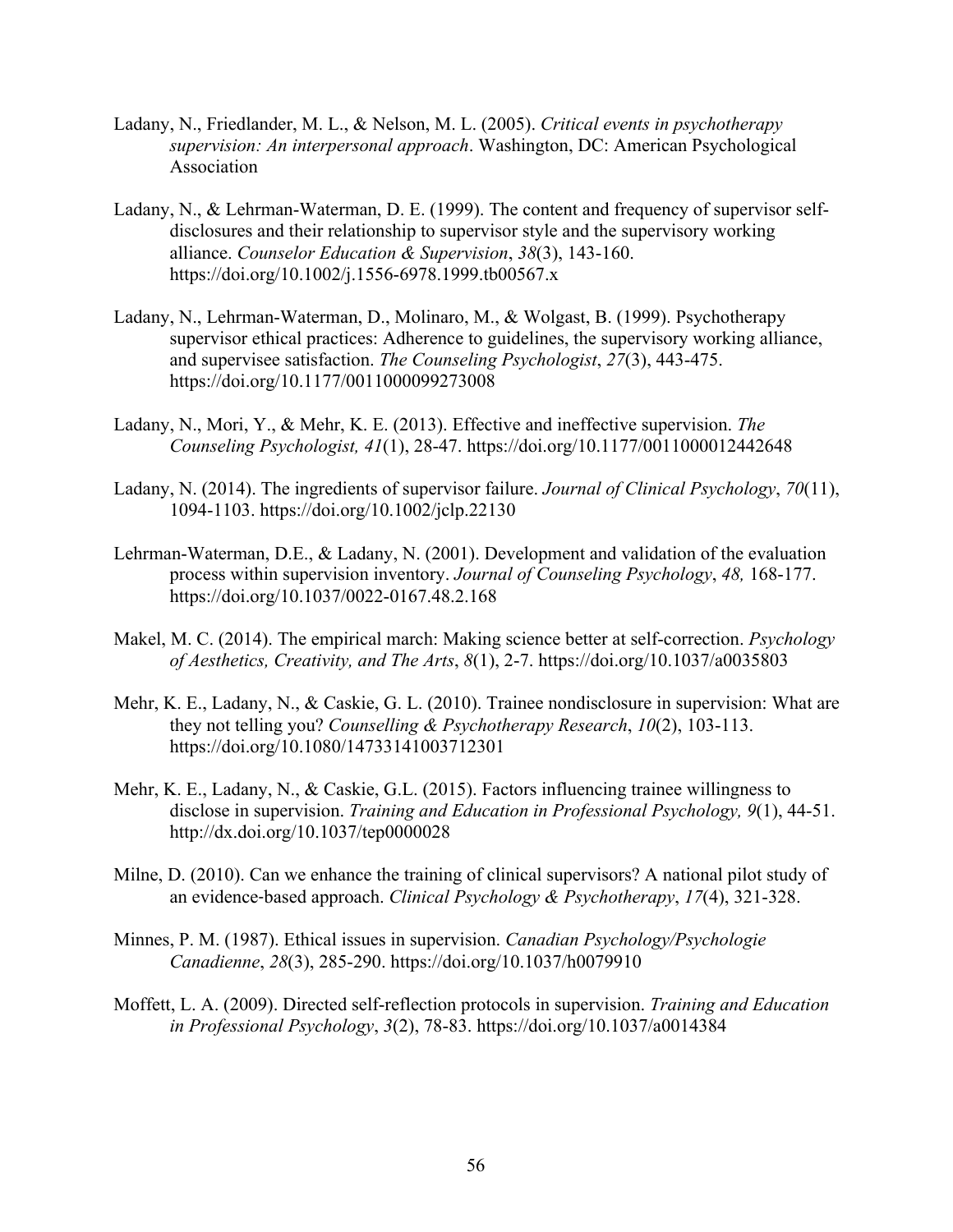- Nagy, T. F. (2011). *Essential ethics for psychologists: A primer for understanding and mastering core issues.* Washington, DC: American Psychological Association. https://doi.org/10.1037/12345-012
- Nelson, M. L., & Friedlander, M. L. (2001). A close look at conflictual supervisory relationships: The trainee's perspective. *Journal of Counseling Psychology*, *48*, 384-395. https://doi.org/10.1037/0022-0167.48.4.384
- Newman, C. F. (2013). Training cognitive behavioral therapy supervisors: Didactics, simulated practice, and meta-supervision. *Journal of Cognitive Psychotherapy*, *27*(1), 5-18. https://doi.org/10.1891/0889-8391.27.1.5
- Ofek, A. (2013). *The supervisory alliance and trainee disclosure of clinically relevant events in supervision* (Doctoral dissertation). Retrieved from ProQuest Dissertations and Theses database. (UMI No. 3565339)
- Orchowski, L., Evangelista, N. M., & Probst, D. R. (2010). Enhancing supervisee reflectivity in clinical supervision: A case study illustration. *Psychotherapy: Theory, Research, Practice, Training*, *47*(1), 51-67. https://doi.org/10.1037/a0018844
- Pakdaman, S., Shafranske, E., & Falender, C. (2014). Ethics in supervision: Consideration of the supervisory alliance and countertransference management of psychology doctoral students. *Ethics & Behavior*, *25*(5), 427-441. https://doi.org/10.1080/10508422.2014.947415
- Papile, C. (2013). *Two sides to the coin: An exploration of helpful and hindering supervision events contributing to psychologist competence* (Doctoral dissertation). Retrieved from ProQuest Dissertations & Theses. (UMI No. 1504616343)
- Pettifor, J., Sinclair, C., & Falender, C. A. (2014). Ethical supervision: Harmonizing rules and ideals in a globalizing world. *Training and Education in Professional Psychology*, *8*(4), 201-210. https://doi.org/10.1037/tep0000046
- Powers, R. A. (2015). *Problematic clinical supervision in the mental health professions: Gatekeeping the gatekeeper* (Doctoral dissertation). Retrieved from ProQuest Dissertations & Theses Global. (UMI No. 3664320)
- Reiser, R. P., & Milne, D. L. (2014). A systematic review and reformulation of outcome evaluation in clinical supervision: Applying the fidelity framework. *Training and Education in Professional Psychology*, *8*(3), 149-157. https://doi.org/10.1037/tep0000031
- Shafranske, E. P., & Falender, C. A. (2016). Clinical supervision. In J. C. Norcross, G. R. VandenBos, & D. K. Freedheim (Eds.), *APA handbook of clinical psychology* (vol. 5 pp. 175-196). https://doi.org/10.1037/14774-012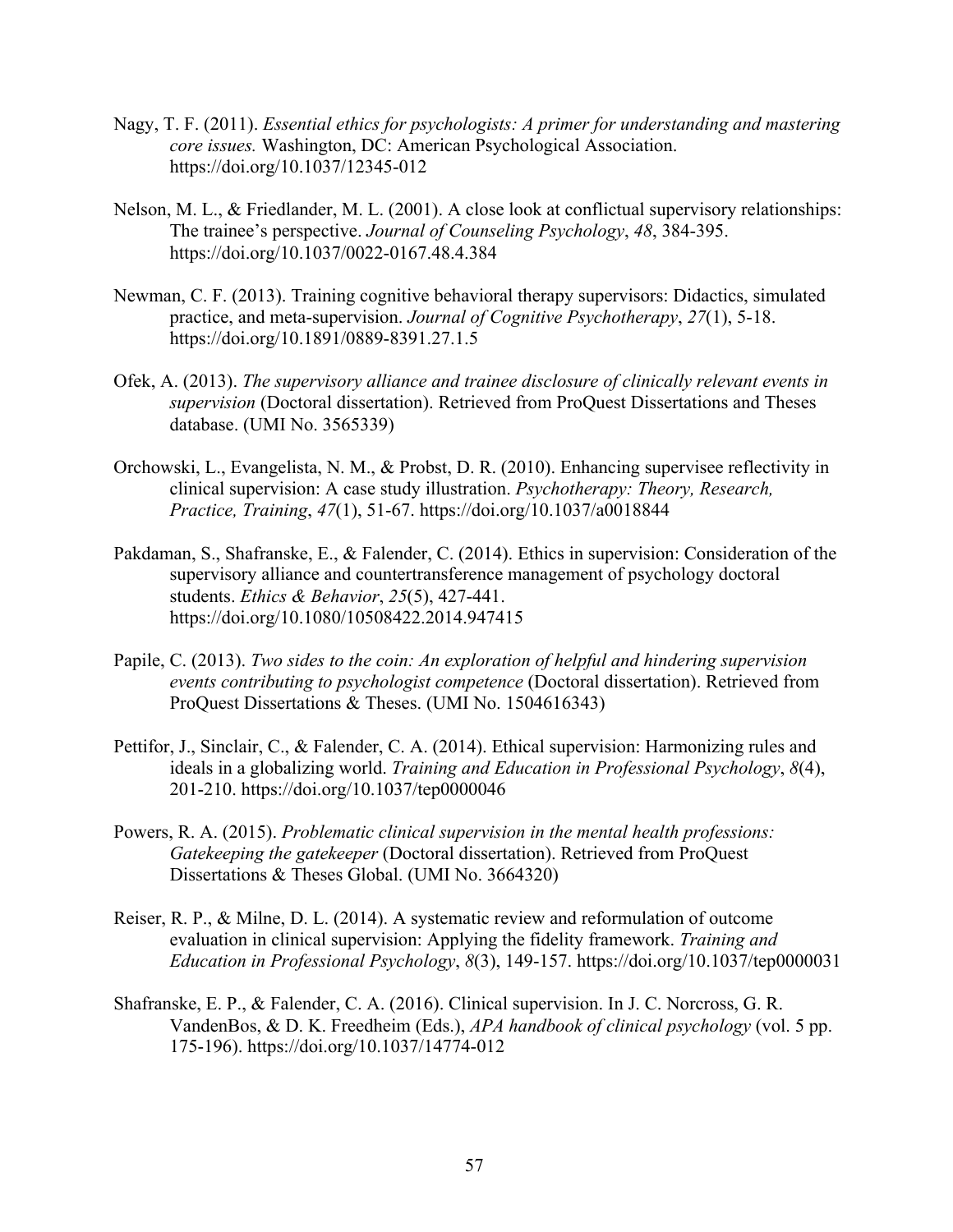- Shallcross, R. L., Johnson, W. B., & Lincoln, S. H. (2010). Supervision. In J. Thomas & M. Herson (Eds.), *Handbook of clinical psychology competencies* (pp. 501–548). https://doi.org/10.1007/978-0-387-09757-2\_19
- Ten Cate, O. (2005), Entrustability of professional activities and competency-based training. *Medical Education, 39,* 1176–1177. https://doi.org/10.1111/j.1365-2929.2005.02341.x
- Thomas, J. T. (2007). Informed consent through contracting for supervision: Minimizing risks, enhancing benefits. *Professional Psychology: Research & Practice*, *38*(3), 221-231. https://doi.org/10.1037/0735-7028.38.3.221
- Thomas, J. T. (2010). *The ethics of supervision and consultation: Practical guidance for mental health professionals*. Washington, DC: American Psychological Association. https://doi.org/10.1037/12078-006
- Uhlig, C. E., Seitz, B., Eter, N., Promesberger, J., & Busse, H. (2014). Efficiencies of Internetbased digital and paper-based scientific surveys and the estimated costs and time for different-sized cohorts. *PloS One*, *9*(10). https://doi.org/10.1371/journal.pone.0108441
- Wall, A. (2009). Psychology interns' perceptions of supervisor ethical behavior. *Dissertation Abstracts International*, *70*, 3799.
- Ward, M. K., & Pond, S. B. (2015). Using virtual presence and survey instructions to minimize careless responding on Internet-based surveys. *Computers in Human Behavior*, *48*, 554- 568. https://doi.org/10.1016/j.chb.2015.01.070
- Watkins, C. E. (2012). Psychotherapy supervision in the new millennium: Competency-based, evidence-based, particularized, and energized. *Journal of Contemporary Psychotherapy, 42*(3), 193-203. https://doi.org/10.1007/s10879-011-9202-4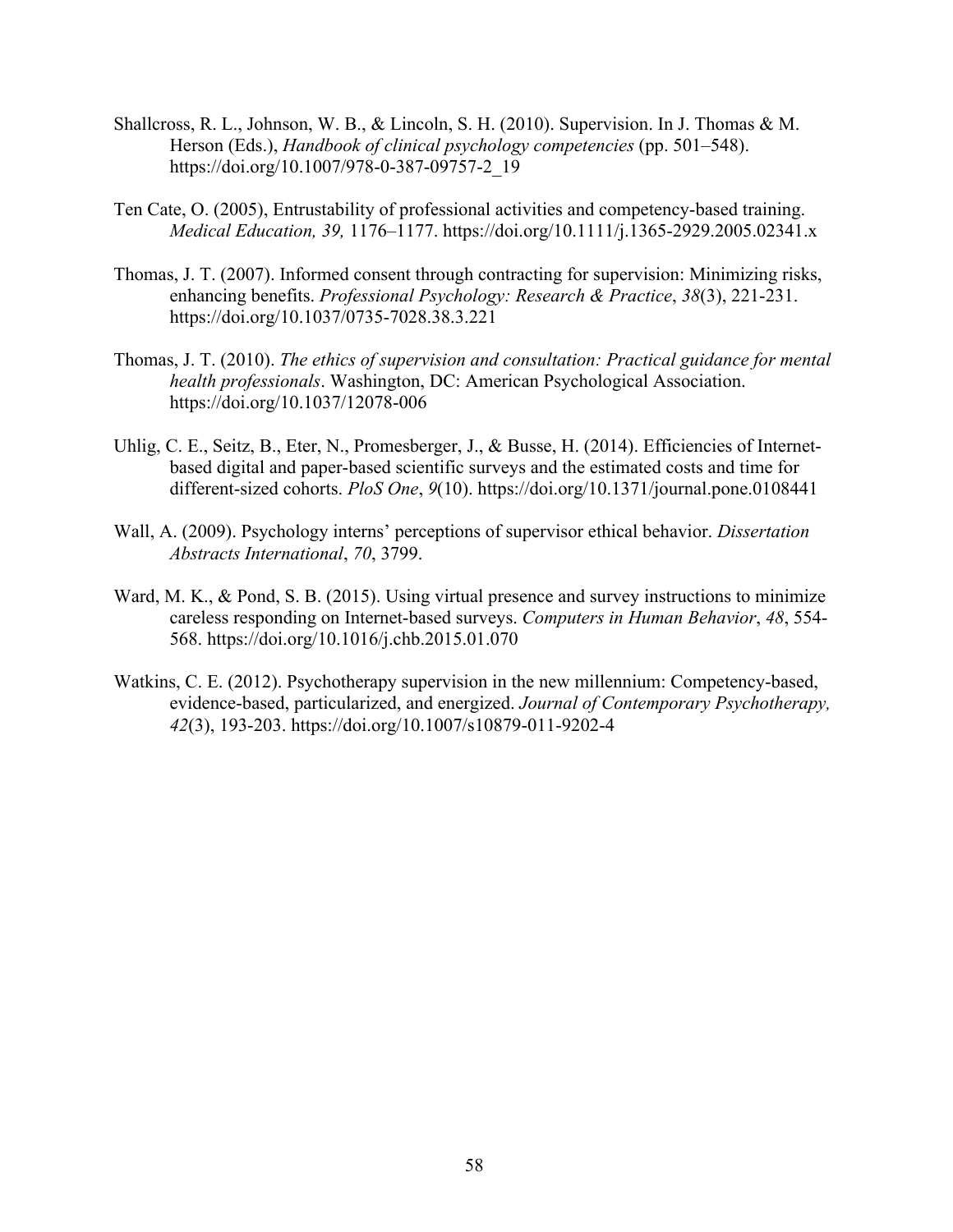## APPENDIX A

| Author/Year   | Research                     | <b>Major Findings / Standards of Practice</b>                                                                                          |
|---------------|------------------------------|----------------------------------------------------------------------------------------------------------------------------------------|
|               | <b>Questions/Objectives</b>  |                                                                                                                                        |
| American      | Ethical principles of        | -Ensuring competence is an ethical imperative – obtaining                                                                              |
| Psychological | psychologists and code of    | supervision to ensure competence may be necessary                                                                                      |
| Association   | conduct.                     | - Supervisors respect the human dignity of both clients and                                                                            |
| (2010).       | - Delineates ethical         | supervisees                                                                                                                            |
|               | principles for professional  | - Diversity competence is considered an "ethical imperative" in                                                                        |
|               | practice including           | clinical practice                                                                                                                      |
|               | supervision                  | - Feedback should be provided in a timely manner and directly                                                                          |
|               |                              | linked to distinct competencies and observed behaviors in order to                                                                     |
|               |                              | be effective                                                                                                                           |
|               |                              | - No exploitation of supervisees                                                                                                       |
|               |                              | - Clients under care of trainee must be informed and given name of                                                                     |
|               |                              | supervisor.                                                                                                                            |
|               |                              | - Must take reasonable steps to avoid harm to supervisees                                                                              |
|               |                              | - Supervisee not required to disclose personal information unless                                                                      |
|               |                              | 1) informed of this requirement ahead of time                                                                                          |
|               |                              | 2) information necessary for safety reasons                                                                                            |
|               |                              | - No sexual relationships                                                                                                              |
| American      | Guidelines for clinical      | - Purpose is to "delineate essential practices in the provision of                                                                     |
| Psychological | supervision in health        | clinical supervision."                                                                                                                 |
| Association   | service psychology.          | - Seven domains:                                                                                                                       |
| (2015).       | - First set of consensually- | 1) Supervisor competence                                                                                                               |
|               | established guidelines       | 2) Diversity                                                                                                                           |
|               | derived from the literature  | 3) Relationships                                                                                                                       |
|               | on supervision.              | 4) Professionalism                                                                                                                     |
|               |                              | 5) Assessment/evaluation/feedback                                                                                                      |
|               |                              | 6) Problems of Professional Competence                                                                                                 |
|               |                              | 7) Ethical, legal, and regulatory considerations                                                                                       |
|               |                              | - "Competence entails performing one's professional role within                                                                        |
|               |                              | the standards of practice."                                                                                                            |
|               |                              | - Supervisors are expected to have "knowledge, skills, and values<br>with respect to multiculturalism and diversity, ethical and legal |
|               |                              | parameters, and management of supervisees who do not meet                                                                              |
|               |                              | criteria for performance" (p. 34).                                                                                                     |
|               |                              | - protection of the client and public considered the "highest duty"                                                                    |
|               |                              | of the supervisor $(p. 41)$ .                                                                                                          |
|               |                              | - Supervisors must "model ethical practice and decision                                                                                |
|               |                              | making" (p. 41)                                                                                                                        |
|               |                              | - "Supervisors ensure that supervisees develop the knowledge,                                                                          |
|               |                              | skills, and attitudes necessary for ethical and legal adherence. The                                                                   |
|               |                              | supervisor is a role model for ethical and legal responsibility" (p.                                                                   |
|               |                              | 41)                                                                                                                                    |
|               |                              | - The "highest duties" of supervision are "ensuring the protection                                                                     |
|               |                              | of patients, the public, and the profession" (p. 43)                                                                                   |

# Summary Table of Selected Literature – Theoretical Studies

(continued)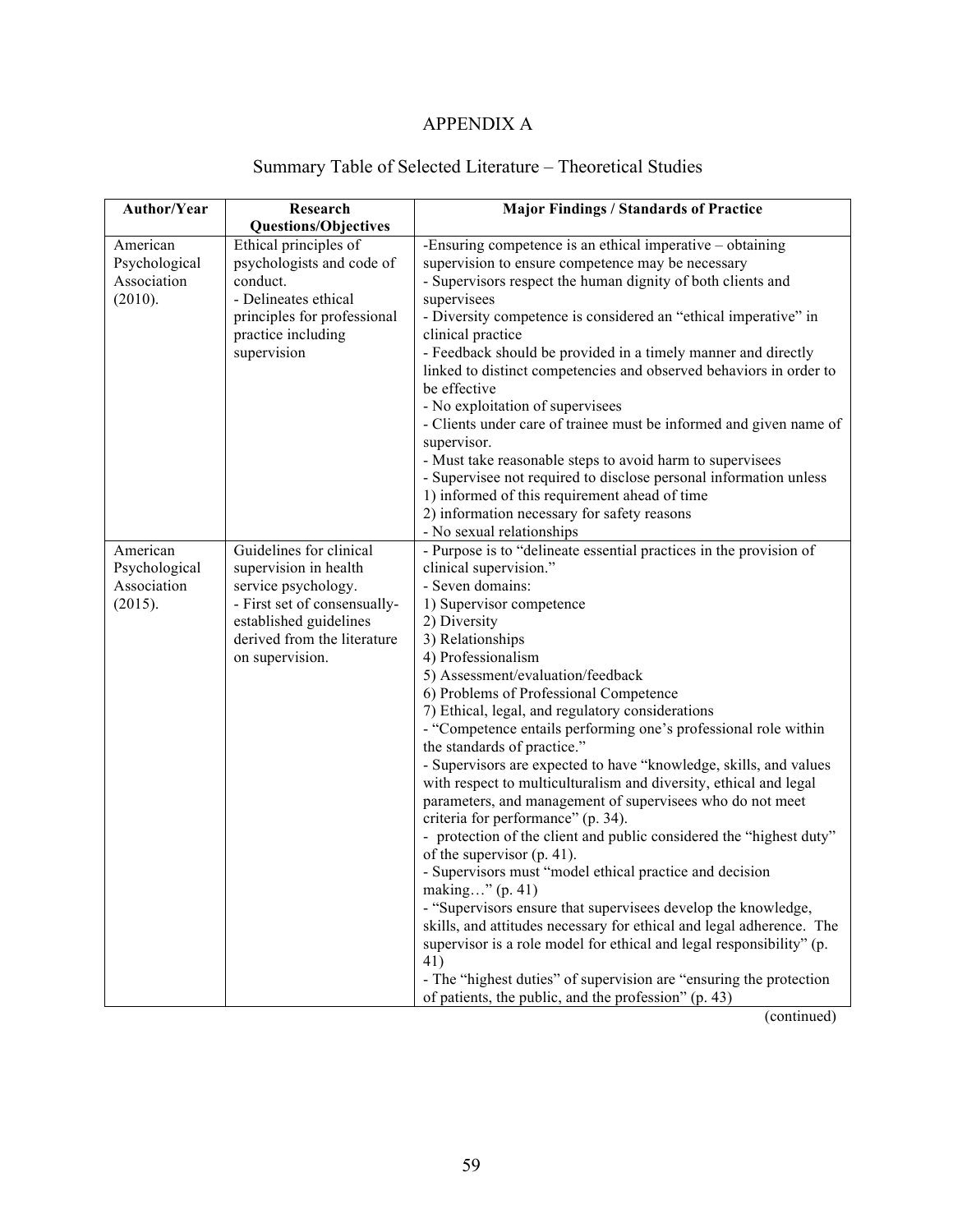| <b>Author/Year</b>                                           | Research                                                                                                                     | <b>Major Findings / Standards of Practice</b>                                                                                                                                                                                                                                                                                                                                                                                                                                                                                                                                                                                                                                                                                                                                                                                                                                                                                                                                                                                                                                                                                                                                                 |
|--------------------------------------------------------------|------------------------------------------------------------------------------------------------------------------------------|-----------------------------------------------------------------------------------------------------------------------------------------------------------------------------------------------------------------------------------------------------------------------------------------------------------------------------------------------------------------------------------------------------------------------------------------------------------------------------------------------------------------------------------------------------------------------------------------------------------------------------------------------------------------------------------------------------------------------------------------------------------------------------------------------------------------------------------------------------------------------------------------------------------------------------------------------------------------------------------------------------------------------------------------------------------------------------------------------------------------------------------------------------------------------------------------------|
|                                                              | <b>Questions/Objectives</b>                                                                                                  |                                                                                                                                                                                                                                                                                                                                                                                                                                                                                                                                                                                                                                                                                                                                                                                                                                                                                                                                                                                                                                                                                                                                                                                               |
| Barnett (2014)                                               | Provide overview of state<br>of clinical supervision and<br>highlight work of authors<br>in the field.                       | - Clinical supervision as "essential aspect" of professional<br>development, training, and competence.<br>- Poor supervision during training has direct negative effect on<br>clinical work<br>- Supervisors are ideally aware of competencies and seek training<br>to be more effective in supervisory role.<br>- Important to integrate multiple competencies and to conceive of<br>supervisory experience as process of "lifelong learning."<br>- Important for supervisors to be familiar with literature on clinical<br>supervision.<br>- "clinical supervision must be treated like any other area of<br>clinical competence in the practice of psychology."                                                                                                                                                                                                                                                                                                                                                                                                                                                                                                                            |
| Barnett,<br>Cornish,<br>Goodyear, &<br>Lichtenberg<br>(2007) | Overview of clinical<br>supervision and issues of<br>competency. Includes<br>three commentaries from<br>supervision experts. | - Overview of "effective supervisor" traits, e.g., commitment to<br>development, emotional investment, etc. [see cited works].<br>- Importance of "safe environment" so as not to preclude openness<br>and disclosure on the part of the supervisee.<br>- "A desire to train and an investment in supervision are necessary<br>but not sufficient conditions for successful supervision."<br>- Important for supervisor to consider supervisee's stage of<br>development and be able to adjust how provide supervision.<br>- Effective supervisors consistently model ethical and professional<br>behavior; they also focus on ongoing ethical practice.<br>- Ethical practice in supervision should include the following:<br>assessing training needs; agreement on nature of supervision;<br>provision of feedback; appropriate boundaries; maintaining<br>confidentiality; being mindful of own areas of competence; self-<br>care; addressing issues of diversity.<br>- "Ethical supervisors" practice within their areas of competence,<br>maintain quality of supervision by being mindful of how many<br>supervisees they supervise at one time, and serve a gatekeeping<br>function. |

(continued)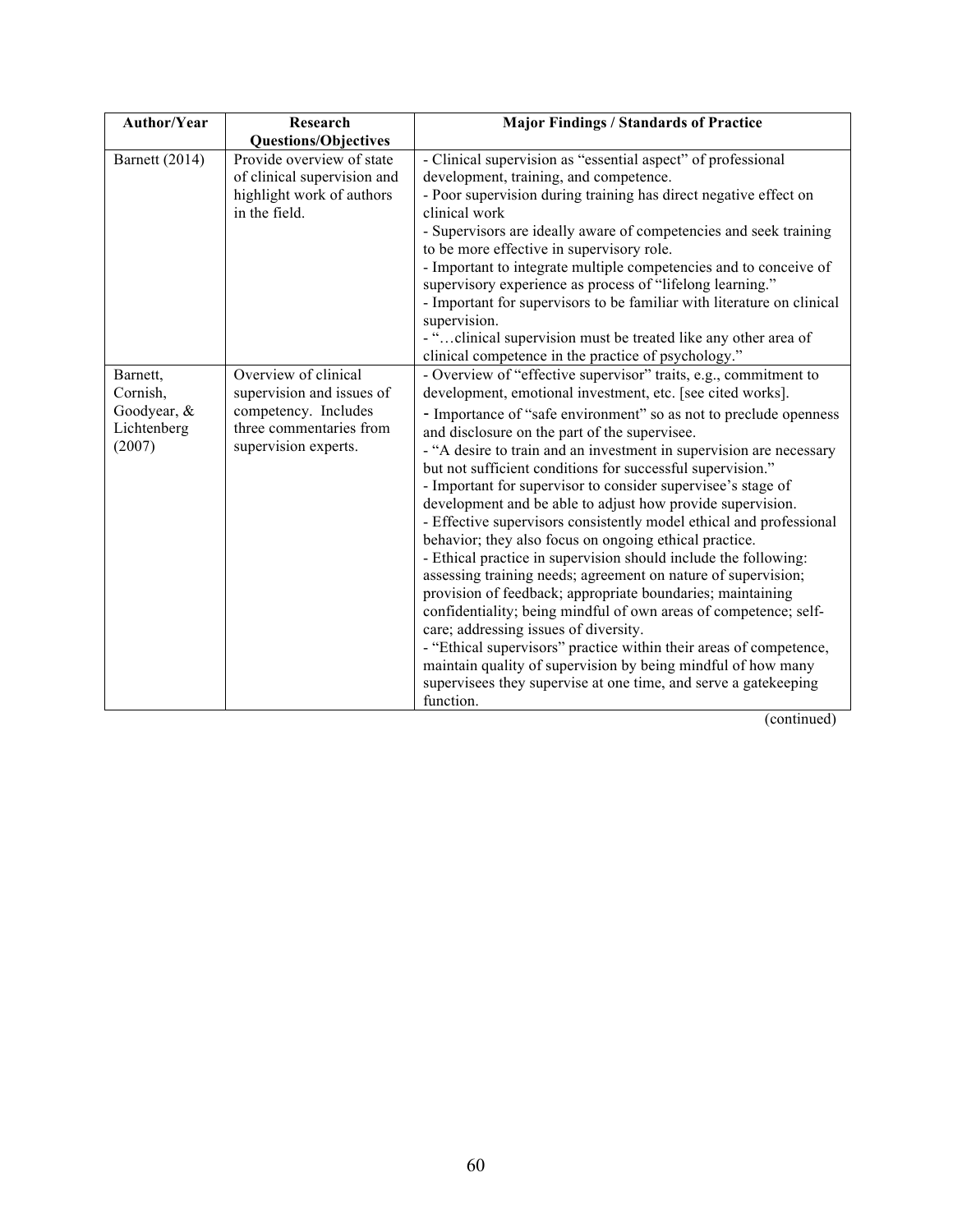| <b>Author/Year</b> | Research                     | <b>Major Findings / Standards of Practice</b>                                                                                      |
|--------------------|------------------------------|------------------------------------------------------------------------------------------------------------------------------------|
|                    | <b>Questions/Objectives</b>  |                                                                                                                                    |
| Barnett &          | Ethical issues that arise in | Primary outcomes if supervision: 1) impart knowledge; 2) enhance                                                                   |
| Molzon (2014)      | supervision and              | skills; 3) prepare supervisees for subsequent training/practice.                                                                   |
|                    | recommendations for          | - Tailor supervision to training needs (part of this is determining                                                                |
|                    | addressing them are          | strengths and weaknesses from the beginning) and be aware that                                                                     |
|                    | discussed.                   | training needs change over time.                                                                                                   |
|                    |                              | - Two types of competence necessary: 1) in clinical area that                                                                      |
|                    |                              | supervising and 2) in practice of supervision. Consistent with                                                                     |
|                    |                              | Standard 2.01 of APA Ethics Code (2010) Boundaries of                                                                              |
|                    |                              | Competence.                                                                                                                        |
|                    |                              | - Competence on a continuum, i.e., never fully competent or                                                                        |
|                    |                              | incompetent.                                                                                                                       |
|                    |                              | - Informed consent, ideally in form of supervisory contract that is                                                                |
|                    |                              | updated as part of an ongoing process. Consistent with Standard                                                                    |
|                    |                              | 3.10 of APA Ethics Code (2010) Informed Consent. (see Bernard                                                                      |
|                    |                              | & Goodyear, Falender, and Thomas for specific components of                                                                        |
|                    |                              | supervision contract).                                                                                                             |
|                    |                              | - Supervision as developmental process, i.e., supervisor more                                                                      |
|                    |                              | active at beginning and then allows for more supervisee autonomy.                                                                  |
|                    |                              | Fluid progression based on needs of supervisee.                                                                                    |
|                    |                              | - Supervisors be open to receiving feedback from supervisee                                                                        |
|                    |                              | - Informal feedback should be provided                                                                                             |
|                    |                              | - Taking gatekeeper role seriously is important – remediation first,                                                               |
|                    |                              | then ensuring no further progression.                                                                                              |
|                    |                              | - Supervisor as "professional role model" and also as mentor.                                                                      |
|                    |                              | - Diversity competence in 1) relationship between supervisor and                                                                   |
|                    |                              | supervisee and 2) between supervisee and client. (see Barnett).                                                                    |
|                    |                              | - Should aspire "to achieve the highest ethical ideals of our                                                                      |
|                    |                              | profession in all we do professionally." Thus, legal and ethical                                                                   |
|                    |                              | issues should be taught via 1) modeling and 2) didactics                                                                           |
|                    |                              | - "It is important that supervisees develop a sophisticated approach                                                               |
|                    |                              | to addressing ethical challenges and dilemmas that involves the<br>application of a process of ethical decision making rather than |
|                    |                              | looking for the 'right answer."                                                                                                    |
|                    |                              | - "Ethical supervisors will promote their own psychological                                                                        |
|                    |                              | wellness by actively practicing self-care strategies."                                                                             |
|                    |                              | - Important to document supervision sessions (see Falender &                                                                       |
|                    |                              | Shafranske).                                                                                                                       |
|                    |                              | - Model appropriate management of boundaries (see Barnett $\&$                                                                     |
|                    |                              | Johnson) Consistent with Standard 3.05 of APA Ethics Code                                                                          |
|                    |                              | (2010) Multiple Relationships. (See Thomas for benefit of                                                                          |
|                    |                              | multiple relationships).                                                                                                           |
|                    |                              | - Supervisor needs to be available or otherwise provide emergency                                                                  |
|                    |                              | coverage.                                                                                                                          |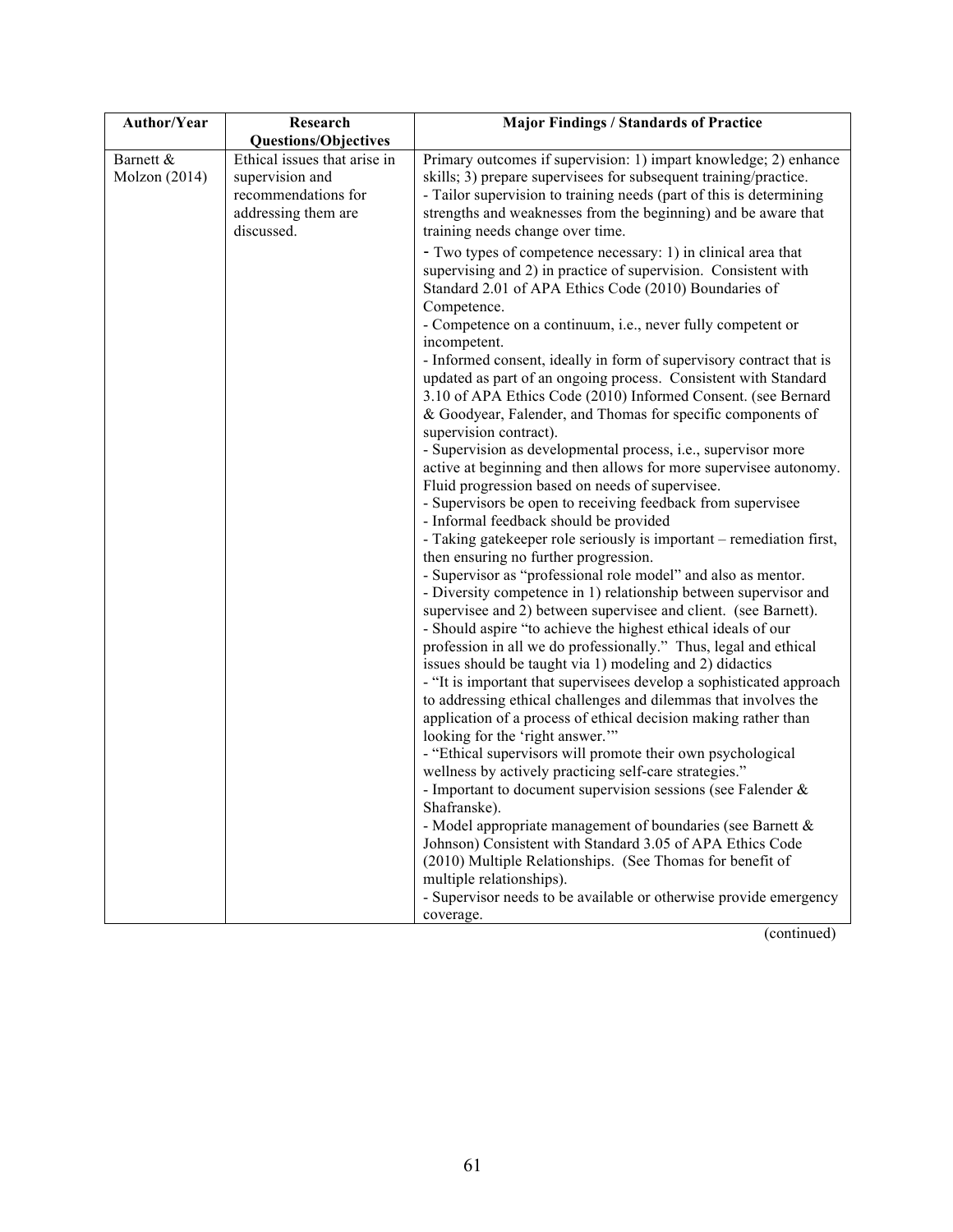| <b>Author/Year</b>                  | Research                                                                                                                                                                                                                                                                                     | <b>Major Findings / Standards of Practice</b>                                                                                                                                                                                                                                                                                                                                                                                                                                                                                                                                                                                                                                                                                                                                                                                                                                                                                                                                                                                                                                                                                                                                                                                                                                                                                                                         |
|-------------------------------------|----------------------------------------------------------------------------------------------------------------------------------------------------------------------------------------------------------------------------------------------------------------------------------------------|-----------------------------------------------------------------------------------------------------------------------------------------------------------------------------------------------------------------------------------------------------------------------------------------------------------------------------------------------------------------------------------------------------------------------------------------------------------------------------------------------------------------------------------------------------------------------------------------------------------------------------------------------------------------------------------------------------------------------------------------------------------------------------------------------------------------------------------------------------------------------------------------------------------------------------------------------------------------------------------------------------------------------------------------------------------------------------------------------------------------------------------------------------------------------------------------------------------------------------------------------------------------------------------------------------------------------------------------------------------------------|
|                                     | <b>Questions/Objectives</b>                                                                                                                                                                                                                                                                  |                                                                                                                                                                                                                                                                                                                                                                                                                                                                                                                                                                                                                                                                                                                                                                                                                                                                                                                                                                                                                                                                                                                                                                                                                                                                                                                                                                       |
| Cornish (2013)                      | Introduction to Ethical<br>Issues in Training and<br>Supervision                                                                                                                                                                                                                             | - Notable that most work on ethics in supervision is theoretical<br>with the goal of initiating ongoing development of standards of<br>practice. Most empirical studies rely on Internet surveys which<br>have the drawback of an unknown response rate and in which<br>postdoctoral trainees are underrepresented.<br>- Ethics Code is limited in that it cannot address all potential<br>ethical dilemmas.<br>- "self-care has been described as an ethical obligation." (see<br>Barnett, Baker, Elman, & Schoener, 2007). [Should add a<br>question about how supervisor demonstrates and checks-in around<br>self-care?]                                                                                                                                                                                                                                                                                                                                                                                                                                                                                                                                                                                                                                                                                                                                          |
| Falender, &<br>Shafranske<br>(2004) | Supervision "proposed as a<br>core competencyfor<br>which a number of<br>elements reflecting specific<br>knowledge, skills, and<br>values must be addressed<br>to ensure adequate training<br>and professional<br>development of the<br>trainee." Authors present a<br>competency framework. | - Professional development requires lifelong commitment to legal<br>and ethical issues (among others). Developmental process.<br>- "Training permits the integration of knowledge (from theory and<br>empirical research) with technical skills and personal values."<br>- Metaknowledge also important ("the knowledge of what one<br>knows")<br>-Psychologists who act as supervisors have an "ethical<br>responsibility to acquire competence in supervision."<br>- "It was the consensus of the supervision workgroup that<br>supervision is a distinctive professional competency and as such<br>should be developed through systematic graduate education and<br>clinical training."<br>- Five essential factors: 1) supervision competency is lifelong,<br>developmental process; 2) attention to diversity is a specific<br>competence; 3) essential to attend to legal and ethical issues; 4)<br>training "influenced by both personal and professional factors"; 5)<br>essential to have frequent self-assessment and peer-assessment<br>throughout development of supervisor competency.<br>-Supervision Competencies Framework includes specific<br>knowledge (6), skills (12), values (10). Specific to ethical<br>practice, supervisor must have "knowledge of ethics and legal<br>issues specific to supervision" and must "value ethical principles." |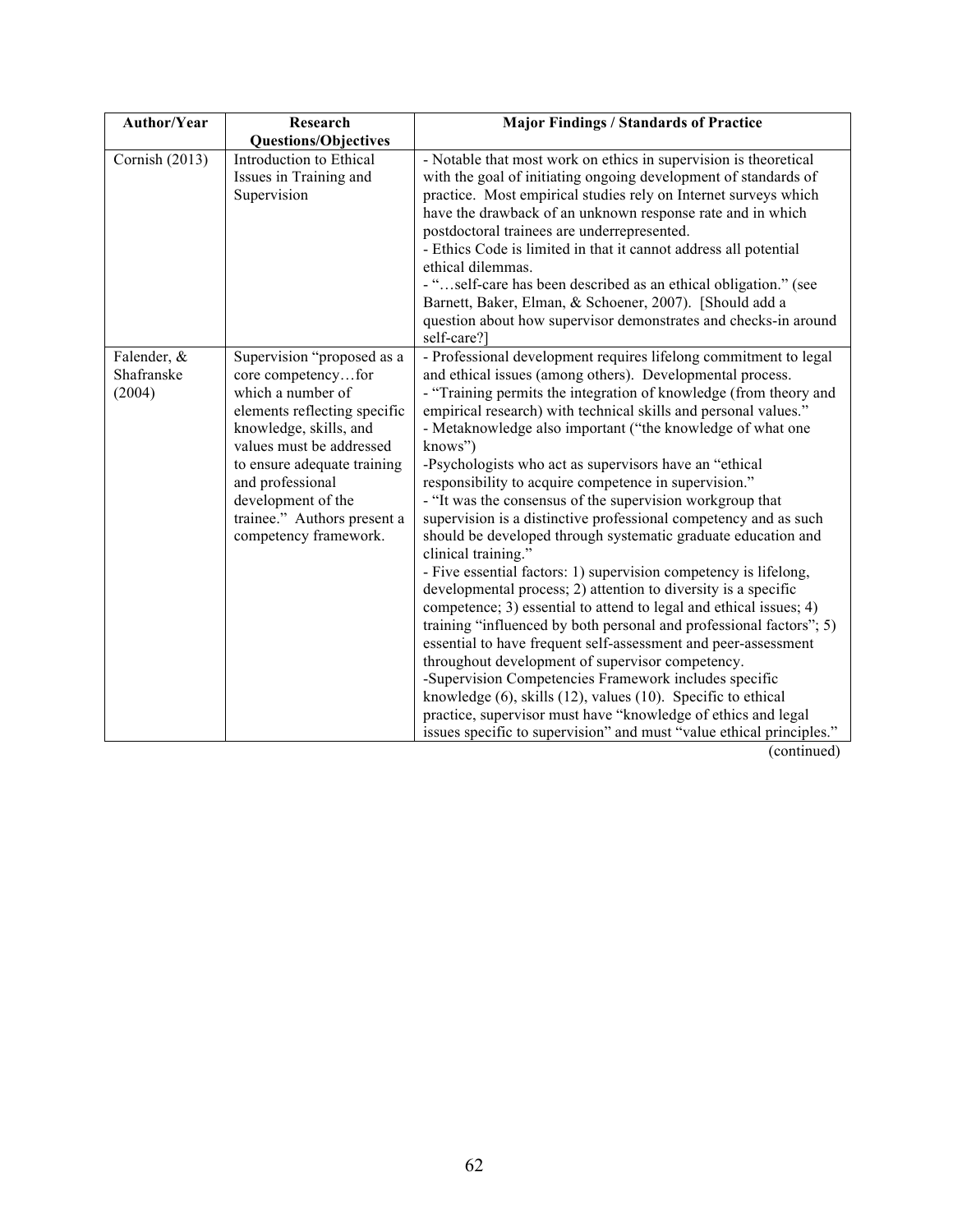| Author/Year | Research                     | <b>Major Findings / Standards of Practice</b>                                                                                   |
|-------------|------------------------------|---------------------------------------------------------------------------------------------------------------------------------|
|             | <b>Questions/Objectives</b>  |                                                                                                                                 |
| Falender &  | Review of competence as a    | - Competence is an "ethical principle that informs the practice of                                                              |
| Shafranske  | construct and provide        | psychology" and includes "requisite knowledge, skills, and values                                                               |
| (2007)      | definition of "competency-   | for effective performance."                                                                                                     |
|             | based clinical supervision." | -Ongoing difficulty in establishing a "gold standard" of                                                                        |
|             | Particular attention is paid | competence in the field, e.g., easier to identify lack of competence.                                                           |
|             | to ethical and legal issues, | - "efforts to articulate and to apply the construct of competence                                                               |
|             | among others.                | are salient to the profession and particularly to supervision,<br>because supervised clinical training provides the context for |
|             |                              | competence to be developed as well as for foundational attitudes                                                                |
|             |                              | and practices, which encompass professionalism, to be instilled."                                                               |
|             |                              | - Metacompetence is "the ability to assess what one knows and                                                                   |
|             |                              | what one doesn't know." Crucial in ongoing process of                                                                           |
|             |                              | developing competence.                                                                                                          |
|             |                              | - "Competency-based supervision is defined as an approach that                                                                  |
|             |                              | explicitly identifies the knowledge, skills, and values that are                                                                |
|             |                              | assembled to form a clinical competency and develops learning                                                                   |
|             |                              | strategies and evaluation procedures to meet criterion-referenced                                                               |
|             |                              | competence standards in keeping with evidence-based practices<br>and requirements of the local clinical setting."               |
|             |                              | - "Supervision plays an essential role in guiding the development                                                               |
|             |                              | of metacompetence. This is achieved by encouraging and                                                                          |
|             |                              | reinforcing the supervisee's development of skills in self-                                                                     |
|             |                              | assessment."                                                                                                                    |
|             |                              | - "A competency-based approach, together with skills in                                                                         |
|             |                              | metacompetence, provides the supervisor with an orientation to a                                                                |
|             |                              | developmental process that results in professionalism both at the                                                               |
|             |                              | point of entry into the profession and in continuous professional                                                               |
|             |                              | development."                                                                                                                   |
|             |                              | - "Ethical competence is often narrowly construed, placing                                                                      |
|             |                              | emphasis on behavioral outcomes related to correct or incorrect<br>decisions, rather than directing attention to the underlying |
|             |                              | processes and values involved in ethical decision-making."                                                                      |
|             |                              | - "Overemphasis on 'worse-case scenarios' involving ethical                                                                     |
|             |                              | lapses or legal violations may obfuscate the perspective that                                                                   |
|             |                              | 'professional conduct always involved ethics' and that as a                                                                     |
|             |                              | profession, psychology bears a particular responsibility for                                                                    |
|             |                              | advancing ethics within its sphere of influence."                                                                               |
|             |                              | - "Self-assessment untethers ethical competence from the                                                                        |
|             |                              | constraints of worst-case scenarios and expands focus on the                                                                    |
|             |                              | everyday practice of ethics."                                                                                                   |
|             |                              | [-reference to gottlieb.handelsman, etc - being an ethical                                                                      |
|             |                              | professional is more than following a set of rules]<br>- "Supervisors play a crucial role in modeling ethical practice and      |
|             |                              | guiding exploration of the application of ethics and professional                                                               |
|             |                              | standards throughout the clinical training experience."                                                                         |
|             |                              | -[honesty, personal responsibility, and integrity are ethical factors]                                                          |
|             |                              | - "Ethical competence requires not only an understanding of the                                                                 |
|             |                              | Ethics Code, but also a broad-based understanding of the values                                                                 |
|             |                              | affecting practice, the ethical decision-making model one uses, and                                                             |
|             |                              | post-conventional moral reasoning."                                                                                             |
|             |                              | - Diversity and multicultural competence is an ethical standard and                                                             |
|             |                              | should be an ongoing focus of self-assessment.                                                                                  |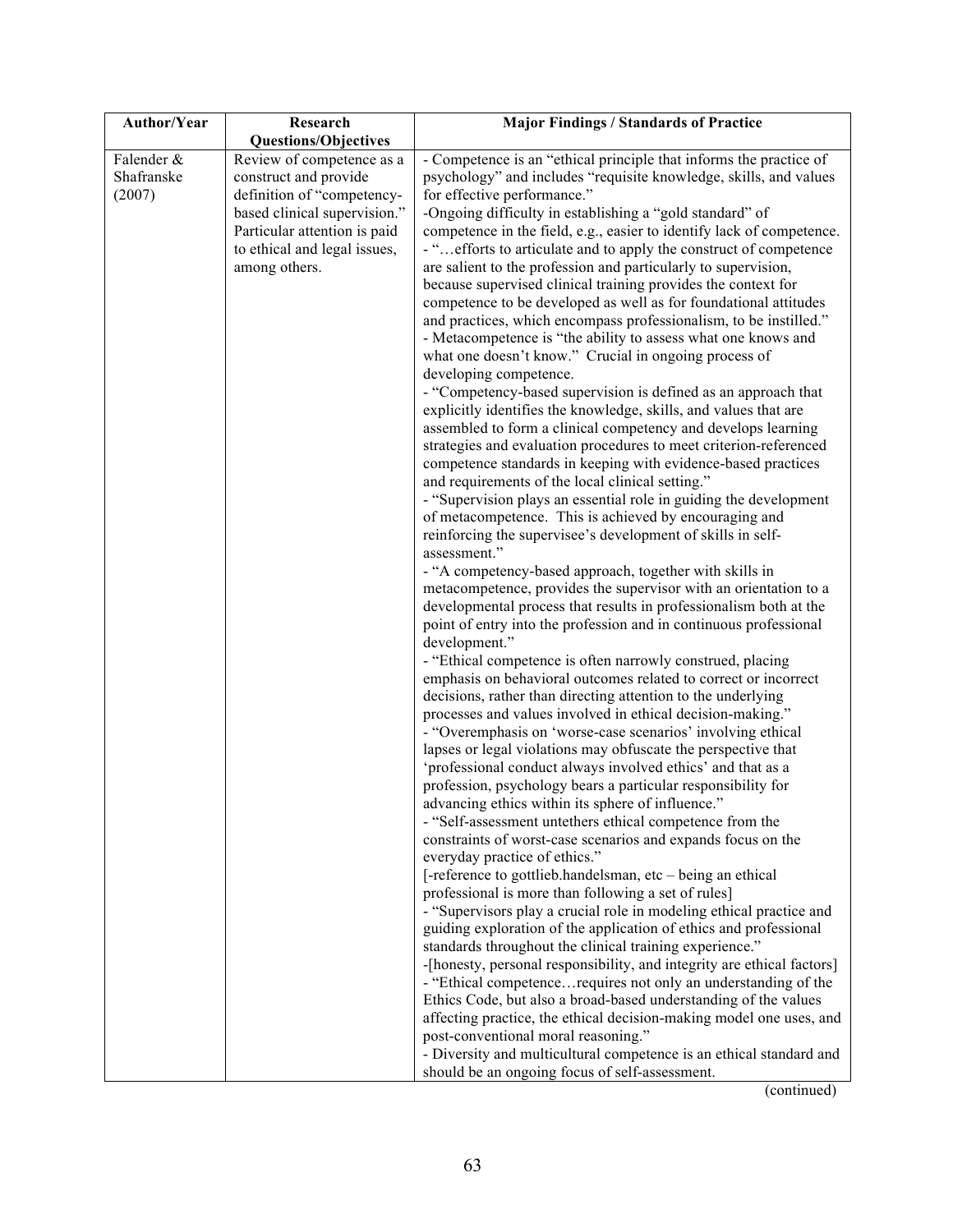| Author/Year                               | Research                                                                                                                              | <b>Major Findings / Standards of Practice</b>                                                                                                                                                                                                                                                                                                                                                                                                                                                                                                                                                                                                                                                                                                                                                                                                                                                                                                                                                                                                                                                                                                                                                                                                                                                                                                                                                                                                                                                                                                                                                                                                                                                                                                                                                                                                                                                                                                                                                                                                                                                                                                                                                                                                                                                                                                                                                                                                                                                                                                                                                                                                                                                                                                                                                                                                                                                                                                                                                                                                                                                                                                                                             |
|-------------------------------------------|---------------------------------------------------------------------------------------------------------------------------------------|-------------------------------------------------------------------------------------------------------------------------------------------------------------------------------------------------------------------------------------------------------------------------------------------------------------------------------------------------------------------------------------------------------------------------------------------------------------------------------------------------------------------------------------------------------------------------------------------------------------------------------------------------------------------------------------------------------------------------------------------------------------------------------------------------------------------------------------------------------------------------------------------------------------------------------------------------------------------------------------------------------------------------------------------------------------------------------------------------------------------------------------------------------------------------------------------------------------------------------------------------------------------------------------------------------------------------------------------------------------------------------------------------------------------------------------------------------------------------------------------------------------------------------------------------------------------------------------------------------------------------------------------------------------------------------------------------------------------------------------------------------------------------------------------------------------------------------------------------------------------------------------------------------------------------------------------------------------------------------------------------------------------------------------------------------------------------------------------------------------------------------------------------------------------------------------------------------------------------------------------------------------------------------------------------------------------------------------------------------------------------------------------------------------------------------------------------------------------------------------------------------------------------------------------------------------------------------------------------------------------------------------------------------------------------------------------------------------------------------------------------------------------------------------------------------------------------------------------------------------------------------------------------------------------------------------------------------------------------------------------------------------------------------------------------------------------------------------------------------------------------------------------------------------------------------------------|
|                                           | <b>Questions/Objectives</b>                                                                                                           |                                                                                                                                                                                                                                                                                                                                                                                                                                                                                                                                                                                                                                                                                                                                                                                                                                                                                                                                                                                                                                                                                                                                                                                                                                                                                                                                                                                                                                                                                                                                                                                                                                                                                                                                                                                                                                                                                                                                                                                                                                                                                                                                                                                                                                                                                                                                                                                                                                                                                                                                                                                                                                                                                                                                                                                                                                                                                                                                                                                                                                                                                                                                                                                           |
| Falender,<br>Shafranske, &<br>Ofek (2014) | Literature review on<br>effective clinical<br>supervision and<br>knowledge/skills/attitudes<br>that make up competent<br>supervision. | "Clinical supervisionfacilitates the acquisition of professional<br>attitudes that provide the foundation for ethical practice<br>throughout one's career."<br>- " competency-based clinical supervision provides an evidence-<br>based model for the practice of supervision."<br>- Important attitude for effective supervisor to hold is a respect for<br>ethical principles and ethics code.<br>- Important skill for effective supervisor is "remaining mindful<br>and attuned to ethical and legal aspects of supervision and practice<br>including appropriate boundaries, informed consent, and<br>confidentiality."<br>- "Fostering a strong supervisory alliance is a key component of<br>evidence-supported supervision practices." (and is also a "core<br>competency in the practice of supervision."<br>- Multicultural and diversity competence is an "ethical imperative<br>in clinical careand also in supervision" [(Falender, Shafranske,<br>& Falicov 2014)].<br>- "A supervisor's lack of awareness of power, privilege, diversity<br>issues, and multiple identities operating within the supervisory<br>dyad and within the trainee-client dyad has a deleterious effect on<br>supervision" [(Falender & Shafranske, 2014; Falender et al.<br>$2014$ ].<br>- Ethical and legal competence = "Competence in ethical and legal<br>issues in supervision includes facility in the identification of and<br>application of ethical, legal, and professional standards to complex<br>legal and ethical issues along with proactively addressing them in<br>supervision [(Fouad et al., 2009)]. Nonetheless, supervisees<br>perceived that approximately half of their supervisors committed<br>ethical violations that impacted the quality of supervision<br>[(Ladany, Lehrman-Waterman, Molinaro, & Wolgast, 1999; Wall,<br>2009)]. The most frequently reported violations of ethical<br>guidelines included issues around performance evaluation,<br>confidentiality in supervision, and ability to guide interventions<br>from other theoretical perspectives."<br>- "Supervisors have the primary responsibility to ensure client<br>welfare, while also monitoring and promoting trainee competence,<br>building and maintaining a strong supervisory alliance, providing<br>positive and corrective feedback, providing evaluations to<br>graduate programs and training institutions, maintaining statistics<br>for accrediting bodies concurrent with performing gatekeeping<br>functions, and simultaneously managing their own (often<br>additional) job responsibilities within the institution."<br>- Specific behaviors that comprise legal and ethical competencies<br>on the part of the supervisor: 1) presenting informed consent; 2)<br>discussing limits to confidentiality; 3) modeling adherence to<br>ethical and legal standards and ensuring supervisee knowledge of<br>these standards; 4) being clear about multiple roles/responsibilities<br>(eg, client welfare, gatekeeping, trainee development); 5)<br>maintaining records of supervision; 6) describing remediation<br>procedures; 7) describing due process/remediation procedures. |
|                                           |                                                                                                                                       |                                                                                                                                                                                                                                                                                                                                                                                                                                                                                                                                                                                                                                                                                                                                                                                                                                                                                                                                                                                                                                                                                                                                                                                                                                                                                                                                                                                                                                                                                                                                                                                                                                                                                                                                                                                                                                                                                                                                                                                                                                                                                                                                                                                                                                                                                                                                                                                                                                                                                                                                                                                                                                                                                                                                                                                                                                                                                                                                                                                                                                                                                                                                                                                           |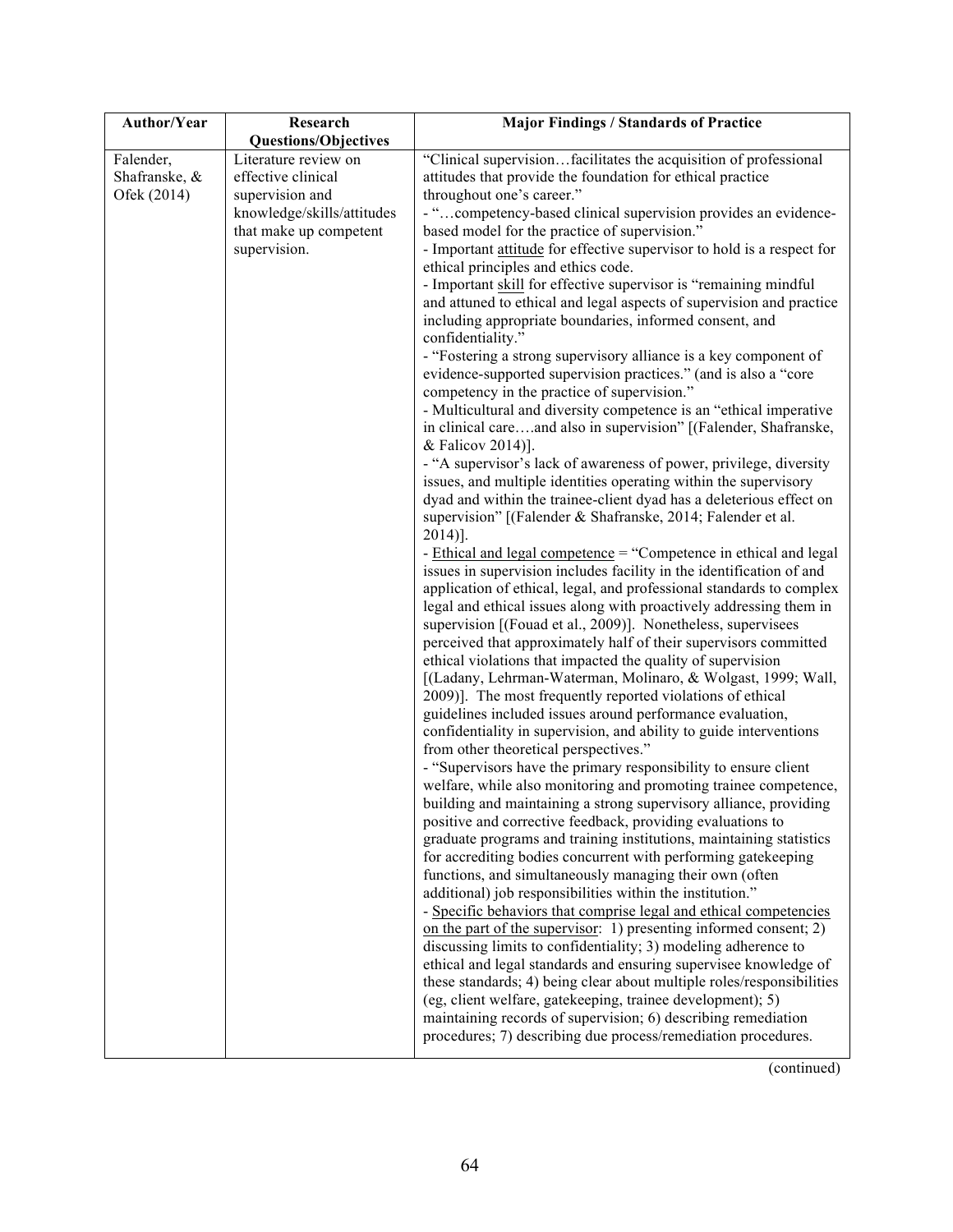| <b>Author/Year</b> | Research                                         | <b>Major Findings / Standards of Practice</b>                                                             |
|--------------------|--------------------------------------------------|-----------------------------------------------------------------------------------------------------------|
|                    | <b>Questions/Objectives</b>                      |                                                                                                           |
| Goodyear           | -Hypothesis is that effects                      | - Important to consider theories of learning in process of                                                |
| (2014)             | of four learning strategies                      | supervision, not just working alliance.                                                                   |
|                    | (modeling, feedback, direct                      | - "Lens" diagram                                                                                          |
|                    | instruction, self-directed                       | - Modeling can take the form of vicarious learning (Bandura                                               |
|                    | learning through reflective                      | 1982), intentional modeling, or unintentional modeling (e.g.,                                             |
|                    | practice) are mediated by                        | "incidental learning" (Bandura & Huston))                                                                 |
|                    | quality of supervisory                           | - [Supervisors have important effects on supervisees'                                                     |
|                    | relationship. Supervisees                        | professionalism and ethical behavior (Grus & Kaslow 2014)].                                               |
|                    | learn through these                              | "Feedback is indispensible to supervisee learning." [Reference                                            |
|                    | supervisory strategies                           | Ladany et al. (1999) finding that inadequate feedback is most                                             |
|                    | -Modeling, feedback,                             | common ethical complaint from supervisees (accounted for 1/3 of                                           |
|                    | direct instruction, and self-                    | ethical complaints.]                                                                                      |
|                    | directed learning through                        | " learning requires feedback specificity: The best feedback is                                            |
|                    | reflective practice are the                      | clear, direct, and based on clearly specified criteria" (p. 88) Must                                      |
|                    | four most important                              | be a direct observation of supervisee work in order to provide this.                                      |
|                    | strategies to promote                            | - Feedback specificity, valence, and formality.                                                           |
|                    | supervisee learning                              | - "unintentional modeling" - informal feedback. "Feedback                                                 |
|                    | - Also highlights                                | leakage cues."                                                                                            |
|                    | importance of feedback in<br>moving trainee from | - Summative feedback (eg, end of training evaluation) vs.<br>formative feedback (eg, throughout training) |
|                    | novice to self-reflective                        | - "formative feedback is more immediate in its effects on                                                 |
|                    | professional                                     | supervisee learning" (p. 89).                                                                             |
|                    |                                                  | - Reference to (Bernard & Goodyear, 2014) "supervisee                                                     |
|                    |                                                  | development" = "how supervisees' motivation, behavior, and                                                |
|                    |                                                  | attitudes change as they gain experience." Consistent finding -                                           |
|                    |                                                  | supervisees early in training rely more on "specific direction" and                                       |
|                    |                                                  | those in later stages of training prefer more autonomy and ability                                        |
|                    |                                                  | to consult with supervisor.                                                                               |
|                    |                                                  | - Direct instruction = telling/showing/modeling how to do                                                 |
|                    |                                                  | something and then giving corrective feedback while observing                                             |
|                    |                                                  | supervisee doing it.                                                                                      |
|                    |                                                  | - When trainee first learning skill set, "direct and immediate                                            |
|                    |                                                  | feedback" is most effective for learning.                                                                 |
|                    |                                                  | - "self-regulated learning through reflective practice" – reflection                                      |
|                    |                                                  | as important competency to develop                                                                        |
|                    |                                                  | - Supervisees learn to be reflective through ongoing engagement                                           |
|                    |                                                  | with their supervisors. Involves some "hypothesis testing."                                               |
|                    |                                                  | -Both "internal feedback" (eg, performance dissonant with                                                 |
|                    |                                                  | internalized standards) and "external feedback (eg, from                                                  |
|                    |                                                  | supervisor) can trigger self-reflective practice.                                                         |
|                    |                                                  | - Continuum of direct instruction to self-directed learning and with                                      |
|                    |                                                  | feedback as omnipresent.                                                                                  |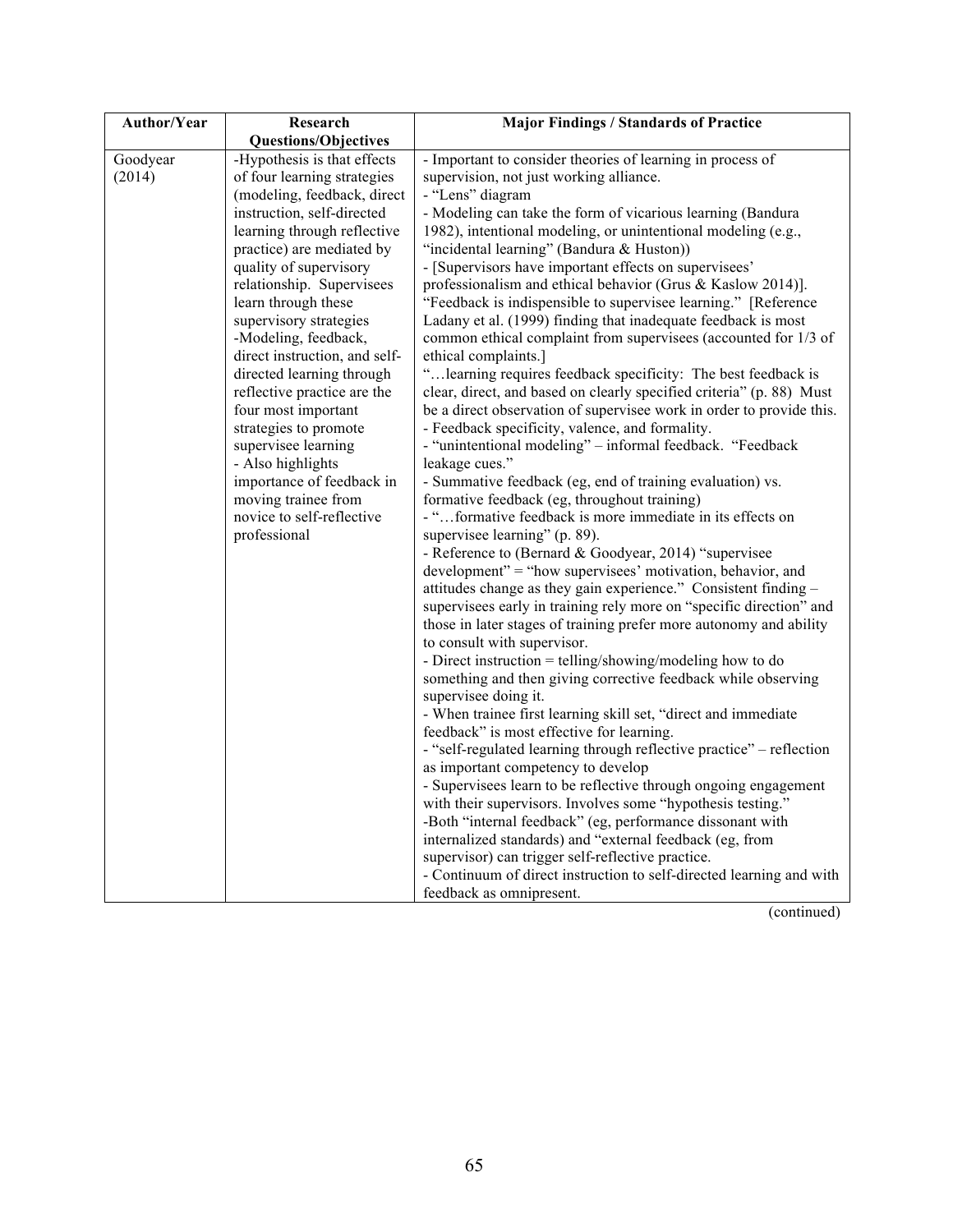| Author/Year | Research                    | <b>Major Findings / Standards of Practice</b>                                                                                       |
|-------------|-----------------------------|-------------------------------------------------------------------------------------------------------------------------------------|
|             | <b>Questions/Objectives</b> |                                                                                                                                     |
| Gottlieb,   | Discussion of potential     | - Multiple relationships that are not clearly unethical (eg, sexual                                                                 |
| Robinson, & | ethical issues related to   | relationships) – even those that can be beneficial – can still pose                                                                 |
| Younggren   | multiple relationships in   | problems in terms of figuring out how to manage boundaries and                                                                      |
| (2007)      | supervision (not addressed  | can sometimes move into the territory of boundary crossing or                                                                       |
|             | by 2002 ethics code)        | boundary violation                                                                                                                  |
|             |                             | - Potential for harm when a supervisor's personal interests are a                                                                   |
|             |                             | factor and/or (s)he loses objectivity.                                                                                              |
|             |                             | - Boundary crossings are common                                                                                                     |
|             |                             | - Ladany et al. (1999) supervisees' perceptions of supervisory                                                                      |
|             |                             | behavior showed more than half perceived at least one ethical                                                                       |
|             |                             | violation on the part of their supervisor. 6% violated dual-role.                                                                   |
|             |                             | 35% discussed violation with supervisor. 54% discussed with                                                                         |
|             |                             | someone else. 14% of cases someone in authority aware but did                                                                       |
|             |                             | nothing.                                                                                                                            |
|             |                             | - "a fundamental problem in ethical decision making [is when]<br>ethical dilemmas arise, they are often less about what objectively |
|             |                             | occurred and far more about how they were perceived" (p. 242)                                                                       |
|             |                             | - "supervisory relationships entail power differentials and create                                                                  |
|             |                             | unique vulnerabilities for supervisees" (p. 242)                                                                                    |
|             |                             | - "supervisors should remain mindful that multiple relationships                                                                    |
|             |                             | can be harmful and that boundaries must be managed carefully."                                                                      |
|             |                             | (p. 242)                                                                                                                            |
|             |                             | - Some assumptions regarding boundary management -                                                                                  |
|             |                             | "Supervisors are ethically and legally required to act in the best                                                                  |
|             |                             | interest of their supervisees[they] are also mindful that they                                                                      |
|             |                             | serve as role models for appropriate professional behavior in a                                                                     |
|             |                             | variety of contexts" (p. 244). Power differential creates                                                                           |
|             |                             | vulnerability on the part of the supervisee; boundaries important to                                                                |
|             |                             | protect supervisee from harm/exploitation; multiple relationships                                                                   |
|             |                             | not necessarily unethical; supervisors manage multiple roles - but                                                                  |
|             |                             | as number of roles with supervisee increases, risk also increases;                                                                  |
|             |                             | boundaries esp important if supervisee or supervisor having                                                                         |
|             |                             | personal or professional issues that require monitoring; potential                                                                  |
|             |                             | new relationship should be considered from supervisee's                                                                             |
|             |                             | perspective.                                                                                                                        |
|             |                             | - "Adverse outcomes leading to exploitation are most often due to                                                                   |
|             |                             | a supervisor's loss of objectivity, poor judgment, incompetence, or                                                                 |
|             |                             | impairment" (p. 244)                                                                                                                |
|             |                             | - Recommendation specific to the supervisor-supervisee<br>relationship: additional roles should be added only if compatible         |
|             |                             | with supervisory relationship.                                                                                                      |
|             |                             | - "Harming supervisees is unethical and potentially illegal; if it                                                                  |
|             |                             | were reasonable to anticipate that [a] proposed relationship would                                                                  |
|             |                             | be harmful, pursuing it would be unacceptable" (p. 245)                                                                             |
|             |                             | - Also recommended that supervisees should: "inform                                                                                 |
|             |                             | themselves" and sign informed consent; know the APA ethics                                                                          |
|             |                             | $code - including limitations - so that they can be more$                                                                           |
|             |                             | empowered; seek out other resources if feel uncomfortable                                                                           |
|             |                             | - "Supervisees are well advised to be alert for boundary crossings                                                                  |
|             |                             | that may themselves appear harmless, such as excessive touch;                                                                       |
|             |                             | needless self-disclosure; inappropriate attire or jokes; and efforts                                                                |
|             |                             | to gain approval by offering friendship, gifts, or special treatment.                                                               |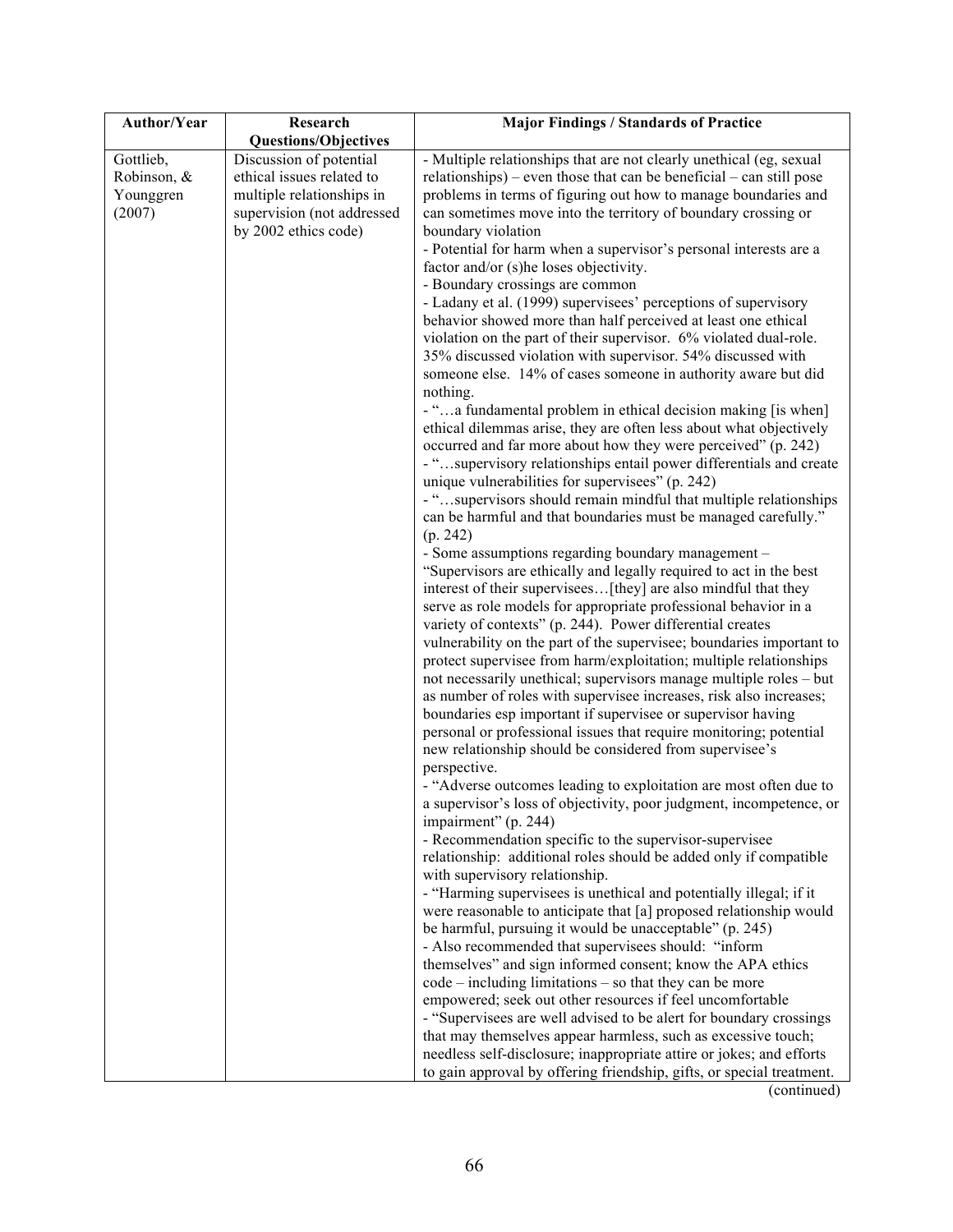| Author/Year                                | Research                                                                                                                                      | <b>Major Findings / Standards of Practice</b>                                                                                                                                                                                                                                                                                                                                                                                                                                                                                                                                                                                                                                                                                                                                                                                                                                                                                                                                                                                                                                                                                                                                                                                                                                                                                                                                                                                                                                                                                                                                                                                                                                                                                                                                                                                                                                                                                                                                                                                                                                                                                                                                                                                                                                                                                                                                                                                                                                                 |
|--------------------------------------------|-----------------------------------------------------------------------------------------------------------------------------------------------|-----------------------------------------------------------------------------------------------------------------------------------------------------------------------------------------------------------------------------------------------------------------------------------------------------------------------------------------------------------------------------------------------------------------------------------------------------------------------------------------------------------------------------------------------------------------------------------------------------------------------------------------------------------------------------------------------------------------------------------------------------------------------------------------------------------------------------------------------------------------------------------------------------------------------------------------------------------------------------------------------------------------------------------------------------------------------------------------------------------------------------------------------------------------------------------------------------------------------------------------------------------------------------------------------------------------------------------------------------------------------------------------------------------------------------------------------------------------------------------------------------------------------------------------------------------------------------------------------------------------------------------------------------------------------------------------------------------------------------------------------------------------------------------------------------------------------------------------------------------------------------------------------------------------------------------------------------------------------------------------------------------------------------------------------------------------------------------------------------------------------------------------------------------------------------------------------------------------------------------------------------------------------------------------------------------------------------------------------------------------------------------------------------------------------------------------------------------------------------------------------|
|                                            | <b>Questions/Objectives</b>                                                                                                                   |                                                                                                                                                                                                                                                                                                                                                                                                                                                                                                                                                                                                                                                                                                                                                                                                                                                                                                                                                                                                                                                                                                                                                                                                                                                                                                                                                                                                                                                                                                                                                                                                                                                                                                                                                                                                                                                                                                                                                                                                                                                                                                                                                                                                                                                                                                                                                                                                                                                                                               |
| Handelsman,<br>Gottlieb, &<br>Knapp (2005) | Discussion of process of<br>"ethical acculturation" in<br>clinical psychology with<br>specific recommendations<br>for professors and trainees | - Idea that every individual enters the field with his/her own<br>morals and values and then learns how to apply ethics over the<br>course of professional training. Sometimes ethics of the field may<br>be in contrast to an individual's "ethics of origin."<br>- "Becoming an ethical professional is more complex than simply<br>following a set of rules or doing what one sees one's mentors<br>do" (p. 59).<br>- Ethics training is complication b/c 1) ethical principles outlined<br>in ethics codes can be vague; 2) learning through observation only                                                                                                                                                                                                                                                                                                                                                                                                                                                                                                                                                                                                                                                                                                                                                                                                                                                                                                                                                                                                                                                                                                                                                                                                                                                                                                                                                                                                                                                                                                                                                                                                                                                                                                                                                                                                                                                                                                                             |
|                                            |                                                                                                                                               | is insufficient; and 3) ethics is often taught as a risk management<br>strategy than as a way to understand and adopt best practices.                                                                                                                                                                                                                                                                                                                                                                                                                                                                                                                                                                                                                                                                                                                                                                                                                                                                                                                                                                                                                                                                                                                                                                                                                                                                                                                                                                                                                                                                                                                                                                                                                                                                                                                                                                                                                                                                                                                                                                                                                                                                                                                                                                                                                                                                                                                                                         |
| Ladany $(2014)$                            | - Discusses discreet<br>behaviors that may lead to<br>"supervisor failure"                                                                    | - Behaviors that lead to "supervisor failure" = 1) lack of respect, 2)<br>multicultural incompetence, 3) modeling unethical bx, 4) poor<br>choice of evaluation instruments, 5) being a narcissist, 6) apply<br>therapy models to supervision assuming empirical/theoretical<br>basis, 7) treating supervisee like a child, 8) colluding, 9) acting<br>like supervisee is personal therapist, 10) dating supervisee.<br>- " it is frequently the accumulation of multiple supervision<br>missteps that sets supervision experience down a troubling path"<br>$(p. 1094)$ .<br>- "When the supervisory alliance is weak, trainees tend to disclose<br>less to their supervisors (Ladany & Lehrman-Waterman, 1999),<br>and experience greater role conflict and ambiguity (Ladany,<br>Friedlander, & Nelson, 2005) and feel greater anxiety (Mehr,<br>Ladany, & Caskie, 2010)."<br>- "The primary mechanism, or supervisor skill, for strengthening<br>the alliance, particularly early in the supervisory relationship, is<br>empathy" (p. 1096)<br>- "Particularly damaging are behaviors that weaken the<br>[supervisory] relationship by psychologically trapping the trainee"<br>(p. 1096)<br>- "The empirical literature on supervisor ethics is sparse; however,<br>it points to how and how often supervisors behave unethically<br>(Crall, 2010, 2011; Ladany, Lehrman-Waterman, Molinaro, &<br>Wolgast, 1999). In terms of frequency, two studies have<br>examined adherence to ethical guidelines by supervisors, as<br>perceived by trainees. In this limited literature (Crall, 2011;<br>Ladany et al., 1999), it appears that supervisors are behaving more<br>ethically in the last decade as evidenced by the perceived<br>frequency of nonadherence (i.e., 51% in 1999 and 33% in 2011).<br>The primary guideline that continues to pose ethical challenges to<br>supervisors is evaluating trainees (e.g., writing evaluations without<br>ever witnessing the trainee conduct psychotherapy; no<br>evaluations)."<br>- "generallyit seems that many supervisors do not attend as<br>scrupulously to the ethical imperatives of supervision as they do<br>when it comes to psychotherapy per se" (p. 1097).<br>- a supervisor "too often models poor behavior to future<br>supervisorsIn the worse case, abhorrent behaviors are passed on<br>to the trainee - for example, when the trainee adopts the same<br>poor behaviors when he or she becomes a supervisor" (p. 1097). |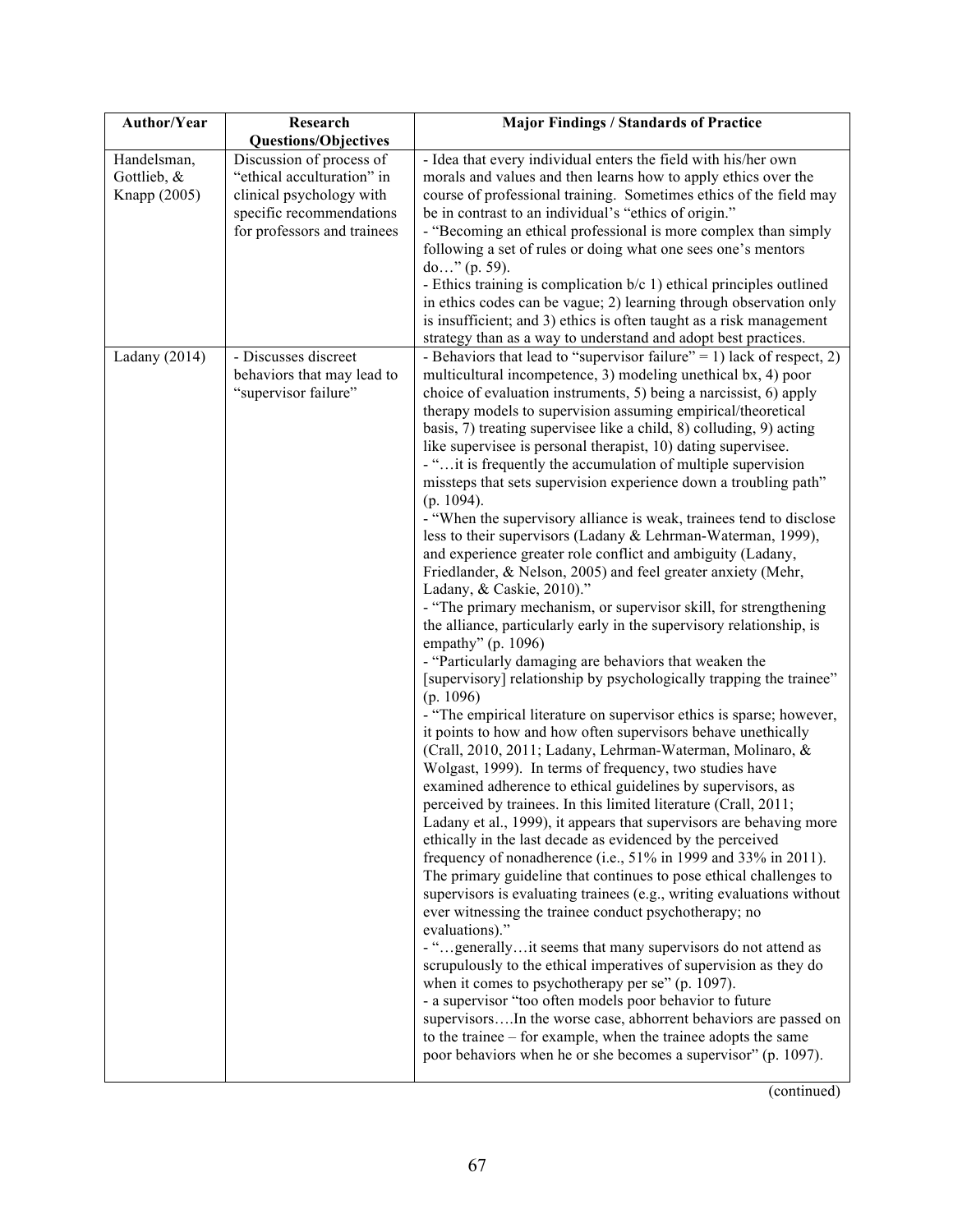| Author/Year              | Research                                                                                                                                  | <b>Major Findings / Standards of Practice</b>                                                                                                                                                                                                                                                                                                                                                                                                                                                                                                                                                                                                                                                                                                                                                                                                                                                                                                                                                                            |
|--------------------------|-------------------------------------------------------------------------------------------------------------------------------------------|--------------------------------------------------------------------------------------------------------------------------------------------------------------------------------------------------------------------------------------------------------------------------------------------------------------------------------------------------------------------------------------------------------------------------------------------------------------------------------------------------------------------------------------------------------------------------------------------------------------------------------------------------------------------------------------------------------------------------------------------------------------------------------------------------------------------------------------------------------------------------------------------------------------------------------------------------------------------------------------------------------------------------|
|                          | <b>Questions/Objectives</b>                                                                                                               |                                                                                                                                                                                                                                                                                                                                                                                                                                                                                                                                                                                                                                                                                                                                                                                                                                                                                                                                                                                                                          |
| Reiser & Milne<br>(2014) | Make a case for EBP in<br>supervision                                                                                                     | - There is a "paradoxical imbalance between the critical<br>importance of supervisors on the one hand, and the limited efforts<br>that have been made to train supervisors on the other" (p. 140).<br>-  "we need EBP because it provides a system of quality control,<br>a means of ensuring that therapist drift and variable competence<br>can be 'checked by experts' (e.g., through audits or outcome<br>benchmarking), alongside other forms of corrective feedback" (p.<br>141)<br>- "EBCS provides guidelines on what works in terms of practices<br>likely to be effective, and this provides a form of protection from<br>legal and other challenges to one's professional competence (p.<br>143)<br>- [Reference Fouad (2009) supervision competencies formally<br>integrated into core competencies model].                                                                                                                                                                                                  |
| <b>Minnes</b> (1987)     | Discussion of ethical<br>dilemmas in supervision<br>and recommendations to<br>reduce the chance of -<br>"violating ethical<br>standards." | - " for many supervisors, their own supervisory experience has<br>been their only preparation." (p. 285)<br>- "Regardless of the content and style of supervision, its ultimate<br>success depends to a large extent upon the quality of the<br>supervisor/supervisee relationship" (p. 285)<br>- Ethics may be compromised if countertransference impact<br>relationship or evaluation of trainee. Also problematic if<br>supervisor operating for their own benefit rather than for benefit of<br>supervisee.<br>- Multiple roles identified as particularly problematic from an<br>ethical standpoint.<br>- Encourages informed consent to supervision which encourages<br>"active participation" by the supervisee as a way to offset the<br>inherent power differential. Contract should also be flexible<br>enough to allow for changing needs of the supervisee.<br>- Recognition that difficult for supervisors when needs of<br>supervisee and needs of client (as perceived by supervisor) are in<br>conflict. |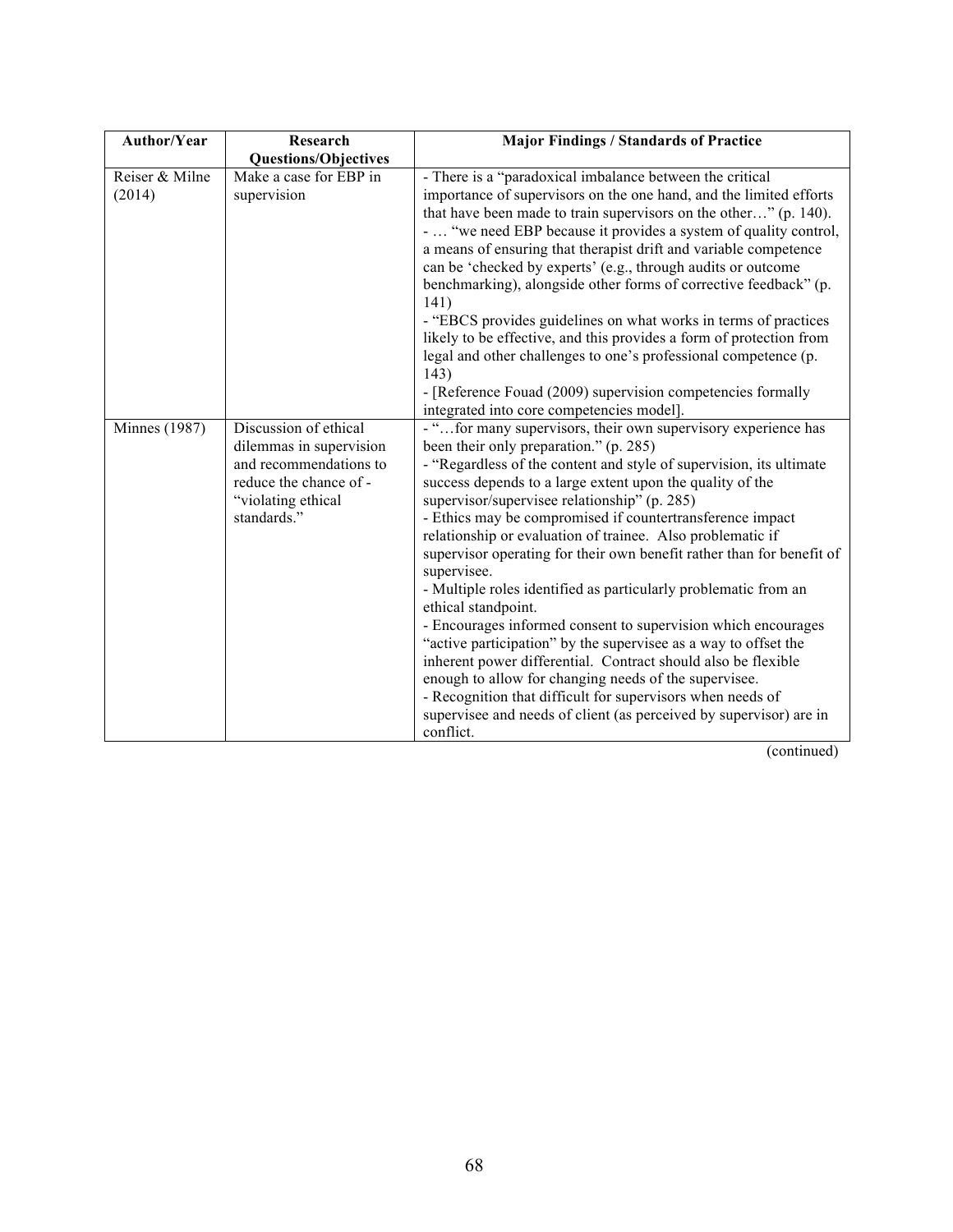| Author/Year                                                                     | Research                                                                                    | <b>Major Findings / Standards of Practice</b>                                                                                                                                                                                                                                                                                                                                                                                                                                                                                                                                                                                                                                                                                                                                                                                                                                                                                                                                                                                                                                                                                                                                                                                                                                                                                                                                                                                                                                                                                                                                                                                                                                                                                                                                                                                                                                                                                                                                                                                                                                                                                                                                                                                                                                                                                                                                                                                                                                                                                                                                                                                                                          |
|---------------------------------------------------------------------------------|---------------------------------------------------------------------------------------------|------------------------------------------------------------------------------------------------------------------------------------------------------------------------------------------------------------------------------------------------------------------------------------------------------------------------------------------------------------------------------------------------------------------------------------------------------------------------------------------------------------------------------------------------------------------------------------------------------------------------------------------------------------------------------------------------------------------------------------------------------------------------------------------------------------------------------------------------------------------------------------------------------------------------------------------------------------------------------------------------------------------------------------------------------------------------------------------------------------------------------------------------------------------------------------------------------------------------------------------------------------------------------------------------------------------------------------------------------------------------------------------------------------------------------------------------------------------------------------------------------------------------------------------------------------------------------------------------------------------------------------------------------------------------------------------------------------------------------------------------------------------------------------------------------------------------------------------------------------------------------------------------------------------------------------------------------------------------------------------------------------------------------------------------------------------------------------------------------------------------------------------------------------------------------------------------------------------------------------------------------------------------------------------------------------------------------------------------------------------------------------------------------------------------------------------------------------------------------------------------------------------------------------------------------------------------------------------------------------------------------------------------------------------------|
|                                                                                 | <b>Questions/Objectives</b>                                                                 |                                                                                                                                                                                                                                                                                                                                                                                                                                                                                                                                                                                                                                                                                                                                                                                                                                                                                                                                                                                                                                                                                                                                                                                                                                                                                                                                                                                                                                                                                                                                                                                                                                                                                                                                                                                                                                                                                                                                                                                                                                                                                                                                                                                                                                                                                                                                                                                                                                                                                                                                                                                                                                                                        |
| Nagy (2011)<br>Chpt 12 "Ethics<br>in Teaching,<br>Training, and<br>Supervision" | Overview of ethical issues<br>that may arise in<br>supervision                              | - Licensing boards are starting to require ongoing training in<br>supervision in order to accept hours of their trainees, e.g., towards<br>licensure.                                                                                                                                                                                                                                                                                                                                                                                                                                                                                                                                                                                                                                                                                                                                                                                                                                                                                                                                                                                                                                                                                                                                                                                                                                                                                                                                                                                                                                                                                                                                                                                                                                                                                                                                                                                                                                                                                                                                                                                                                                                                                                                                                                                                                                                                                                                                                                                                                                                                                                                  |
| Pettifor,<br>Sinclair, &<br>Falender (2014)                                     | Exploration of ethics and<br>multiculturalism and how<br>impacts practice of<br>supervision | - [References "an increasing emphasis on competency-based<br>clinical supervision (Falender, Shafranske, & Falicov, 2014)"]<br>- In increasingly global world, there is a need to integrate ethics<br>and cultural diversity.<br>- Proposes framework for supervision consistent with concept of<br>"enlightened globalization" (consider ethical principles in<br>responding to cultural differences and engage in "respectful<br>collaborative process" and "the effect of the worldviews of<br>supervisor, supervisee, and client are addressed") instead of<br>"unilateral globalization" (behavioral rules apply to all cultures)<br>- "Never before in history have supervisors and supervisees come<br>from so many different cultures with different worldviews" (p.<br>$202$ ).<br>- "Supervisee willingness to introduce diversity issues may be<br>substantially diminished by the power differential and perceived<br>lack of integration into supervision of the issues of culture, ethics,<br>and globalization, and their interrelationship" (p. 203).<br>- "The factors of supervisor privilege and supervisee lack of power<br>result in supervisees generally feeling less empowered, and<br>especially less empowered to discuss ethics, cultural dimensions,<br>or their intersection with supervision, especially without an<br>articulated collaborative process" (p. 204).<br>- Some background of supervision in the U.S.<br>- Mention of the Universal Declaration of Ethical Principles for<br>Psychologists (2008; Gauthier & Pettifor, 2011, 2012) as most<br>recent example of efforts to develop global ethical standards in the<br>profession.<br>- It is imperative that supervisors are knowledgeable about The<br>Universal Declaration because it:<br>1) has promoted global discussion of ethics [(citations provided)]<br>2) is contributing to revisions of current national ethics codes<br>[(citations provided)]<br>3) and may aid in the process of ethical decision-making as<br>opposed to "reliance on specific rules." [(citations provided)].<br>- [Reference Falender et al. (2014) notion of "cultural humility" as<br>willingness to engage in ongoing self-evaluation].<br>- Supervisors have greater responsibility than supervisees (b/c of<br>power differential) for increasing awareness of cultural diversity in<br>supervision and practice.<br>- "Culturally responsive supervision fosters enlightened<br>globalization. It also fosters the harmony, trust, and understanding<br>necessary for effective learning" (p. 207).<br>- There is an "urgent need" for more graduate training in<br>supervision. |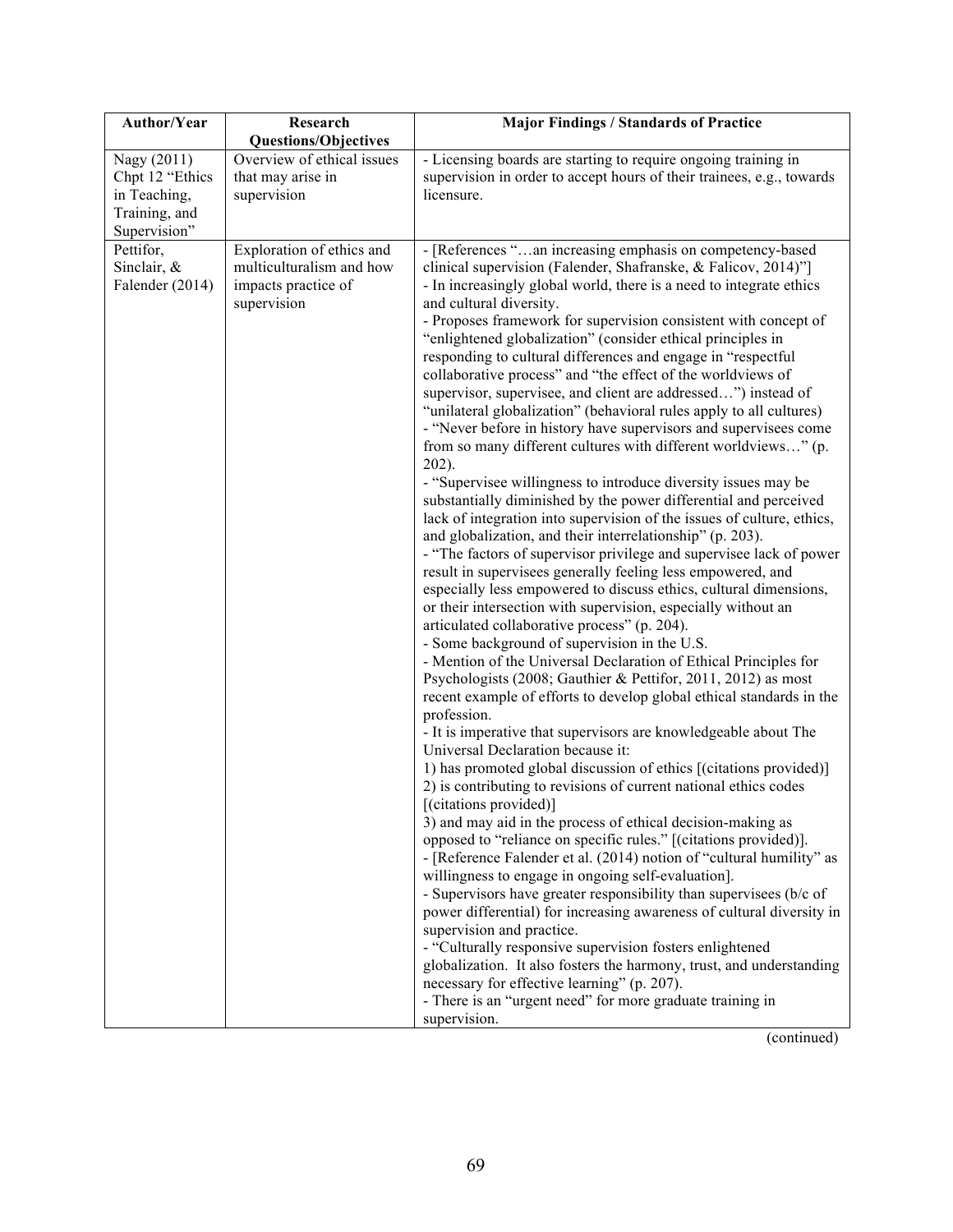| Author/Year                                               | Research                                                                                           | <b>Major Findings / Standards of Practice</b>                                                                                                                                                                                                                                                                                                                                                                                                                                                                                                                                                                                                                                                                                                                                                                                                                                                                                                                                                                                                                                                                                                                                                                                                                                                                                                                                                                                                                                                                                                                                                                                                                                                                                                                                                                                                                                                                                                                        |
|-----------------------------------------------------------|----------------------------------------------------------------------------------------------------|----------------------------------------------------------------------------------------------------------------------------------------------------------------------------------------------------------------------------------------------------------------------------------------------------------------------------------------------------------------------------------------------------------------------------------------------------------------------------------------------------------------------------------------------------------------------------------------------------------------------------------------------------------------------------------------------------------------------------------------------------------------------------------------------------------------------------------------------------------------------------------------------------------------------------------------------------------------------------------------------------------------------------------------------------------------------------------------------------------------------------------------------------------------------------------------------------------------------------------------------------------------------------------------------------------------------------------------------------------------------------------------------------------------------------------------------------------------------------------------------------------------------------------------------------------------------------------------------------------------------------------------------------------------------------------------------------------------------------------------------------------------------------------------------------------------------------------------------------------------------------------------------------------------------------------------------------------------------|
|                                                           | <b>Questions/Objectives</b>                                                                        |                                                                                                                                                                                                                                                                                                                                                                                                                                                                                                                                                                                                                                                                                                                                                                                                                                                                                                                                                                                                                                                                                                                                                                                                                                                                                                                                                                                                                                                                                                                                                                                                                                                                                                                                                                                                                                                                                                                                                                      |
| Falender,<br>Shafranske, &<br>Falicov (2014)<br>Chpt 8    | Discussion of religiousness<br>and spirituality (R/S) as<br>cultural factors/ethical<br>imperative | - "Taking into consideration the religious and spiritual<br>backgrounds of clients is not only clinically useful, it is ethically<br>required" (p. $182$ ).<br>- Supervisors must respect supervisee's worldview as much as the<br>client's.<br>- "Supervision addressing the R/S dimension of professional<br>practice is founded on respect and tolerance and is facilitated by<br>providing a context for supervisees to examine the ways in which<br>their own beliefs and values influence their understanding of the<br>client" (p. 186).<br>- "Careful consideration of ethics is always warranted when<br>considering direct integration of R/S resources" [(citations<br>provided)].<br>- "Self-reflection and self-assessment are essential to ethical<br>practice and the development of competence (Falender &<br>Shafranske, 2007)."                                                                                                                                                                                                                                                                                                                                                                                                                                                                                                                                                                                                                                                                                                                                                                                                                                                                                                                                                                                                                                                                                                                    |
| Falender &<br>Shafranske<br>$(2014b)$ State<br>of the Art | Overview of current status<br>of "effective clinical<br>supervision."                              | - Clinical supervision now recognized as a core professional<br>competence. More attention now focused on ensuring that<br>supervisors are competent and providing effective supervision.<br>- Variety of definitions of supervision - some highlight different<br>aspects of supervision while others highlight the function of super<br>version.<br>- Ongoing challenge is to create a definition that is inclusive<br>enough to allow for many variations while precise enough to<br>facilitate ongoing research.<br>- Metafactors added to original definition:<br>1) integrity-in-relationship<br>2) ethical, values-based practice "across the supervision triad" of<br>supervisor-supervisee-client<br>3) appreciation of diversity<br>4) evidence-based practice<br>- "Effective supervision is defined as practice that encourages<br>supervisee development and autonomy, facilitates the supervisory<br>relationship, protects the client, and enhances both client and<br>supervisee outcomes" (pp. 1031-1032).<br>- 15 specific components of effective supervisor practices.<br>- Alliance is critical component. "The alliance is developed<br>through a collaborative process in which goals and the tasks to<br>achieve these are identified, based in part on the supervisee's self-<br>assessment of competence" (p. 1032)<br>- [Reference Inman & Ladany (2008) from the supervisee's<br>perspective, the alliance is associated with supervision outcomes].<br>- "Supervision diversity competence" is an ethical imperative.<br>- Supervisors are in a position to constantly assess a supervisee's<br>professionalism and compliance with ethical standards.<br>- [Reference Thomas (2010) supervision contract brings together<br>all components of supervision and fulfills ethical imperative of<br>informed consent].<br>- Contract as "living document" that covers both general<br>information and information specific to the setting. |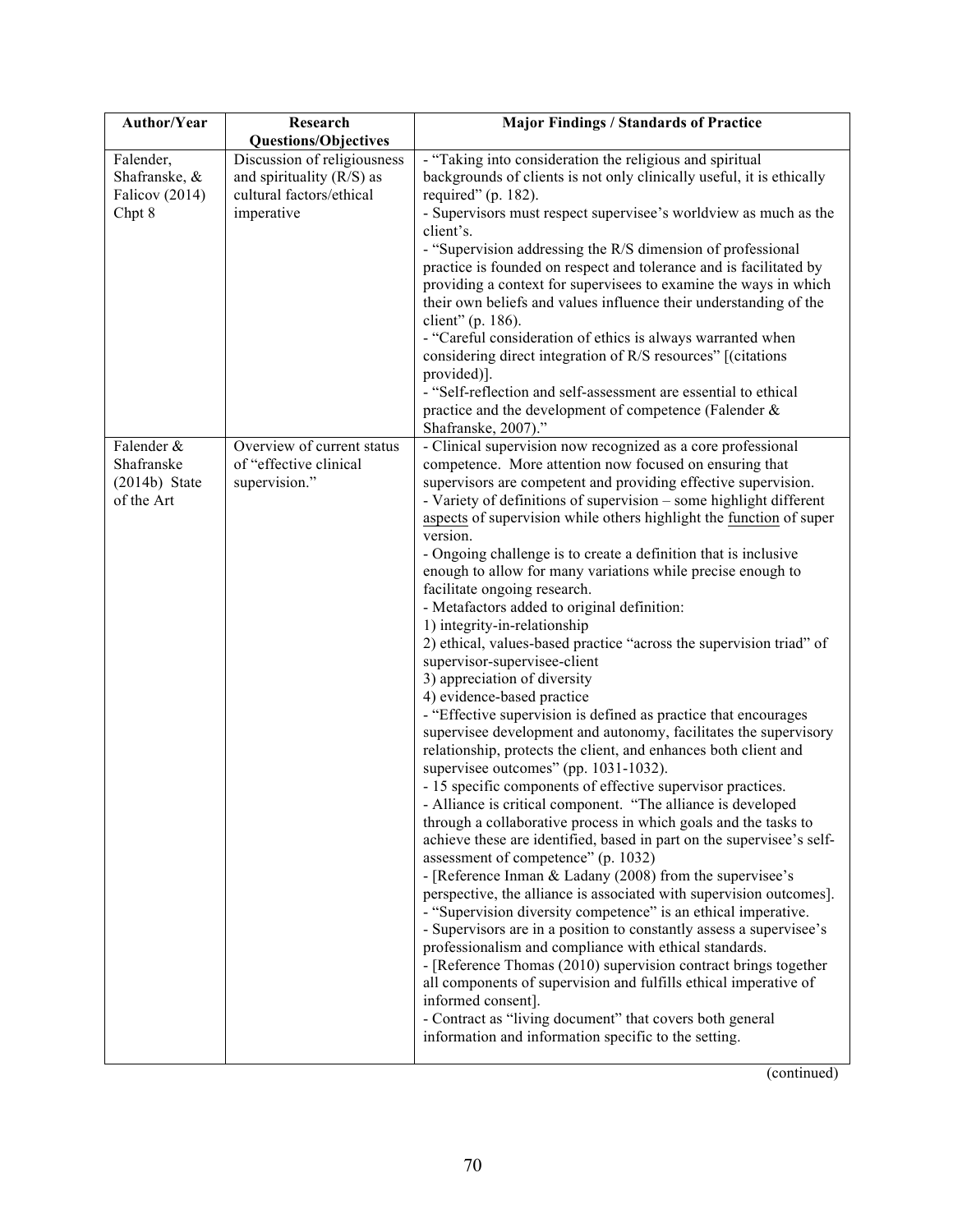| Author/Year     | Research                                                                                                                  | <b>Major Findings / Standards of Practice</b>                                                                                                                                                                                                                                                                                                                                                                                                                                                                                                                                                                                                                                                                                                                                                                                                                                                                                                                                                                                                                                                                                                                                                                                                                                                                                                                                                                                                                                                                                                                                                                                                                                                 |
|-----------------|---------------------------------------------------------------------------------------------------------------------------|-----------------------------------------------------------------------------------------------------------------------------------------------------------------------------------------------------------------------------------------------------------------------------------------------------------------------------------------------------------------------------------------------------------------------------------------------------------------------------------------------------------------------------------------------------------------------------------------------------------------------------------------------------------------------------------------------------------------------------------------------------------------------------------------------------------------------------------------------------------------------------------------------------------------------------------------------------------------------------------------------------------------------------------------------------------------------------------------------------------------------------------------------------------------------------------------------------------------------------------------------------------------------------------------------------------------------------------------------------------------------------------------------------------------------------------------------------------------------------------------------------------------------------------------------------------------------------------------------------------------------------------------------------------------------------------------------|
|                 | <b>Questions/Objectives</b>                                                                                               |                                                                                                                                                                                                                                                                                                                                                                                                                                                                                                                                                                                                                                                                                                                                                                                                                                                                                                                                                                                                                                                                                                                                                                                                                                                                                                                                                                                                                                                                                                                                                                                                                                                                                               |
| Thomas $(2007)$ | Discussion of purpose and<br>benefits of informed<br>consent to supervision.<br>Relevant ethical standards<br>highlighted | - With regards to the supervision contract: "Such clarification<br>establishes a clear professional boundary, sets the tone for the<br>supervisory relationship, and provides a model for supervisees" (p.<br>$222$ ).<br>-  informed consent is a process that begins at the outset or even<br>before the supervision commences, and it continues through the<br>duration" $(p. 223)$<br>- "Obtaining the informed consent of supervisees at the outset of<br>supervision is critical to minimizing risks and maximizing the<br>benefits" $(p. 225)$<br>"ethical standards requirethat informed consent be obtained<br>in writing" $(p. 225)$<br>- Three components:<br>1) professional disclosure statement<br>2) learning contract<br>3) signature page<br>- Contract components (not exhaustive and not all necessary all the<br>time):<br>1) supervisor's background<br>2) supervisory methods<br>3) supervisor's responsibilities and requirements<br>4) supervisee's responsibilities<br>5) potential supplemental requirements<br>6) confidentiality policies<br>7) documentation of supervision<br>8) financial policies<br>9) risks and benefits<br>10) evaluation<br>11) complaint procedures and due process<br>12) professional development goals<br>13) endorsement<br>14) duration and termination of the supervision contract<br>- Outcome of clearly articulated informed consent process using a<br>supervision contract is likely to lead to more effective supervision<br>and higher rates of satisfaction.<br>- The duration, frequency, and format of supervision must be<br>explicitly detailed<br>- Information regarding availability of supervisor, particularly in |
|                 |                                                                                                                           | crisis scenarios.<br>- "supervisors must ensure that supervisees have a clear<br>understanding of which cases they must present, how to prioritize                                                                                                                                                                                                                                                                                                                                                                                                                                                                                                                                                                                                                                                                                                                                                                                                                                                                                                                                                                                                                                                                                                                                                                                                                                                                                                                                                                                                                                                                                                                                            |
|                 |                                                                                                                           | these cases, and when they must notify their supervisors" (p. 159)                                                                                                                                                                                                                                                                                                                                                                                                                                                                                                                                                                                                                                                                                                                                                                                                                                                                                                                                                                                                                                                                                                                                                                                                                                                                                                                                                                                                                                                                                                                                                                                                                            |
| Thomas $(2010)$ | Overview of ethical                                                                                                       | - "A significant component of the development of all                                                                                                                                                                                                                                                                                                                                                                                                                                                                                                                                                                                                                                                                                                                                                                                                                                                                                                                                                                                                                                                                                                                                                                                                                                                                                                                                                                                                                                                                                                                                                                                                                                          |
| Chpt 1          | practice of supervision<br>(and consultation)                                                                             | psychologists and mental health professionals is learning and<br>internalizing the ethics of their professions" (p. 4)                                                                                                                                                                                                                                                                                                                                                                                                                                                                                                                                                                                                                                                                                                                                                                                                                                                                                                                                                                                                                                                                                                                                                                                                                                                                                                                                                                                                                                                                                                                                                                        |
|                 |                                                                                                                           | - Clinical supervision is major way that clinical psychology                                                                                                                                                                                                                                                                                                                                                                                                                                                                                                                                                                                                                                                                                                                                                                                                                                                                                                                                                                                                                                                                                                                                                                                                                                                                                                                                                                                                                                                                                                                                                                                                                                  |
|                 |                                                                                                                           | trainees learn how to implement ethical principles in professional                                                                                                                                                                                                                                                                                                                                                                                                                                                                                                                                                                                                                                                                                                                                                                                                                                                                                                                                                                                                                                                                                                                                                                                                                                                                                                                                                                                                                                                                                                                                                                                                                            |
|                 |                                                                                                                           | practice.                                                                                                                                                                                                                                                                                                                                                                                                                                                                                                                                                                                                                                                                                                                                                                                                                                                                                                                                                                                                                                                                                                                                                                                                                                                                                                                                                                                                                                                                                                                                                                                                                                                                                     |
|                 |                                                                                                                           | - [Reference Bernard and Goodyear (2009) definition of                                                                                                                                                                                                                                                                                                                                                                                                                                                                                                                                                                                                                                                                                                                                                                                                                                                                                                                                                                                                                                                                                                                                                                                                                                                                                                                                                                                                                                                                                                                                                                                                                                        |
|                 |                                                                                                                           | supervision and Falender and Shafranske (2004) definition of                                                                                                                                                                                                                                                                                                                                                                                                                                                                                                                                                                                                                                                                                                                                                                                                                                                                                                                                                                                                                                                                                                                                                                                                                                                                                                                                                                                                                                                                                                                                                                                                                                  |
|                 |                                                                                                                           | supervision].                                                                                                                                                                                                                                                                                                                                                                                                                                                                                                                                                                                                                                                                                                                                                                                                                                                                                                                                                                                                                                                                                                                                                                                                                                                                                                                                                                                                                                                                                                                                                                                                                                                                                 |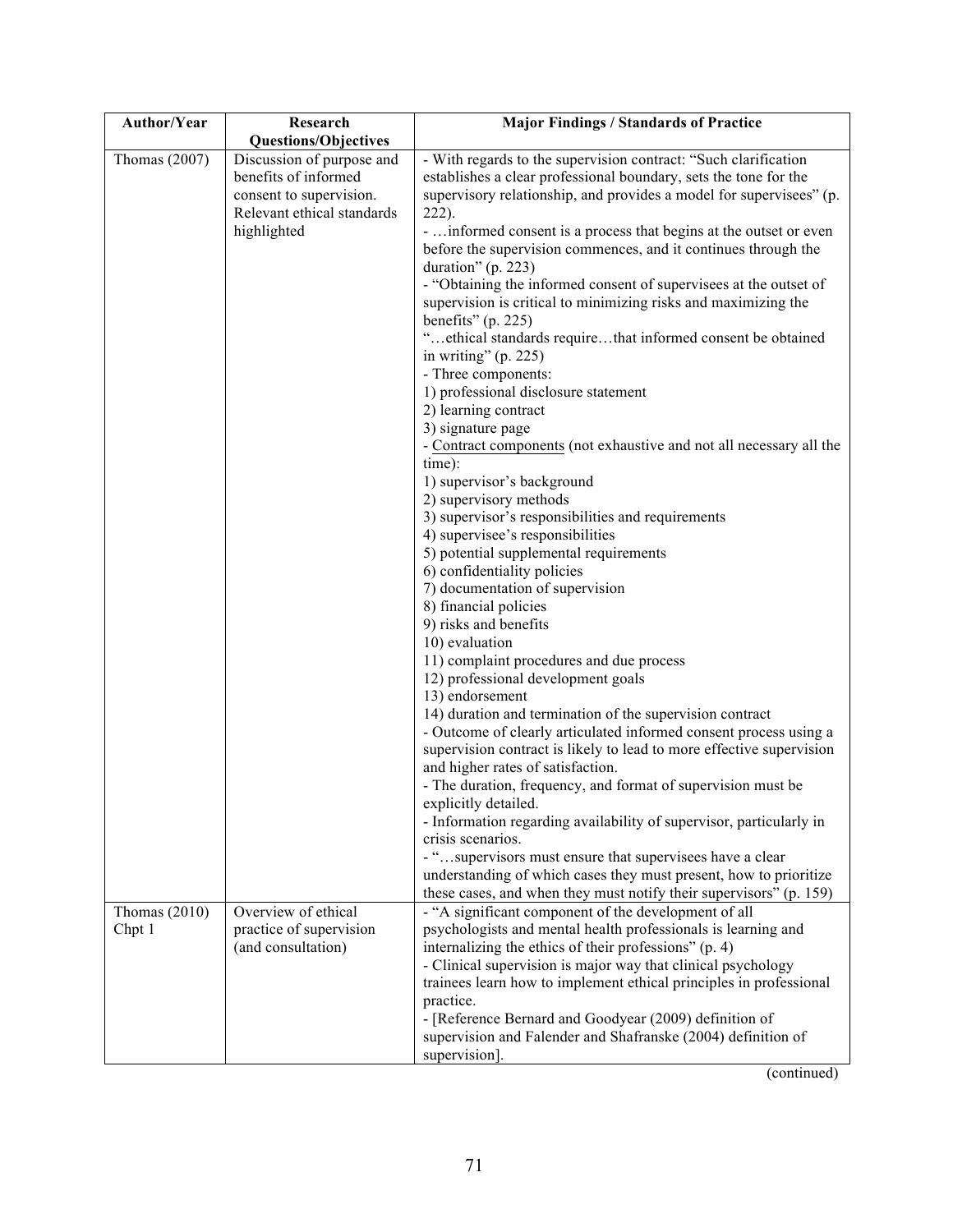| Author/Year               | Research                                                                           | <b>Major Findings / Standards of Practice</b>                                                                                                                                                                                                                                                                                                                                                                                                                                                                                                                                                                                                                                                                                                                                                                                                                                                                                                                                                                                                                                                                                                                                                                                                                                                                                                                                                                                                                                                                                                                                                                                                                                                                                                                                                                                                                                                                                                               |
|---------------------------|------------------------------------------------------------------------------------|-------------------------------------------------------------------------------------------------------------------------------------------------------------------------------------------------------------------------------------------------------------------------------------------------------------------------------------------------------------------------------------------------------------------------------------------------------------------------------------------------------------------------------------------------------------------------------------------------------------------------------------------------------------------------------------------------------------------------------------------------------------------------------------------------------------------------------------------------------------------------------------------------------------------------------------------------------------------------------------------------------------------------------------------------------------------------------------------------------------------------------------------------------------------------------------------------------------------------------------------------------------------------------------------------------------------------------------------------------------------------------------------------------------------------------------------------------------------------------------------------------------------------------------------------------------------------------------------------------------------------------------------------------------------------------------------------------------------------------------------------------------------------------------------------------------------------------------------------------------------------------------------------------------------------------------------------------------|
|                           | <b>Questions/Objectives</b>                                                        |                                                                                                                                                                                                                                                                                                                                                                                                                                                                                                                                                                                                                                                                                                                                                                                                                                                                                                                                                                                                                                                                                                                                                                                                                                                                                                                                                                                                                                                                                                                                                                                                                                                                                                                                                                                                                                                                                                                                                             |
| Thomas $(2010)$<br>Chpt 2 | Overview of ethical<br>practice standards for<br>supervision (and<br>consultation) | - Discussion of APA Ethics Code (2002) "the ethical standards<br>establish the minimum criteria for acceptable practice that form<br>the basis for determining violations" (p. 18).<br>- 2002 Ethics Code does not include some issues related to<br>supervision and consultation such as:<br>1) crisis procedures<br>2) due process for supervisees<br>3) endorsement of supervisees for professional credentials<br>4) methods for supervision and consultation<br>- Provides overview of several ethics codes including:<br>1) Association for Counselor Education and Supervision (ACES)<br>- Ethical Guidelines for Counseling Supervisors<br>2) Association of State and Provincial Psychology Boards<br>(ASPPB) Supervision Guidelines<br>3) Center for Credentialing and Education (CCE) - The Approved<br>Clinical Supervisor (ACS) Code of Ethics                                                                                                                                                                                                                                                                                                                                                                                                                                                                                                                                                                                                                                                                                                                                                                                                                                                                                                                                                                                                                                                                                                 |
| Thomas $(2010)$<br>Chpt 5 | Overview of boundaries<br>and multiple relationships                               | - Discussion of 7 specific areas related to multiple relationships in<br>supervision/consultation:<br>1) boundaries<br>2) exploitation and abuse of power<br>3) psychotherapy with supervisees<br>4) sexual harassment and sexual exploitation<br>5) sexual contact with supervisees<br>6) impaired objectivity and judgment<br>7) unforeseen or unavoidable multiple relationships<br>- Do not engage in MR if may impair<br>objectivity/competence/effectiveness or risk of exploitation or<br>harm<br>- Supervisors cannot require supervisees to disclose personal info<br>unless notified in advance or necessary to seek help<br>- ACES provides detailed guidance on boundaries in supervision<br>- "The ethical dimensions of supervisory and consultative<br>relationships are best examined in the context of power and<br>influence" (p. 104).<br>- "The unique power differential in a given supervisory or<br>consultative relationship is determined by the confluence of<br>multiple factors – factors that continually evolve" (p. 106). Eg.<br>must take into consideration stage of training, vulnerability factors<br>of each party, etc.<br>- "Particularly in supervision, novice clinicians may not<br>understand what is appropriate behavior for supervisors" (p. 107)<br>- "Whether a particular action on the part of a supervisor or<br>consultant constitutes a boundary crossing, boundary violation,<br>helpful intervention, or just a neutral, inconsequential interaction<br>depends on many factors" (p. 107)<br>- More formal roles of supervisor are as teacher, evaluator,<br>endorser, and mentor. More informal roles are advocate, role<br>model, support person, and career resource.<br>- "Generally, the more discrepant a secondary role is from the<br>primary role, the greater the risk of harm" (p. 113). May be<br>unethical for supervisor to engage in incompatible secondary role<br>with a supervisee. |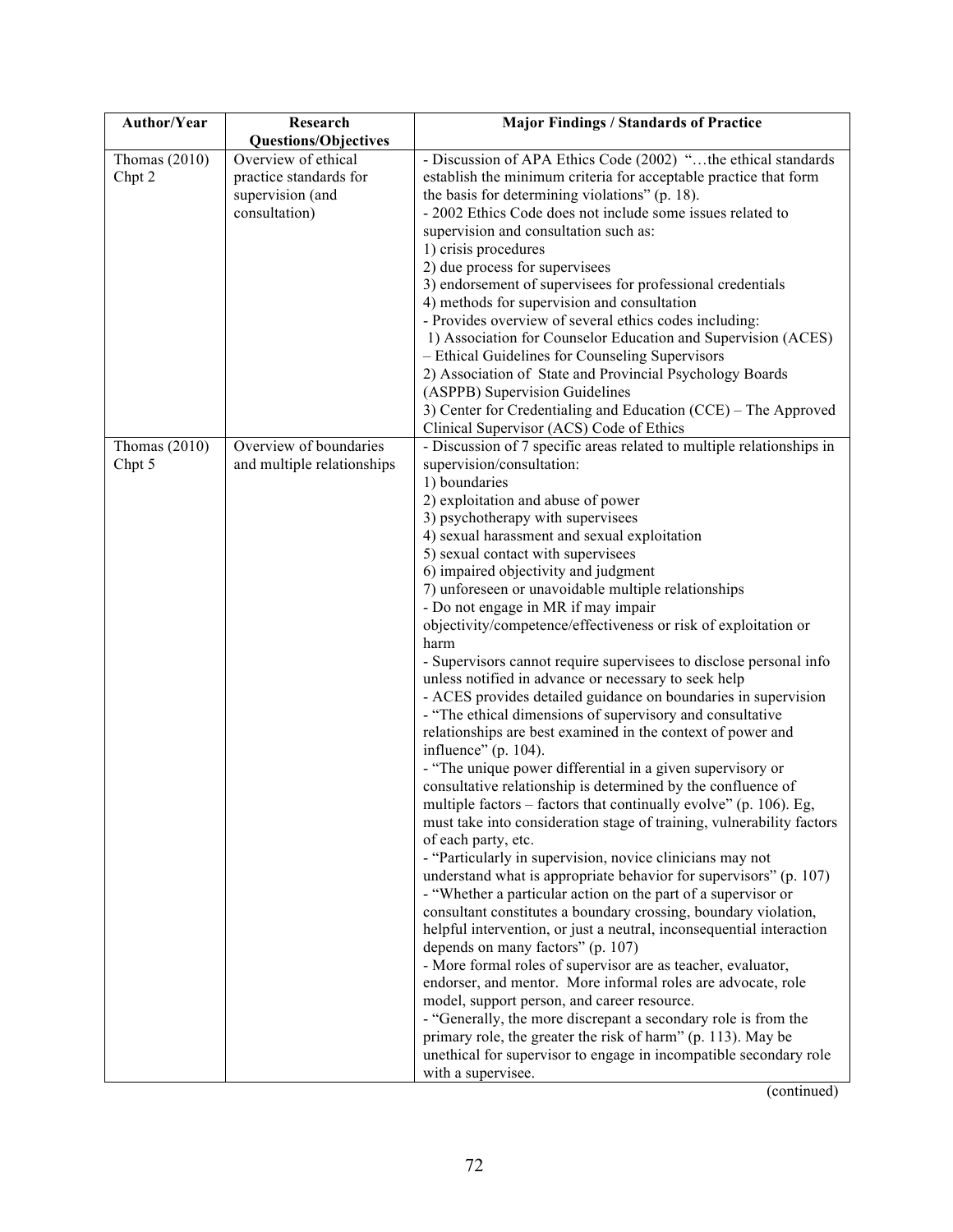| Author/Year               | Research                                                                                          | <b>Major Findings / Standards of Practice</b>                                                                                                                                                                                                                                                                                                                                                                                                                                                                                                                                                                                                                                                                                                                                                                                                                                                                                                                                                                                                                                                                                                                                                                                                                                                               |
|---------------------------|---------------------------------------------------------------------------------------------------|-------------------------------------------------------------------------------------------------------------------------------------------------------------------------------------------------------------------------------------------------------------------------------------------------------------------------------------------------------------------------------------------------------------------------------------------------------------------------------------------------------------------------------------------------------------------------------------------------------------------------------------------------------------------------------------------------------------------------------------------------------------------------------------------------------------------------------------------------------------------------------------------------------------------------------------------------------------------------------------------------------------------------------------------------------------------------------------------------------------------------------------------------------------------------------------------------------------------------------------------------------------------------------------------------------------|
|                           | <b>Questions/Objectives</b>                                                                       |                                                                                                                                                                                                                                                                                                                                                                                                                                                                                                                                                                                                                                                                                                                                                                                                                                                                                                                                                                                                                                                                                                                                                                                                                                                                                                             |
| Thomas $(2010)$<br>Chpt 6 | Overview of informed<br>consent to supervision (and<br>consultation)                              | - Some of same principles of informed consent in therapy apply to<br>informed consent in supervision, e.g., length of term, limits to<br>privacy, risks and benefits, etc.<br>- "Further, consumers of both treatment and supervision benefit<br>from obtaining information about the provider's professional<br>background, theoretical approach, and credentials" (p. 142)<br>- "Ethically, consent must be truly informedand voluntary"<br>$(p. 142)$ but these are limited in supervision, e.g., supervisees are<br>mandated to obtain supervision in order to advance to the next<br>stage of training. Supervisees are also unlikely to have a say in<br>who will supervise them.<br>- Most effective to obtain informed consent to supervision in<br>writing and orally and also improves satisfaction for both<br>supervisor and supervisee.<br>- Explicit discussion of expectations and potential conflicts also<br>helps to establish the professional boundary in supervision.<br>- The process of obtaining informed consent also models for<br>supervisees how to do this effectively with their clients.<br>- Reference APA Ethics Code – need for supervisees to inform<br>clients that being supervised and obtain permission to discuss case<br>in supervision.                           |
| Watkins (2012)            | Review of six papers;<br>offers<br>predictions/observations<br>regarding future of<br>supervision | - Supervisors should get written consent from supervisees for<br>supervisor to communicate to others about particular aspects of<br>supervision.<br>- "The supervision relationship, individualization, developmental<br>differentiation, and self-reflection (for supervisee and supervisor)<br>appear to be crucial cornerstonesto [the] supervision process"<br>(p. 193)<br>- "three emphases - competency-based supervision, evidence-<br>based practice, and accountability – will continue to substantially<br>influence, affect, and inform psychotherapy supervision<br>practice" (p. 193)<br>"From my perspective, psychotherapy supervision is an educative<br>process by which and through which we as supervisors strive to<br>embrace, empower, and emancipate the therapeutic potential of the<br>supervisees with whom we have the privilege to work" (p. 193)<br>- Review of some literature on competency movement and<br>evidence-based supervision practice (EBSP) literature.<br>- Discussion of supervision from different theoretical orientations<br>- Cites empirical studies of supervisory alliance<br>- [after review of six papers] "self-reflection appears to be<br>readily recognized as a sine qua non for the instigation of an<br>effective supervision process" (p. 199) |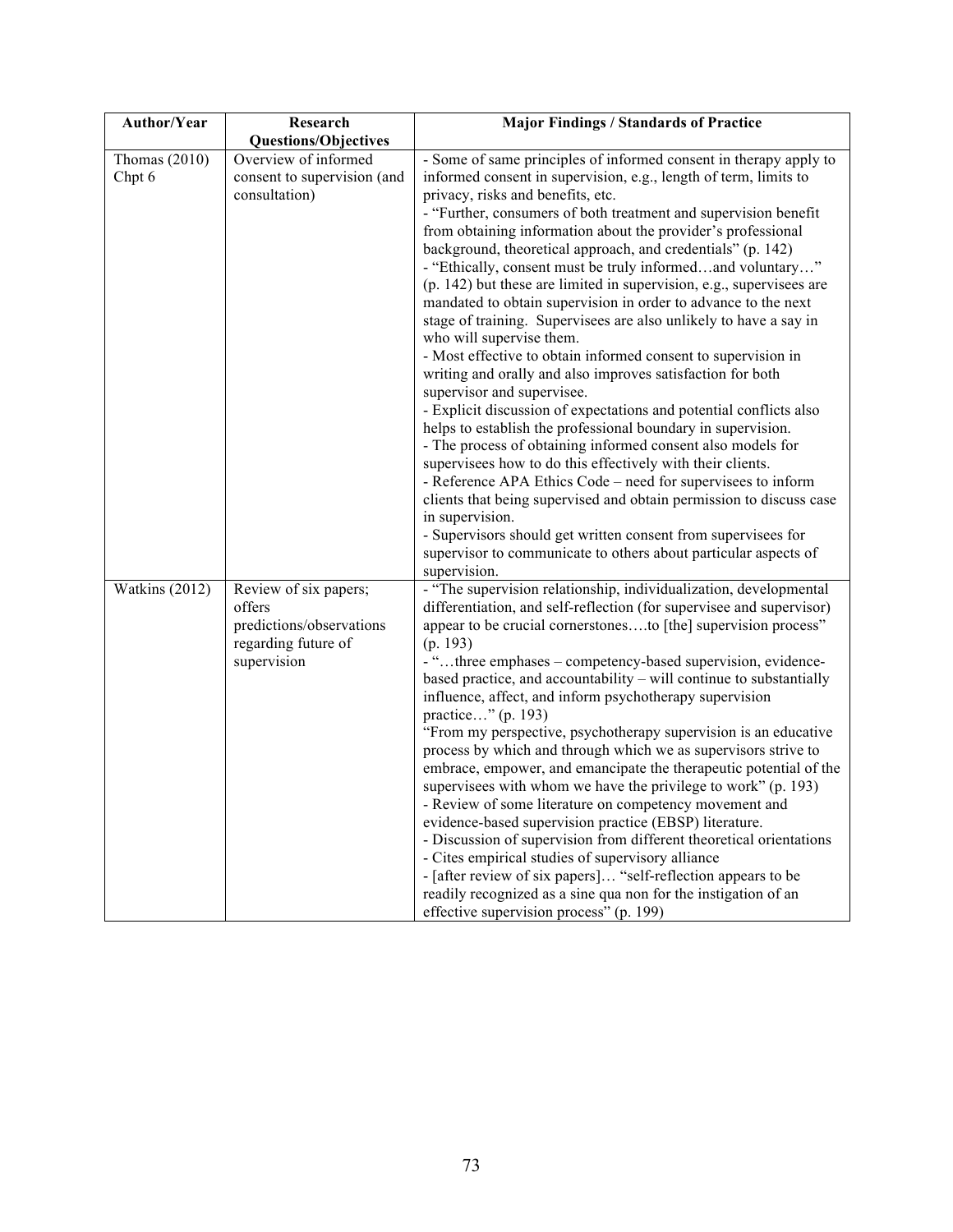#### APPENDIX B

| Author/Yr                                      | Research                                                                                                                                                                                                                          | Research                                                               | <b>Methods</b>                                | <b>Sample</b>                                                                           | <b>Major Findings/General</b>                                                                                                                                                                                                                                                                                                                                                                                                                                                                                                      |
|------------------------------------------------|-----------------------------------------------------------------------------------------------------------------------------------------------------------------------------------------------------------------------------------|------------------------------------------------------------------------|-----------------------------------------------|-----------------------------------------------------------------------------------------|------------------------------------------------------------------------------------------------------------------------------------------------------------------------------------------------------------------------------------------------------------------------------------------------------------------------------------------------------------------------------------------------------------------------------------------------------------------------------------------------------------------------------------|
|                                                | <b>Question/Objective</b>                                                                                                                                                                                                         | Approach/Design                                                        |                                               |                                                                                         | <b>Discussion</b>                                                                                                                                                                                                                                                                                                                                                                                                                                                                                                                  |
| Budz<br>(2014)                                 | How appropriate is<br>it for<br>trainees/students to<br>interact with<br>professors/superviso<br>rs via social media,<br>particularly when<br>may lead to "ethical<br>transgressions"?                                            | Quantitative<br>survey plus<br>qualitative<br>analysis of<br>vignettes | Online<br>survey/case<br>vignettes            | 69 students<br>enrolled in<br>doctoral<br>clinical or<br>counseling<br>psych<br>program | Consequence arising from<br>social media use is "blurring"<br>of professional boundaries,<br>e.g,. acceptance of a<br>supervisor's friend request as<br>boundary crossing.                                                                                                                                                                                                                                                                                                                                                         |
| Cikanek,<br>Veach, &<br><b>Braun</b><br>(2004) | Investigation of<br>current (advanced)<br>doctoral students'<br>knowledge/understa<br>nding of clinical<br>supervisors' ethical<br>responsibilities<br>(with idea that<br>students will be<br>"next generation" of<br>supervisors | Qualitative/Induct<br>ive analysis (7<br>themes identified)            | Semi-<br>structured<br>telephone<br>interview | 10<br>counseling<br>psych<br>doctoral<br>students                                       | Themes: 1) could not<br>describe how supervision<br>addressed in ethics code; 2)<br>could not identify all<br>responsibilities of supervisor;<br>3) could not identify all "self-<br>protection" strategies; 4)<br>uncertainty around use of<br>informed consent in<br>supervision; 5) identified<br>limited number of ways to<br>address supervisee<br>competence issues; 6)<br>minimized accountability to<br>certain regulatory bodies; 7)<br>vague differentiation between<br>supervisor legal and ethical<br>responsibilities |

## Summary Table of Selected Literature - Empirical Studies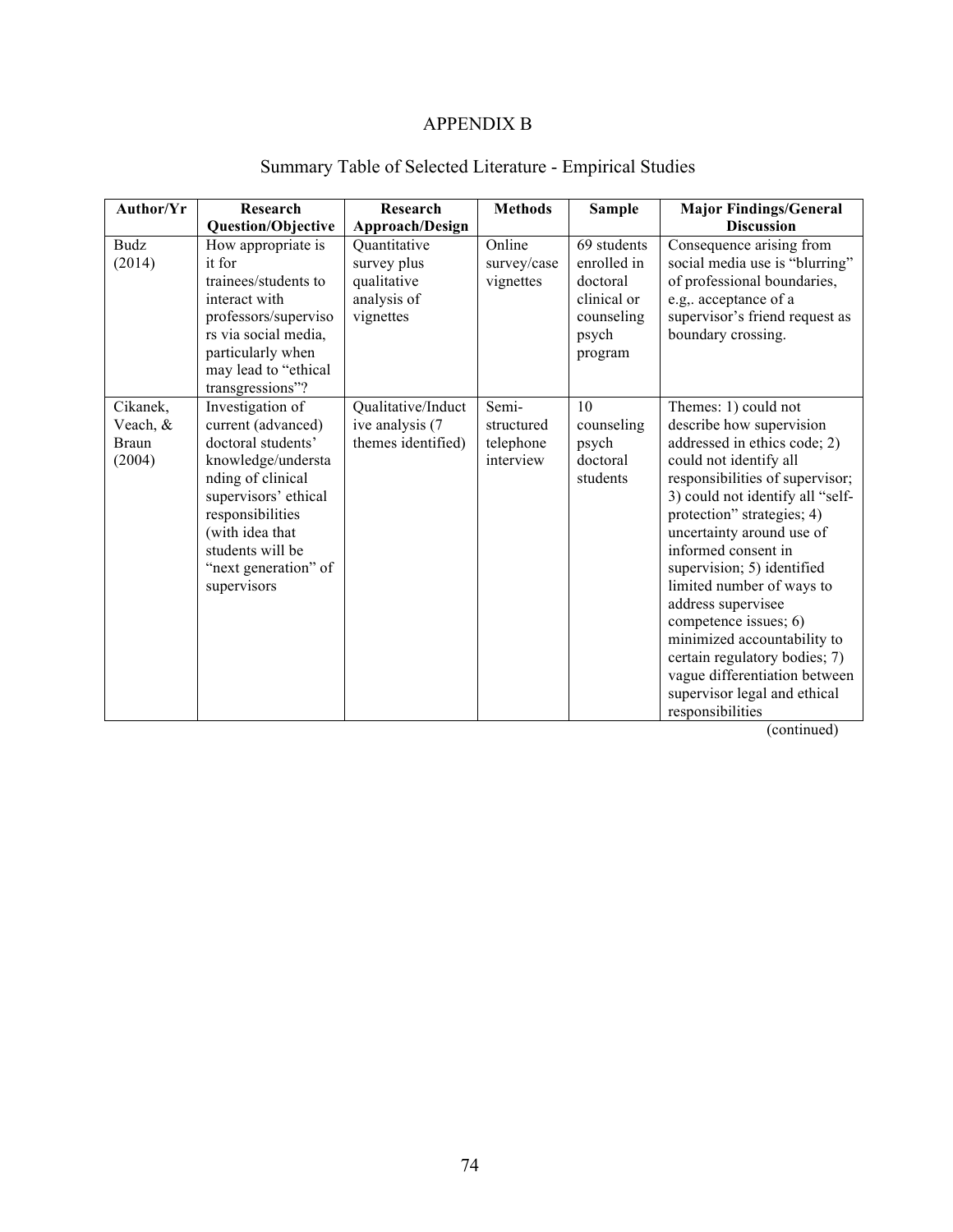| Author/Yr | Research              | Research            | <b>Methods</b> | <b>Sample</b> | <b>Major Findings/General</b> |
|-----------|-----------------------|---------------------|----------------|---------------|-------------------------------|
|           | Question/Objective    | Approach/Design     |                |               | <b>Discussion</b>             |
| Ellis,    | Two studies. Study    | Study 1: 10         | Study 1:       | 34            | Study 1: 1) prior definition  |
| Berger,   | 1: 1) test framework  | criteria for        | consensus      | supervision   | assumed inadequate and        |
| Hanus,    | for inadequate and    | "minimally          | validation     | experts       | harmful were mutually         |
| Ayala,    | harmful supervision;  | adequate"           | approach       | (staty 1)     | exclusive but found that      |
| Swords, & | 2) develop            | supervision and     | W/             | and 363       | harmful is by definition      |
| Siembor   | operational           | refined definitions | supervision    | supervisees   | inadequate; 2) identification |
| (2014a)   | definitions for de    | of inadequate and   | experts        | (staty 2)     | of 37 supervision descriptors |
|           | facto inadequate      | harmful             |                |               | that captured definitions for |
|           | supervision and de    | supervision via     |                |               | DFHS and DFIS; 3)             |
|           | facto harmful         | expert rating       |                |               | disconnect btw ethical        |
|           | supervision.          |                     |                |               | guidelines/supervision        |
|           | Study 2: 1)           |                     |                |               | literature and endorsement of |
|           | preliminary data on   |                     |                |               | supervision experts.          |
|           | frequency of both     |                     |                |               | Study 2: 93% of supervisees   |
|           | inadequate and        |                     |                |               | were receiving inadequate     |
|           | harmful supervision   |                     |                |               | supervision and 36% were      |
|           | from the perspective  |                     |                |               | receiving harmful             |
|           | of the trainee (using |                     |                |               | supervision. Over half had    |
|           | taxonomy derived in   |                     |                |               | received harmful supervision  |
|           | Study 1).             |                     |                |               | at some point. 54.2% had no   |
|           |                       |                     |                |               | consent or contract; 39.7%    |
|           |                       |                     |                |               | did not have sessions         |
|           |                       |                     |                |               | reviewed (these two were      |
|           |                       |                     |                |               | most common descriptors       |
|           |                       |                     |                |               | endorsed for inadequate       |
|           |                       |                     |                |               | supervision). 67% who had     |
|           |                       |                     |                |               | harmful said it was ongoing   |
|           |                       |                     |                |               | and 63% did not report to     |
|           |                       |                     |                |               | agency.                       |
|           |                       |                     |                |               | - Provides criteria for       |
|           |                       |                     |                |               | "minimally adequate           |
|           |                       |                     |                |               | supervision" as precursor to  |
|           |                       |                     |                |               | criteria for "inadequate      |
|           |                       |                     |                |               | supervision." Provides        |
|           |                       |                     |                |               | comprehensive definition of   |
|           |                       |                     |                |               | "harmful supervision." Table  |
|           |                       |                     |                |               | of inadequate and harmful     |
|           |                       |                     |                |               | supervision ratings; of note: |
|           |                       |                     |                |               | "no evaluative feedback,"     |
|           |                       |                     |                |               | "behaves unethically"         |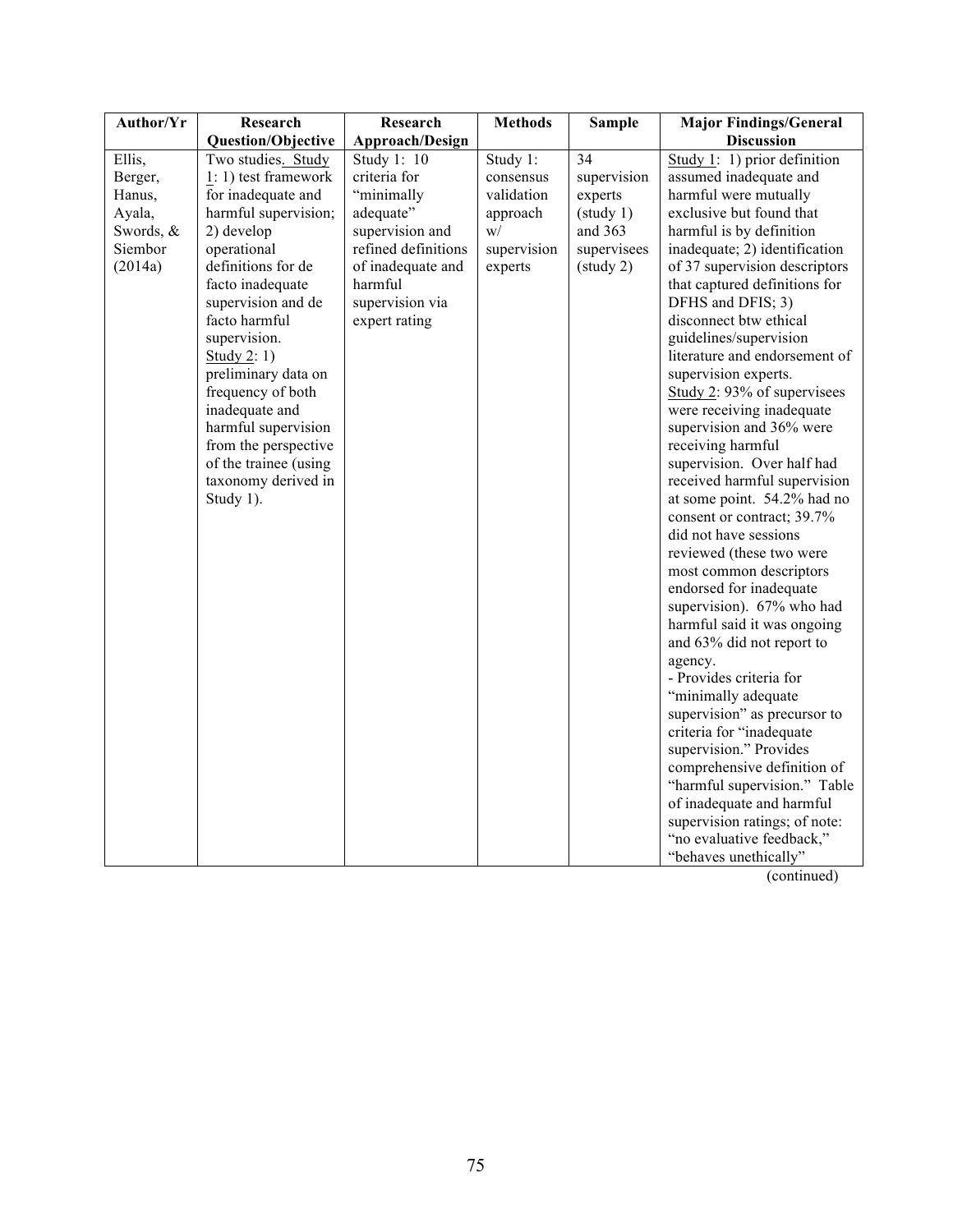| Author/Yr    | Research                    | Research        | <b>Methods</b> | <b>Sample</b> | <b>Major Findings/General</b>        |
|--------------|-----------------------------|-----------------|----------------|---------------|--------------------------------------|
|              | <b>Question/Objective</b>   | Approach/Design |                |               | <b>Discussion</b>                    |
| Hardy        | Examined graduate           | Mixed design    | Online         | 84            | - 33.3% of participants              |
| (2011)       | students and                |                 | survey; chi    | practicum,    | reported experiencing a              |
| Dissertation | postdoctoral                |                 | square         | intern, and   | boundary violation in                |
|              | supervisees'                |                 | - Asked to     | postdoc       | supervision (majority during         |
|              | perceptions and             |                 | provide        | supervisees   | practicum as opposed to              |
|              | experiences of              |                 | definitions    |               | internship or postdoc)               |
|              | supervisor boundary         |                 | of BV and      |               | - 92.9% told someone about           |
|              | crossings and               |                 | BC on own      |               | the experience                       |
|              | boundary violations         |                 | before         |               | - Majority who experienced           |
|              | $RQ1 = "How do$             |                 | being          |               | BV had "profoundly negative          |
|              | clinical and                |                 | provided       |               | effects" on 1) their personal        |
|              | counseling                  |                 | with           |               | ??, 2) relationship with             |
|              | psychology                  |                 | definitions    |               | supervisor 3) relationship           |
|              | supervisees perceive        |                 | and asked      |               | with subsequent supervisors          |
|              | boundary crossings          |                 | to rate        |               | and 4) patient care.                 |
|              | and boundary                |                 | vignettes as   |               | - 30.7% BV had somewhat or           |
|              | violations in the           |                 | BVs or         |               | very negative impact on              |
|              | supervisory                 |                 | <b>BCs</b>     |               | subsequent supervisory               |
|              | relationship?"              |                 | -Same for a    |               | relationships                        |
|              | $RQ2$ = "What is the        |                 | panel of       |               | - Example of positive impact         |
|              | incidence of                |                 | supervision    |               | on client care bc clinician          |
|              | perceived boundary          |                 | experts        |               | openly acknowledged power            |
|              | violations in the           |                 |                |               | differential in relationship         |
|              | supervisory                 |                 |                |               | - Most common BV was                 |
|              | relationship as             |                 |                |               | sexual in nature (27% of             |
|              | reported by this            |                 |                |               | those who reported a BV).            |
|              | sample of clinical          |                 |                |               | - Other $\text{BVs} = \text{``poor}$ |
|              | and counseling              |                 |                |               | supervisee tx." "conspiracies        |
|              | psychology<br>supervisees?" |                 |                |               | of silence in clinical<br>training," |
|              | $RQ3 = "How does$           |                 |                |               | - Familiarity with APA               |
|              | the experience of a         |                 |                |               | Ethics Code and number of            |
|              | boundary violation          |                 |                |               | ethics courses taken did not         |
|              | affect supervisees          |                 |                |               | serve as protective factors          |
|              | personally and              |                 |                |               | against experiencing a               |
|              | professionally in the       |                 |                |               | supervisory BV. Most likely          |
|              | short and long              |                 |                |               | due to power differential and        |
|              | term?"                      |                 |                |               | fact that supervisors are            |
|              |                             |                 |                |               | primarily responsible for            |
|              |                             |                 |                |               | maintaining appropriate              |
|              |                             |                 |                |               | boundaries with supervisees.         |
|              |                             |                 |                |               | -Conclusion that                     |
|              |                             |                 |                |               | "knowledge and awareness             |
|              |                             |                 |                |               | are not enough to ensure             |
|              |                             |                 |                |               | psychology trainees' safety,         |
|              |                             |                 |                |               | nor do they necessarily              |
|              |                             |                 |                |               | empower them to deal with            |
|              |                             |                 |                |               | boundary violations that do          |
|              |                             |                 |                |               | occur."                              |
|              |                             |                 |                |               | - Most (98.8%) had taken at          |
|              |                             |                 |                |               | least one ethics course.             |
|              |                             |                 |                |               |                                      |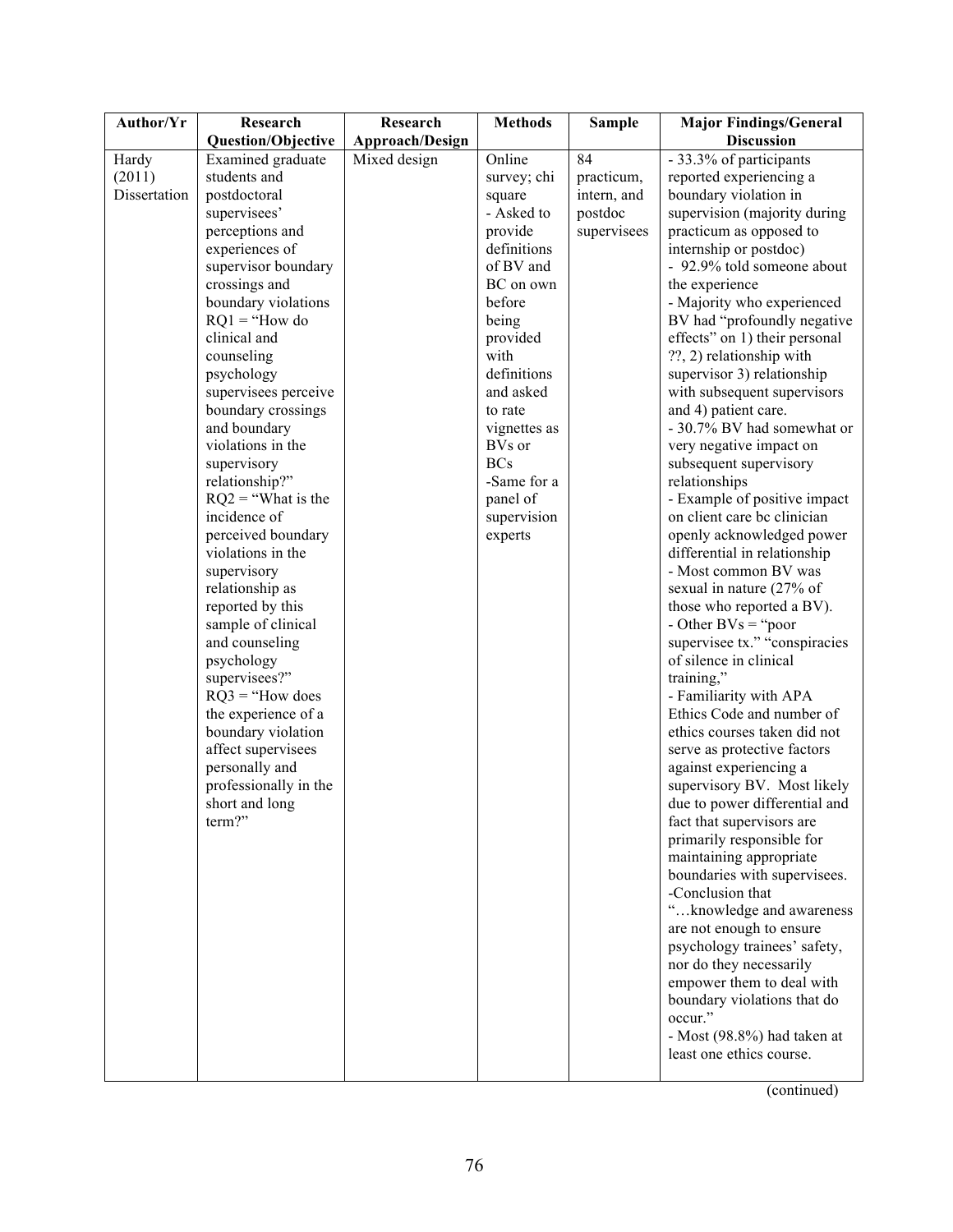| Author/Yr    | Research                  | Research        | <b>Methods</b> | <b>Sample</b> | <b>Major Findings/General</b> |
|--------------|---------------------------|-----------------|----------------|---------------|-------------------------------|
|              | <b>Question/Objective</b> | Approach/Design |                |               | <b>Discussion</b>             |
| Kirk (2014)  | Association between       | Quantitative    | Multiple       | 102           | - "Counterproductive event"   |
| Dissertation | supervisory alliance,     | design          | regression     | doctoral      | $=$ event that occurs in      |
|              | counterproductive         |                 |                | students      | supervision that is perceived |
|              | events during             |                 |                | under         | by the supervisee to have     |
|              | supervision, and          |                 |                | supervision   | harmed growth/development     |
|              | trainee self-efficacy     |                 |                |               | - [Reference lots of working] |
|              | $RQ1 =$ "What is the      |                 |                |               | alliance studies]             |
|              | relationship between      |                 |                |               | - More CEs and weaker         |
|              | the presence of           |                 |                |               | working alliance              |
|              | counterproductive         |                 |                |               | corresponded to lower trainee |
|              | events and the            |                 |                |               | self-efficacy.                |
|              | supervisory working       |                 |                |               | - Fewer CEs and more yrs of   |
|              | alliance as perceived     |                 |                |               | experience corresponded to    |
|              | by the trainee?"          |                 |                |               | higher self-efficacy.         |
|              | $RQ2$ = "What is the      |                 |                |               | -CEs were related to weaker   |
|              | relationship between      |                 |                |               | working alliances             |
|              | the supervisory           |                 |                |               | - Higher rates of CEs and     |
|              | working alliance,         |                 |                |               | weaker alliances correlated   |
|              | the presence of           |                 |                |               | with lower self-efficacy      |
|              | counterproductive         |                 |                |               |                               |
|              | events, and the           |                 |                |               |                               |
|              | trainee's level of        |                 |                |               |                               |
|              | self-efficacy?"           |                 |                |               |                               |
|              | $RQ3$ = "What is the      |                 |                |               |                               |
|              | independent               |                 |                |               |                               |
|              | contribution of the       |                 |                |               |                               |
|              | Supervisory               |                 |                |               |                               |
|              | Working Alliance,         |                 |                |               |                               |
|              | presence of               |                 |                |               |                               |
|              | counterproductive         |                 |                |               |                               |
|              | events, years of          |                 |                |               |                               |
|              | experience, and           |                 |                |               |                               |
|              | gender of self-           |                 |                |               |                               |
|              | efficacy?"                |                 |                |               |                               |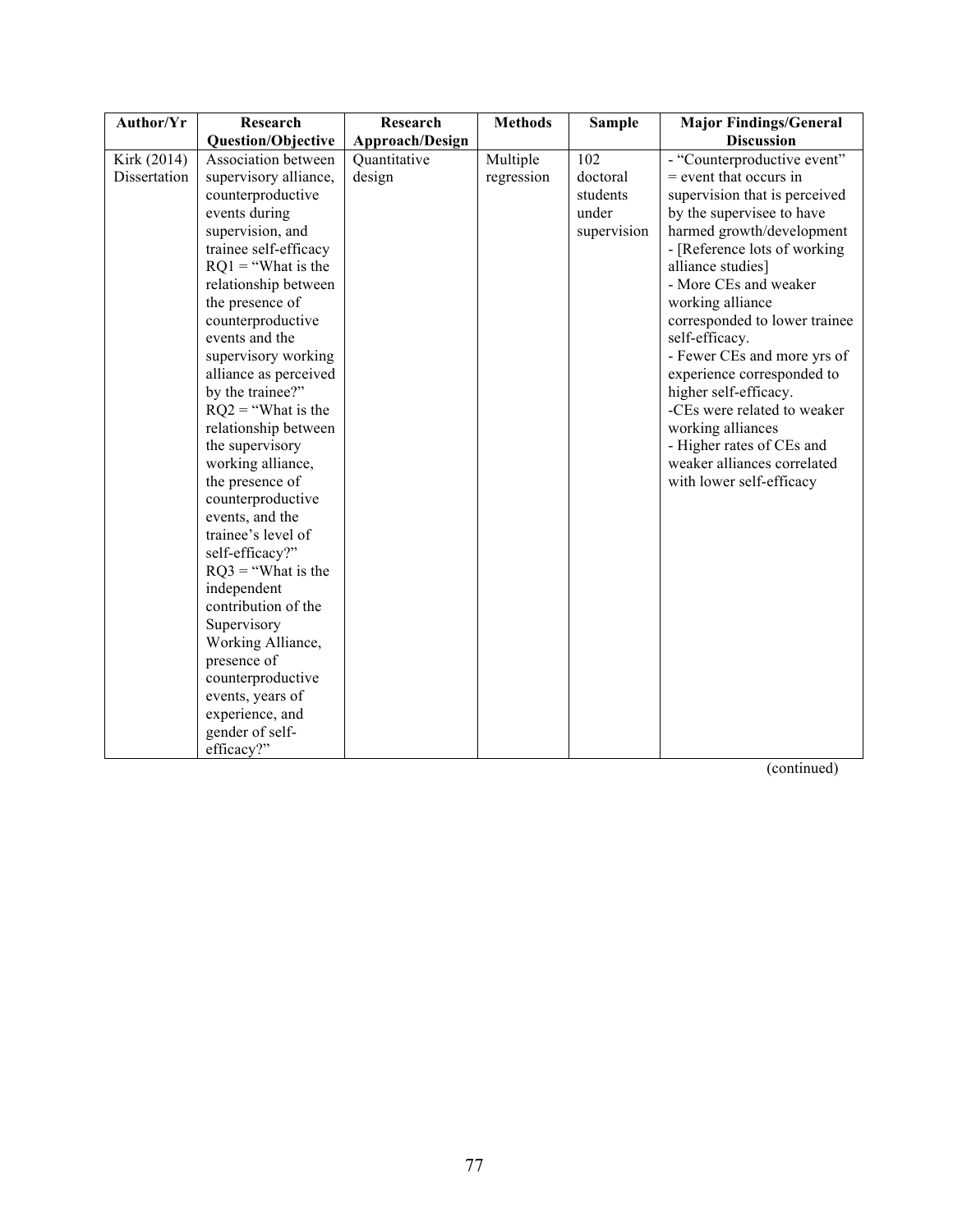| Author/Yr  | Research              | Research        | <b>Methods</b> | <b>Sample</b> | <b>Major Findings/General</b>                      |
|------------|-----------------------|-----------------|----------------|---------------|----------------------------------------------------|
|            | Question/Objective    | Approach/Design |                |               | <b>Discussion</b>                                  |
| Kozlowski, | Can boundary          | Qualitative     | Interview      | 11 doctoral   | - Examples of "positive                            |
| Pruitt,    | crossings in clinical | (Consensual     | format.        | trainees (9)  | boundary crossings" (PBCs),                        |
| DeWalt, &  | supervision be        | Qualitative     | Pilot          | advanced      | e.g., supervisor self-                             |
| Knox       | beneficial?           | Research)       | interviews     | practicum     | disclosure, socializing,                           |
| (2014)     |                       |                 | conducted      | students      | sharing rides.                                     |
|            |                       |                 | then           | and 2         | - Most saw PBCs as positive,                       |
|            |                       |                 | protocol       | interns)      | i.e, "enhancing the                                |
|            |                       |                 | revised        |               | supervisory relationship" but                      |
|            |                       |                 |                |               | others reported resulting                          |
|            |                       |                 |                |               | "role confusion."                                  |
|            |                       |                 |                |               | - Supervisors should be wary                       |
|            |                       |                 |                |               | of initiating a boundary                           |
|            |                       |                 |                |               | crossing bc different                              |
|            |                       |                 |                |               | supervisees may interpret                          |
|            |                       |                 |                |               | same crossing differently and                      |
|            |                       |                 |                |               | even if doesn't classify as                        |
|            |                       |                 |                |               | BV, this study showed that                         |
|            |                       |                 |                |               | many supervisees experience                        |
|            |                       |                 |                |               | role confusion as a result of a                    |
|            |                       |                 |                |               | BC.                                                |
|            |                       |                 |                |               | - In only 2 of 11 cases was<br>the BC discussed in |
|            |                       |                 |                |               | supervision with the goal of                       |
|            |                       |                 |                |               | clarifying role confusion                          |
|            |                       |                 |                |               | - Supervisees either                               |
|            |                       |                 |                |               | considered the BC normal or                        |
|            |                       |                 |                |               | were worried about negative                        |
|            |                       |                 |                |               | reaction from supervisor if                        |
|            |                       |                 |                |               | brought it up for discussion                       |
|            |                       |                 |                |               | - Recommend that                                   |
|            |                       |                 |                |               | supervisors initiate                               |
|            |                       |                 |                |               | discussion of BC in                                |
|            |                       |                 |                |               | supervision $-$ even if was                        |
|            |                       |                 |                |               | perceived as positive – would                      |
|            |                       |                 |                |               | benefit both parties AND                           |
|            |                       |                 |                |               | would be a way for                                 |
|            |                       |                 |                |               | supervisors to demonstrate                         |
|            |                       |                 |                |               | "modeling ethical                                  |
|            |                       |                 |                |               | supervision practice and                           |
|            |                       |                 |                |               | guard against charges that the                     |
|            |                       |                 |                |               | crossings are harmful for                          |
|            |                       |                 |                |               | supervisees." (p. 121)                             |
|            |                       |                 |                |               | - Supervisees in this study                        |
|            |                       |                 |                |               | demonstrated some confusion                        |
|            |                       |                 |                |               | with regards to how to define                      |
|            |                       |                 |                |               | boundaries in supervision.                         |
|            |                       |                 |                |               | - Benefits of BC can be:                           |
|            |                       |                 |                |               | improving supervisory                              |
|            |                       |                 |                |               | relationship and potential                         |
|            |                       |                 |                |               | development of a mentoring                         |
|            |                       |                 |                |               | relationship and more                              |
|            |                       |                 |                |               | disclosure and honesty on the                      |
|            |                       |                 |                |               | part of the supervisee.                            |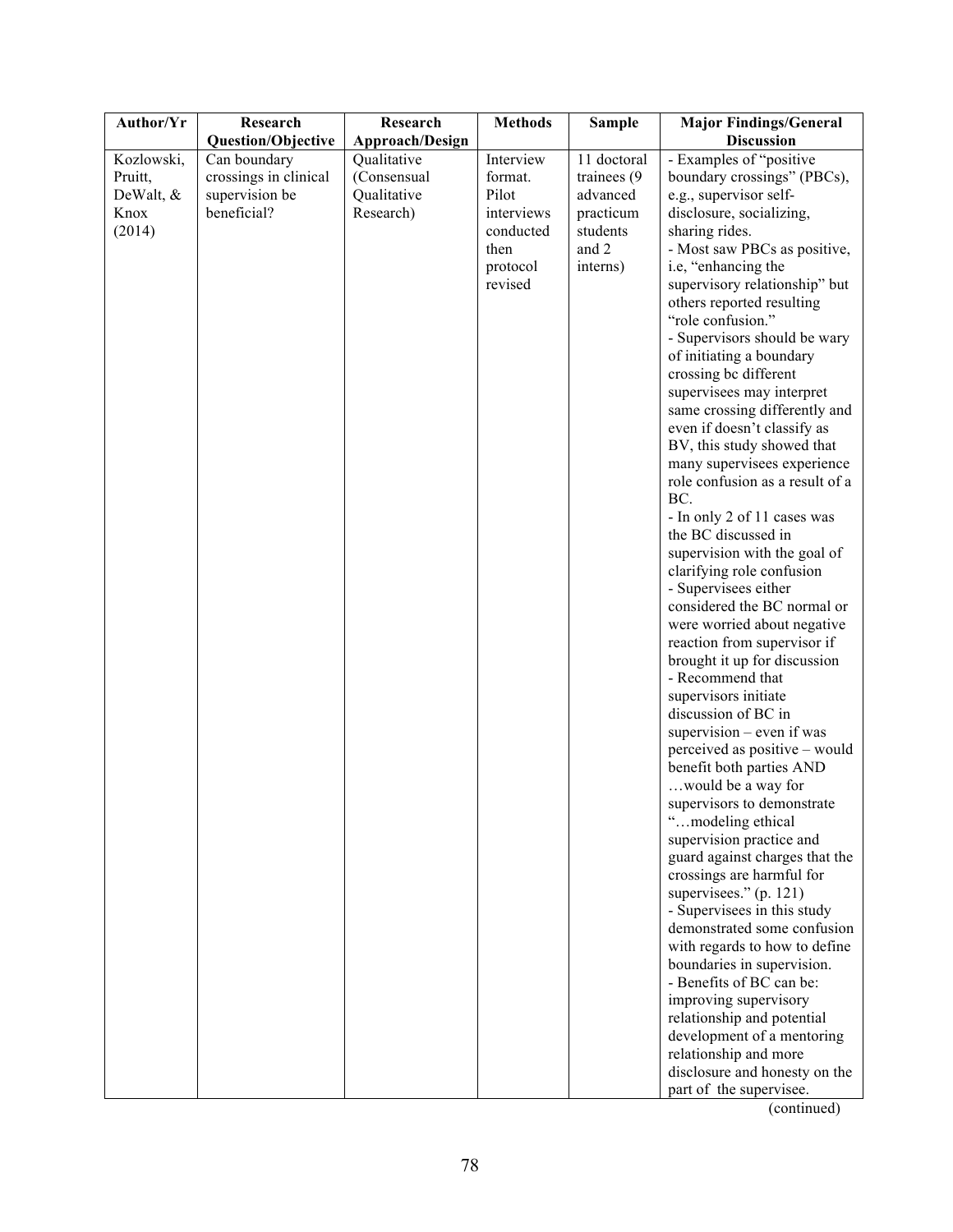| Author/Yr                                  | Research                                                                                                                                                                                                                                                                                                                                                                                                                                                                                                                                  | Research                                                                                                                                                                                                            | <b>Methods</b>                                                                                                                                                                                                                       | <b>Sample</b>                   | <b>Major Findings/General</b>                                                            |
|--------------------------------------------|-------------------------------------------------------------------------------------------------------------------------------------------------------------------------------------------------------------------------------------------------------------------------------------------------------------------------------------------------------------------------------------------------------------------------------------------------------------------------------------------------------------------------------------------|---------------------------------------------------------------------------------------------------------------------------------------------------------------------------------------------------------------------|--------------------------------------------------------------------------------------------------------------------------------------------------------------------------------------------------------------------------------------|---------------------------------|------------------------------------------------------------------------------------------|
|                                            | <b>Question/Objective</b>                                                                                                                                                                                                                                                                                                                                                                                                                                                                                                                 | Approach/Design                                                                                                                                                                                                     |                                                                                                                                                                                                                                      |                                 | <b>Discussion</b>                                                                        |
| Ladany,                                    | Found that changes                                                                                                                                                                                                                                                                                                                                                                                                                                                                                                                        | Do changes in                                                                                                                                                                                                       | Self-report                                                                                                                                                                                                                          | 107                             | - Emotional bond was the                                                                 |
| Ellis, $&$                                 | in supervisory                                                                                                                                                                                                                                                                                                                                                                                                                                                                                                                            | supervisee                                                                                                                                                                                                          | questionnai                                                                                                                                                                                                                          | practicum                       | discreet variable found to be                                                            |
| Friedlander                                | alliance not                                                                                                                                                                                                                                                                                                                                                                                                                                                                                                                              | perception of                                                                                                                                                                                                       | res 1)                                                                                                                                                                                                                               | and intern-                     | associated with satisfaction -                                                           |
| (1999)                                     | predictive of                                                                                                                                                                                                                                                                                                                                                                                                                                                                                                                             | supervisory                                                                                                                                                                                                         | Working                                                                                                                                                                                                                              | level                           | found that stronger emotional                                                            |
|                                            | changes in                                                                                                                                                                                                                                                                                                                                                                                                                                                                                                                                | alliance over time                                                                                                                                                                                                  | Alliance                                                                                                                                                                                                                             | supervisees                     | bond between supervisor and                                                              |
|                                            | supervisee self-                                                                                                                                                                                                                                                                                                                                                                                                                                                                                                                          | predict                                                                                                                                                                                                             | Inventory-                                                                                                                                                                                                                           |                                 | supervisee associated with                                                               |
|                                            | efficacy (contrary to                                                                                                                                                                                                                                                                                                                                                                                                                                                                                                                     | supervisory                                                                                                                                                                                                         | Trainee                                                                                                                                                                                                                              |                                 | greater satisfaction.                                                                    |
|                                            | Bordin 1983                                                                                                                                                                                                                                                                                                                                                                                                                                                                                                                               | outcomes?                                                                                                                                                                                                           | version                                                                                                                                                                                                                              |                                 |                                                                                          |
|                                            | prediction).                                                                                                                                                                                                                                                                                                                                                                                                                                                                                                                              |                                                                                                                                                                                                                     | $(WAI-T)$                                                                                                                                                                                                                            |                                 |                                                                                          |
|                                            |                                                                                                                                                                                                                                                                                                                                                                                                                                                                                                                                           |                                                                                                                                                                                                                     | $2)$ Self-                                                                                                                                                                                                                           |                                 |                                                                                          |
|                                            |                                                                                                                                                                                                                                                                                                                                                                                                                                                                                                                                           |                                                                                                                                                                                                                     | Efficacy                                                                                                                                                                                                                             |                                 |                                                                                          |
|                                            |                                                                                                                                                                                                                                                                                                                                                                                                                                                                                                                                           |                                                                                                                                                                                                                     | Inventory                                                                                                                                                                                                                            |                                 |                                                                                          |
|                                            |                                                                                                                                                                                                                                                                                                                                                                                                                                                                                                                                           |                                                                                                                                                                                                                     | (SEI)                                                                                                                                                                                                                                |                                 |                                                                                          |
|                                            |                                                                                                                                                                                                                                                                                                                                                                                                                                                                                                                                           |                                                                                                                                                                                                                     | 3) Trainee                                                                                                                                                                                                                           |                                 |                                                                                          |
|                                            |                                                                                                                                                                                                                                                                                                                                                                                                                                                                                                                                           |                                                                                                                                                                                                                     | Personal                                                                                                                                                                                                                             |                                 |                                                                                          |
|                                            |                                                                                                                                                                                                                                                                                                                                                                                                                                                                                                                                           |                                                                                                                                                                                                                     | Reaction                                                                                                                                                                                                                             |                                 |                                                                                          |
|                                            |                                                                                                                                                                                                                                                                                                                                                                                                                                                                                                                                           |                                                                                                                                                                                                                     | Scale-                                                                                                                                                                                                                               |                                 |                                                                                          |
|                                            |                                                                                                                                                                                                                                                                                                                                                                                                                                                                                                                                           |                                                                                                                                                                                                                     |                                                                                                                                                                                                                                      |                                 |                                                                                          |
|                                            |                                                                                                                                                                                                                                                                                                                                                                                                                                                                                                                                           |                                                                                                                                                                                                                     |                                                                                                                                                                                                                                      |                                 |                                                                                          |
|                                            |                                                                                                                                                                                                                                                                                                                                                                                                                                                                                                                                           |                                                                                                                                                                                                                     |                                                                                                                                                                                                                                      |                                 |                                                                                          |
|                                            |                                                                                                                                                                                                                                                                                                                                                                                                                                                                                                                                           |                                                                                                                                                                                                                     |                                                                                                                                                                                                                                      |                                 |                                                                                          |
|                                            |                                                                                                                                                                                                                                                                                                                                                                                                                                                                                                                                           |                                                                                                                                                                                                                     |                                                                                                                                                                                                                                      |                                 |                                                                                          |
|                                            |                                                                                                                                                                                                                                                                                                                                                                                                                                                                                                                                           |                                                                                                                                                                                                                     |                                                                                                                                                                                                                                      |                                 |                                                                                          |
|                                            |                                                                                                                                                                                                                                                                                                                                                                                                                                                                                                                                           |                                                                                                                                                                                                                     |                                                                                                                                                                                                                                      |                                 |                                                                                          |
|                                            |                                                                                                                                                                                                                                                                                                                                                                                                                                                                                                                                           |                                                                                                                                                                                                                     |                                                                                                                                                                                                                                      |                                 |                                                                                          |
|                                            |                                                                                                                                                                                                                                                                                                                                                                                                                                                                                                                                           |                                                                                                                                                                                                                     |                                                                                                                                                                                                                                      |                                 |                                                                                          |
|                                            |                                                                                                                                                                                                                                                                                                                                                                                                                                                                                                                                           |                                                                                                                                                                                                                     |                                                                                                                                                                                                                                      |                                 |                                                                                          |
|                                            |                                                                                                                                                                                                                                                                                                                                                                                                                                                                                                                                           |                                                                                                                                                                                                                     |                                                                                                                                                                                                                                      |                                 |                                                                                          |
|                                            |                                                                                                                                                                                                                                                                                                                                                                                                                                                                                                                                           |                                                                                                                                                                                                                     | Self-                                                                                                                                                                                                                                |                                 |                                                                                          |
|                                            |                                                                                                                                                                                                                                                                                                                                                                                                                                                                                                                                           |                                                                                                                                                                                                                     | Disclosure                                                                                                                                                                                                                           |                                 |                                                                                          |
|                                            |                                                                                                                                                                                                                                                                                                                                                                                                                                                                                                                                           |                                                                                                                                                                                                                     | Index                                                                                                                                                                                                                                |                                 |                                                                                          |
|                                            | purpose is to                                                                                                                                                                                                                                                                                                                                                                                                                                                                                                                             |                                                                                                                                                                                                                     | (SSDI)                                                                                                                                                                                                                               |                                 |                                                                                          |
|                                            | "determine how                                                                                                                                                                                                                                                                                                                                                                                                                                                                                                                            |                                                                                                                                                                                                                     | self-report                                                                                                                                                                                                                          |                                 |                                                                                          |
|                                            | supervisor style, or                                                                                                                                                                                                                                                                                                                                                                                                                                                                                                                      |                                                                                                                                                                                                                     | 3)                                                                                                                                                                                                                                   |                                 |                                                                                          |
|                                            |                                                                                                                                                                                                                                                                                                                                                                                                                                                                                                                                           |                                                                                                                                                                                                                     |                                                                                                                                                                                                                                      |                                 |                                                                                          |
|                                            |                                                                                                                                                                                                                                                                                                                                                                                                                                                                                                                                           |                                                                                                                                                                                                                     |                                                                                                                                                                                                                                      |                                 |                                                                                          |
|                                            |                                                                                                                                                                                                                                                                                                                                                                                                                                                                                                                                           |                                                                                                                                                                                                                     |                                                                                                                                                                                                                                      |                                 |                                                                                          |
|                                            |                                                                                                                                                                                                                                                                                                                                                                                                                                                                                                                                           |                                                                                                                                                                                                                     |                                                                                                                                                                                                                                      |                                 |                                                                                          |
|                                            |                                                                                                                                                                                                                                                                                                                                                                                                                                                                                                                                           |                                                                                                                                                                                                                     |                                                                                                                                                                                                                                      |                                 |                                                                                          |
|                                            |                                                                                                                                                                                                                                                                                                                                                                                                                                                                                                                                           |                                                                                                                                                                                                                     |                                                                                                                                                                                                                                      |                                 |                                                                                          |
|                                            |                                                                                                                                                                                                                                                                                                                                                                                                                                                                                                                                           |                                                                                                                                                                                                                     |                                                                                                                                                                                                                                      |                                 |                                                                                          |
|                                            |                                                                                                                                                                                                                                                                                                                                                                                                                                                                                                                                           |                                                                                                                                                                                                                     |                                                                                                                                                                                                                                      |                                 |                                                                                          |
|                                            |                                                                                                                                                                                                                                                                                                                                                                                                                                                                                                                                           |                                                                                                                                                                                                                     |                                                                                                                                                                                                                                      |                                 |                                                                                          |
|                                            |                                                                                                                                                                                                                                                                                                                                                                                                                                                                                                                                           |                                                                                                                                                                                                                     |                                                                                                                                                                                                                                      |                                 |                                                                                          |
|                                            |                                                                                                                                                                                                                                                                                                                                                                                                                                                                                                                                           |                                                                                                                                                                                                                     |                                                                                                                                                                                                                                      |                                 |                                                                                          |
|                                            |                                                                                                                                                                                                                                                                                                                                                                                                                                                                                                                                           |                                                                                                                                                                                                                     |                                                                                                                                                                                                                                      |                                 |                                                                                          |
|                                            |                                                                                                                                                                                                                                                                                                                                                                                                                                                                                                                                           |                                                                                                                                                                                                                     |                                                                                                                                                                                                                                      |                                 |                                                                                          |
|                                            |                                                                                                                                                                                                                                                                                                                                                                                                                                                                                                                                           |                                                                                                                                                                                                                     |                                                                                                                                                                                                                                      |                                 |                                                                                          |
|                                            | alliance."                                                                                                                                                                                                                                                                                                                                                                                                                                                                                                                                |                                                                                                                                                                                                                     |                                                                                                                                                                                                                                      |                                 |                                                                                          |
| Ladany &<br>Lehrman-<br>Waterman<br>(1999) | 1) "The purpose of<br>this study was to<br>evaluate the nature<br>and extent of<br>supervisor self-<br>disclosures and how<br>these self-<br>disclosures were<br>related to supervisor<br>style and the<br>supervisory<br>relationship."<br>2) Secondary<br>approaches and<br>responses to<br>trainees, was related<br>to the frequency<br>with which<br>supervisors self-<br>disclose."<br>3) "examine how<br>supervisor self-<br>disclosures<br>influenced the<br>supervisory<br>relationship,<br>especially the<br>supervisory working | Supervisor style $=$<br>1) attractive 2)<br>interpersonally<br>sensitive, 3) task-<br>oriented<br>$H1 =$ Supervisors<br>with an attractive<br>style (open, warm,<br>supportive) more<br>likely to self-<br>disclose | Revised<br>$(TPRS-R)$<br>1) Supervis<br>or Self-<br>Disclosure<br>Questionna<br>ire (SSDQ)<br>- elicited<br>free-form<br>responses<br>2)<br>Supervisor<br>Supervisor<br>y Styles<br>Inventory<br>(SSI) self-<br>report<br>$4)$ WAI-T | $\overline{109}$<br>supervisees | - Self-discloser may enhance<br>alliance<br>-Supervisor style impacts<br>self-disclosure |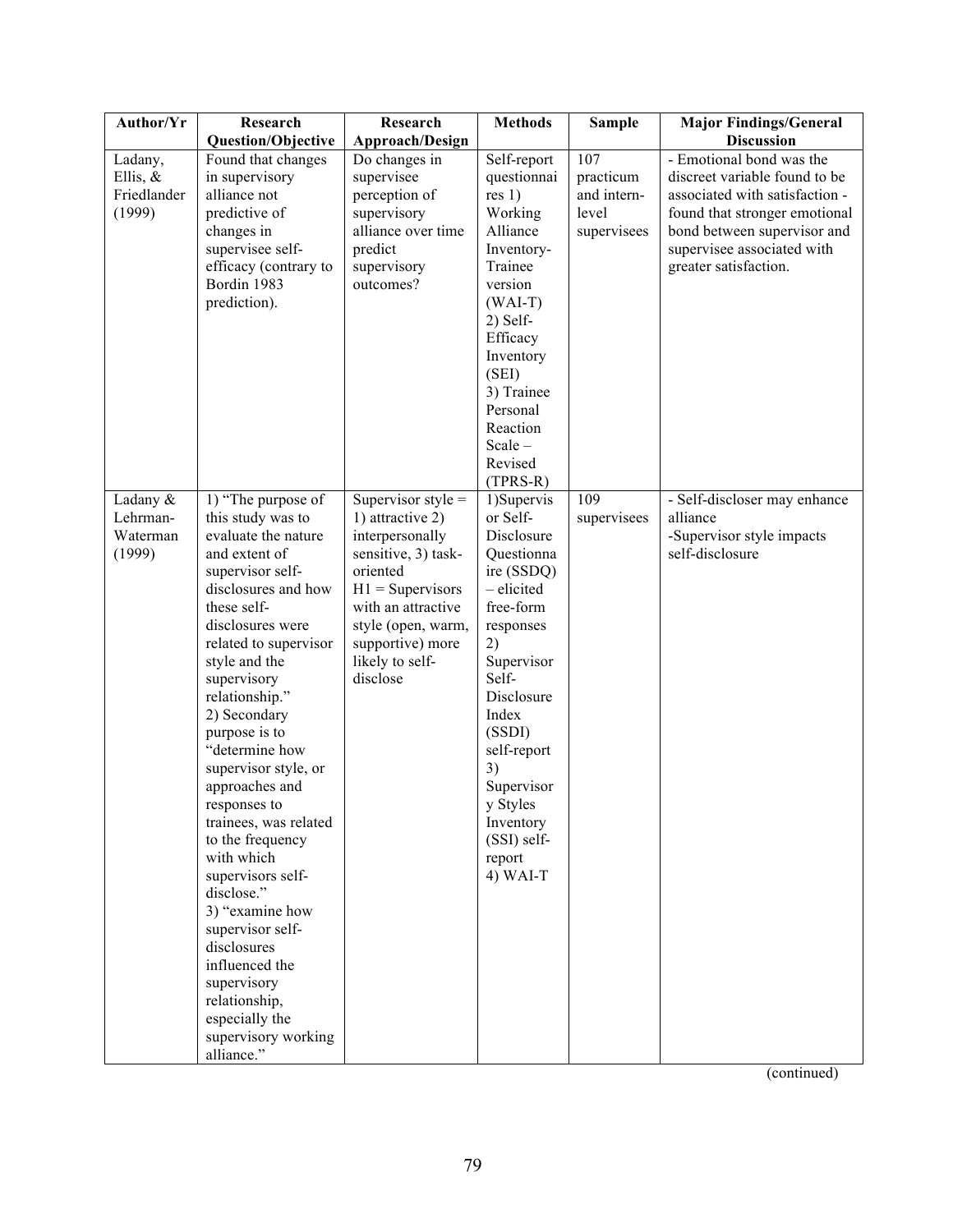| Author/Yr | Research                  | Research                         | <b>Methods</b>         | <b>Sample</b> | <b>Major Findings/General</b>         |
|-----------|---------------------------|----------------------------------|------------------------|---------------|---------------------------------------|
|           | <b>Question/Objective</b> | Approach/Design                  |                        |               | <b>Discussion</b>                     |
| **Ladany, | 1) Review of              | $RQ1 =$                          | Created list           | 151           | - 51% reported at least one           |
| Lehrman-  | literature on ethical     | Understand nature                | of 12                  | practicum     | ethical violation.                    |
| Waterman, | guidelines related to     | and extent of                    | ethical                | and intern-   | - Most frequent violations            |
| Molinaro, | clinical supervision      | supervisors'                     | guidelines             | level         | fell into the categories of 1)        |
| & Wolgast | 2) "supervisee            | adherence to                     | covering               | supervisees   | inadequate evaluation, 2)             |
| (1999)    | perceptions of their      | ethical practices                | most                   |               | issues of confidentiality, and        |
|           | supervisors'              | as perceived by                  | salient                |               | 3) competence with regards            |
|           | adherence to ethical      | their supervisees                | aspects of             |               | to alternative perspectives.          |
|           | guidelines,               | $RQ2 =$ Determine                | supervision            |               | - Less adherence to ethical           |
|           | supervisee reactions      | specific                         | (based on              |               | guidelines associated with            |
|           | to ethical violations,    | supervisee                       | Association            |               | weaker working alliance and           |
|           | and the relationships     | reactions to their               | for                    |               | less supervisee satisfaction.         |
|           | among supervisor          | supervisors'                     | Counselor              |               | - 12 areas of ethical practice        |
|           | ethical behaviors,        | nonadherence to                  | Education              |               | in supervision:                       |
|           | the supervisory           | ethical practices                | and                    |               | 1) performance evaluation             |
|           | working alliance,         | as well as the                   | Supervisio             |               | and monitoring of supervisee          |
|           | and supervisee            | potential impact                 | n                      |               | activities                            |
|           | satisfaction."            | these practices                  | guidelines)            |               | 2) confidentiality issues in          |
|           |                           | had on the                       | plus 3                 |               | supervision                           |
|           |                           | supervisees' work                | additional             |               | 3) ability to work with               |
|           |                           | with clients.                    | guidelines             |               | alternative perspectives              |
|           |                           | $RQ3$ = determine                | deemed                 |               | 4) session boundaries and             |
|           |                           | the relationship                 | important              |               | respectful treatment                  |
|           |                           | between                          | - Total of             |               | 5) orientation to professional        |
|           |                           | supervisor ethical               | 15 ethical             |               | roles and monitoring of site          |
|           |                           | practices and the                | guidelines             |               | standards                             |
|           |                           | quality of the                   | for                    |               | 6) expertise and competency           |
|           |                           | supervisory                      | supervision            |               | issues                                |
|           |                           | relationship,                    | - $\operatorname{Two}$ |               | 7) disclosure to clients              |
|           |                           | specifically the                 | measures               |               | 8) modeling ethical behavior          |
|           |                           | supervisory<br>working alliance. | developed<br>for the   |               | and responding to ethical<br>concerns |
|           |                           | $RQ4 =$ determine                | study:                 |               | 9) crisis coverage and                |
|           |                           | the relationship                 | 1)                     |               | intervention                          |
|           |                           | between                          | Supervisor             |               | 10) dual roles                        |
|           |                           | adherence to                     | Ethical                |               | 11) differentiating                   |
|           |                           | ethical practices                | Practices              |               | supervision from                      |
|           |                           | and supervisee                   | Questionna             |               | psychotherapy and                     |
|           |                           | satisfaction with                | ire (SEPQ)             |               | counseling                            |
|           |                           | supervision.                     | descriptive/           |               | 12) sexual issues                     |
|           |                           | $H1$ = supervisees               | open-ended             |               | 13) multicultural sensitivity         |
|           |                           | would generally                  | questions              |               | toward clients                        |
|           |                           | not address ethical              | 2)                     |               | 14) multicultural sensitivity         |
|           |                           | breach with                      | Supervisor             |               | toward supervisees                    |
|           |                           | supervisor                       | Ethical                |               | 15) client termination and            |
|           |                           | $H2$ = not discuss               | <b>Behavior</b>        |               | follow up issues                      |
|           |                           | with other                       | Scale                  |               |                                       |
|           |                           | supervisors but                  | (SEBS)                 |               |                                       |
|           |                           | would with peers                 | quantitative           |               |                                       |
|           |                           |                                  | /closed-               |               |                                       |
|           |                           |                                  | ended                  |               |                                       |
|           |                           |                                  | questions              |               |                                       |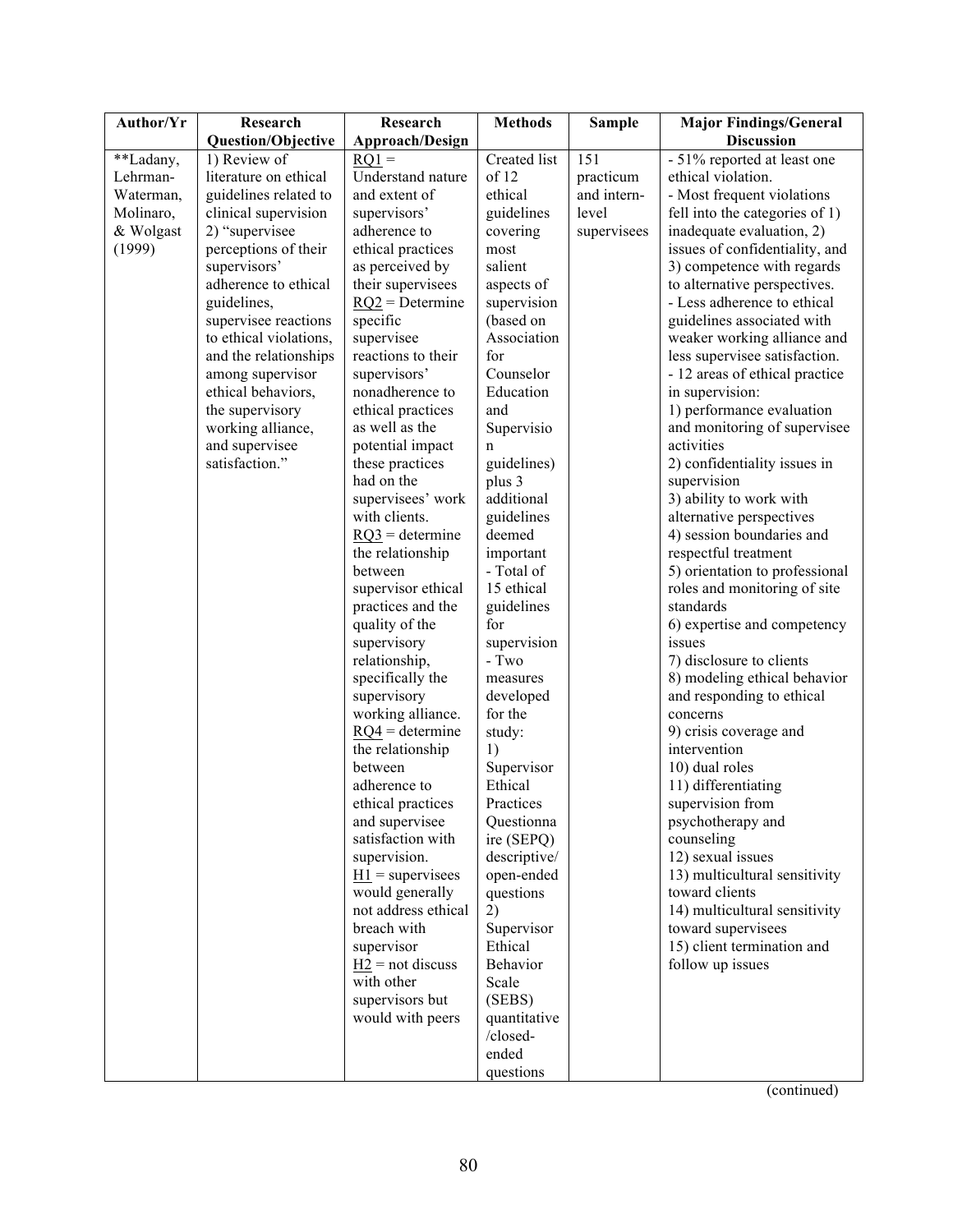| Author/Yr | Research           | Research                             | <b>Methods</b> | <b>Sample</b> | <b>Major Findings/General</b>                             |
|-----------|--------------------|--------------------------------------|----------------|---------------|-----------------------------------------------------------|
|           | Question/Objective | Approach/Design                      |                |               | <b>Discussion</b>                                         |
| **Wall    | "examined ethical  | Examination of                       | Internet       | 180           | - "high frequencies" of                                   |
| (2009)    | adherence by       | "ethical practices                   | survey;        | psychology    | perceived nonadherence in                                 |
|           | supervisors as     | of supervisors as                    | Ethical        | interns       | areas of:                                                 |
|           | perceived by their | perceived by                         | Practices in   |               | 1) observation of trainee                                 |
|           | supervisees and    | supervisees and                      | Supervisio     |               | performance and professional                              |
|           | addressed the      | impact of ethical                    | n Scale        |               | activity                                                  |
|           | practice of        | breaches on                          | (EPSS)         |               | 2) administration of                                      |
|           | supervision and    | supervisee                           | developed      |               | supervisory contracts                                     |
|           | supervision as a   | attitudes and                        | for this       |               | 3) confidentiality in                                     |
|           | distinct           | behavior."                           | study          |               | supervision                                               |
|           | competency."       | - expands on                         | (modified      |               | 4) use of intervention                                    |
|           |                    | previous research                    | instruments    |               | methods by trainees in which                              |
|           |                    | by addressing                        | used in        |               | supervisor was not trained.                               |
|           |                    | supervision as a                     | Ladany et      |               | -Reported that ethical                                    |
|           |                    | distinct                             | al. 1999 -     |               | nonadherence negatively                                   |
|           |                    | competency                           | SEBS and       |               | impacted:                                                 |
|           |                    | - Did supervisor                     | SEPQ)          |               | 1) supervisory alliance                                   |
|           |                    | nonadherence to<br>one or more       |                |               | 2) trust in supervisor<br>3) willingness to disclose      |
|           |                    | ethical principles                   |                |               | information                                               |
|           |                    | have an impact on                    |                |               | 4) motivation to be in the                                |
|           |                    | the supervision                      |                |               | field                                                     |
|           |                    | process by                           |                |               | 5) emotional well-being                                   |
|           |                    | negatively                           |                |               |                                                           |
|           |                    | impacting                            |                |               | -23% reported at least one                                |
|           |                    | supervisory                          |                |               | ethical lapse/violation                                   |
|           |                    | alliance, trust in                   |                |               | -26% had questioned                                       |
|           |                    | supervisor, or                       |                |               | supervisor's ethical judgment                             |
|           |                    | willingness to                       |                |               | on at least one occasion                                  |
|           |                    | disclose in                          |                |               | -Almost a third reported                                  |
|           |                    | supervision? Did                     |                |               | supervisor did not regularly                              |
|           |                    | the unethical or                     |                |               | meet during scheduled                                     |
|           |                    | unprofessional                       |                |               | supervision times.                                        |
|           |                    | behavior                             |                |               | -Highest frequency of ethical                             |
|           |                    | negatively impact                    |                |               | $misconduct = 2/3$ reported                               |
|           |                    | motivation to be                     |                |               | supervisor did not use                                    |
|           |                    | in the field,                        |                |               | observation as evaluation                                 |
|           |                    | negatively impact                    |                |               | method (eg, listening to tapes                            |
|           |                    | quality of care for                  |                |               | or videos) although regularly                             |
|           |                    | clients, or                          |                |               | monitored progress                                        |
|           |                    | negatively impact<br>emotional well- |                |               | notes/charts.                                             |
|           |                    | being?                               |                |               | -Majority did not report<br>boundary issues (crossings or |
|           |                    | (Of these, trust in                  |                |               | violations)                                               |
|           |                    | supervisor and                       |                |               | -38% allowed supervisee to                                |
|           |                    | working alliance                     |                |               | use treatment that supervisor                             |
|           |                    | were most                            |                |               | not trained in                                            |
|           |                    | frequently $-$                       |                |               | $-2nd$ highest area of unethical                          |
|           |                    | $negatively -$                       |                |               | conduct: 42% reported                                     |
|           |                    | impacted)                            |                |               | supervisor did not use                                    |
|           |                    |                                      |                |               | contract (2 out of 5).                                    |
|           |                    |                                      |                |               |                                                           |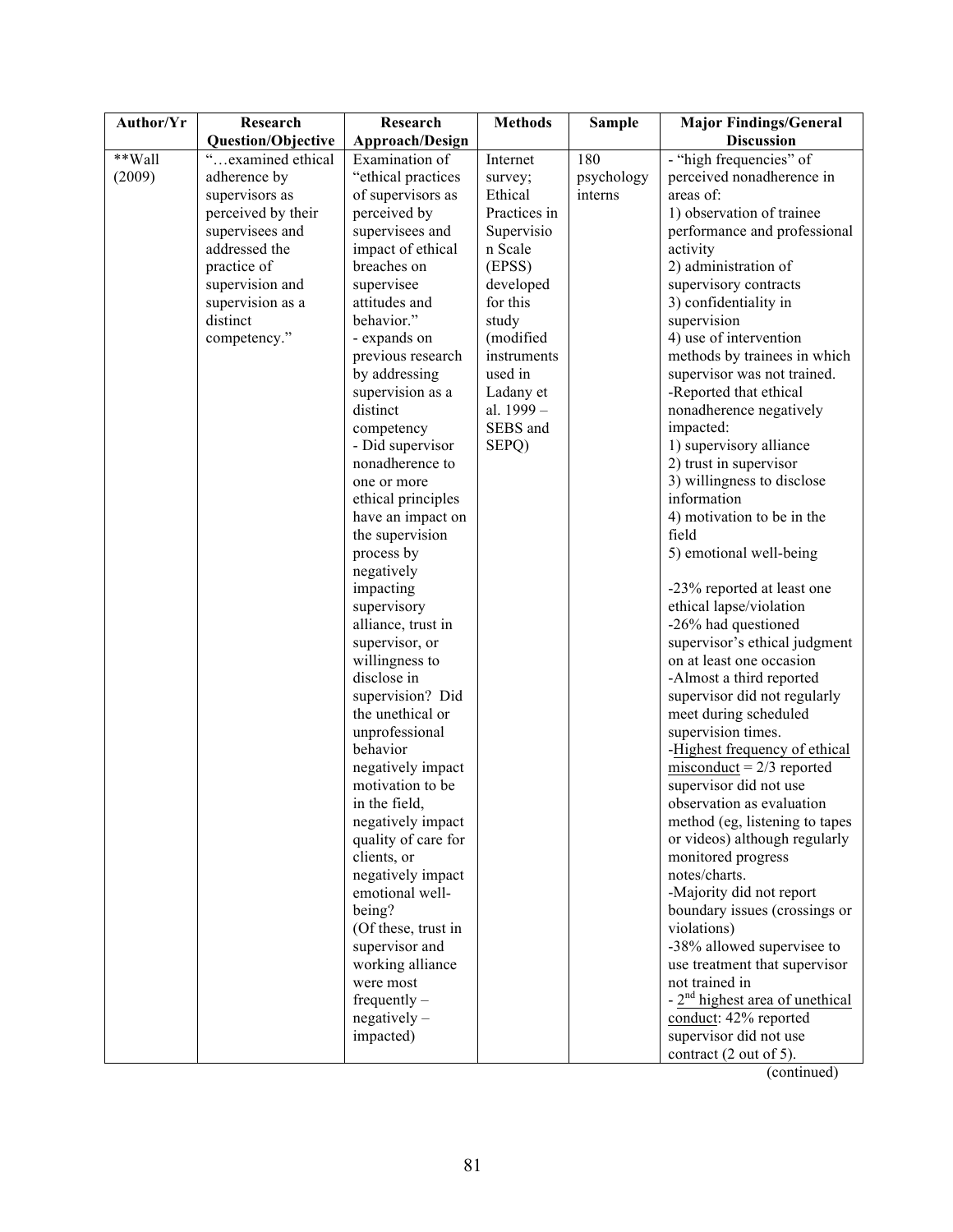| <b>Discussion</b><br>Question/Objective<br>Approach/Design<br>128<br>Most ineffective<br>1) Delineated most<br>What supervisor<br>Mixed-<br>Ladany,<br>Mori, &<br>effective and<br>skills, behaviors,<br>method<br>students<br>characteristics:<br>Mehr<br>ineffective<br>and techniques<br>design;<br>1) depreciated supervision<br>and post-<br>(2013)<br>supervisor skills,<br>were effective in<br>examined<br>docs<br>2) ineffective client<br>conceptualization and tx<br>behaviors, and<br>facilitating<br>multiple<br>supervision<br>techniques.<br>supervisee growth<br>3) weak relationship<br>and which were<br>2) Examined the<br>experiences<br>(others were insufficient<br>relationship btw<br>ineffective and<br>of same<br>knowledge and skill<br>effective and<br>development; insufficient<br>limited growth?<br>group of<br>ineffective<br>supervisees<br>observation and feedback;<br>supervisor bxs and<br>- Each<br>emphasis on evaluation and<br>supervision process<br>participant<br>limitations; negative<br>personal/professional<br>and outcome (i.e.,<br>reported<br>one "best"<br>working alliance,<br>qualities; lack of and<br>supervisor style and<br>misapplication of theory)<br>and one<br>"worst"<br>self-disclosure, and<br>Most effective<br>supervisee<br>characteristics:<br>supervisor;<br>nondisclosure and<br>1) encouraged autonomy<br>1)<br>2) strengthened relationship<br>evaluation).<br>qualitative<br>3) facilitated open discussion<br>questionnai<br>(others were positive<br>re<br>$2)$ WAI-S<br>personal/professional<br>qualities; demonstration of<br>3) SSI<br>clinical skill/knowledge;<br>4) SSDI<br>provide constructive<br>5) Trainee<br>Disclosure<br>challenge; offering<br>feedback/reinforcements;<br>Scale<br>(TDS)<br>engage and value<br>supervision)<br>6)<br>-  "the identified effective<br>Evaluation<br>Process<br>supervisor skills, techniques,<br>within<br>and behaviors arguably can<br>be seen as a primer for<br>Supervisio<br>n Inventory<br>supervisor competencies" (p.<br>(EPSI);<br>41)<br>-Consistent bxs were<br>online<br>identified across both "best"<br>survey |
|-------------------------------------------------------------------------------------------------------------------------------------------------------------------------------------------------------------------------------------------------------------------------------------------------------------------------------------------------------------------------------------------------------------------------------------------------------------------------------------------------------------------------------------------------------------------------------------------------------------------------------------------------------------------------------------------------------------------------------------------------------------------------------------------------------------------------------------------------------------------------------------------------------------------------------------------------------------------------------------------------------------------------------------------------------------------------------------------------------------------------------------------------------------------------------------------------------------------------------------------------------------------------------------------------------------------------------------------------------------------------------------------------------------------------------------------------------------------------------------------------------------------------------------------------------------------------------------------------------------------------------------------------------------------------------------------------------------------------------------------------------------------------------------------------------------------------------------------------------------------------------------------------------------------------------------------------------------------------------------------------------------------------------------------------------------------------------------------------------------------------------------------------------------|
|                                                                                                                                                                                                                                                                                                                                                                                                                                                                                                                                                                                                                                                                                                                                                                                                                                                                                                                                                                                                                                                                                                                                                                                                                                                                                                                                                                                                                                                                                                                                                                                                                                                                                                                                                                                                                                                                                                                                                                                                                                                                                                                                                             |
|                                                                                                                                                                                                                                                                                                                                                                                                                                                                                                                                                                                                                                                                                                                                                                                                                                                                                                                                                                                                                                                                                                                                                                                                                                                                                                                                                                                                                                                                                                                                                                                                                                                                                                                                                                                                                                                                                                                                                                                                                                                                                                                                                             |
|                                                                                                                                                                                                                                                                                                                                                                                                                                                                                                                                                                                                                                                                                                                                                                                                                                                                                                                                                                                                                                                                                                                                                                                                                                                                                                                                                                                                                                                                                                                                                                                                                                                                                                                                                                                                                                                                                                                                                                                                                                                                                                                                                             |
|                                                                                                                                                                                                                                                                                                                                                                                                                                                                                                                                                                                                                                                                                                                                                                                                                                                                                                                                                                                                                                                                                                                                                                                                                                                                                                                                                                                                                                                                                                                                                                                                                                                                                                                                                                                                                                                                                                                                                                                                                                                                                                                                                             |
|                                                                                                                                                                                                                                                                                                                                                                                                                                                                                                                                                                                                                                                                                                                                                                                                                                                                                                                                                                                                                                                                                                                                                                                                                                                                                                                                                                                                                                                                                                                                                                                                                                                                                                                                                                                                                                                                                                                                                                                                                                                                                                                                                             |
|                                                                                                                                                                                                                                                                                                                                                                                                                                                                                                                                                                                                                                                                                                                                                                                                                                                                                                                                                                                                                                                                                                                                                                                                                                                                                                                                                                                                                                                                                                                                                                                                                                                                                                                                                                                                                                                                                                                                                                                                                                                                                                                                                             |
|                                                                                                                                                                                                                                                                                                                                                                                                                                                                                                                                                                                                                                                                                                                                                                                                                                                                                                                                                                                                                                                                                                                                                                                                                                                                                                                                                                                                                                                                                                                                                                                                                                                                                                                                                                                                                                                                                                                                                                                                                                                                                                                                                             |
|                                                                                                                                                                                                                                                                                                                                                                                                                                                                                                                                                                                                                                                                                                                                                                                                                                                                                                                                                                                                                                                                                                                                                                                                                                                                                                                                                                                                                                                                                                                                                                                                                                                                                                                                                                                                                                                                                                                                                                                                                                                                                                                                                             |
|                                                                                                                                                                                                                                                                                                                                                                                                                                                                                                                                                                                                                                                                                                                                                                                                                                                                                                                                                                                                                                                                                                                                                                                                                                                                                                                                                                                                                                                                                                                                                                                                                                                                                                                                                                                                                                                                                                                                                                                                                                                                                                                                                             |
|                                                                                                                                                                                                                                                                                                                                                                                                                                                                                                                                                                                                                                                                                                                                                                                                                                                                                                                                                                                                                                                                                                                                                                                                                                                                                                                                                                                                                                                                                                                                                                                                                                                                                                                                                                                                                                                                                                                                                                                                                                                                                                                                                             |
|                                                                                                                                                                                                                                                                                                                                                                                                                                                                                                                                                                                                                                                                                                                                                                                                                                                                                                                                                                                                                                                                                                                                                                                                                                                                                                                                                                                                                                                                                                                                                                                                                                                                                                                                                                                                                                                                                                                                                                                                                                                                                                                                                             |
|                                                                                                                                                                                                                                                                                                                                                                                                                                                                                                                                                                                                                                                                                                                                                                                                                                                                                                                                                                                                                                                                                                                                                                                                                                                                                                                                                                                                                                                                                                                                                                                                                                                                                                                                                                                                                                                                                                                                                                                                                                                                                                                                                             |
|                                                                                                                                                                                                                                                                                                                                                                                                                                                                                                                                                                                                                                                                                                                                                                                                                                                                                                                                                                                                                                                                                                                                                                                                                                                                                                                                                                                                                                                                                                                                                                                                                                                                                                                                                                                                                                                                                                                                                                                                                                                                                                                                                             |
|                                                                                                                                                                                                                                                                                                                                                                                                                                                                                                                                                                                                                                                                                                                                                                                                                                                                                                                                                                                                                                                                                                                                                                                                                                                                                                                                                                                                                                                                                                                                                                                                                                                                                                                                                                                                                                                                                                                                                                                                                                                                                                                                                             |
|                                                                                                                                                                                                                                                                                                                                                                                                                                                                                                                                                                                                                                                                                                                                                                                                                                                                                                                                                                                                                                                                                                                                                                                                                                                                                                                                                                                                                                                                                                                                                                                                                                                                                                                                                                                                                                                                                                                                                                                                                                                                                                                                                             |
|                                                                                                                                                                                                                                                                                                                                                                                                                                                                                                                                                                                                                                                                                                                                                                                                                                                                                                                                                                                                                                                                                                                                                                                                                                                                                                                                                                                                                                                                                                                                                                                                                                                                                                                                                                                                                                                                                                                                                                                                                                                                                                                                                             |
|                                                                                                                                                                                                                                                                                                                                                                                                                                                                                                                                                                                                                                                                                                                                                                                                                                                                                                                                                                                                                                                                                                                                                                                                                                                                                                                                                                                                                                                                                                                                                                                                                                                                                                                                                                                                                                                                                                                                                                                                                                                                                                                                                             |
|                                                                                                                                                                                                                                                                                                                                                                                                                                                                                                                                                                                                                                                                                                                                                                                                                                                                                                                                                                                                                                                                                                                                                                                                                                                                                                                                                                                                                                                                                                                                                                                                                                                                                                                                                                                                                                                                                                                                                                                                                                                                                                                                                             |
|                                                                                                                                                                                                                                                                                                                                                                                                                                                                                                                                                                                                                                                                                                                                                                                                                                                                                                                                                                                                                                                                                                                                                                                                                                                                                                                                                                                                                                                                                                                                                                                                                                                                                                                                                                                                                                                                                                                                                                                                                                                                                                                                                             |
|                                                                                                                                                                                                                                                                                                                                                                                                                                                                                                                                                                                                                                                                                                                                                                                                                                                                                                                                                                                                                                                                                                                                                                                                                                                                                                                                                                                                                                                                                                                                                                                                                                                                                                                                                                                                                                                                                                                                                                                                                                                                                                                                                             |
|                                                                                                                                                                                                                                                                                                                                                                                                                                                                                                                                                                                                                                                                                                                                                                                                                                                                                                                                                                                                                                                                                                                                                                                                                                                                                                                                                                                                                                                                                                                                                                                                                                                                                                                                                                                                                                                                                                                                                                                                                                                                                                                                                             |
|                                                                                                                                                                                                                                                                                                                                                                                                                                                                                                                                                                                                                                                                                                                                                                                                                                                                                                                                                                                                                                                                                                                                                                                                                                                                                                                                                                                                                                                                                                                                                                                                                                                                                                                                                                                                                                                                                                                                                                                                                                                                                                                                                             |
|                                                                                                                                                                                                                                                                                                                                                                                                                                                                                                                                                                                                                                                                                                                                                                                                                                                                                                                                                                                                                                                                                                                                                                                                                                                                                                                                                                                                                                                                                                                                                                                                                                                                                                                                                                                                                                                                                                                                                                                                                                                                                                                                                             |
|                                                                                                                                                                                                                                                                                                                                                                                                                                                                                                                                                                                                                                                                                                                                                                                                                                                                                                                                                                                                                                                                                                                                                                                                                                                                                                                                                                                                                                                                                                                                                                                                                                                                                                                                                                                                                                                                                                                                                                                                                                                                                                                                                             |
|                                                                                                                                                                                                                                                                                                                                                                                                                                                                                                                                                                                                                                                                                                                                                                                                                                                                                                                                                                                                                                                                                                                                                                                                                                                                                                                                                                                                                                                                                                                                                                                                                                                                                                                                                                                                                                                                                                                                                                                                                                                                                                                                                             |
|                                                                                                                                                                                                                                                                                                                                                                                                                                                                                                                                                                                                                                                                                                                                                                                                                                                                                                                                                                                                                                                                                                                                                                                                                                                                                                                                                                                                                                                                                                                                                                                                                                                                                                                                                                                                                                                                                                                                                                                                                                                                                                                                                             |
|                                                                                                                                                                                                                                                                                                                                                                                                                                                                                                                                                                                                                                                                                                                                                                                                                                                                                                                                                                                                                                                                                                                                                                                                                                                                                                                                                                                                                                                                                                                                                                                                                                                                                                                                                                                                                                                                                                                                                                                                                                                                                                                                                             |
|                                                                                                                                                                                                                                                                                                                                                                                                                                                                                                                                                                                                                                                                                                                                                                                                                                                                                                                                                                                                                                                                                                                                                                                                                                                                                                                                                                                                                                                                                                                                                                                                                                                                                                                                                                                                                                                                                                                                                                                                                                                                                                                                                             |
|                                                                                                                                                                                                                                                                                                                                                                                                                                                                                                                                                                                                                                                                                                                                                                                                                                                                                                                                                                                                                                                                                                                                                                                                                                                                                                                                                                                                                                                                                                                                                                                                                                                                                                                                                                                                                                                                                                                                                                                                                                                                                                                                                             |
|                                                                                                                                                                                                                                                                                                                                                                                                                                                                                                                                                                                                                                                                                                                                                                                                                                                                                                                                                                                                                                                                                                                                                                                                                                                                                                                                                                                                                                                                                                                                                                                                                                                                                                                                                                                                                                                                                                                                                                                                                                                                                                                                                             |
|                                                                                                                                                                                                                                                                                                                                                                                                                                                                                                                                                                                                                                                                                                                                                                                                                                                                                                                                                                                                                                                                                                                                                                                                                                                                                                                                                                                                                                                                                                                                                                                                                                                                                                                                                                                                                                                                                                                                                                                                                                                                                                                                                             |
|                                                                                                                                                                                                                                                                                                                                                                                                                                                                                                                                                                                                                                                                                                                                                                                                                                                                                                                                                                                                                                                                                                                                                                                                                                                                                                                                                                                                                                                                                                                                                                                                                                                                                                                                                                                                                                                                                                                                                                                                                                                                                                                                                             |
|                                                                                                                                                                                                                                                                                                                                                                                                                                                                                                                                                                                                                                                                                                                                                                                                                                                                                                                                                                                                                                                                                                                                                                                                                                                                                                                                                                                                                                                                                                                                                                                                                                                                                                                                                                                                                                                                                                                                                                                                                                                                                                                                                             |
|                                                                                                                                                                                                                                                                                                                                                                                                                                                                                                                                                                                                                                                                                                                                                                                                                                                                                                                                                                                                                                                                                                                                                                                                                                                                                                                                                                                                                                                                                                                                                                                                                                                                                                                                                                                                                                                                                                                                                                                                                                                                                                                                                             |
|                                                                                                                                                                                                                                                                                                                                                                                                                                                                                                                                                                                                                                                                                                                                                                                                                                                                                                                                                                                                                                                                                                                                                                                                                                                                                                                                                                                                                                                                                                                                                                                                                                                                                                                                                                                                                                                                                                                                                                                                                                                                                                                                                             |
|                                                                                                                                                                                                                                                                                                                                                                                                                                                                                                                                                                                                                                                                                                                                                                                                                                                                                                                                                                                                                                                                                                                                                                                                                                                                                                                                                                                                                                                                                                                                                                                                                                                                                                                                                                                                                                                                                                                                                                                                                                                                                                                                                             |
|                                                                                                                                                                                                                                                                                                                                                                                                                                                                                                                                                                                                                                                                                                                                                                                                                                                                                                                                                                                                                                                                                                                                                                                                                                                                                                                                                                                                                                                                                                                                                                                                                                                                                                                                                                                                                                                                                                                                                                                                                                                                                                                                                             |
|                                                                                                                                                                                                                                                                                                                                                                                                                                                                                                                                                                                                                                                                                                                                                                                                                                                                                                                                                                                                                                                                                                                                                                                                                                                                                                                                                                                                                                                                                                                                                                                                                                                                                                                                                                                                                                                                                                                                                                                                                                                                                                                                                             |
| and "worst" supervisors                                                                                                                                                                                                                                                                                                                                                                                                                                                                                                                                                                                                                                                                                                                                                                                                                                                                                                                                                                                                                                                                                                                                                                                                                                                                                                                                                                                                                                                                                                                                                                                                                                                                                                                                                                                                                                                                                                                                                                                                                                                                                                                                     |
| - Unique finding = supervisee                                                                                                                                                                                                                                                                                                                                                                                                                                                                                                                                                                                                                                                                                                                                                                                                                                                                                                                                                                                                                                                                                                                                                                                                                                                                                                                                                                                                                                                                                                                                                                                                                                                                                                                                                                                                                                                                                                                                                                                                                                                                                                                               |
| empowerment is important                                                                                                                                                                                                                                                                                                                                                                                                                                                                                                                                                                                                                                                                                                                                                                                                                                                                                                                                                                                                                                                                                                                                                                                                                                                                                                                                                                                                                                                                                                                                                                                                                                                                                                                                                                                                                                                                                                                                                                                                                                                                                                                                    |
| value for supervisees                                                                                                                                                                                                                                                                                                                                                                                                                                                                                                                                                                                                                                                                                                                                                                                                                                                                                                                                                                                                                                                                                                                                                                                                                                                                                                                                                                                                                                                                                                                                                                                                                                                                                                                                                                                                                                                                                                                                                                                                                                                                                                                                       |
| (consists of "encouraging                                                                                                                                                                                                                                                                                                                                                                                                                                                                                                                                                                                                                                                                                                                                                                                                                                                                                                                                                                                                                                                                                                                                                                                                                                                                                                                                                                                                                                                                                                                                                                                                                                                                                                                                                                                                                                                                                                                                                                                                                                                                                                                                   |
| autonomy and facilitating                                                                                                                                                                                                                                                                                                                                                                                                                                                                                                                                                                                                                                                                                                                                                                                                                                                                                                                                                                                                                                                                                                                                                                                                                                                                                                                                                                                                                                                                                                                                                                                                                                                                                                                                                                                                                                                                                                                                                                                                                                                                                                                                   |
| openness to the supervisees'                                                                                                                                                                                                                                                                                                                                                                                                                                                                                                                                                                                                                                                                                                                                                                                                                                                                                                                                                                                                                                                                                                                                                                                                                                                                                                                                                                                                                                                                                                                                                                                                                                                                                                                                                                                                                                                                                                                                                                                                                                                                                                                                |
| ideas" (p. 41)                                                                                                                                                                                                                                                                                                                                                                                                                                                                                                                                                                                                                                                                                                                                                                                                                                                                                                                                                                                                                                                                                                                                                                                                                                                                                                                                                                                                                                                                                                                                                                                                                                                                                                                                                                                                                                                                                                                                                                                                                                                                                                                                              |
| - Other helpful aspects as                                                                                                                                                                                                                                                                                                                                                                                                                                                                                                                                                                                                                                                                                                                                                                                                                                                                                                                                                                                                                                                                                                                                                                                                                                                                                                                                                                                                                                                                                                                                                                                                                                                                                                                                                                                                                                                                                                                                                                                                                                                                                                                                  |
| identified by supervisees was<br>self-disclosure for benefit of                                                                                                                                                                                                                                                                                                                                                                                                                                                                                                                                                                                                                                                                                                                                                                                                                                                                                                                                                                                                                                                                                                                                                                                                                                                                                                                                                                                                                                                                                                                                                                                                                                                                                                                                                                                                                                                                                                                                                                                                                                                                                             |
|                                                                                                                                                                                                                                                                                                                                                                                                                                                                                                                                                                                                                                                                                                                                                                                                                                                                                                                                                                                                                                                                                                                                                                                                                                                                                                                                                                                                                                                                                                                                                                                                                                                                                                                                                                                                                                                                                                                                                                                                                                                                                                                                                             |
| supervisee and providing                                                                                                                                                                                                                                                                                                                                                                                                                                                                                                                                                                                                                                                                                                                                                                                                                                                                                                                                                                                                                                                                                                                                                                                                                                                                                                                                                                                                                                                                                                                                                                                                                                                                                                                                                                                                                                                                                                                                                                                                                                                                                                                                    |
| "positive and challenging"<br>feedback (p. 41)                                                                                                                                                                                                                                                                                                                                                                                                                                                                                                                                                                                                                                                                                                                                                                                                                                                                                                                                                                                                                                                                                                                                                                                                                                                                                                                                                                                                                                                                                                                                                                                                                                                                                                                                                                                                                                                                                                                                                                                                                                                                                                              |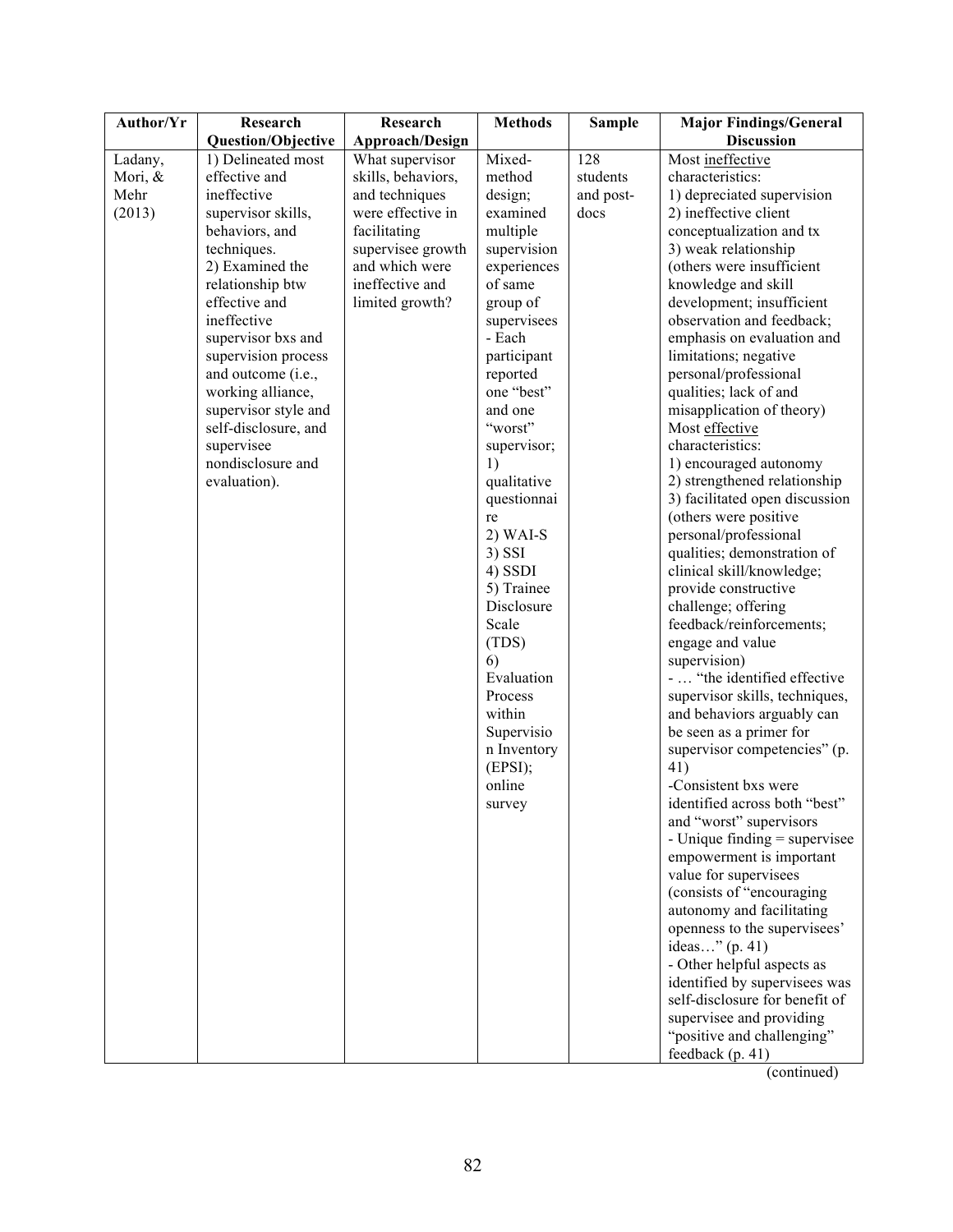| Author/Yr                              | Research                                                                                                                                                                                                                     | Research                                                                                                                                                                                                                                                                                                                                                                                                                                           | <b>Methods</b>                                                                                                                                                                                                                                                       | <b>Sample</b>               | <b>Major Findings/General</b>                                                                                                                                                                                                                                                                                                                                                                                                                                                                                                                                                                                                                                                                                                                                          |
|----------------------------------------|------------------------------------------------------------------------------------------------------------------------------------------------------------------------------------------------------------------------------|----------------------------------------------------------------------------------------------------------------------------------------------------------------------------------------------------------------------------------------------------------------------------------------------------------------------------------------------------------------------------------------------------------------------------------------------------|----------------------------------------------------------------------------------------------------------------------------------------------------------------------------------------------------------------------------------------------------------------------|-----------------------------|------------------------------------------------------------------------------------------------------------------------------------------------------------------------------------------------------------------------------------------------------------------------------------------------------------------------------------------------------------------------------------------------------------------------------------------------------------------------------------------------------------------------------------------------------------------------------------------------------------------------------------------------------------------------------------------------------------------------------------------------------------------------|
|                                        | <b>Question/Objective</b>                                                                                                                                                                                                    | <b>Approach/Design</b>                                                                                                                                                                                                                                                                                                                                                                                                                             |                                                                                                                                                                                                                                                                      |                             | <b>Discussion</b>                                                                                                                                                                                                                                                                                                                                                                                                                                                                                                                                                                                                                                                                                                                                                      |
| Mehr,<br>Ladany, &<br>Caskie<br>(2010) | 1) Examine content<br>of and reasons for<br>supervisee<br>nondisclosure<br>2) influence of<br>supervisee anxiety<br>and perception of<br>working alliance on<br>amount of<br>nondisclosure and<br>willingness to<br>disclose | Mixed-method;<br>qualitative and<br>quantitative data<br>collected about a<br>single supervision<br>session                                                                                                                                                                                                                                                                                                                                        | 1)<br>Supervisee<br>Nondisclos<br>ure Survey<br>2) Trainee<br>Disclosure<br>Scale<br>$3)$ WAI-S<br>4) Trainee<br>Anxiety<br>Scale                                                                                                                                    | 204<br>supervisees          | - In the single session being<br>queried, 84.3% reported<br>withholding info from<br>supervisor<br>- Most common<br>nondisclosure was related to<br>perceived negative<br>experience in supervision<br>-Perception of stronger<br>working alliance related to<br>less nondisclosure and<br>willingness to disclosure<br>- Higher anxiety associated<br>with greater nondisclosure<br>and less willingness to<br>disclose<br>- Reasons for nondisclosure<br>most often related to<br>impression management,<br>deference to supervisor, and<br>perceived negative<br>consequences<br>- [Most often relates to<br>supervision issues but can<br>also include clinical issues<br>and/or personal issues].<br>- [Reference several studies<br>of reasons for nondisclosure |
| Mehr,<br>Ladany, &<br>Caskie<br>(2015) | Built on 2010 study;<br>hypothesized<br>relationships<br>between self-<br>efficacy, anxiety,<br>and willingness to<br>disclose.                                                                                              | $\underline{H1}$ = higher self-<br>efficacy would<br>predict less<br>anxiety in<br>supervision<br>$H2$ = perception<br>of stronger<br>working alliance<br>would predict less<br>anxiety in<br>supervision<br>$\underline{H3}$ = perception<br>of a stronger<br>working alliance<br>would predict<br>higher willingness<br>to disclose<br>$H4 =$ lower levels<br>of anxiety in<br>supervision would<br>predict higher<br>willingness to<br>disclose | 1) Trainee<br>Anxiety<br>Scale<br>2) State-<br>Trait<br>Anxiety<br>Inventory<br>3) WAI-S<br>4)<br>Counseling<br>Activity<br>Self-<br>Efficacy<br>Scales<br>5) Self-<br>Efficacy<br>Inventory<br>6) Trainee<br>Disclosure<br>Scale<br>7) Self-<br>Disclosure<br>Index | 201<br>doctoral<br>students | (p. 104)<br>- Hypotheses supported:<br>1) higher self-efficacy<br>predicted less anxiety in<br>supervision<br>2) perception of stronger<br>working alliance predicted<br>less anxiety in supervision<br>3) perception of stronger<br>working alliance predicted<br>higher willingness to disclose<br>(Other two hypotheses not<br>supported)<br>- [Reference Bernard &<br>Goodyear (2009) supervisee<br>nondisclosure could have<br>serious impact on supervisor<br>since responsible for<br>unethical behavior on the part<br>of the trainee].                                                                                                                                                                                                                        |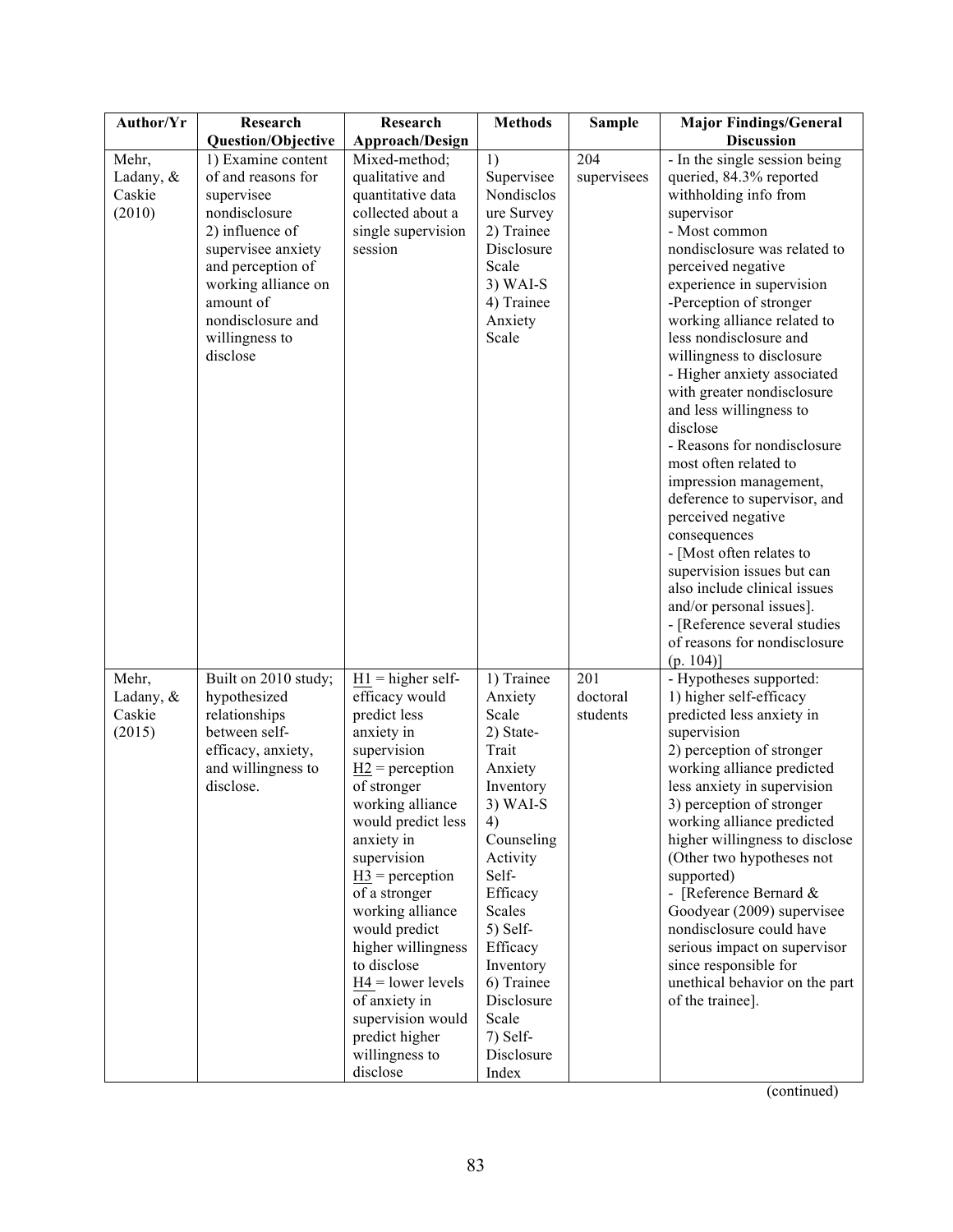| Author/Yr   | Research                  | Research        | <b>Methods</b> | <b>Sample</b> | <b>Major Findings/General</b>                      |
|-------------|---------------------------|-----------------|----------------|---------------|----------------------------------------------------|
|             | <b>Question/Objective</b> | Approach/Design |                |               | <b>Discussion</b>                                  |
| Pakdaman,   | Investigation of          | Quantitative    | $1)$ WAI-S     | 332           | - "Clinical supervision                            |
| Shafranske, | influence of              | design; online  | 2) Personal    | Doctoral      | provides the foundation for                        |
| & Falender  | relationship between      | survey          | Reaction       | trainees      | cultivating ethical practice                       |
| (2014)      | supervisor and            |                 | Disclosure     | (clinical     | and professionalism for                            |
|             | supervisee on             |                 | Questionna     | and           | mental health trainees" (p.                        |
|             | supervisee's              |                 | ire            | counseling)   | 427).                                              |
|             | countertransference       |                 |                |               | - "Exploration and                                 |
|             | disclosures.              |                 | Respondent     |               | management of a                                    |
|             | Replication and           |                 | s answered     |               | supervisee's personal                              |
|             | expansion of              |                 | questions      |               | reactivity or                                      |
|             | previous study            |                 | re:            |               | countertransference (CT) is a                      |
|             | (Daniel, 2008)            |                 | vignettes      |               | critical component of                              |
|             |                           |                 |                |               | supervision and has clear                          |
|             |                           |                 |                |               | ethical implications for                           |
|             |                           |                 |                |               | clinical management and the                        |
|             |                           |                 |                |               | development of clinical<br>competence" (p. 427)    |
|             |                           |                 |                |               | - positive correlation                             |
|             |                           |                 |                |               | between supervisory alliance                       |
|             |                           |                 |                |               | and comfort AND likelihood                         |
|             |                           |                 |                |               | of CT disclosures                                  |
|             |                           |                 |                |               | - highlights importance of                         |
|             |                           |                 |                |               | interpersonal bond and                             |
|             |                           |                 |                |               | supervisors' responsibility in                     |
|             |                           |                 |                |               | fostering this bond.                               |
|             |                           |                 |                |               | - "Supervisors facilitate the                      |
|             |                           |                 |                |               | development of clinical                            |
|             |                           |                 |                |               | competence through                                 |
|             |                           |                 |                |               | oversight and by engaging                          |
|             |                           |                 |                |               | trainees to reflect upon and                       |
|             |                           |                 |                |               | apply principles of evidence-                      |
|             |                           |                 |                |               | based                                              |
|             |                           |                 |                |               | practiceincorporating                              |
|             |                           |                 |                |               | ethics throughout" (p. 427)                        |
|             |                           |                 |                |               | "ethics govern every                               |
|             |                           |                 |                |               | aspect of conduct, leading to                      |
|             |                           |                 |                |               | professionalism" (p. 427)                          |
|             |                           |                 |                |               | - "Among the competencies<br>that are addressed in |
|             |                           |                 |                |               | supervision, management of                         |
|             |                           |                 |                |               | CT, also referred to in other                      |
|             |                           |                 |                |               | theoretical frames as                              |
|             |                           |                 |                |               | reactivity, is integral to                         |
|             |                           |                 |                |               | ethical and effective practice"                    |
|             |                           |                 |                |               | $(p. 428)$ . Managing CT is an                     |
|             |                           |                 |                |               | ethical requirement.                               |
|             |                           |                 |                |               | - Section 7.04 of Ethics Code                      |
|             |                           |                 |                |               | says supervisees not required                      |
|             |                           |                 |                |               | to disclose personal info, but                     |
|             |                           |                 |                |               | have to disclose as relates to                     |
|             |                           |                 |                |               | problems working with                              |
|             |                           |                 |                |               | clients.                                           |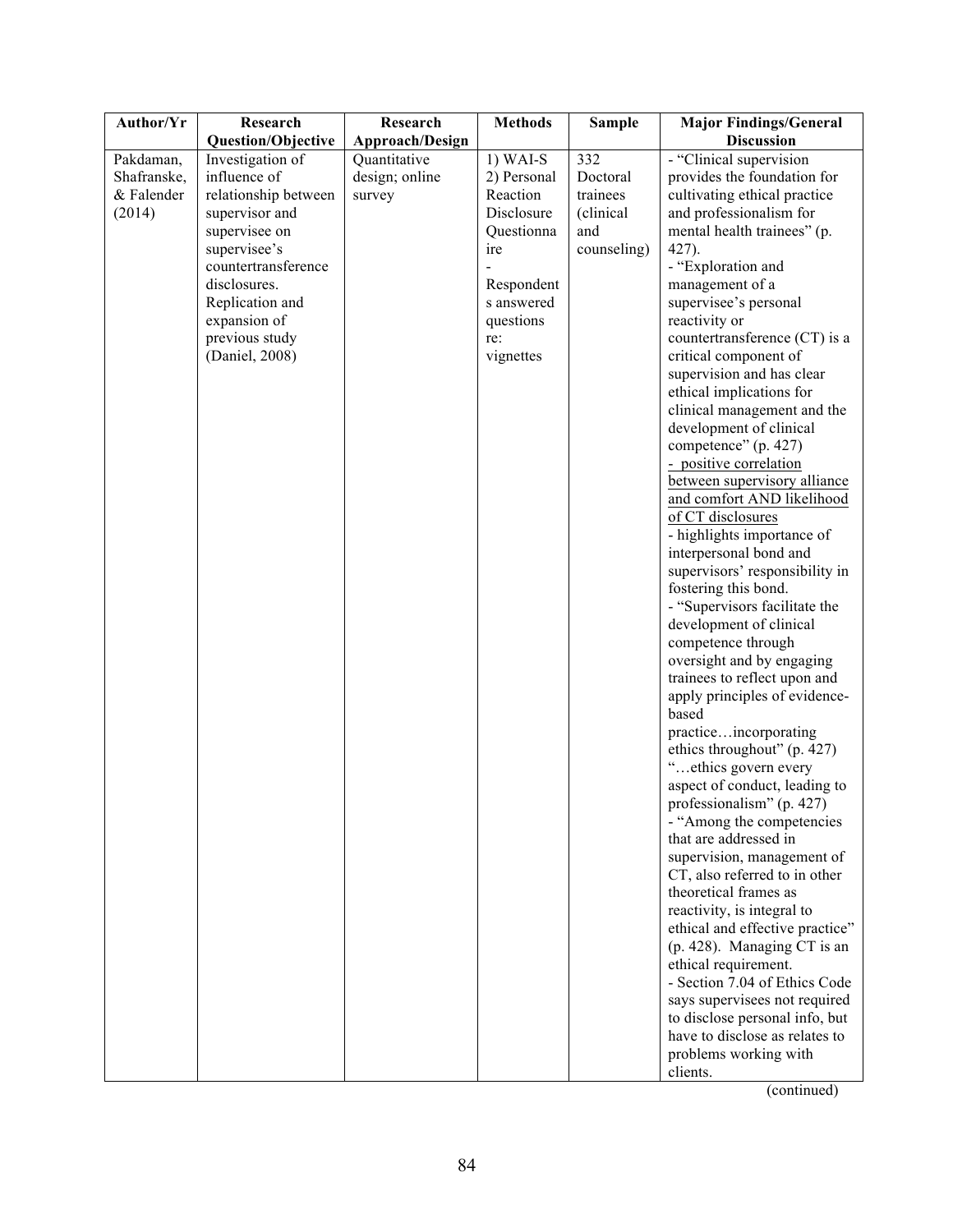| Author/Yr                        | Research                                                                                                              | Research        | <b>Methods</b>                                           | <b>Sample</b>                                                      | <b>Major Findings/General</b>                                                                                                                                                                                                                                                                                                                                                                                                                                                                                                                                                                                                                  |
|----------------------------------|-----------------------------------------------------------------------------------------------------------------------|-----------------|----------------------------------------------------------|--------------------------------------------------------------------|------------------------------------------------------------------------------------------------------------------------------------------------------------------------------------------------------------------------------------------------------------------------------------------------------------------------------------------------------------------------------------------------------------------------------------------------------------------------------------------------------------------------------------------------------------------------------------------------------------------------------------------------|
|                                  | <b>Question/Objective</b>                                                                                             | Approach/Design |                                                          |                                                                    | <b>Discussion</b>                                                                                                                                                                                                                                                                                                                                                                                                                                                                                                                                                                                                                              |
| Papile<br>(2013)<br>Dissertation | Exploration of<br>"critical incidents"<br>within supervision<br>that "help or hinder"<br>a supervisee's<br>competence |                 | Interviews<br>using<br>Critical<br>Incident<br>Technique | Masters<br>and<br>Doctoral<br>trainees;<br>clinical<br>supervisors | Helpful incidents grouped<br>into following categories:<br>1) Direct support<br>2) Feedback<br>3) Empowerment and<br>Encouragement<br>4) Process-based supervision<br>5) Supervisor as teacher and<br>role model<br>6) Supervisor vulnerability<br>Hindering incidents:<br>1) Feeling unsupported<br>2) Critical and attacking<br>behaviors<br>3) Conflicts with feedback<br>and evaluation<br>-Results did not support use<br>of Integrative Developmental<br>Model in supervision<br>- An essential part of<br>supervision is "involving<br>supervisees in ethical<br>decision-making and<br>exploring the challenges<br>surrounding ethical |
| Powers                           | Factors contributing                                                                                                  |                 |                                                          |                                                                    | practice" (p. 123).<br>- Largest difference (seen in                                                                                                                                                                                                                                                                                                                                                                                                                                                                                                                                                                                           |
| (2015)<br>Dissertation           | to assessments of<br>problematic (but<br>adequate)<br>inadequate, and<br>harmful supervision<br>experiences           |                 |                                                          |                                                                    | 9 of 10 factors) between<br>categories of problematic and<br>harmful.<br>- Differentiation btw<br>problematic and inadequate<br>in 7 of 10 factors<br>-Differentiation between<br>inadequate and harmful in 3<br>of 10 factors.                                                                                                                                                                                                                                                                                                                                                                                                                |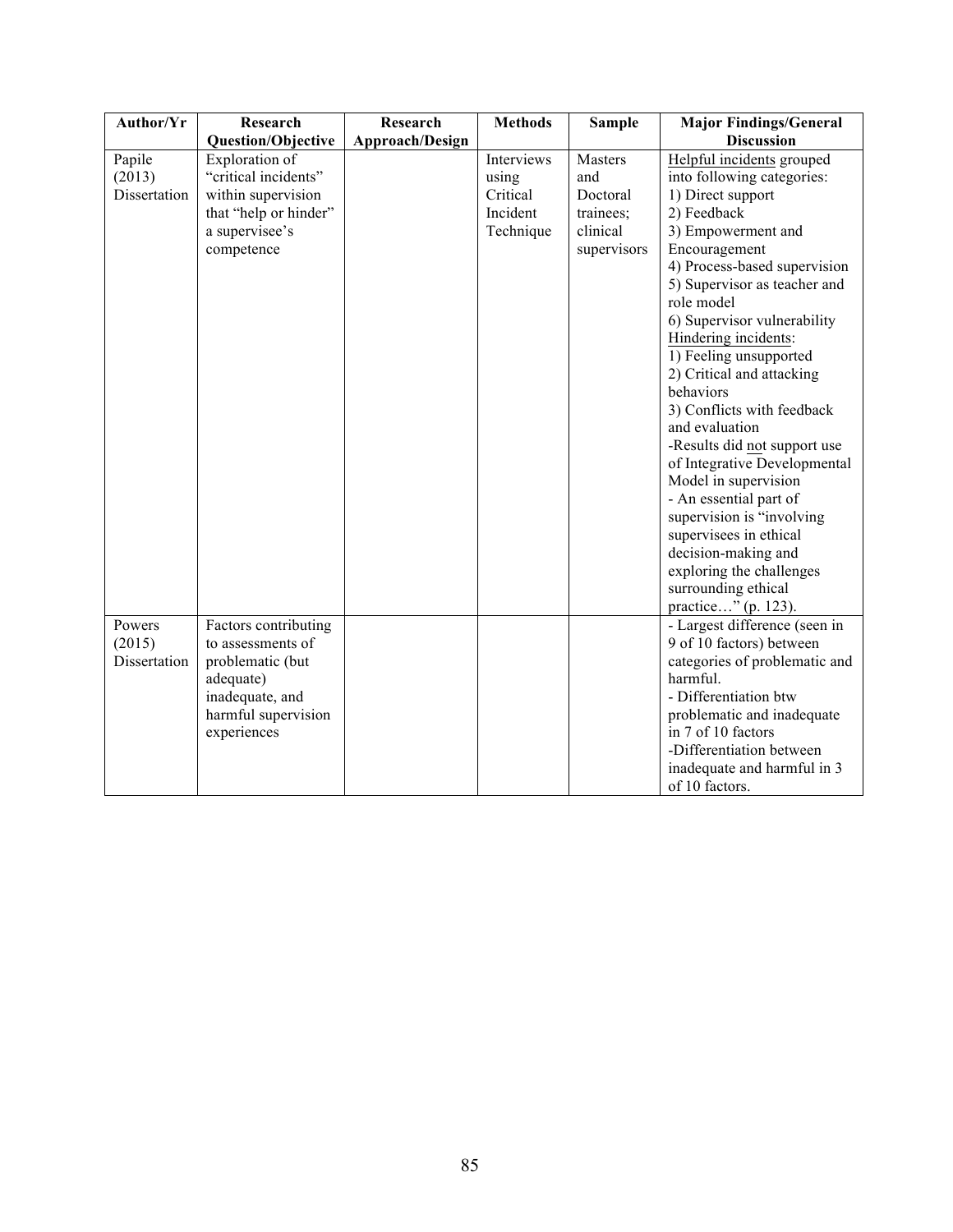#### APPENDIX C

#### Summary Table of Selected Literature References

- American Psychological Association. (2010). Ethical principles of psychologists and code of conduct. Retrieved from http://apa.org/ethics/code/index.aspx
- American Psychological Association. (2015). Guidelines for clinical supervision in health service psychology. *American Psychologist*, *70*(1), 33-46. https://doi.org/10.1037/a0038112
- American Psychological Association. (2017). *Standards of accreditation for health service psychology.* Retrieved from http://www.apa.org/ed/accreditation/about/policies/standards-of-accreditation.pdf
- Anderson, S. F., & Maxwell, S. E. (2016). There's more than one way to conduct a replication study: Beyond statistical significance. *Psychological Methods*, *21*(1), 1-12. https://doi.org/10.1037/met0000051
- Association of Psychology Postdoctoral and Internship Centers. (2017). *2017 APPIC match statistics – phase 1* [Data file]. Retrieved from https://www.appic.org/Match/MatchStatistics/MatchStatistics2017PhaseI.aspx
- Barnett, J. E. (2014). Introduction: The (hopefully) essential primer on clinical supervision. *Journal of Clinical Psychology*, *70*(11), 1023-1029. https://doi.org/10.1002/jclp.22123
- Barnett, J. E., Erickson Cornish, J. A., Goodyear, R. K., & Lichtenberg, J. W. (2007). Commentaries on the ethical and effective practice of clinical supervision. *Professional Psychology: Research and Practice*, *38*(3), 268-275. https://doi.org/10.1037/0735- 7028.38.3.268
- Barnett, J. E., & Molzon, C. H. (2014). Clinical supervision of psychotherapy: Essential ethics issues for supervisors and supervisees. *Journal of Clinical Psychology*, *70*(11), 1051- 1061. https://doi.org/10.1002/jclp.22126
- Bernard, J. M., & Goodyear, R. K. (2009). *Fundamentals of clinical supervision* (4th ed.). Upper Saddle River, NJ: Pearson Education.
- Bernard, J. M., & Goodyear, R. K. (2014). *Fundamentals of clinical supervision* (5th ed.). Boston, MA: Pearson.
- Bodner, K. E. (2012). Ethical principles and standards that inform educational gatekeeping practices in psychology. *Ethics & Behavior*, *22*(1), 60-74. https://doi.org/10.1080/10508422.2012.638827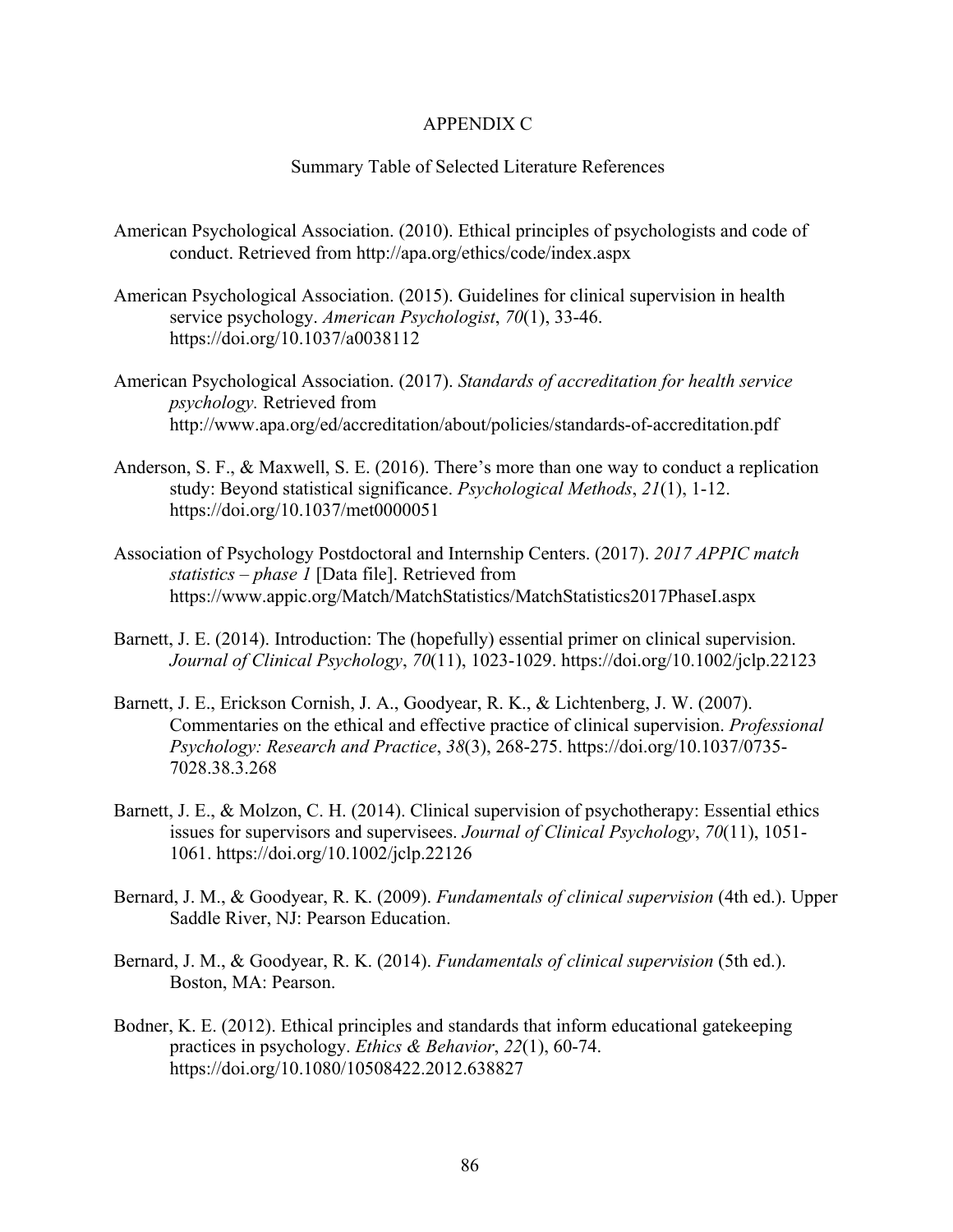- Budz, J. (2014). *The appropriateness of boundaries between psychology trainees and their supervisors/educators as it relates to online social networking (Doctoral dissertation).* Retrieved from ProQuest Dissertations & Theses Global. (UMI No. 1553001095)
- Cikanek, K., Veach, P. M., & Braun, C. (2004). Advanced doctoral students' knowledge and understanding of clinical supervisor ethical responsibilities: A brief report. *The Clinical Supervisor*, *23*(1), 191-196. https://doi.org/10.1300/J001v23n01\_12
- Cornish, J. A. (2013). Ethical issues in education and training. *Training and Education in Professional Psychology*, *8*(4), 197-200. https://doi.org/10.1037/tep0000076
- Crall, J. (2011). *Ethical behavior of supervisors: Effects on supervisee experiences and behavior* (Doctoral dissertation). Retrieved from ProQuest Dissertations and Theses. (UMI No. 3456116)
- D'eon, M., Lear, N., Turner, M., & Jones, C. (2007). Perils of the hidden curriculum revisited. *Medical Teacher*, *29*(4), 295-296. https://doi.org/10.1080/01421590701291485
- Eisenhard, M. L., & Muse-Burke, J. L. (2015). A comparison of individual supervision at forensic, inpatient, and college counseling internship sites. *Training and Education in Professional Psychology*, *9*(1), 61-67. https://doi.org/10.1037/tep0000051
- Ellis, M. V., Berger, L., Hanus, A. E., Ayala, E. E., Swords, B. A., & Siembor, M. (2014a). Inadequate and harmful clinical supervision: Testing a revised framework and assessing occurrence. *Counseling Psychologist*, *42*(4), 434-472. https://doi.org/10.1177/0011000013508656
- Ellis, M. V., Berger, L., Hanus, A. E., Ayala, E. E., Swords, B. A., & Siembor, M. (2014b). *Inadequate and harmful clinical supervision descriptor ratings* [Measurement instrument]. http://dx.doi.org/10.1037/t34123-000
- Falender, C. A., & Shafranske, E. P. (2004). Evaluation of the supervisory process. In C. A. Falender, E. P. Shafranske, & C. J. Falicov (Eds.) *Clinical supervision: A competencybased approach* (pp. 195-226). https://doi.org/10.1037/10806-008
- Falender, C. A., & Shafranske, E. P. (2007). Competence in competency-based supervision practice: Construct and application. *Professional Psychology: Research and Practice*, *38*(3), 232-240. https://doi.org/10.1037/0735-7028.38.3.232
- Falender, C. A., & Shafranske, E. P. (2012). The importance of competency-based clinical supervision and training in the twenty-first century: Why bother? *Journal of Contemporary Psychotherapy, 42*(3), 129-137. https://doi.org/10.1007/s10879-011-9198- 9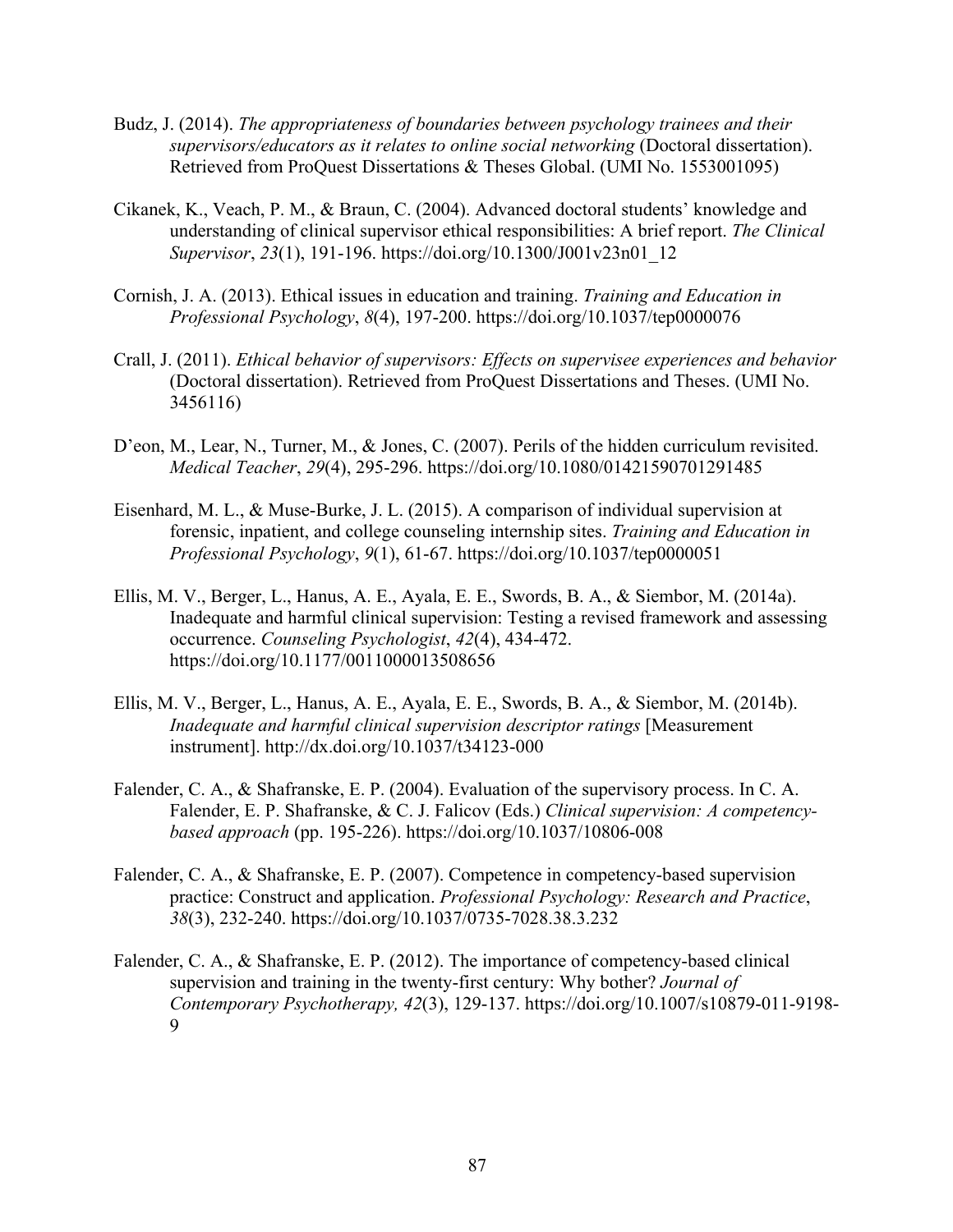- Falender, C. A., & Shafranske, E. P. (2014a). Clinical supervision in the era of competence. In W. B. Johnson & N. J. Kaslow (Eds.), *Oxford handbook of education & training in professional psychology*. New York, NY: Oxford University Press.
- Falender, C. A., & Shafranske, E. P. (2014b). Clinical supervision: The state of the art. *Journal of Clinical Psychology*, *70*(11), 1030-1041. https://doi.org/10.1002/jclp.22124
- Falender, C. A., & Shafranske, E. P. (2017). *Supervision essentials for the practice of competency-based supervision*. Washington, DC: American Psychological Association.
- Falender, C. A., Shafranske, E. P., & Falicov, C. J. (Eds.) (2014). *Diversity and multiculturalism in clinical supervision: A competency-based approach*. Washington, DC: American Psychological Association.
- Falender, C. A., Shafranske, E. P., & Ofek, A. (2014). Competent clinical supervision: Emerging effective practices. *Counseling Psychology Quarterly*, *27*(4), 393–408, https://doi.org/10.1080/09515070.2014.934785
- Falvey, J. E., & Cohen, C. R. (2004). The buck stops here: Documenting clinical supervision. *The Clinical Supervisor*, *22*(2), 63-80. https://doi.org/10.1300/J001v22n02\_05
- Fouad, N. A., Grus, C. L., Hatcher, R. L., Kaslow, N. J., Hutchings, P. S., Madson, M. B., ... Crossman, R. E. (2009). Competency benchmarks: A model for understanding and measuring competence in professional psychology across training levels. *Training and Education in Professional Psychology, 3*, S5–S26. https://doi.org/10.1037/a0015832
- Fricker, R. D., & Schonlau, M. (2002). Advantages and disadvantages of Internet research surveys: Evidence from the literature. *Field Methods*, *14*(4), 347-367. https://doi.org/10.1177/152582202237725
- Gabbard, G. O. (2012). *Professionalism in psychiatry*. Washington, DC: American Psychiatric Publishing.
- Gilfoyle, N. (2008). The legal exosystem: Risk management in addressing student competence problems in professional psychology training. *Training and Education in Professional Psychology*, *2*(4), 202-209. https://doi.org/10.1037/1931-3918.2.4.202
- Glicken, A. D., & Merenstein, G. B. (2007). Addressing the hidden curriculum: Understanding educator professionalism. *Medical Teacher, 29,* 54-57. https://doi.org/10.1080/01421590601182602
- Goodyear, R. K. (2014). Supervision as pedagogy: Attending to its essential instructional and learning processes. *Clinical Supervisor*, *33*(1), 82-99. https://doi.org/10.1080/07325223.2014.918914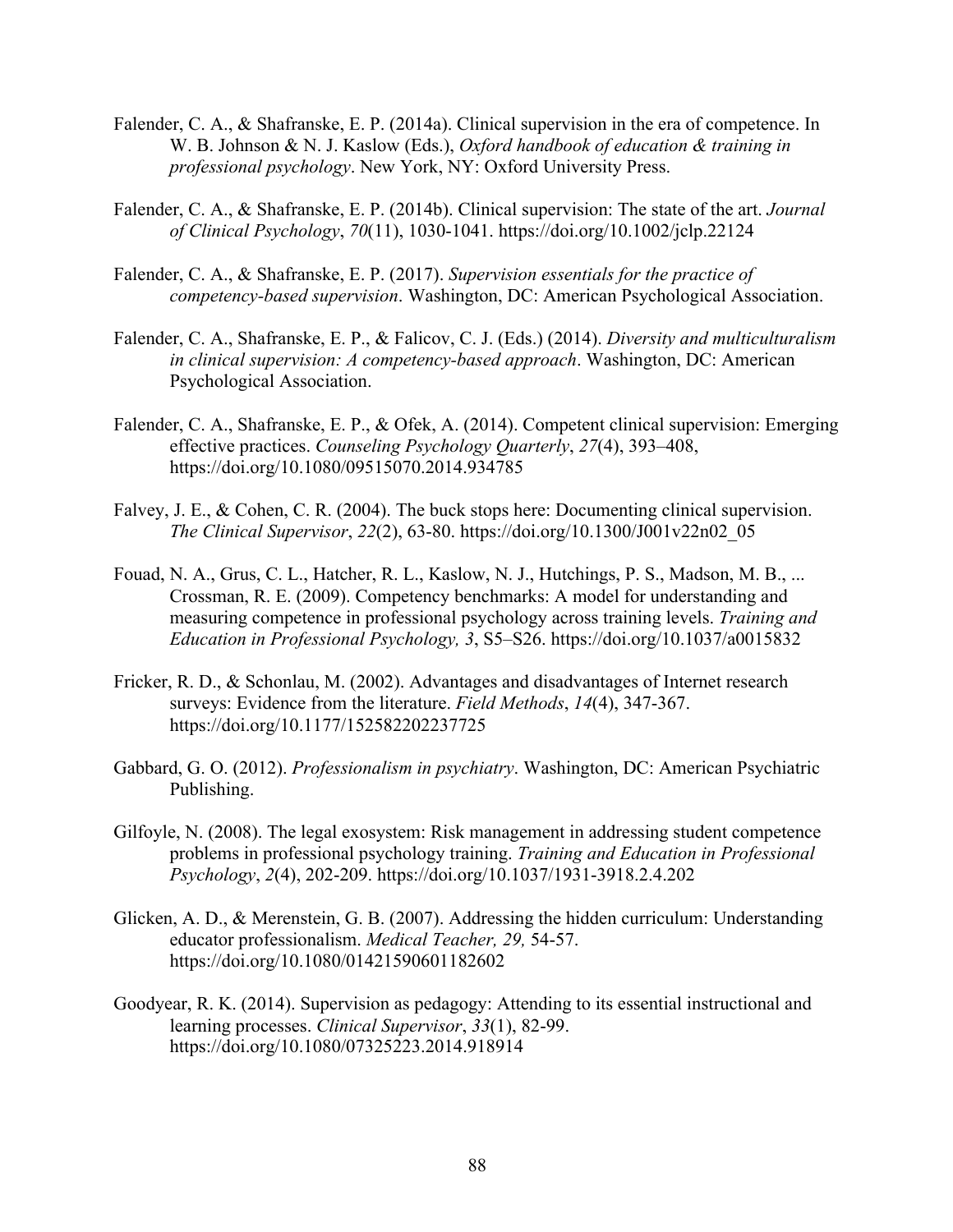- Gottlieb, M. C., Robinson, K., & Younggren, J. N. (2007). Multiple relations in supervision: Guidance for administrators, supervisors, and students. *Professional Psychology: Research & Practice*, *38*(3), 241-247. https://doi.org/10.1037/0735-7028.38.3.241
- Grus, C. L., & Kaslow, N. J. (2014). Professionalism: Professional values and attitudes in psychology. In W. B. Johnson & N. J. Kaslow (Eds.), Oxford handbook of education and training in professional psychology (pp. 491–509). New York, NY: Oxford.
- Hafferty, F. W., & Castellani, B. (2010). The increasing complexities of professionalism. *Academic Medicine*, *85*(2), 288-301. https://doi.org/10.1097/ACM.0b013e3181c85b43
- Handelsman, M. M., Gottlieb, M. C., & Knapp, S. (2005). Training ethical psychologists: An acculturation model. *Professional Psychology: Research and Practice*, *36*(1), 59-65. https://doi.org/10.1037/0735-7028.36.1.59
- Hardy, E. A. (2011). *Clinical and counseling psychology graduate student and postdoctorate supervisees' perceptions and experiences of boundary crossings and boundary violations in the supervisory relationship* (Doctoral dissertation). Retrieved from ProQuest Dissertations & Theses Global. (UMI No. 871097201)
- Hoffman, M. A., Hill, C. E., Holmes, S. E., & Freitas, G. F. (2005). Supervisor perspective on the process and outcome of giving easy, difficult, or no feedback to supervisees. *Journal of Counseling Psychology*, *52*(1), 3-13. https://doi.org/10.1037/0022-0167.52.1.3
- Hoonakker, P., & Carayon, P. (2009). Questionnaire survey nonresponse: A comparison of postal mail and Internet surveys. *International Journal of Human-Computer Interaction, 25*(5), 348-373. https://doi.org/10.1080/10447310902864951
- Johnson, W. B., Barnett, J. E., Elman, N. S., Forrest, L., & Kaslow, N. J. (2013). The competence constellation model: A communitarian approach to support professional competence. *Professional Psychology: Research and Practice*, *44*(5), 343-354. https://doi.org/10.1037/a0033131
- Johnson, W. B., & Kaslow, N. J. (Eds.) (2014). *The Oxford handbook of education and training in professional psychology*. New York, NY: Oxford University Press.
- Kirk, H. E. (2014). *The association between supervisory alliance, counterproductive events during psychotherapy supervision, and trainee self-efficacy* (Doctoral dissertation). Retrieved from ProQuest Dissertations & Theses Global. (UMI No. 3680451)
- Kozlowski, J. M., Pruitt, N. T., DeWalt, T. A., & Knox, S. (2014). Can boundary crossings in clinical supervision be beneficial? *Counselling Psychology Quarterly*, *27*(2), 109-126. https://doi.org/10.1080/09515070.2013.870123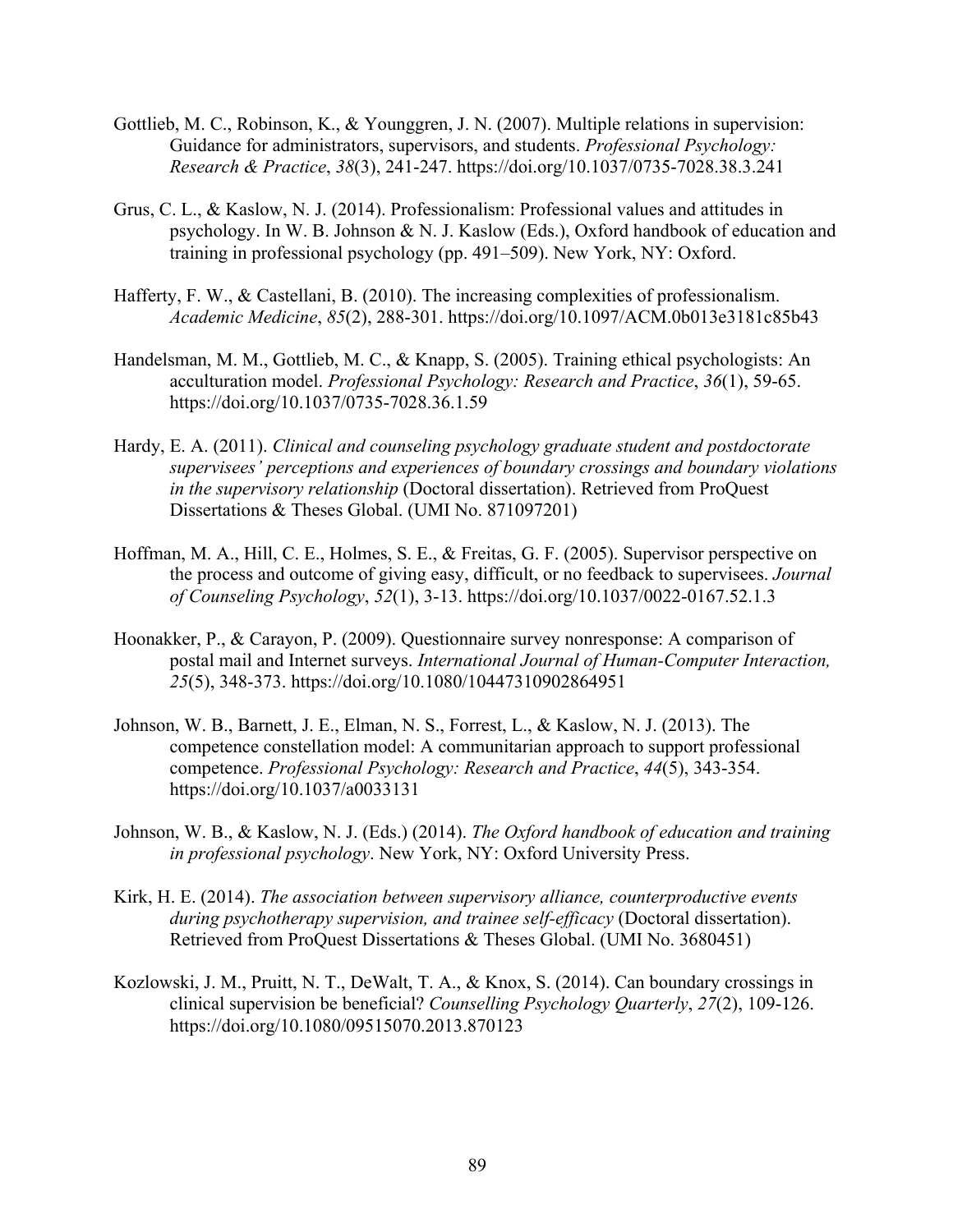- Ladany, N., Ellis, M. V., & Friedlander, M. L. (1999). The supervisory working alliance, trainee self-efficacy, and satisfaction. *Journal of Counseling & Development*, *77*(4), 447-455. https://doi.org/10.1002/j.1556-6676.1999.tb02472.x
- Ladany, N., Friedlander, M. L., & Nelson, M. L. (2005). *Critical events in psychotherapy supervision: An interpersonal approach*. Washington, DC: American Psychological Association
- Ladany, N., & Lehrman-Waterman, D. E. (1999). The content and frequency of supervisor selfdisclosures and their relationship to supervisor style and the supervisory working alliance. *Counselor Education & Supervision*, *38*(3), 143-160. https://doi.org/10.1002/j.1556-6978.1999.tb00567.x
- Ladany, N., Lehrman-Waterman, D., Molinaro, M., & Wolgast, B. (1999). Psychotherapy supervisor ethical practices: Adherence to guidelines, the supervisory working alliance, and supervisee satisfaction. *The Counseling Psychologist*, *27*(3), 443-475. https://doi.org/10.1177/0011000099273008
- Ladany, N., Mori, Y., & Mehr, K. E. (2013). Effective and ineffective supervision. *The Counseling Psychologist, 41*(1), 28-47. https://doi.org/10.1177/0011000012442648
- Ladany, N. (2014). The ingredients of supervisor failure. *Journal of Clinical Psychology*, *70*(11), 1094-1103. https://doi.org/10.1002/jclp.22130
- Lehrman-Waterman, D.E., & Ladany, N. (2001). Development and validation of the evaluation process within supervision inventory. *Journal of Counseling Psychology*, *48,* 168-177. https://doi.org/10.1037/0022-0167.48.2.168
- Makel, M. C. (2014). The empirical march: Making science better at self-correction. *Psychology of Aesthetics, Creativity, and The Arts*, *8*(1), 2-7. https://doi.org/10.1037/a0035803
- Mehr, K. E., Ladany, N., & Caskie, G. L. (2010). Trainee nondisclosure in supervision: What are they not telling you? *Counselling & Psychotherapy Research*, *10*(2), 103-113. https://doi.org/10.1080/14733141003712301
- Mehr, K. E., Ladany, N., & Caskie, G.L. (2015). Factors influencing trainee willingness to disclose in supervision. *Training and Education in Professional Psychology, 9*(1), 44-51. http://dx.doi.org/10.1037/tep0000028
- Milne, D. (2010). Can we enhance the training of clinical supervisors? A national pilot study of an evidence‐based approach. *Clinical Psychology & Psychotherapy*, *17*(4), 321-328.
- Minnes, P. M. (1987). Ethical issues in supervision. *Canadian Psychology/Psychologie Canadienne*, *28*(3), 285-290. https://doi.org/10.1037/h0079910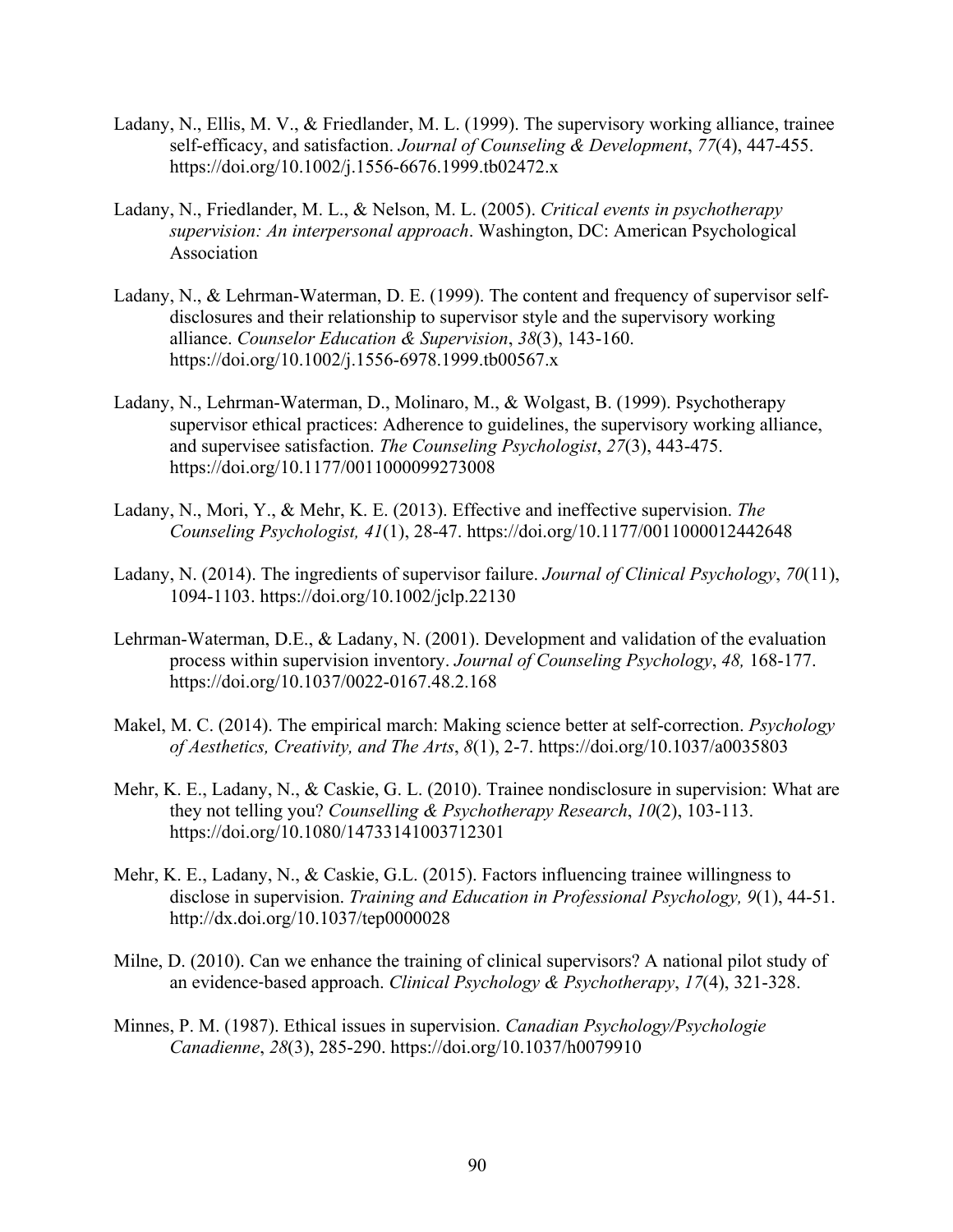- Moffett, L. A. (2009). Directed self-reflection protocols in supervision. *Training and Education in Professional Psychology*, *3*(2), 78-83. https://doi.org/10.1037/a0014384
- Nagy, T. F. (2011). *Essential ethics for psychologists: A primer for understanding and mastering core issues.* Washington, DC: American Psychological Association. https://doi.org/10.1037/12345-012
- Nelson, M. L., & Friedlander, M. L. (2001). A close look at conflictual supervisory relationships: The trainee's perspective. *Journal of Counseling Psychology*, *48*, 384-395. https://doi.org/10.1037/0022-0167.48.4.384
- Newman, C. F. (2013). Training cognitive behavioral therapy supervisors: Didactics, simulated practice, and meta-supervision. *Journal of Cognitive Psychotherapy*, *27*(1), 5-18. https://doi.org/10.1891/0889-8391.27.1.5
- Ofek, A. (2013). *The supervisory alliance and trainee disclosure of clinically relevant events in supervision* (Doctoral dissertation). Retrieved from ProQuest Dissertations and Theses database. (UMI No. 3565339)
- Orchowski, L., Evangelista, N. M., & Probst, D. R. (2010). Enhancing supervisee reflectivity in clinical supervision: A case study illustration. *Psychotherapy: Theory, Research, Practice, Training*, *47*(1), 51-67. https://doi.org/10.1037/a0018844
- Pakdaman, S., Shafranske, E., & Falender, C. (2014). Ethics in supervision: Consideration of the supervisory alliance and countertransference management of psychology doctoral students. *Ethics & Behavior*, *25*(5), 427-441. https://doi.org/10.1080/10508422.2014.947415
- Papile, C. (2013). *Two sides to the coin: An exploration of helpful and hindering supervision events contributing to psychologist competence* (Doctoral dissertation). Retrieved from ProQuest Dissertations & Theses. (UMI No. 1504616343)
- Pettifor, J., Sinclair, C., & Falender, C. A. (2014). Ethical supervision: Harmonizing rules and ideals in a globalizing world. *Training and Education in Professional Psychology*, *8*(4), 201-210. https://doi.org/10.1037/tep0000046
- Powers, R. A. (2015). *Problematic clinical supervision in the mental health professions: Gatekeeping the gatekeeper* (Doctoral dissertation). Retrieved from ProQuest Dissertations & Theses Global. (UMI No. 3664320)
- Reiser, R. P., & Milne, D. L. (2014). A systematic review and reformulation of outcome evaluation in clinical supervision: Applying the fidelity framework. *Training and Education in Professional Psychology*, *8*(3), 149-157. https://doi.org/10.1037/tep0000031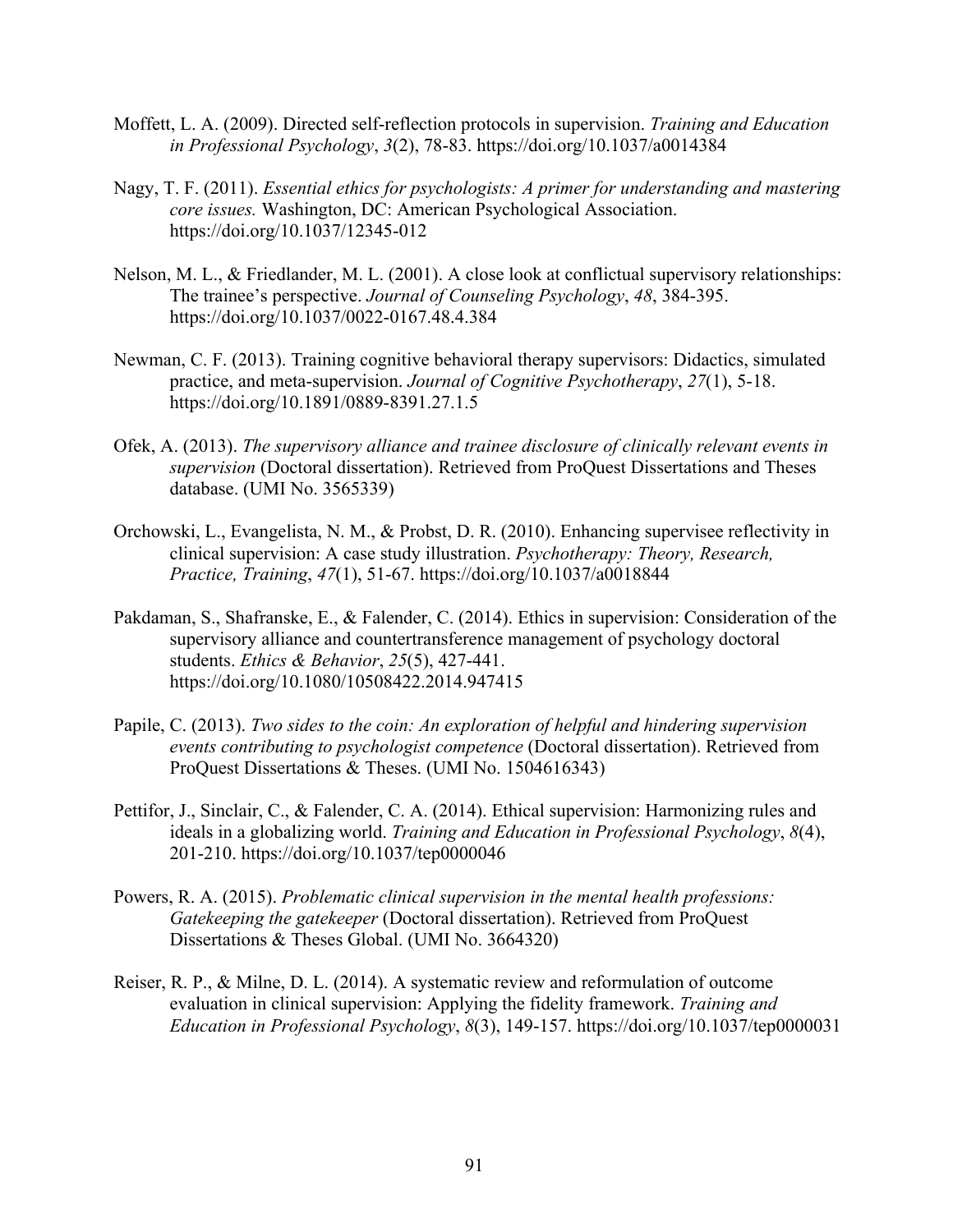- Shafranske, E. P., & Falender, C. A. (2016). Clinical supervision. In J. C. Norcross, G. R. VandenBos, & D. K. Freedheim (Eds.), *APA handbook of clinical psychology* (vol. 5 pp. 175-196). https://doi.org/10.1037/14774-012
- Shallcross, R. L., Johnson, W. B., & Lincoln, S. H. (2010). Supervision. In J. Thomas & M. Herson (Eds.), *Handbook of clinical psychology competencies* (pp. 501–548). https://doi.org/10.1007/978-0-387-09757-2\_19
- Ten Cate, O. (2005), Entrustability of professional activities and competency-based training. *Medical Education, 39,* 1176–1177. https://doi.org/10.1111/j.1365-2929.2005.02341.x
- Thomas, J. T. (2007). Informed consent through contracting for supervision: Minimizing risks, enhancing benefits. *Professional Psychology: Research & Practice*, *38*(3), 221-231. https://doi.org/10.1037/0735-7028.38.3.221
- Thomas, J. T. (2010). *The ethics of supervision and consultation: Practical guidance for mental health professionals*. Washington, DC: American Psychological Association. https://doi.org/10.1037/12078-006
- Uhlig, C. E., Seitz, B., Eter, N., Promesberger, J., & Busse, H. (2014). Efficiencies of Internetbased digital and paper-based scientific surveys and the estimated costs and time for different-sized cohorts. *PloS One*, *9*(10). https://doi.org/10.1371/journal.pone.0108441
- Wall, A. (2009). Psychology interns' perceptions of supervisor ethical behavior. *Dissertation Abstracts International*, *70*, 3799.
- Ward, M. K., & Pond, S. B. (2015). Using virtual presence and survey instructions to minimize careless responding on Internet-based surveys. *Computers in Human Behavior*, *48*, 554- 568. https://doi.org/10.1016/j.chb.2015.01.070
- Watkins, C. E. (2012). Psychotherapy supervision in the new millennium: Competency-based, evidence-based, particularized, and energized. *Journal of Contemporary Psychotherapy, 42*(3), 193-203. https://doi.org/10.1007/s10879-011-9202-4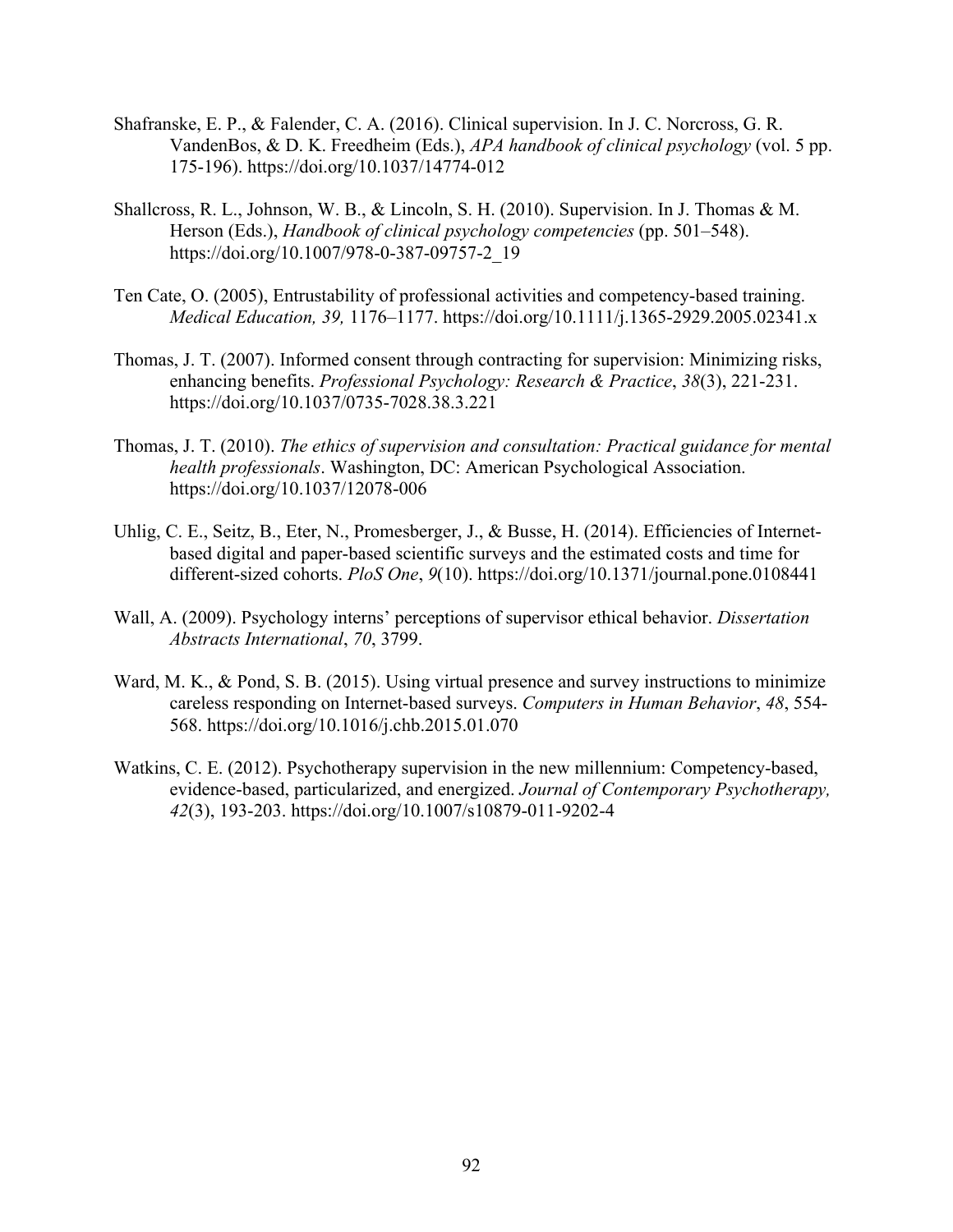### APPENDIX D

### Additional Tables

Table A1

# *Participant Demographics (N = 111)*

| Characteristic                  | n                | $\frac{0}{0}$ |
|---------------------------------|------------------|---------------|
| Gender                          |                  |               |
| Female                          | 98               | 88.3          |
| Male                            | 12               | 10.8          |
| Other                           | 1                | 0.9           |
| Not reported                    | $\overline{0}$   | 0.0           |
| Racial/ethnic identification    |                  |               |
| <b>African American/Black</b>   | 7                | 6.3           |
| American Indian/Alaska Native   | $\mathbf{1}$     | 0.9           |
| Asian/Pacific Islander          | 6                | 5.4           |
| Hispanic/Latino                 | 8                | 7.2           |
| White (Non-Hispanic)            | 88               | 79.3          |
| Biracial/Multiracial            | $\overline{2}$   | 1.8           |
| Other                           | 5                | 4.5           |
| Not reported                    | $\overline{0}$   | 0.0           |
| Sexual orientation              |                  |               |
| Heterosexual                    | 96               | 86.5          |
| Gay Male                        | $\overline{4}$   | 3.6           |
| Lesbian                         | $\mathbf{1}$     | 0.9           |
| <b>Bisexual</b>                 | 7                | 6.3           |
| Other                           | $\overline{3}$   | 2.7           |
| Not reported                    | $\overline{0}$   | 0.0           |
| Primary theoretical orientation |                  |               |
| Behavioral                      | $\overline{2}$   | 1.8           |
| Biological                      | $\boldsymbol{0}$ | 0.0           |
| Cognitive Behavioral            | 43               | 39.4          |
| Eclectic                        | 6                | 5.5           |
| Humanistic/Existential          | 5                | 4.6           |
| Integrative                     | 21               | 19.3          |
| Interpersonal                   | 8                | 7.3           |
| Psychodynamic/Psychoanalytic    | 16               | 14.7          |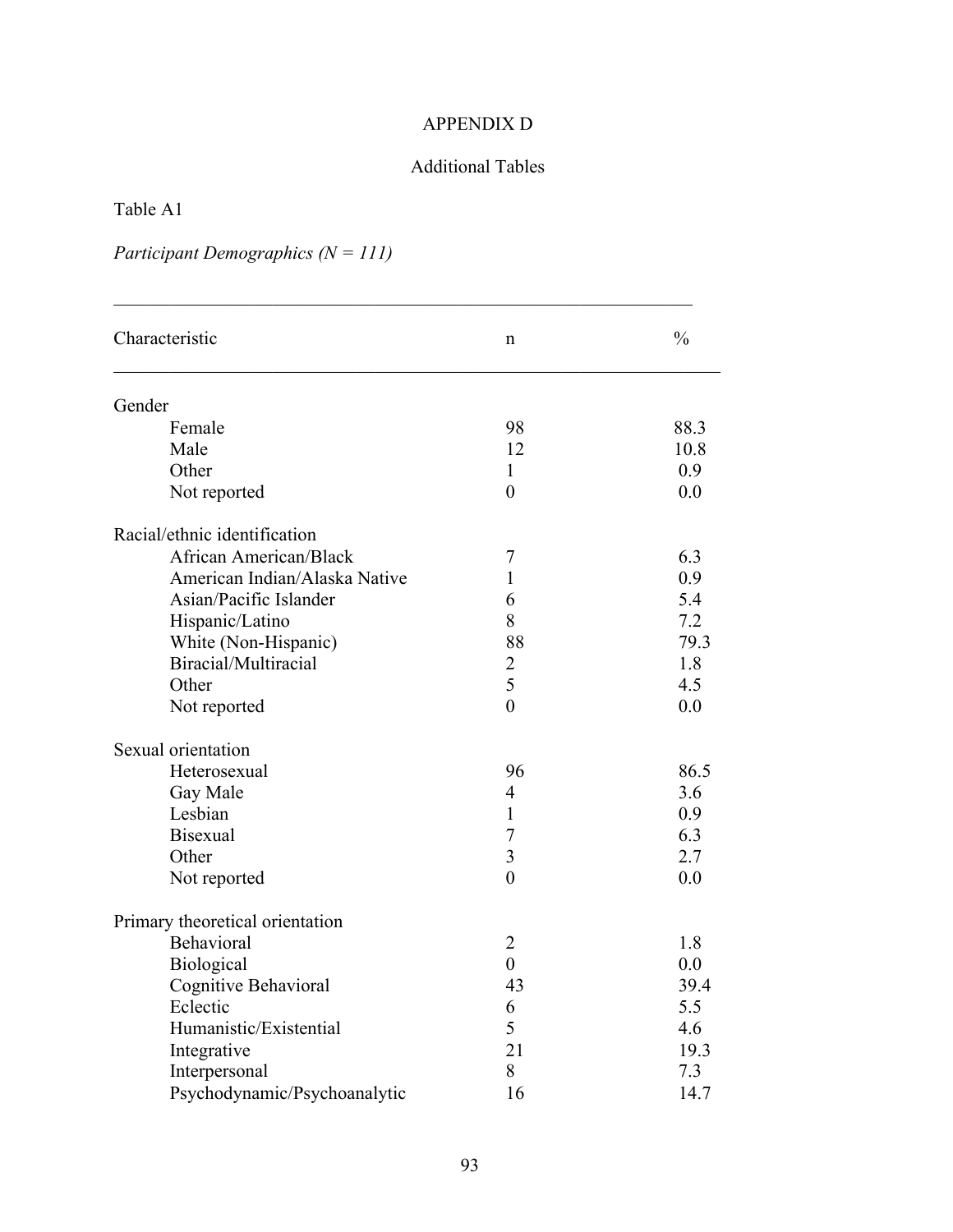| <b>Systems</b>                           | $\overline{2}$   | 1.8  |
|------------------------------------------|------------------|------|
| Other                                    | 6                | 5.5  |
| Not reported                             | $\overline{2}$   | 1.8  |
| Type of doctoral program                 |                  |      |
| Clinical                                 | 91               | 82.0 |
| Counseling                               | 13               | 11.7 |
| School                                   | 5                | 4.5  |
| Combined (e.g., clinical-school)         | $\boldsymbol{0}$ | 0.0  |
| Other                                    | $\overline{2}$   | 1.8  |
| Not reported                             | $\overline{0}$   | 0.0  |
| Degree sought                            |                  |      |
| Ph.D.                                    | 52               | 46.8 |
| Psy.D.                                   | 58               | 52.3 |
| Ed.D                                     | $\boldsymbol{0}$ | 0.0  |
| Other                                    | 1                | 0.9  |
| Not reported                             | $\boldsymbol{0}$ | 0.0  |
| Number of practicum training experiences |                  |      |
| in doctoral program prior to internship  |                  |      |
| One                                      | 3                | 2.7  |
| Two                                      | 6                | 5.5  |
| Three                                    | 47               | 42.7 |
| Four                                     | 33               | 30.0 |
| Five or more                             | 21               | 19.1 |
| Not reported                             | $\mathbf{1}$     | 0.9  |
| Most recent practicum training site      |                  |      |
| <b>Armed Forces Medical Center</b>       | $\boldsymbol{0}$ | 0.0  |
| Child/Adolescent Psychiatric/Pediatrics  | 6                | 5.5  |
| <b>Community Mental Health Center</b>    | 25               | 22.9 |
| Consortium                               | $\boldsymbol{0}$ | 0.0  |
| Medical School                           | 1                | 0.9  |
| Prison/Other Correctional Facility       | 3                | 2.8  |
| Private General Hospital                 | $\overline{4}$   | 3.7  |
| Private Outpatient Clinic                | 12               | 11.0 |
| Private Psychiatric Hospital             | $\overline{4}$   | 3.7  |
| <b>Psychology Department</b>             | 5                | 4.6  |
| <b>School District</b>                   | $\overline{2}$   | 1.8  |
| State/County/Other Public Hospital       | 8                | 7.3  |
| <b>University Counseling Center</b>      | 7                | 6.4  |
| Veterans Affairs Medical Center          | 11               | 10.1 |
| Other                                    | 21               | 19.3 |
| Not reported                             | $\overline{2}$   | 1.8  |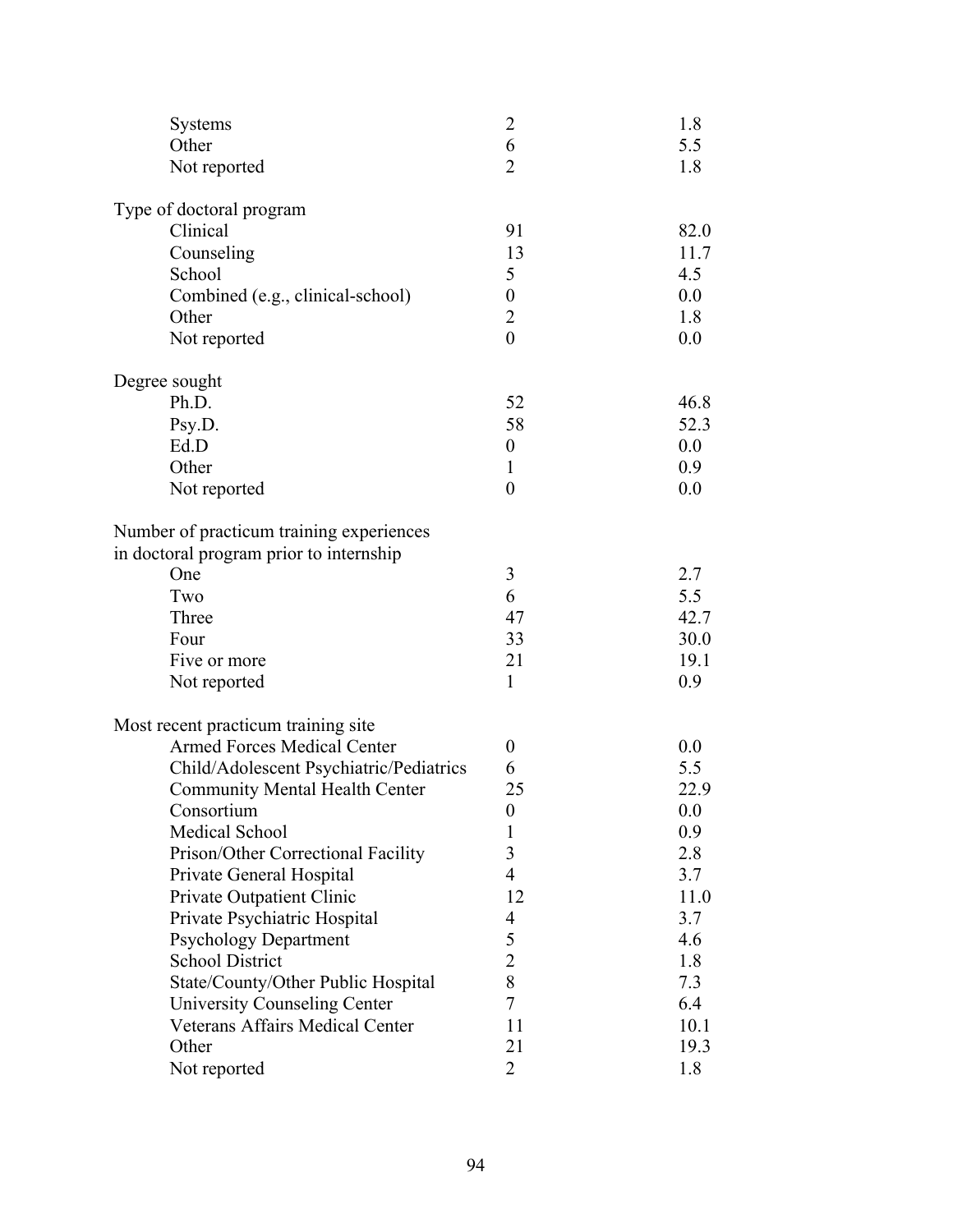Percentage of individual psychotherapy at most recent practicum training site

|    | 1.8  |
|----|------|
| 27 | 24.8 |
| 29 | 26.6 |
| 18 | 16.5 |
| 33 | 30.3 |
|    | 18   |
|    |      |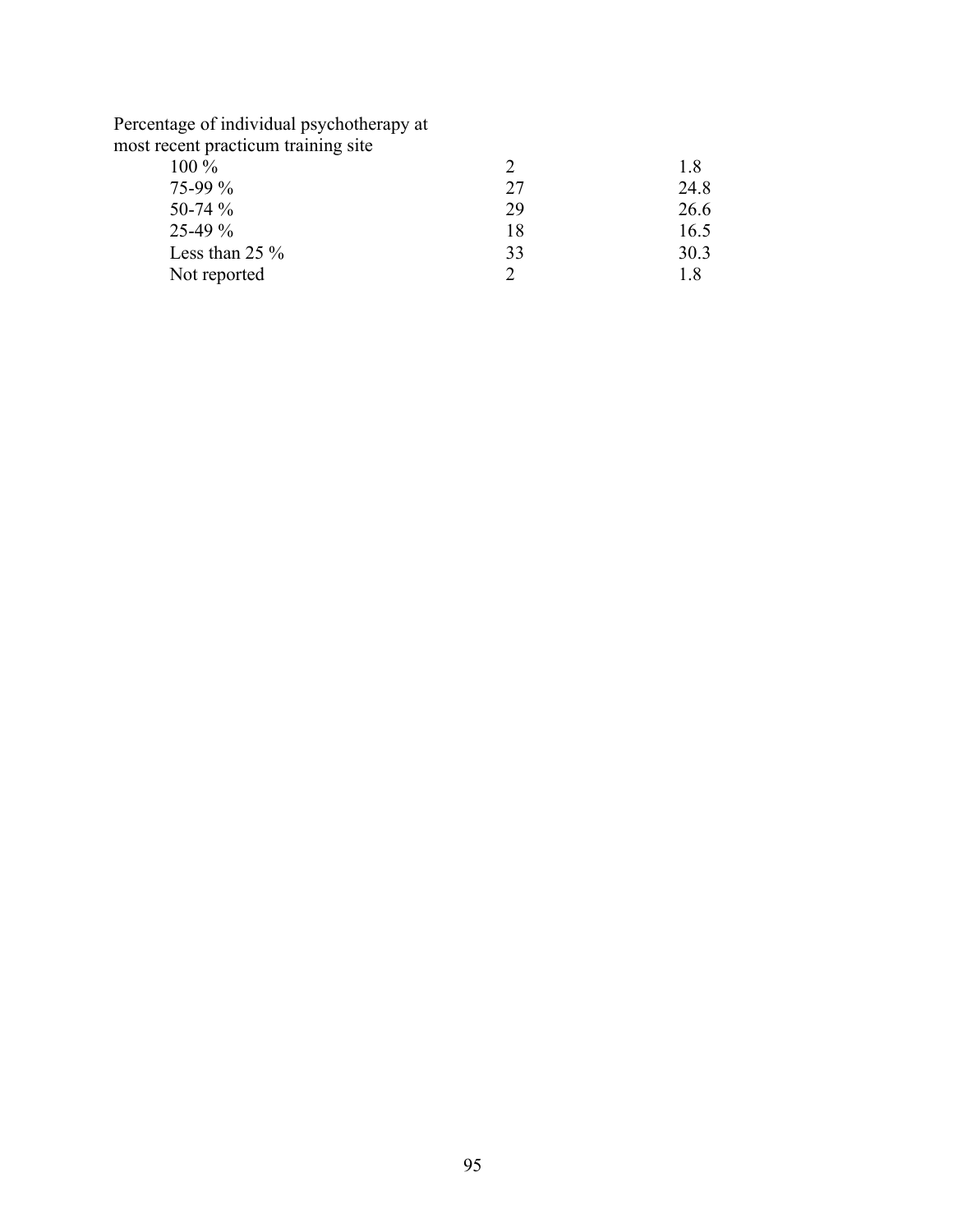## Table A2

*Supervisor Demographics* 

| Characteristic                  | n                | $\frac{0}{0}$ |
|---------------------------------|------------------|---------------|
| Gender                          |                  |               |
| Female                          | 63               | 57.8          |
| Male                            | 46               | 42.2          |
| I don't know                    | $\boldsymbol{0}$ | 0.0           |
| Other                           | $\mathbf{1}$     | 0.9           |
| Not reported                    | $\overline{2}$   | 1.8           |
| Racial/ethnic identification    |                  |               |
| African American/Black          | 8                | 7.3           |
| American Indian/Alaska Native   | $\overline{2}$   | 1.8           |
| Asian/Pacific Islander          | $\overline{4}$   | 3.7           |
| Hispanic/Latino                 | 6                | 5.5           |
| White (Non-Hispanic)            | 85               | 78.0          |
| Biracial/Multiracial            | 3                | 2.8           |
| Other                           | $\sqrt{2}$       | 1.8           |
| Not reported                    | $\overline{2}$   | 1.8           |
| Sexual orientation              |                  |               |
| Heterosexual                    | 88               | 80.7          |
| Gay Male                        | 1                | 0.9           |
| Lesbian                         | 5                | 4.6           |
| <b>Bisexual</b>                 | $\overline{0}$   | 0.0           |
| I don't know                    | 15               | 13.8          |
| Other                           | $\boldsymbol{0}$ | 0.0           |
| Not reported                    | $\overline{2}$   | 1.8           |
| Primary theoretical orientation |                  |               |
| Behavioral                      | 8                | 7.4           |
| Biological                      | 3                | 2.8           |
| Cognitive Behavioral            | 39               | 36.1          |
| Eclectic                        | 6                | 5.6           |
| Humanistic/Existential          | $\overline{3}$   | 2.8           |
| Integrative                     | 19               | 17.6          |
| Interpersonal                   | $\overline{4}$   | 3.7           |
| Psychodynamic/Psychoanalytic    | 21               | 19.4          |
| <b>Systems</b>                  | $\overline{c}$   | 1.9           |
| Other                           | $\overline{3}$   | 2.8           |

 $\mathcal{L}_\mathcal{L}$  , and the contribution of the contribution of the contribution of the contribution of the contribution of the contribution of the contribution of the contribution of the contribution of the contribution of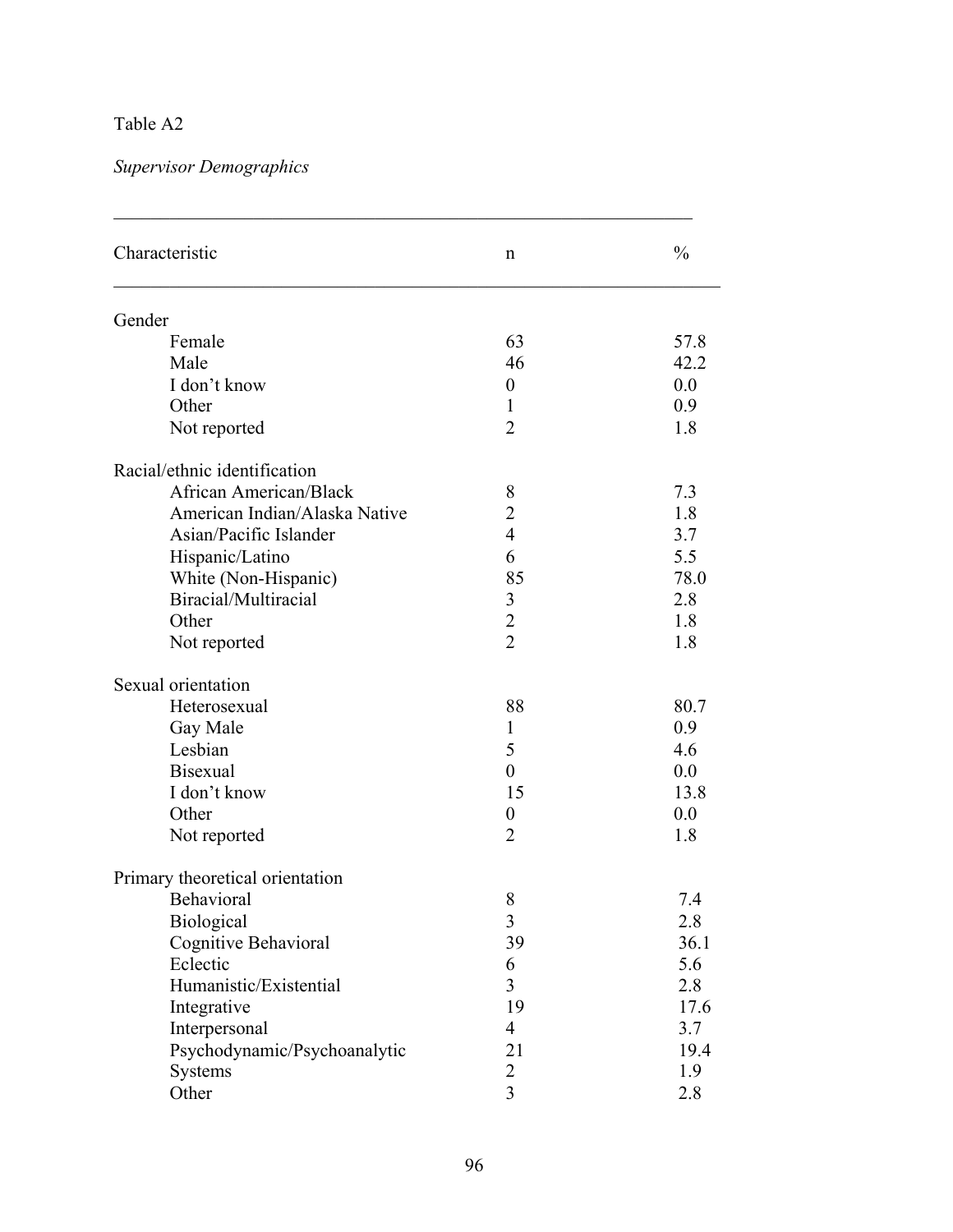| Not reported                                     |             | 2.8  |
|--------------------------------------------------|-------------|------|
| Primary supervisor was                           |             |      |
| A licensed psychologist                          | 102         | 93.6 |
| An unlicensed psychologist                       | $\mathbf 3$ | 2.8  |
| A licensed professional in<br>another discipline |             | 3.7  |
| Other                                            |             |      |
| Not reported                                     |             |      |
|                                                  |             |      |

 $\mathcal{L}_\mathcal{L}$  , and the contribution of the contribution of the contribution of the contribution of the contribution of the contribution of the contribution of the contribution of the contribution of the contribution of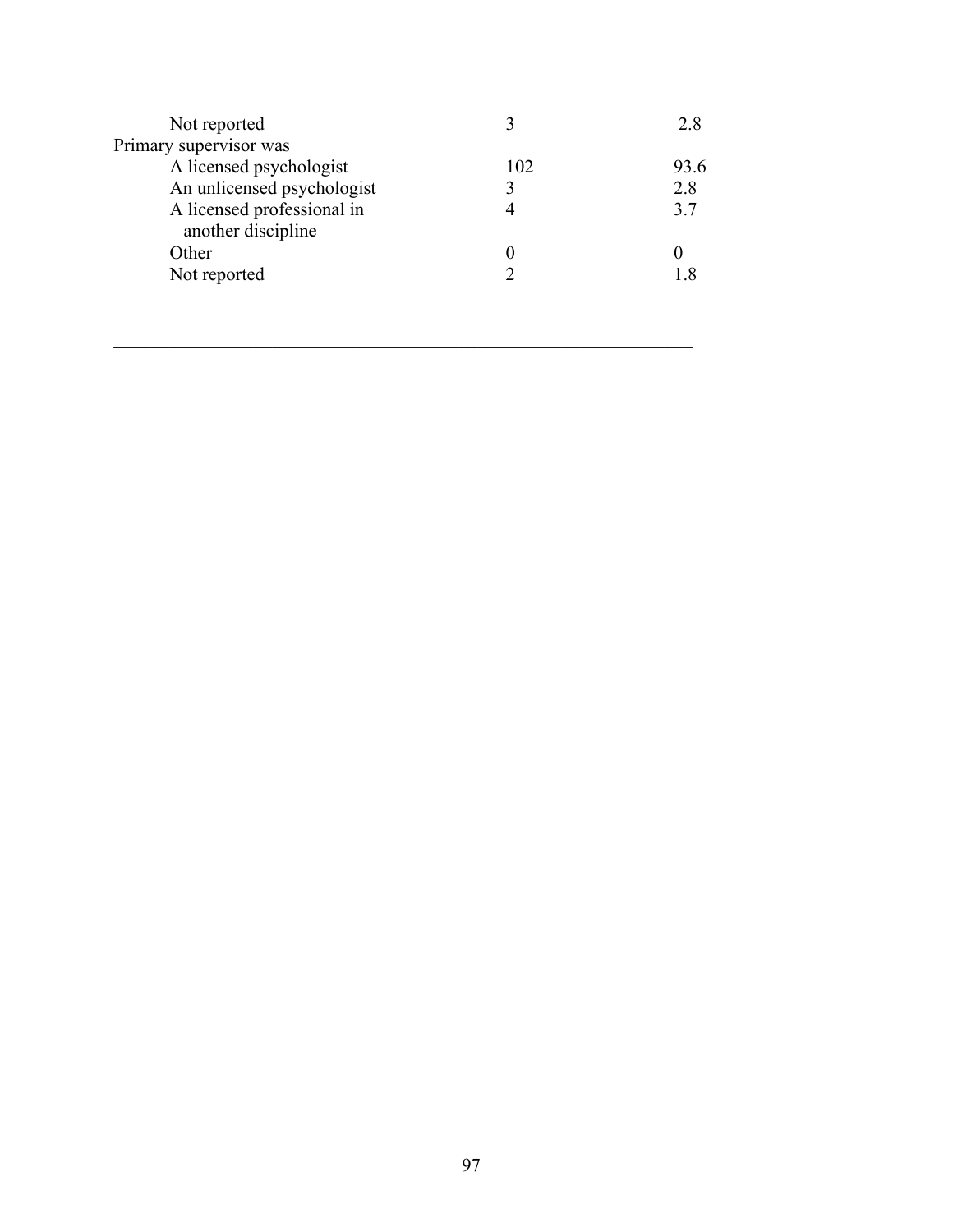## Table A3

# *EPSS-R Item Number and Competency Measured*

| Competency Benchmark(s)                                         | EPSS-R Item Number                         |                                              | Results*                                              |
|-----------------------------------------------------------------|--------------------------------------------|----------------------------------------------|-------------------------------------------------------|
| Monitored supervisee performance<br>and professional activities | Item $1 (+)$<br>Item $2(-)$<br>Item $3(-)$ | Agree: 88.9%<br>Agree: 40.8%<br>Agree: 21.3% | Disagree: 11.1%<br>Disagree: 56.6%<br>Disagree: 74.0% |
|                                                                 | Item $4 (+)$                               | Agree: 42.0%                                 | Disagree: 48.6%                                       |
| Observed supervisee performance                                 | Item $5 (+)$                               | Agree: 19.8%                                 | Disagree: 79.2%                                       |
| and professional activities                                     | Item $6 (+)$<br>Item $7 (+)$               | Agree: 68.2%<br>Agree: 40.2%                 | Disagree: 29.0%<br>Disagree: 59.8%                    |
| Practiced multicultural sensitivity                             | Item $8 (+)$                               | Agree: 77.6%                                 | Disagree: 10.3%                                       |
| toward clients and supervisees                                  | Item $9 (+)$                               | Agree: 70.0%                                 | Disagree: 19.7%                                       |
| Maintained appropriate boundaries                               | Item $10(-)$                               | Agree: 17.0%                                 | Disagree: 80.2%                                       |
| and carefully monitored dual                                    | Item 11 $(+)$                              | Agree: 89.6%                                 | Disagree: $4.7\%$                                     |
| roles                                                           | Item $12$ (-)                              | Agree: 1.9%                                  | Disagree: $99.1\%$                                    |
| Discussed the process of evaluation,                            | Item 13 $(+)$                              | Agree: 71.4%                                 | Disagree: 19.0%                                       |
| provided regular feedback about                                 | Item $14 (+)$                              | Agree: 76.0%                                 | Disagree: 16.3%                                       |
| supervisee performance and                                      | Item $15 (+)$                              | Agree: 78.4%                                 | Disagree: 15.7%                                       |
| competence, and documented                                      | Item 16 $(+)$                              | Agree: 62.8%                                 | Disagree: 17.1%                                       |
| strengths and areas for<br>improvement                          | Item $17 (+)$                              | Agree: 63.2%                                 | Disagree: 29.2%                                       |
| Supervised only therapist-client                                | Item $18 (+)$                              | Agree: 79.0%                                 | Disagree: $10.5%$                                     |
| relationships in which (s)he                                    | Item $19(-)$                               | Agree: 13.4%                                 | Disagree: 75.2%                                       |
| was competent                                                   | Item $20(-)$                               | Agree: 41.6%                                 | Disagree: $41.6%$                                     |
| Modeled professional principles,                                | Item 21 $(+)$                              | Agree: 86.6%                                 | Disagree: 7.7%                                        |
| values, and ethics                                              | Item $22$ (-)                              | Agree: 33.3%                                 | Disagree: 64.8%                                       |
| Legal issues                                                    | Item 23 $(+)$                              | Agree: 85.5%                                 | Disagree: $6.7\%$                                     |
|                                                                 | Item 24 $(+)$                              | Agree: 81.0%                                 | Disagree: 12.4%                                       |
|                                                                 | Item $25 (+)$                              | Agree: 88.4%                                 | Disagree: 7.2%                                        |
| Ensured adequate disclosure                                     | Item 26 $(+)$                              | Agree: 92.3%                                 | Disagree: 2.9%                                        |
| to client                                                       | Item $27 (+)$                              | Agree: 92.4%                                 | Disagree: 5.7%                                        |
|                                                                 | Item $28 (+)$                              | Agree: 77.1%                                 | Disagree: 14.3%                                       |

 $\_$  , and the contribution of the contribution of the contribution of the contribution of  $\mathcal{L}_\text{max}$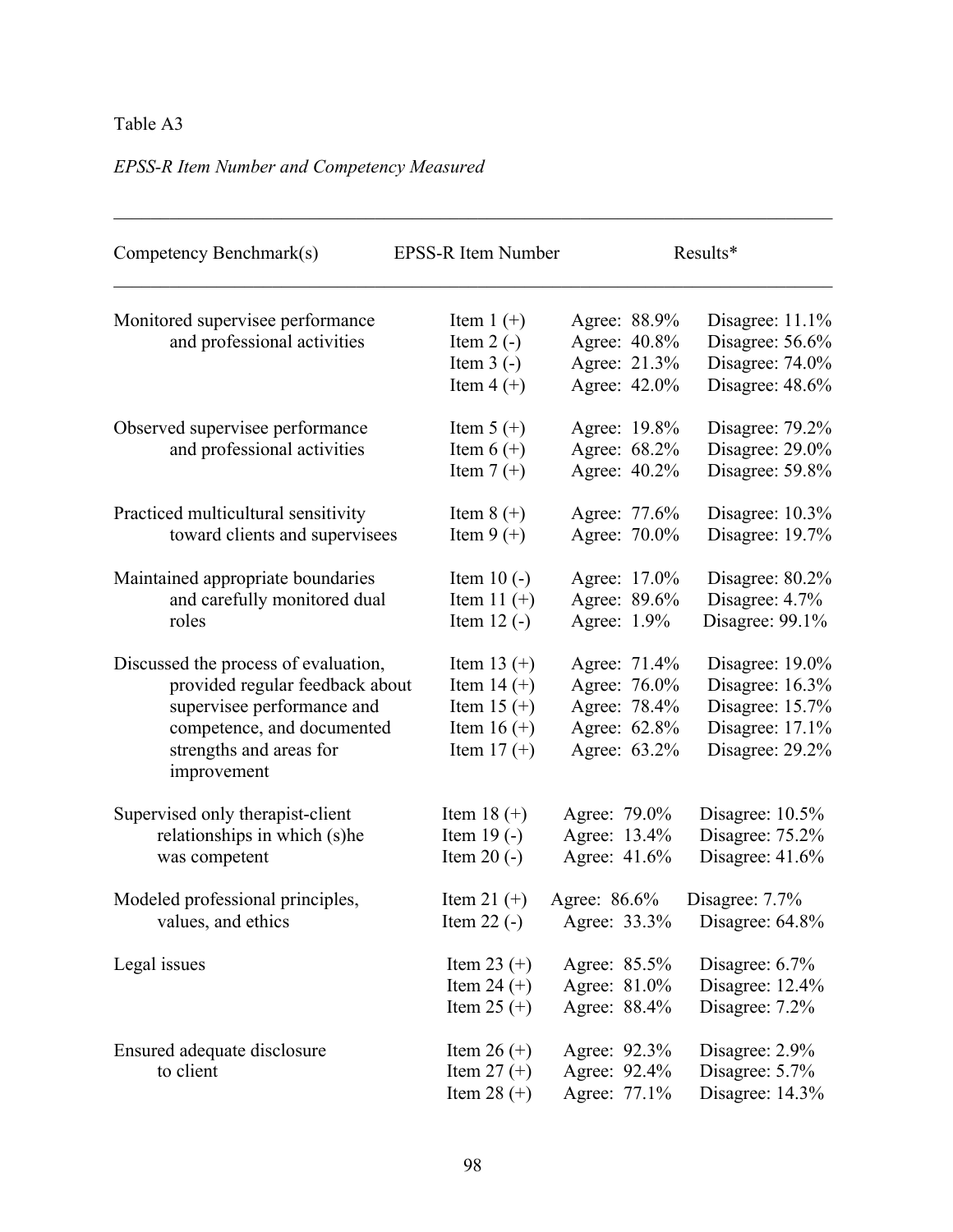| Identified parameters of supervision | Item 29 $(+)$ | Agree: 80.9% | Disagree: $11.5\%$ |
|--------------------------------------|---------------|--------------|--------------------|
|                                      | Item 30 $(+)$ | Agree: 52.4% | Disagree: $28.6\%$ |
|                                      | Item 31 $(+)$ | Agree: 51.4% | Disagree: $41.0\%$ |
|                                      | Item $32 (+)$ | Agree: 35.2% | Disagree: $37.2\%$ |
|                                      | Item 33 $(+)$ | Agree: 81.9% | Disagree: $10.5\%$ |
|                                      |               |              |                    |

\* Results are displayed as the combined percentages of "Agree" and "Strongly Agree" and the combined percentages of "Disagree" and "Strongly Disagree." Percentages do not included "Not Sure" or data not reported.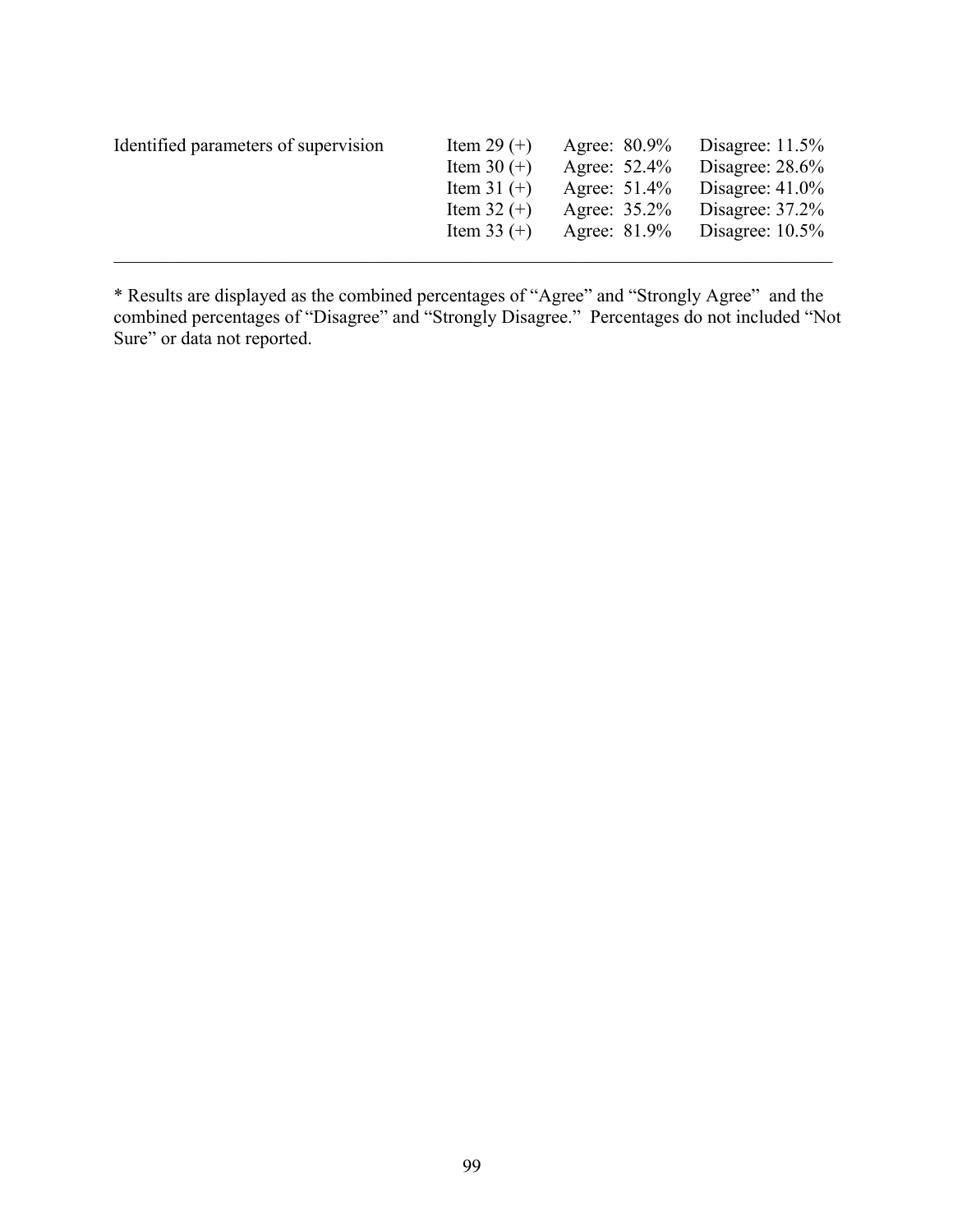### Table A4

*Results of EPSS-R* 

| Item Number | v,<br>′€ |
|-------------|----------|
|             |          |

 $\mathcal{L}_\mathcal{L}$  , and the contribution of the contribution of the contribution of the contribution of the contribution of the contribution of the contribution of the contribution of the contribution of the contribution of

1. My supervisor made sure that I was using appropriate treatment interventions or assessment procedures with all of my clinical cases.

| <b>Strongly Disagree</b> |             | 3.7  |
|--------------------------|-------------|------|
| Disagree                 |             | 7.4  |
| Not Sure                 |             | 0.0  |
| Agree                    | 47          | 43.5 |
| <b>Strongly Agree</b>    | 49          | 45.4 |
| Not reported             | $\mathbf 3$ | 2.8  |

2. My supervisor met with me on an "as needed" basis (i.e., supervision times were not regularly scheduled OR if they were regularly scheduled, supervision time was cut short by the supervisor when there were not pressing clinical issues to be discussed).

| <b>Strongly Disagree</b> | 31           | 28.7 |
|--------------------------|--------------|------|
| Disagree                 | 30           | 27.8 |
| Not Sure                 | $\mathbf{3}$ | 2.8  |
| Agree                    | 26           | 24 1 |
| <b>Strongly Agree</b>    | 18           | 16.7 |
| Not reported             | ζ            | 28   |

3. My supervisor encouraged me to attempt interventions or treatments for which I felt unprepared.

| <b>Strongly Disagree</b> | 25 | 23.1 |
|--------------------------|----|------|
| Disagree                 | 55 | 50.9 |
| Not Sure                 |    | 4.6  |
| Agree                    | 17 | 15.7 |
| <b>Strongly Agree</b>    | h  | 5.6  |
| Not reported             |    | 2.8  |

4. My supervisor systematically monitored patient progress, e.g., thorough review of outcome measures.

| <b>Strongly Disagree</b> | 18 | 16.8 |
|--------------------------|----|------|
| Disagree                 | 34 | 31.8 |
| Not Sure                 | 10 | 9.3  |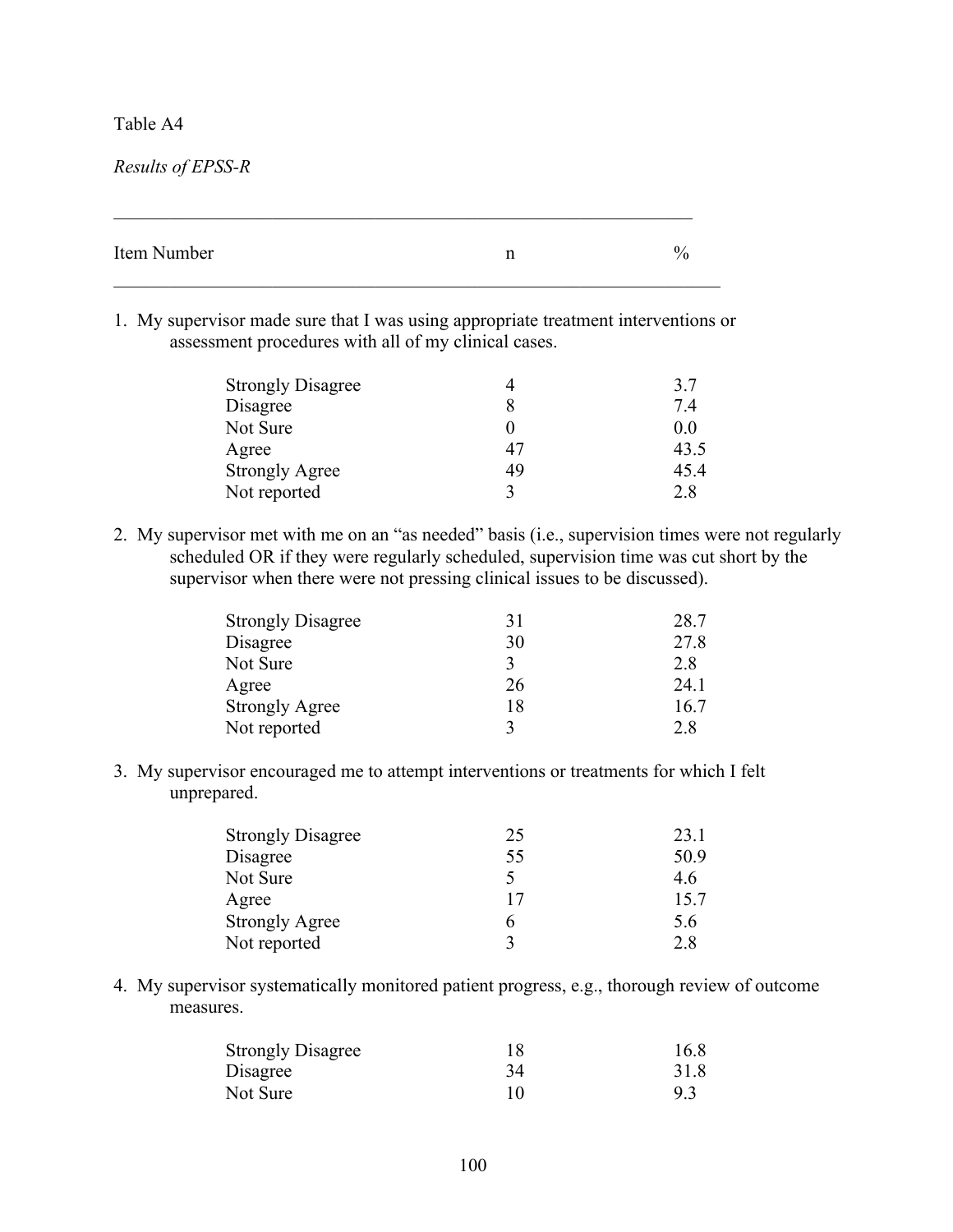| Agree                 | 33 | 30.8 |
|-----------------------|----|------|
| <b>Strongly Agree</b> |    | 11.2 |
| Not reported          |    | 3.6  |

5. My supervisor regularly reviewed video or audiotapes of my sessions.

| <b>Strongly Disagree</b> | 61 | 57.5 |
|--------------------------|----|------|
| Disagree                 | 23 | 21.7 |
| Not Sure                 |    | 09   |
| Agree                    | 17 | 16.0 |
| <b>Strongly Agree</b>    |    | 3.8  |
| Not reported             |    | 45   |

6. My supervisor reviewed my charts/progress notes with me on a regular basis.

| <b>Strongly Disagree</b> | 14 | 13.1 |
|--------------------------|----|------|
| Disagree                 | 17 | 15.9 |
| Not Sure                 |    | 2.8  |
| Agree                    | 41 | 38.3 |
| <b>Strongly Agree</b>    | 32 | 29.9 |
| Not reported             |    | 3.6  |
|                          |    |      |

7. My supervisor at times conducted some form of live supervision (e.g., participated in a session with me or observed and commented with the use of a one-way mirror or video system).

| <b>Strongly Disagree</b> | 39 | 36.4 |
|--------------------------|----|------|
| Disagree                 | 25 | 23.4 |
| Not Sure                 |    | 00   |
| Agree                    | 28 | 26.2 |
| <b>Strongly Agree</b>    | 15 | 14.0 |
| Not reported             | 4  | 3.6  |

8. My supervisor's conduct and input in supervision suggested that he or she is multiculturally competent, possessing a good understanding of gender, sexual orientation, race, culture, religion, age, disability status, etc.

|    | 1 Y  |
|----|------|
| Q  | 84   |
| 13 | 12.1 |
| 43 | 40.2 |
| 40 | 37.4 |
| 4  | 3.6  |
|    |      |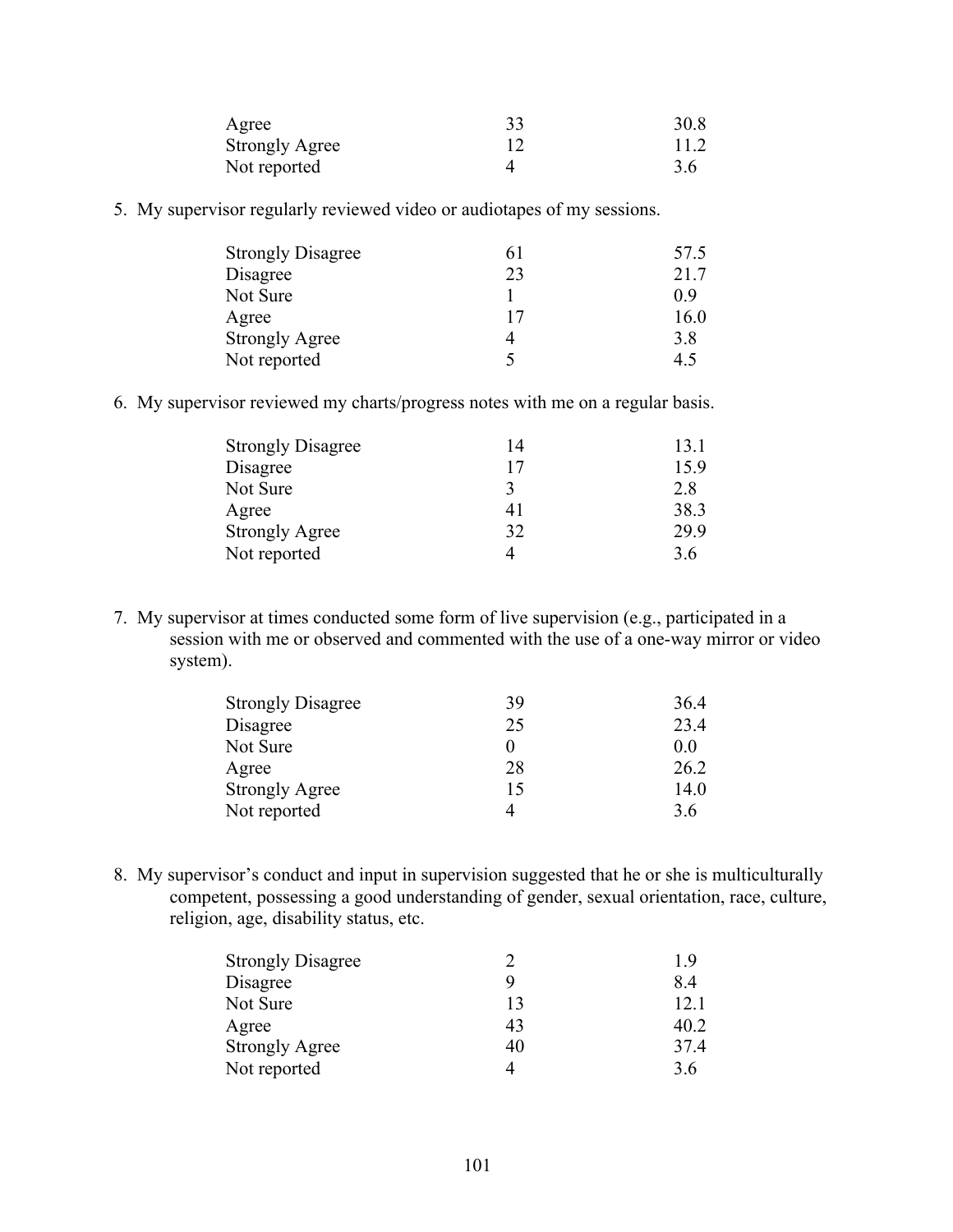9. My supervisor encouraged me to discuss any thoughts or feelings I had about gender, sexual orientation, race, culture, religion, age, or disability status.

| <b>Strongly Disagree</b> |    | 19   |
|--------------------------|----|------|
| Disagree                 | 19 | 17.8 |
| Not Sure                 | 11 | 10.3 |
| Agree                    | 39 | 36.4 |
| <b>Strongly Agree</b>    | 36 | 33.6 |
| Not reported             |    | 3.6  |

10. My supervisor and I discussed personal issues that did not seem to be appropriately related to my work with clients. ("Personal issues" would not include simple disclosure of personal information such as whether either party is married, has children, etc. UNLESS significant supervision time is spent discussing one's relationship, family, etc.)

| <b>Strongly Disagree</b> | 39 | 36.8 |
|--------------------------|----|------|
| Disagree                 | 46 | 43.4 |
| Not Sure                 | 3  | 2.8  |
| Agree                    | 15 | 14.2 |
| <b>Strongly Agree</b>    | 3  | 2.8  |
| Not reported             |    | 45   |

11. My supervisor appropriately acted as my supervisor and did not try to act in the role of my counselor/therapist.

| <b>Strongly Disagree</b> |    | 0.0  |
|--------------------------|----|------|
| Disagree                 |    | 47   |
| Not Sure                 | n  | 5.7  |
| Agree                    | 33 | 31.1 |
| <b>Strongly Agree</b>    | 62 | 58.5 |
| Not reported             | 5  | 45   |

12. My supervisor behaved toward me in a way that seemed to be seductive or sexually provocative.

| <b>Strongly Disagree</b> | 103               | 97 2 |
|--------------------------|-------------------|------|
| Disagree                 | ႒                 | 19   |
| Not Sure                 | $\mathbf{\Omega}$ | 0.0  |
| Agree                    | $\mathbf{\Omega}$ | 0.0  |
| <b>Strongly Agree</b>    |                   | 19   |
| Not reported             |                   | 45   |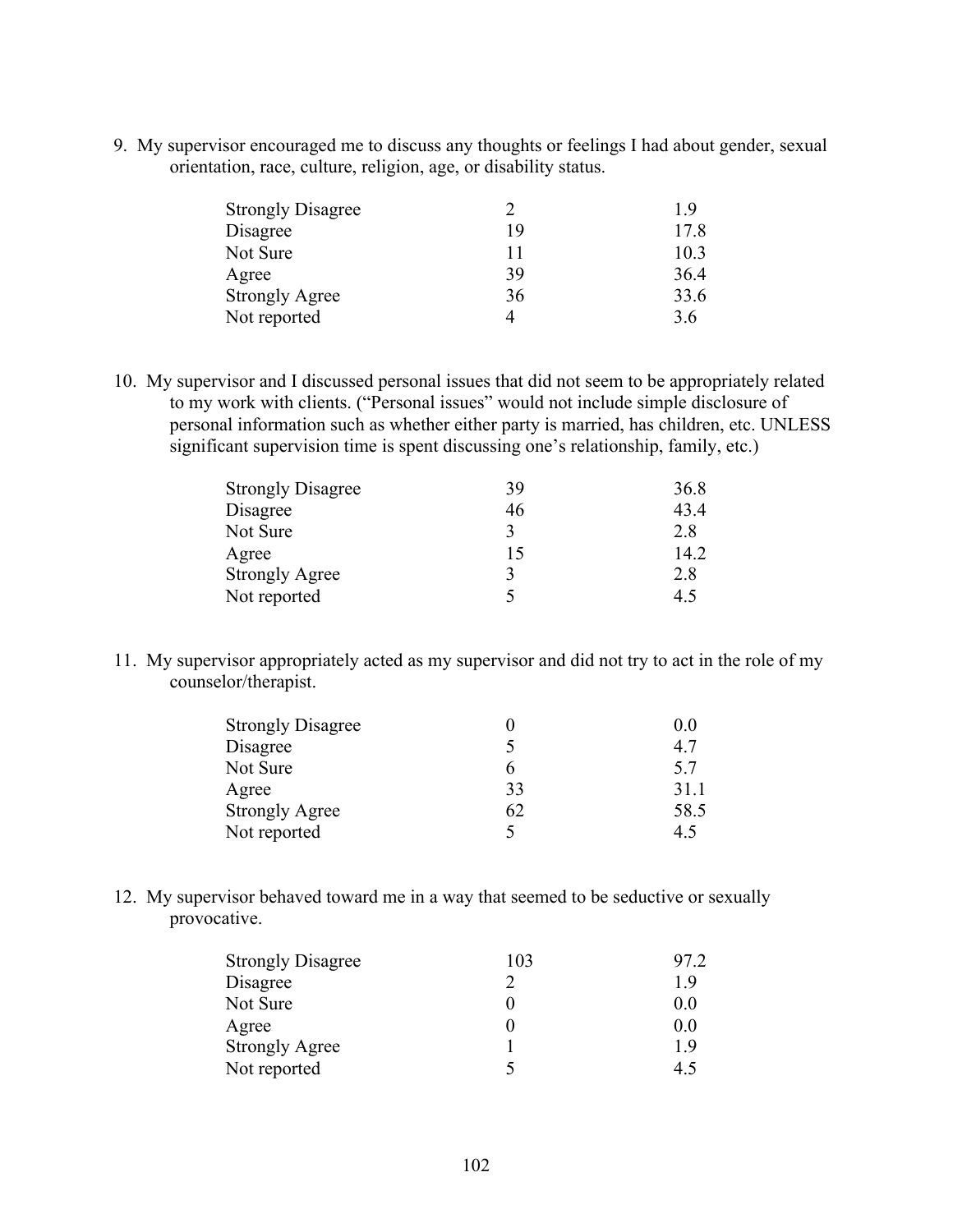13. My supervisor discussed with me at the beginning of the training year how I would be evaluated.

| <b>Strongly Disagree</b> |    | 19   |
|--------------------------|----|------|
| Disagree                 | 18 | 171  |
| Not Sure                 | 10 | 95   |
| Agree                    | 50 | 47.6 |
| <b>Strongly Agree</b>    | 25 | 23.8 |
| Not reported             | 6  | 54   |

14. My supervisor gave me adequate verbal and/or written feedback about my performance throughout the training rotation.

| <b>Strongly Disagree</b> |    | 4.8  |
|--------------------------|----|------|
| Disagree                 | 12 | 11.5 |
| Not Sure                 |    | 77   |
| Agree                    | 48 | 46.2 |
| <b>Strongly Agree</b>    | 31 | 29.8 |
| Not reported             |    | 63   |

15. My supervisor communicated any performance concerns in a timely manner (Please leave blank if there were no performance concerns during the rotation).

| <b>Strongly Disagree</b> |    | 3.9  |
|--------------------------|----|------|
| Disagree                 |    | 11.8 |
| Not Sure                 |    | 5.9  |
| Agree                    | 30 | 58.8 |
| <b>Strongly Agree</b>    | 10 | 19.6 |
| Not reported             | 60 | 54.0 |

16. My supervisor frequently provided formative feedback (i.e., feedback aimed at monitoring ongoing performance).

| <b>Strongly Disagree</b> |    | 19   |
|--------------------------|----|------|
| Disagree                 | 16 | 15.2 |
| Not Sure                 | 21 | 20.0 |
| Agree                    | 48 | 45.7 |
| <b>Strongly Agree</b>    | 18 | 17.1 |
| Not reported             | h  | 54   |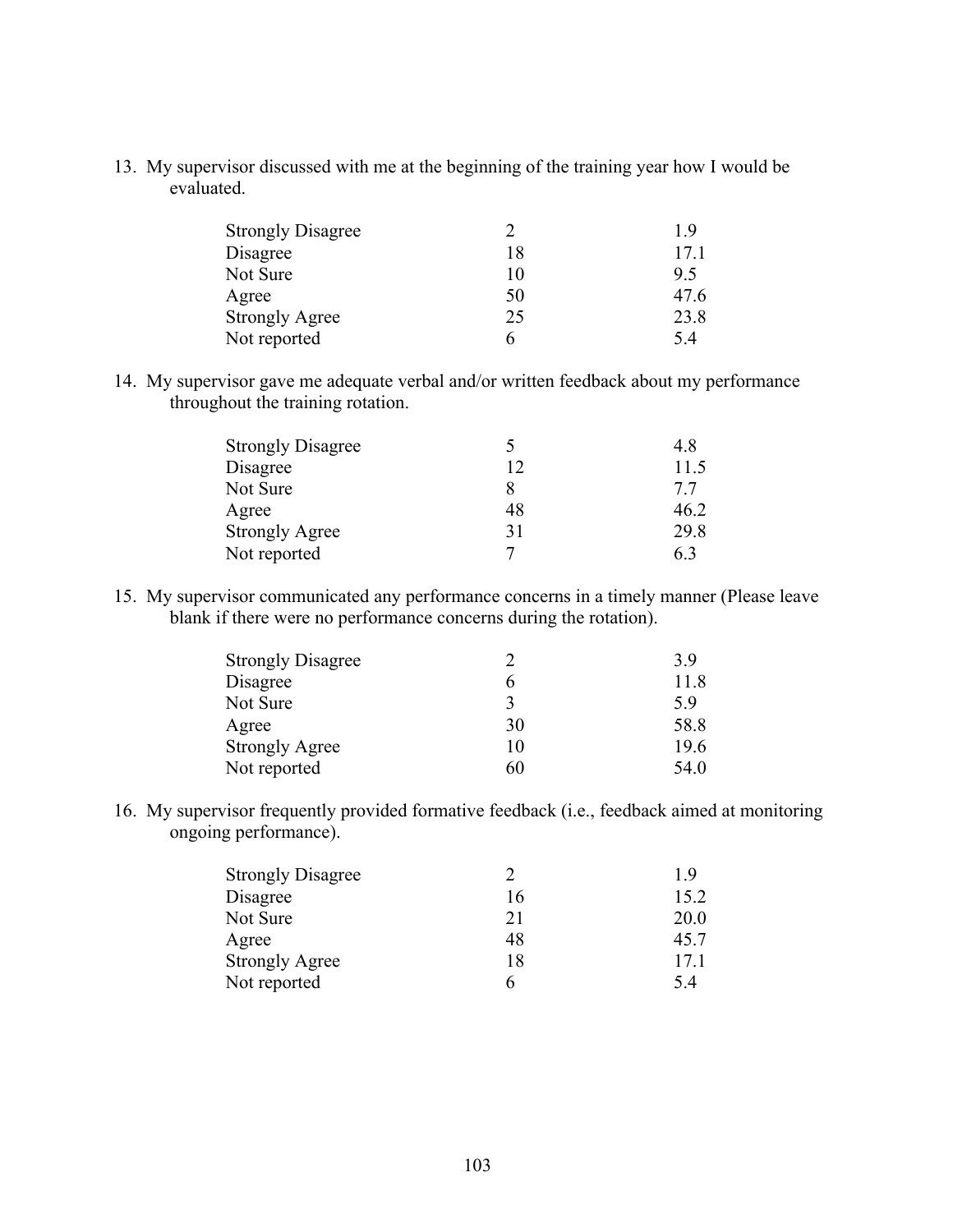17. My supervisor periodically elicited my feedback on the supervisory process.

| <b>Strongly Disagree</b> |    | 9.4  |
|--------------------------|----|------|
| Disagree                 | 21 | 19.8 |
| Not Sure                 |    | 75   |
| Agree                    | 53 | 50.0 |
| <b>Strongly Agree</b>    | 14 | 13.2 |
| Not reported             |    | 4.5  |

18. My supervisor appeared to be aware of recent research, theory, or treatment methods in regard to the presenting problems of my clients.

| <b>Strongly Disagree</b> |    | 19   |
|--------------------------|----|------|
| Disagree                 |    | 8.6  |
| Not Sure                 | 11 | 10.5 |
| Agree                    | 46 | 43.8 |
| <b>Strongly Agree</b>    | 37 | 35.2 |
| Not reported             | h  | 54   |
|                          |    |      |

19. My supervisor worked with me on a case that involved issues or disorders with which he or she had little or no experience.

| <b>Strongly Disagree</b> | 18 | 17.1 |
|--------------------------|----|------|
| Disagree                 | 61 | 58.1 |
| Not Sure                 | 12 | 114  |
| Agree                    | 13 | 12.4 |
| <b>Strongly Agree</b>    |    | 1.0  |
| Not reported             |    | 54   |

20. My supervisor allowed me to use a treatment approach in which I had been trained, even though (s)he had little knowledge or training in the approach.

| <b>Strongly Disagree</b> |    | 89   |
|--------------------------|----|------|
| Disagree                 | 33 | 32.7 |
| Not Sure                 | 17 | 16.8 |
| Agree                    | 38 | 37.6 |
| <b>Strongly Agree</b>    | 4  | 40   |
| Not reported             | 10 | 90   |

21. My supervisor openly and appropriately discussed ethical issues with me.

| <b>Strongly Disagree</b> | $1.0\,$ |
|--------------------------|---------|
| Disagree                 |         |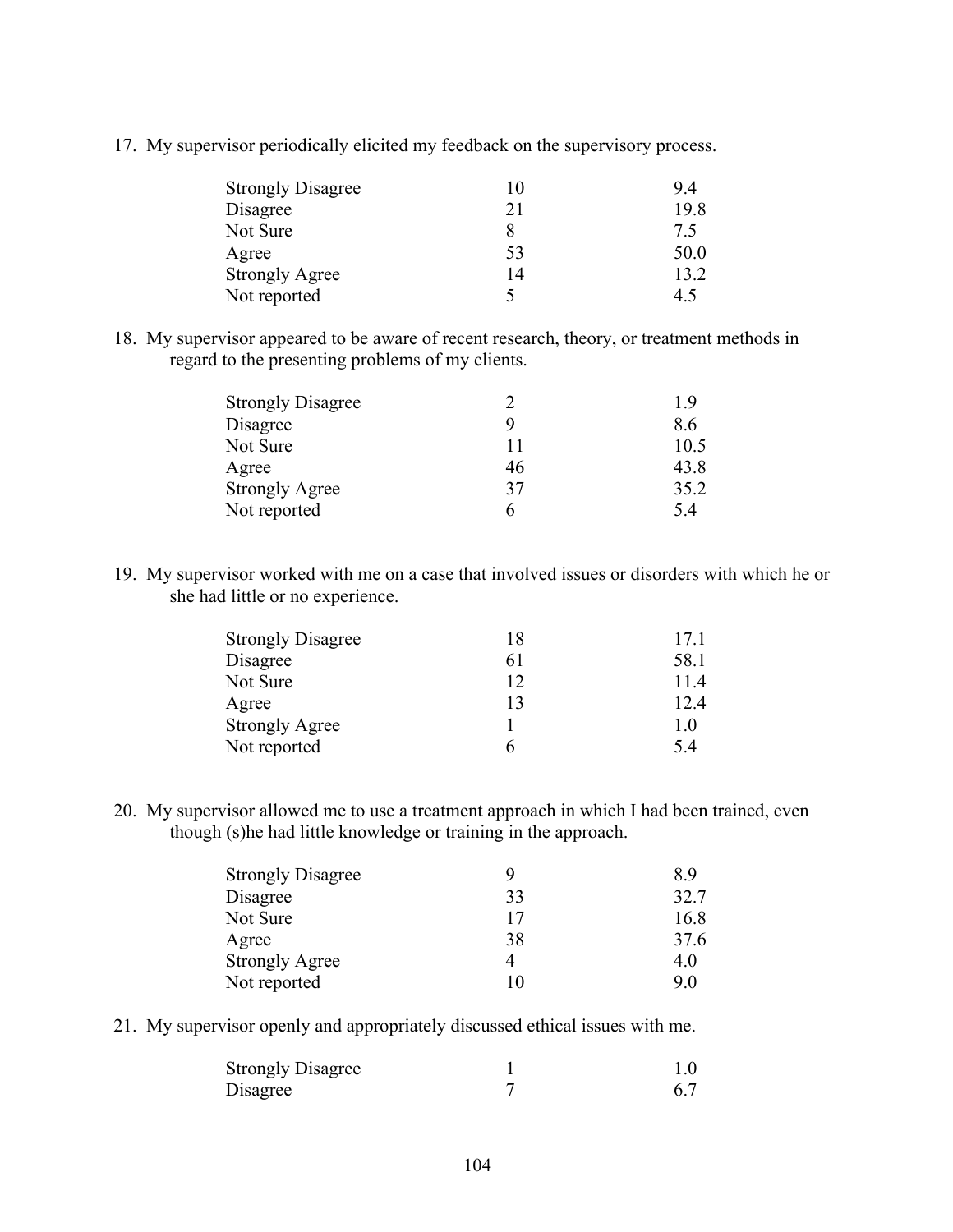| Not Sure              |    | 5.7  |
|-----------------------|----|------|
| Agree                 | 54 | 51.4 |
| <b>Strongly Agree</b> | 37 | 35.2 |
| Not reported          |    | 57   |

22. I questioned my supervisor's ethical judgment or opinions on at least one occasion.

| <b>Strongly Disagree</b> | 40 | 38.1 |
|--------------------------|----|------|
| Disagree                 | 28 | 26.7 |
| Not Sure                 | っ  | 19   |
| Agree                    | 25 | 23.8 |
| <b>Strongly Agree</b>    | 10 | 95   |
| Not reported             |    | 5.7  |

23. My supervisor gave me adequate direction about how to handle potentially suicidal or homicidal clients.

| <b>Strongly Disagree</b> |    | 0.0  |
|--------------------------|----|------|
| Disagree                 |    | 6.7  |
| Not Sure                 |    | 77   |
| Agree                    | 46 | 44 2 |
| <b>Strongly Agree</b>    | 43 | 41.3 |
| Not reported             |    | 63   |

24. My supervisor gave me a clear understanding of how crises or emergencies with clients were to be handled, as well as how he or she could be contacted in the case of an emergency/crisis situation and what I should do if I could not reach him or her.

| <b>Strongly Disagree</b> |    | 1 Y  |
|--------------------------|----|------|
| Disagree                 | 11 | 10.5 |
| Not Sure                 |    | 67   |
| Agree                    | 42 | 40.0 |
| <b>Strongly Agree</b>    | 43 | 41.0 |
| Not reported             | 6  | 57   |

25. My supervisor directed me to report disclosures of abuse (e.g., child, elder, etc.) by clients to the appropriate authorities. (Please leave this question blank if you never encountered a case in which abuse reporting was required).

| <b>Strongly Disagree</b> |    | $\theta$ $\theta$ |
|--------------------------|----|-------------------|
| Disagree                 |    |                   |
| Not Sure                 |    | 43                |
| Agree                    | 27 | 39.1              |
| <b>Strongly Agree</b>    | 34 | 49.3              |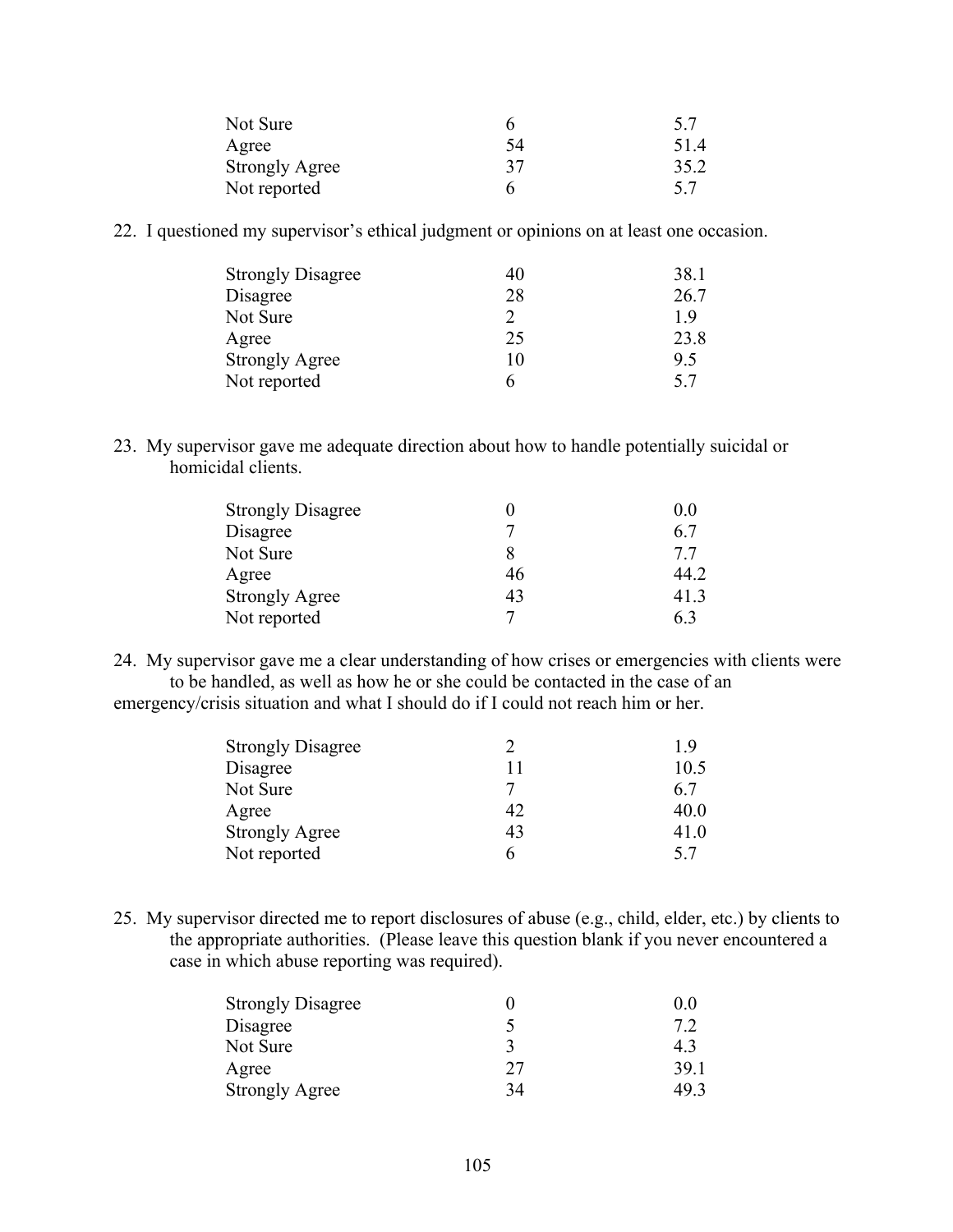Not reported 42 37.8

26. My supervisor instructed me to disclose to my clients that I was a trainee receiving supervision.

| <b>Strongly Disagree</b> |     | 0.0  |
|--------------------------|-----|------|
| Disagree                 |     | 2.9  |
| Not Sure                 |     | 48   |
| Agree                    | 4 I | 39.0 |
| <b>Strongly Agree</b>    | 56  | 53.3 |
| Not reported             | n   | 57   |

27. My supervisor directed me to inform my clients of the limits of confidentiality related to supervision, (i.e., the supervisor is also privy to information discussed in session).

| <b>Strongly Disagree</b> |    | 0.0  |
|--------------------------|----|------|
| Disagree                 |    | 5.7  |
| Not Sure                 |    | 19   |
| Agree                    | 38 | 36.2 |
| <b>Strongly Agree</b>    | 59 | 56.2 |
| Not reported             |    | 57   |

28. My supervisor directed me to provide my clients with his or her name should they have concerns about the treatment they were receiving.

| <b>Strongly Disagree</b> |    |      |
|--------------------------|----|------|
| Disagree                 | 14 | 13.3 |
| Not Sure                 |    | 86   |
| Agree                    | 37 | 35.2 |
| <b>Strongly Agree</b>    | 44 | 419  |
| Not reported             |    | 57   |

29. My supervisor clearly defined his or her role as my supervisor and my role as supervisee when I began the training year.

| <b>Strongly Disagree</b> |    | 10   |
|--------------------------|----|------|
| Disagree                 | Ħ  | 10.5 |
| Not Sure                 |    | 76   |
| Agree                    | 48 | 45.7 |
| <b>Strongly Agree</b>    | 37 | 35.2 |
| Not reported             |    | 57   |

30. My supervisor outlined his/her responsibilities and multiple obligations (i.e., primary responsibility to client, followed by responsibility for trainee professional development, followed by gatekeeping duty).

| <b>Strongly Disagree</b> |  |  |
|--------------------------|--|--|
|--------------------------|--|--|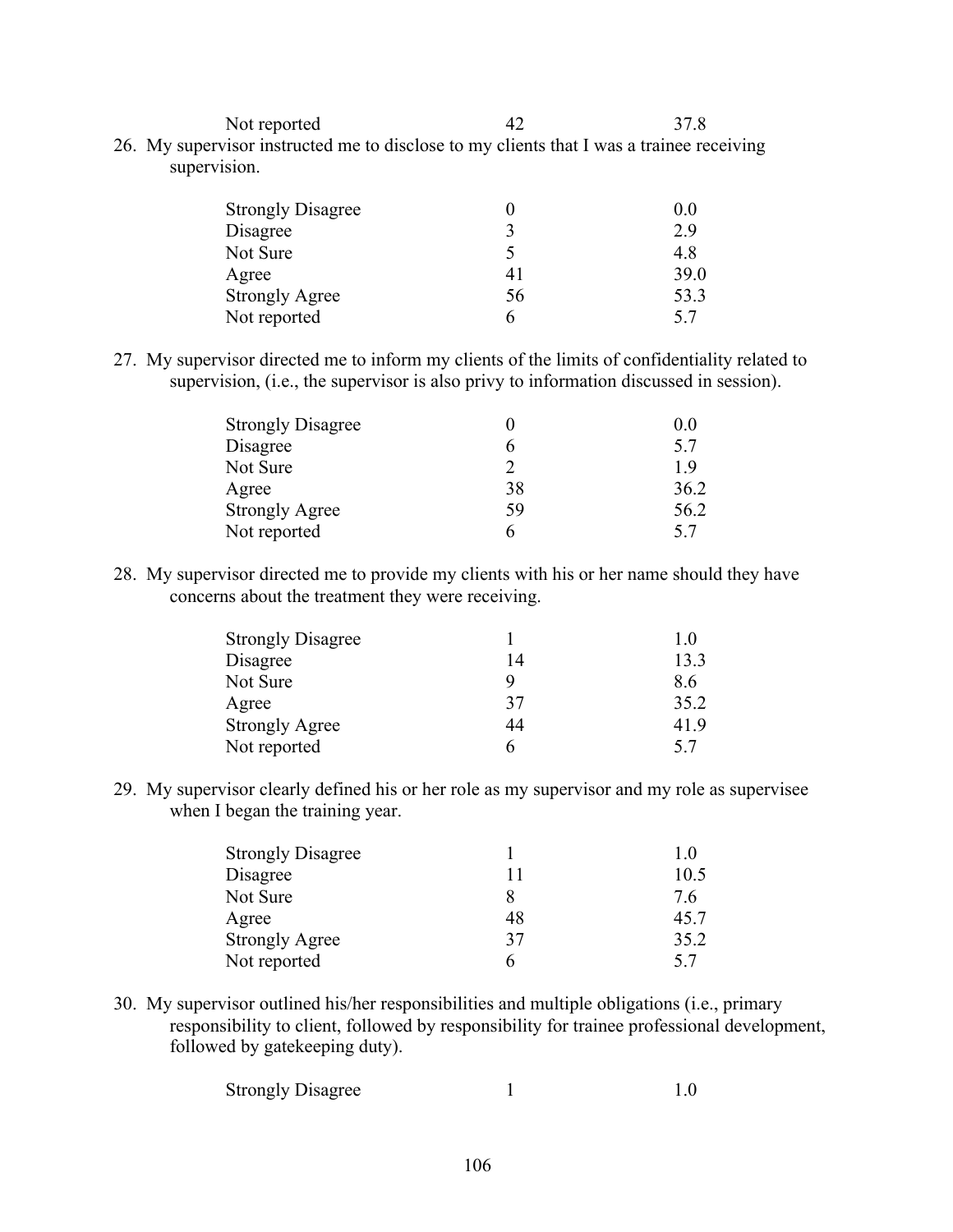| Disagree              | 29 | 27.6 |
|-----------------------|----|------|
| Not Sure              | 20 | 19.0 |
| Agree                 | 31 | 29.5 |
| <b>Strongly Agree</b> | 24 | 22.9 |
| Not reported          | h  | 5.7  |

31. My supervisor asked me to sign a supervisory agreement contract (describing supervisor and supervisee responsibilities and procedures) when I began the training year.

| <b>Strongly Disagree</b> | 15 | 14.3 |
|--------------------------|----|------|
| Disagree                 | 28 | 26.7 |
| Not Sure                 |    | 76   |
| Agree                    | 25 | 23.8 |
| <b>Strongly Agree</b>    | 29 | 27.6 |
| Not reported             | 6  | 57   |

32. My supervisor stated or implied that what I shared in supervision was confidential and would not be shared as part of the evaluation process.

| 11 | 10.5 |
|----|------|
| 28 | 26.7 |
| 29 | 27.6 |
| 27 | 25.7 |
| 10 | 9.5  |
| 6  | 57   |
|    |      |

33. My supervisor attended to the supervisory relationship (i.e., demonstrated respect, empathy, trust, and integrity).

| <b>Strongly Disagree</b> |    | 19   |
|--------------------------|----|------|
| Disagree                 | Q  | 8.6  |
| Not Sure                 |    | 76   |
| Agree                    | 40 | 38.1 |
| <b>Strongly Agree</b>    | 46 | 43.8 |
| Not reported             | 6  | 57   |
|                          |    |      |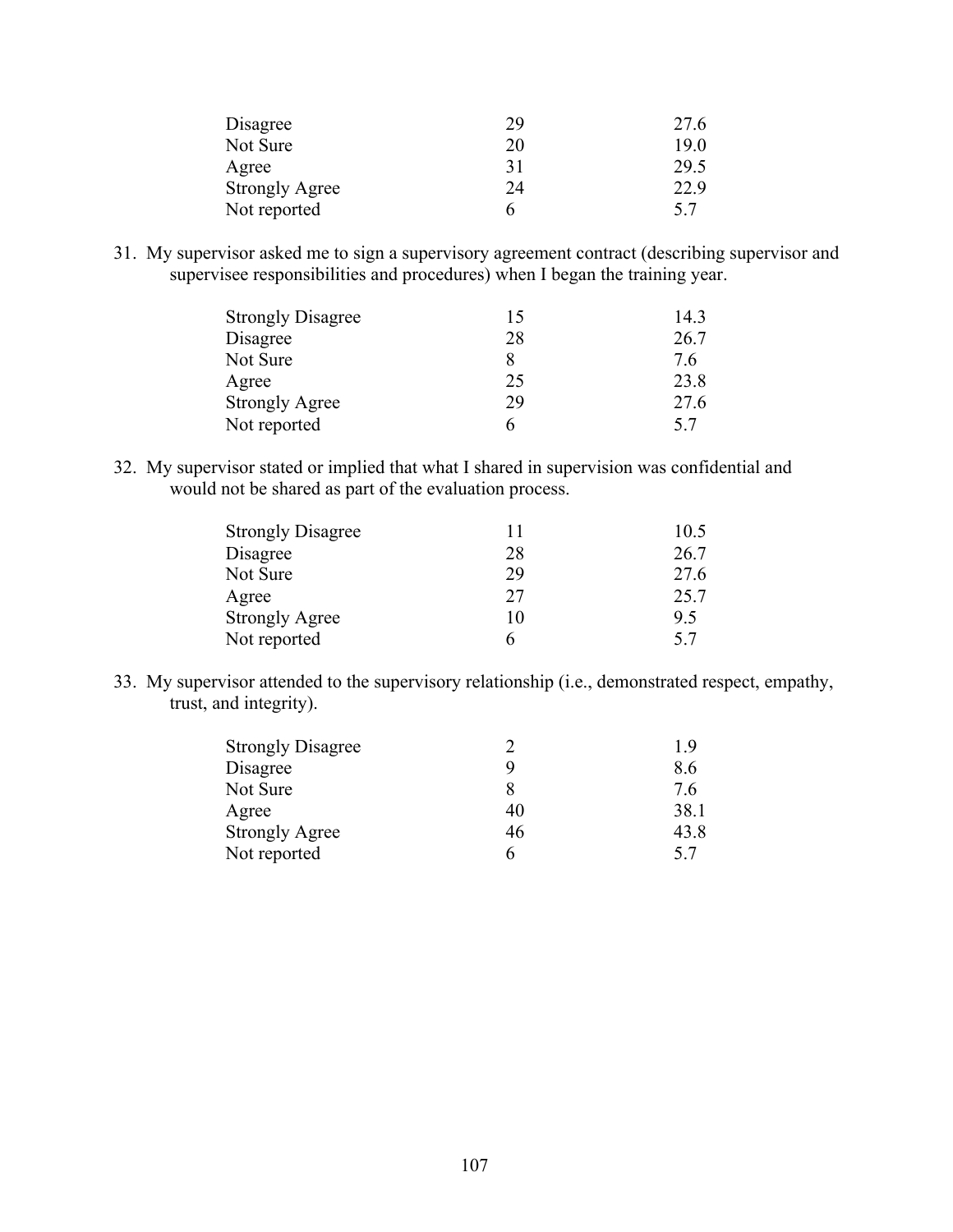#### APPENDIX E

#### Demographics Questionnaire

Please check the answer that is most appropriate for you. If you find that there is not an answer that is applicable to you, please select "other", and type in your response in the space that is provided.

1. Current doctoral program type:

A. Clinical

- B. Counseling
- C. School
- C. Combined (e.g., clinical-school)
- D. Other \_\_\_\_\_\_\_\_\_\_\_\_\_\_\_\_\_\_\_\_\_\_\_\_\_\_\_\_\_\_\_\_\_\_\_\_\_\_

2. Degree you are seeking:

- A. Ph.D.
- B. Psy.D.
- C. Ed.D.

D. Other (e.g., Respecialization)

3. How many separate practicum or externship training experiences (specific year-long training rotations) have you had in your doctoral program?

- A. 1
- B. 2
- C. 3
- $D \quad 4$
- E. 5 or more

4. Which of the following best describes your racial/ethnic identification? (Check all that apply)

- A. African-American/Black
- B. American Indian/Alaska Native
- C. Asian/Pacific Islander
- D. Hispanic/Latino
- E. White (Non-Hispanic)
- F. Biracial/Multiracial
- G. Other \_\_\_\_\_\_\_\_\_\_\_\_\_\_\_\_\_\_\_\_\_\_\_\_\_\_\_\_\_\_\_\_\_\_\_\_\_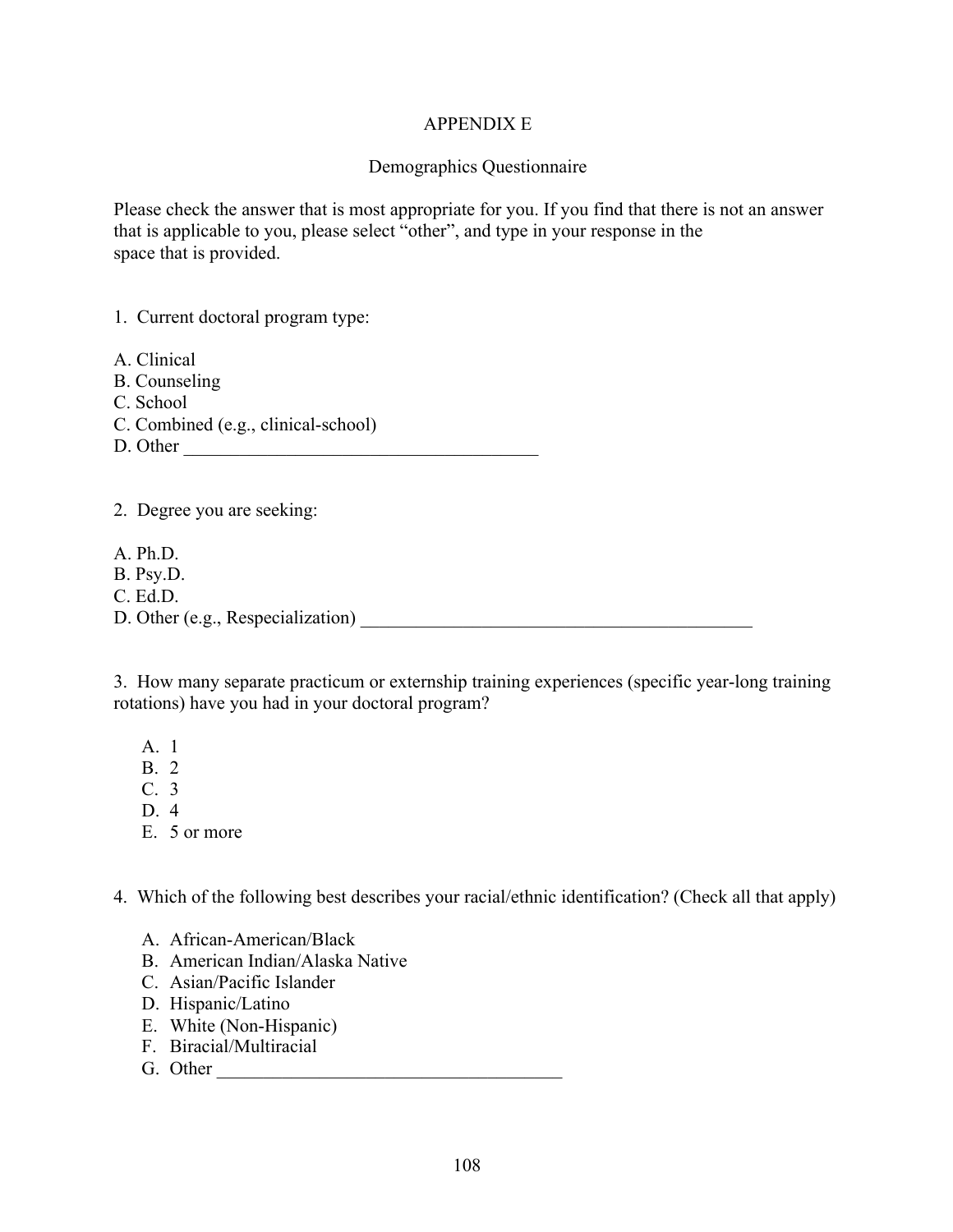### 5. What is your gender?

- A. Male
- B. Female
- C. Other (e.g., trans, intersex)

6. What is your sexual orientation?

- A. Heterosexual
- B. Gay Male
- C. Lesbian
- D. Bisexual
- E. Other
- 7. What is your age?

In the following items Primary Supervisor refers to your Primary Supervisor from your **LAST PRACTICUM ROTATION PRIOR TO INTERNSHIP.**

8. Which of the following best describes your last practicum site prior to internship?

- A. Armed Forces Medical Center
- B. Child/Adolescent Psychiatric/Pediatrics
- C. Community Mental Health Center
- D. Consortium
- E. Medical School
- F. Prison/Other Correctional Facility
- G. Private General Hospital
- H. Private Outpatient Clinic
- I. Private Psychiatric Hospital
- J. Psychology Department
- K. School District
- L. State/County/Other Public Hospital
- M. University Counseling Center
- N. Veterans Affairs Medical Center
- O. Other (please specify):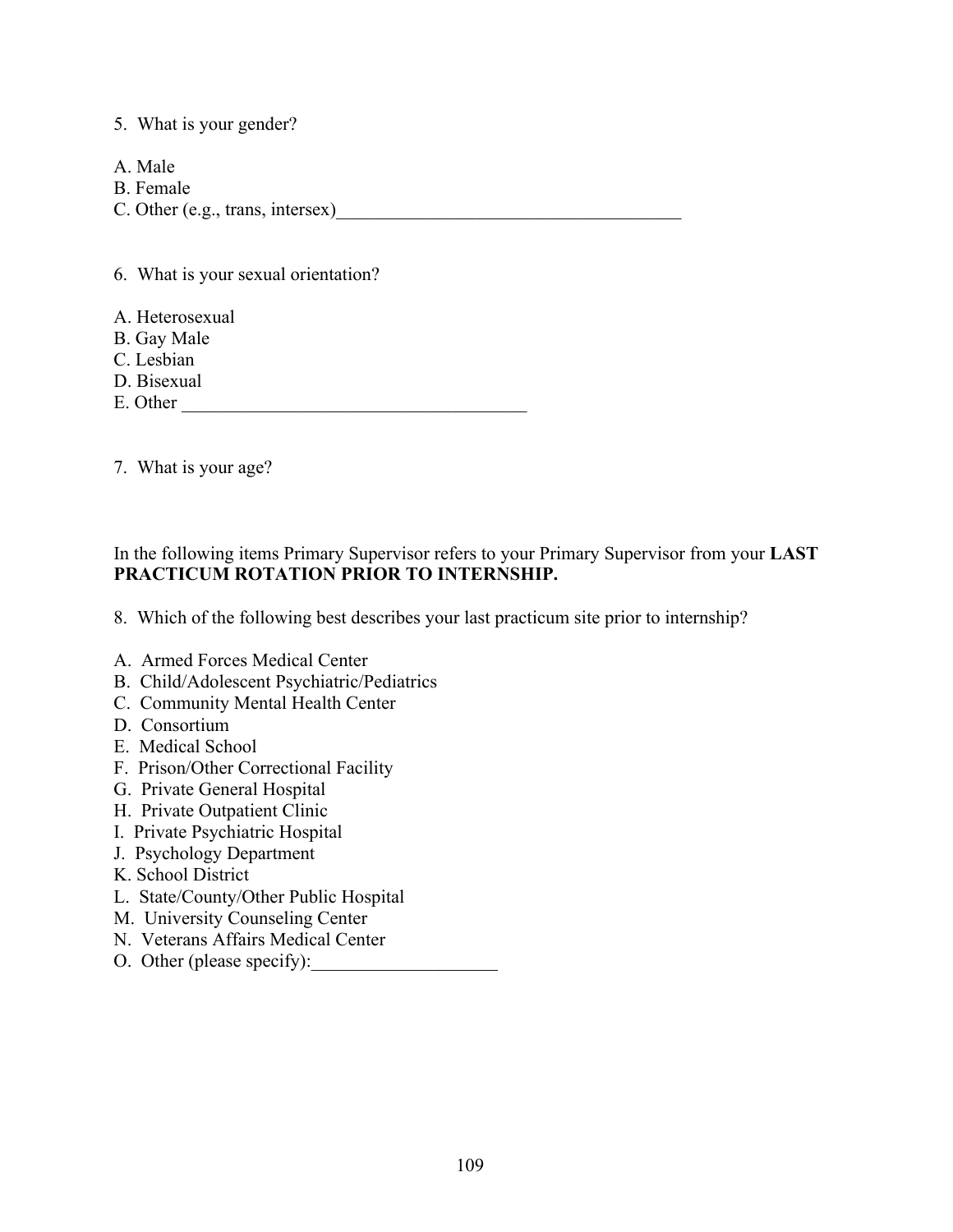9. What percentage of your client contact hours was devoted to conducting individual psychotherapy in your last practicum rotation prior to internship?

A. 100%

- B. 75-99%
- C. 50-74%
- D. 25-49%
- E. Less than 25%

10. Which of the following best describes your primary theoretical orientation?

- A. Behavioral
- B. Biological
- C. Cognitive-Behavioral
- D. Eclectic
- E. Humanistic/Existential
- F. Integrative
- G. Interpersonal
- H. Psychodynamic/Psychoanalytic
- I. Systems
- I. Systems<br>J. Other

11. Which of the following best describes your primary supervisor's theoretical orientation (from your last practicum rotation prior to internship)?

- A. Behavioral
- B. Biological
- C. Cognitive-Behavioral
- D. Eclectic
- E. Humanistic/Existential
- F. Integrative
- G. Interpersonal
- H. Psychodynamic/Psychoanalytic
- I. Systems
- J. Other \_\_\_\_\_\_\_\_\_\_\_\_\_\_\_\_\_\_\_\_\_\_\_\_\_\_\_\_\_\_\_\_\_\_\_\_\_\_

12. Which of the following best describes your primary supervisor's gender (from your last practicum rotation prior to internship)?

- A. Male
- B. Female
- C. Other (e.g., trans, intersex)
- D. I don't know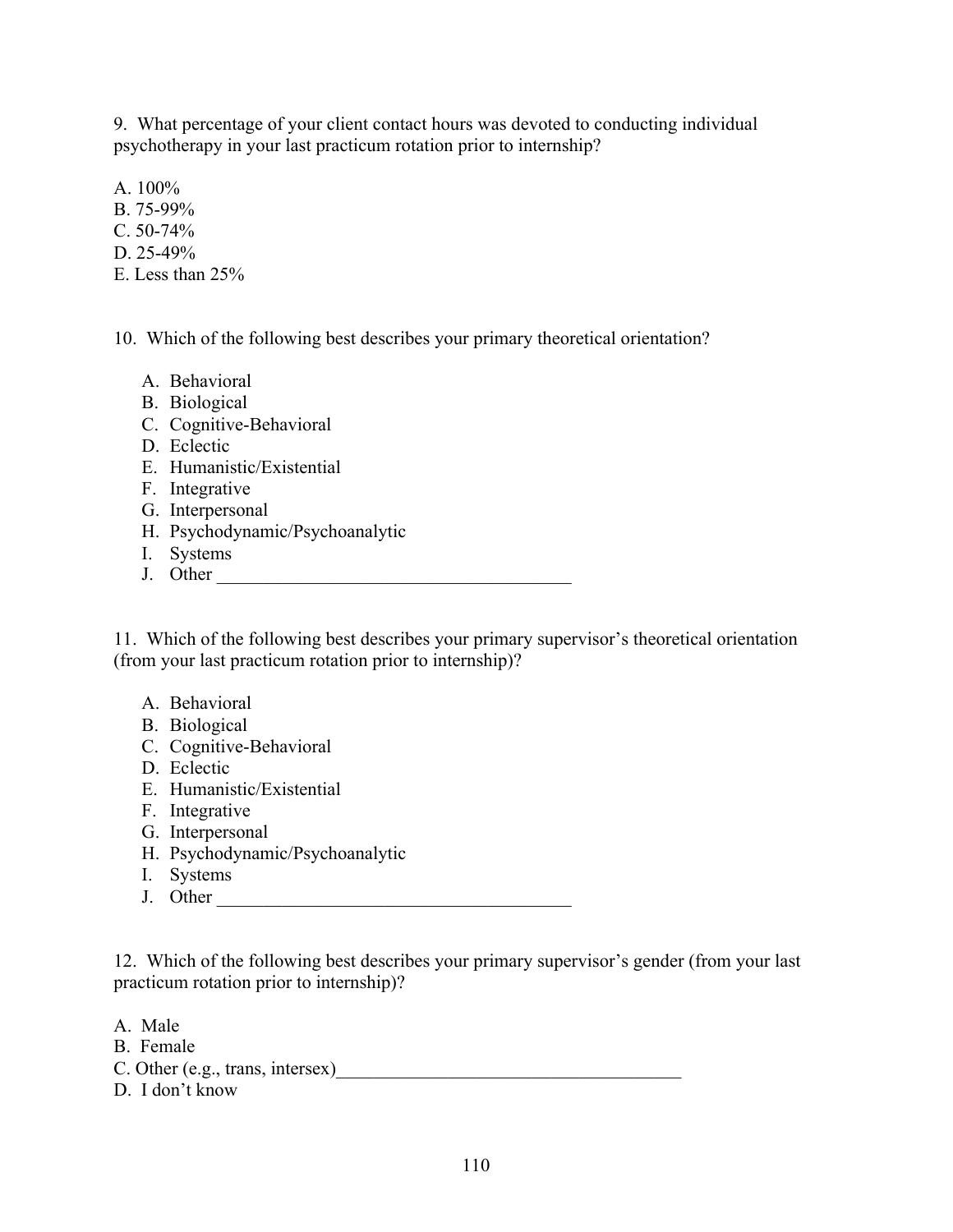13. What was your primary supervisor's sexual orientation (if known)?

- A. Heterosexual
- B. Gay Male
- C. Lesbian
- D. Bisexual
- E. Other
- F. I don't know

14. Which of the following best describes your primary supervisor's racial/ethnic identification? (Check all that apply)

- A. African-American/Black
- B. American Indian/Alaska Native
- C. Asian/Pacific Islander
- D. Hispanic/Latino
- E. White (Non-Hispanic)
- F. Biracial/Multiracial
- G. Other \_\_\_\_\_\_\_\_\_\_\_\_\_\_\_\_\_\_\_\_\_\_\_\_\_\_\_\_\_\_\_\_\_\_\_\_\_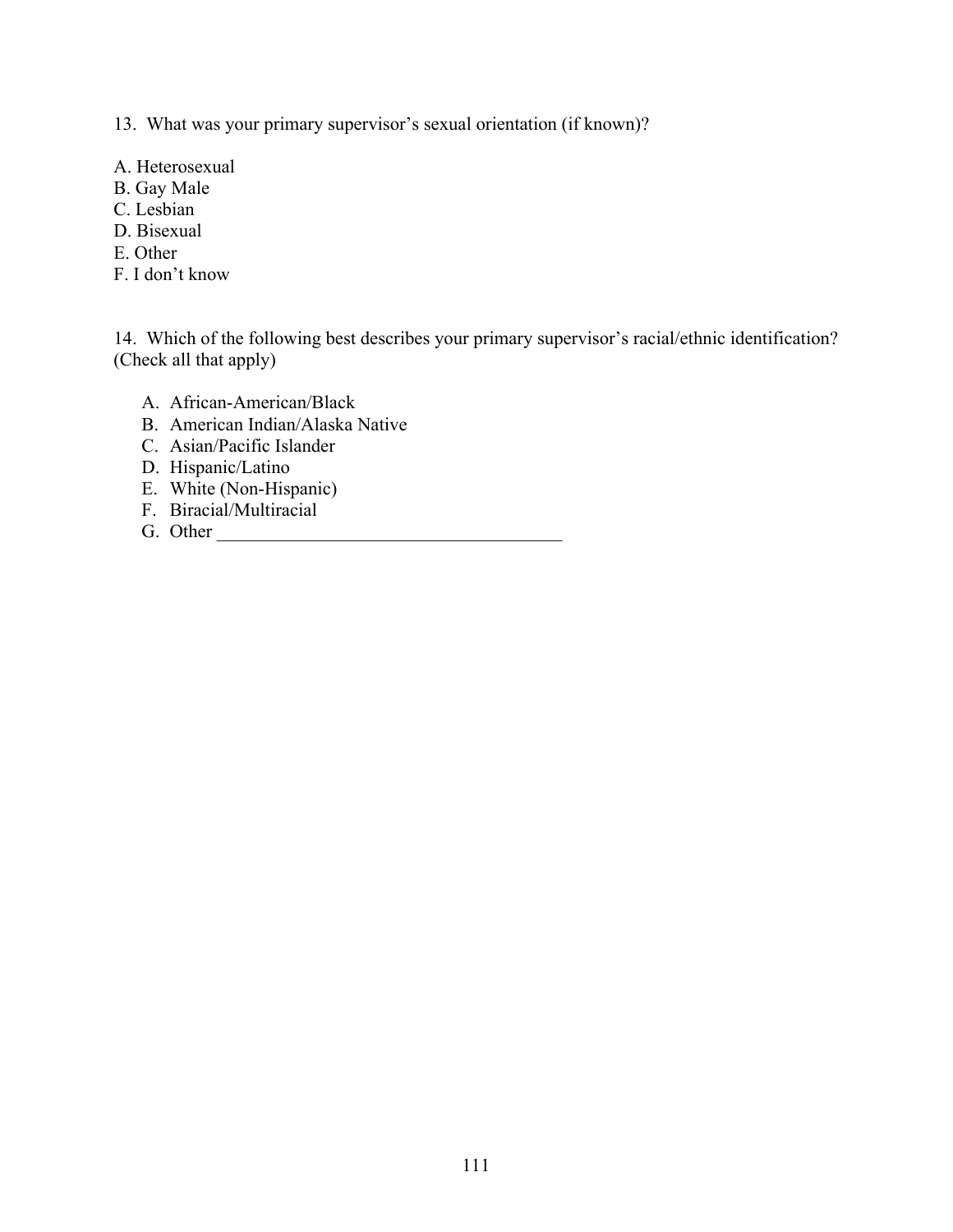### APPENDIX F

### Ethical Practices in Supervision Scale - Revised

For the following questions, please consider your primary individual supervisor from your LAST PRACTICUM ROTATION PRIOR TO INTERNSHIP. Your primary individual supervisor is the person who provided the majority of your supervision during the rotation.

#### *Please indicate if the person who primarily supervised you was:*

- a) a licensed psychologist
- b) an unlicensed psychologist (e.g., a postdoctoral fellow)
- c) a licensed professional in another discipline (e.g., a psychiatrist or social worker)
- d) other:

In items 1 - 32, indicate whether your primary individual supervisor performed the behaviors described in the statement.

#### **Monitored supervisee performance and professional activities.**

1. My supervisor made sure that I was using appropriate treatment interventions or assessment procedures with all of my clinical cases.

| Strongly |          |          |       | Strongly |
|----------|----------|----------|-------|----------|
| Disagree | Disagree | Not Sure | Agree | Agree    |
|          |          |          |       |          |

2. My supervisor met with me on an "as needed" basis (i.e., supervision times were not regularly scheduled OR if they were regularly scheduled, supervision time was cut short by the supervisor when there were no pressing clinical issues to be discussed.)

| Strongly |          |          |       | Strongly |
|----------|----------|----------|-------|----------|
| Disagree | Disagree | Not Sure | Agree | Agree    |
|          |          |          |       |          |

3. My supervisor encouraged me to attempt interventions or treatments for which I felt unprepared.

| Strongly |          |          |       | Strongly |
|----------|----------|----------|-------|----------|
| Disagree | Disagree | Not Sure | Agree | Agree    |
|          |          |          |       |          |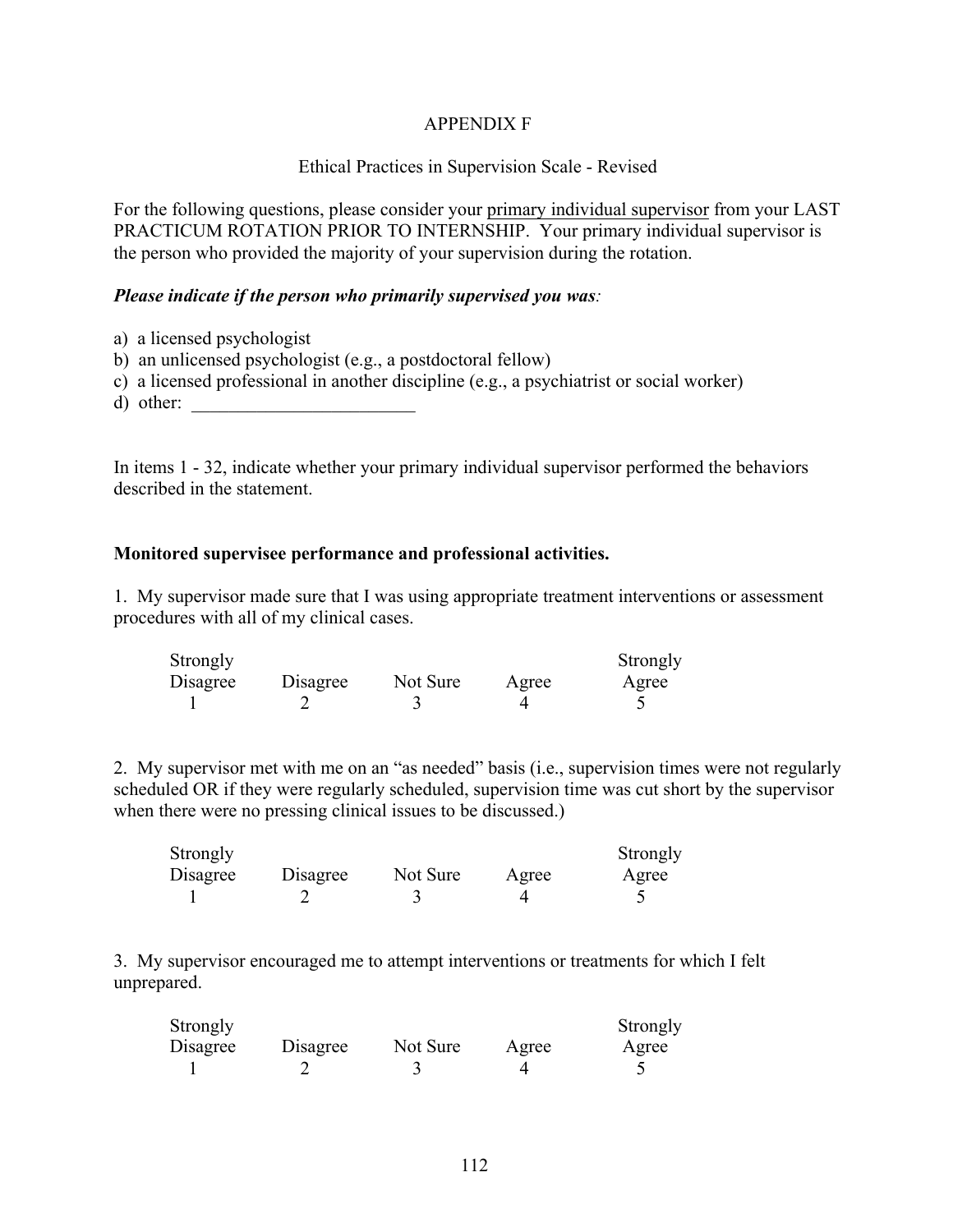4. My supervisor systematically monitored patient progress, e.g., thorough review of outcome measures.

| Strongly |          |          |       | Strongly |
|----------|----------|----------|-------|----------|
| Disagree | Disagree | Not Sure | Agree | Agree    |
|          |          |          |       |          |

#### **Observed supervisee performance and professional activities**.

5. My supervisor regularly reviewed video or audiotapes of my sessions.

| Strongly |          |          |       | Strongly |
|----------|----------|----------|-------|----------|
| Disagree | Disagree | Not Sure | Agree | Agree    |
|          |          |          |       |          |

6. My supervisor reviewed my charts/progress notes with me on a regular basis.

| Strongly |          |          |       | Strongly |
|----------|----------|----------|-------|----------|
| Disagree | Disagree | Not Sure | Agree | Agree    |
|          |          |          |       |          |

7. My supervisor at times conducted some form of live supervision (e.g., participated in a session with me or observed and commented with the use of a one-way mirror or video system).

| Strongly |          |          |       | Strongly |
|----------|----------|----------|-------|----------|
| Disagree | Disagree | Not Sure | Agree | Agree    |
|          |          |          |       |          |

#### **Practiced multicultural sensitivity toward clients and supervisees.**

8. My supervisor's conduct and input in supervision suggested that he or she is multiculturally competent, possessing a good understanding of gender, sexual orientation, race, culture, religion, or disability status, etc.

| Strongly |          |          |       | Strongly |
|----------|----------|----------|-------|----------|
| Disagree | Disagree | Not Sure | Agree | Agree    |
|          |          |          |       |          |

9. My supervisor encouraged me to discuss any thoughts or feelings I had about gender, sexual orientation, race, culture, religion, or disability status.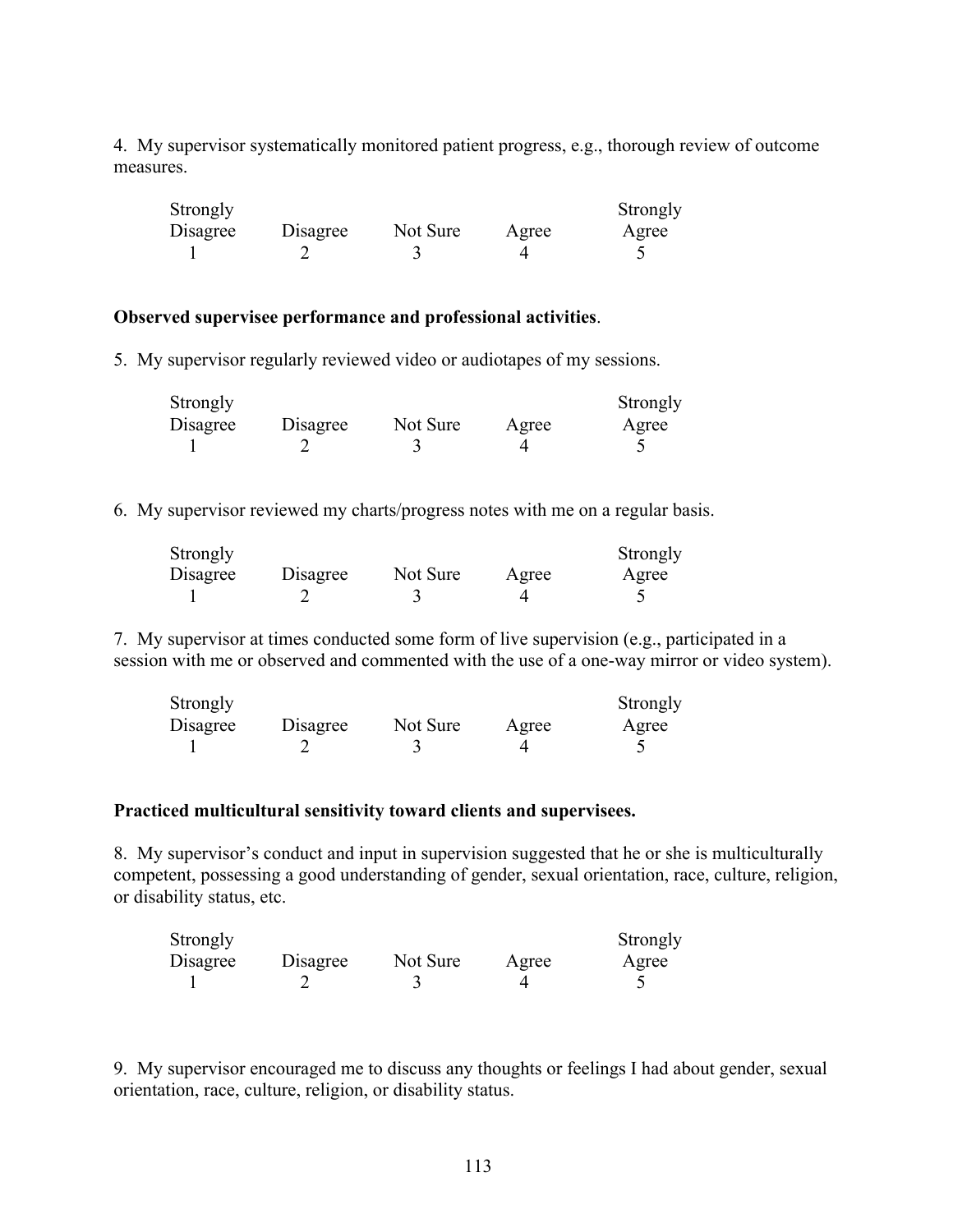| Strongly |          |          |       | Strongly |
|----------|----------|----------|-------|----------|
| Disagree | Disagree | Not Sure | Agree | Agree    |
|          |          |          |       |          |

#### **Maintained appropriate boundaries and carefully monitored dual roles.**

10. My supervisor and I discussed personal issues that did not seem to be appropriately related to my work with clients. ("Personal issues" would not include simple disclosure of personal information such as whether either party is married, has children, etc. UNLESS significant supervision time is spent DISCUSSING one's relationship, family, etc.)

| Strongly |          |          |       | Strongly |
|----------|----------|----------|-------|----------|
| Disagree | Disagree | Not Sure | Agree | Agree    |
|          |          |          |       |          |

11. My supervisor appropriately acted as my supervisor and did not try to act in the role of my counselor/therapist.

| Strongly |          |          |       | Strongly |
|----------|----------|----------|-------|----------|
| Disagree | Disagree | Not Sure | Agree | Agree    |
|          |          |          |       |          |

12. My supervisor behaved toward me in a way that seemed to me to be seductive or sexually provocative.

| Strongly |          |          |       | Strongly |
|----------|----------|----------|-------|----------|
| Disagree | Disagree | Not Sure | Agree | Agree    |
|          |          |          |       |          |

#### **Discussed the process of evaluation, provided regular feedback about supervisee performance and competence, and documented strengths and areas for improvement.**

13. My supervisor discussed with me at the beginning of the training year how I would be evaluated.

| Strongly |          |          |       | Strongly |
|----------|----------|----------|-------|----------|
| Disagree | Disagree | Not Sure | Agree | Agree    |
|          |          |          |       |          |

14. My supervisor gave me adequate verbal and/or written feedback about my performance throughout the training rotation.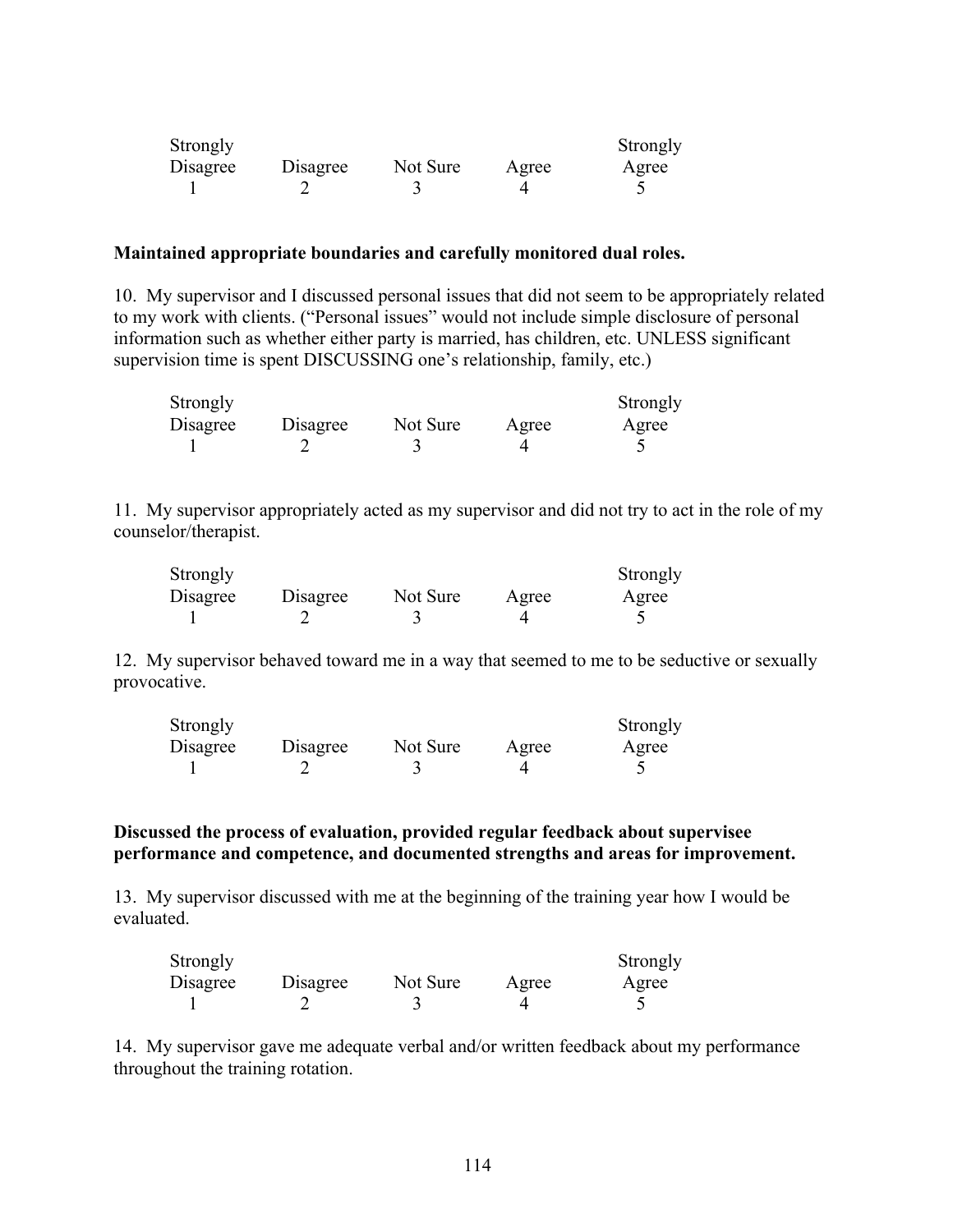| Strongly |          |          |       | Strongly |
|----------|----------|----------|-------|----------|
| Disagree | Disagree | Not Sure | Agree | Agree    |
|          |          |          |       |          |

15. I was made aware of any concerns my supervisor had regarding my performance. (Please leave blank if this question does not apply to you).

| Strongly |          |          |       | Strongly |
|----------|----------|----------|-------|----------|
| Disagree | Disagree | Not Sure | Agree | Agree    |
|          |          |          |       |          |

16. My supervisor frequently provided formative feedback.

| Strongly |          |          |       | Strongly |
|----------|----------|----------|-------|----------|
| Disagree | Disagree | Not Sure | Agree | Agree    |
|          |          |          |       |          |

17. My supervisor periodically elicited my feedback on the supervisory process.

| Strongly |          |          |       | Strongly |
|----------|----------|----------|-------|----------|
| Disagree | Disagree | Not Sure | Agree | Agree    |
|          |          |          |       |          |

#### **Supervised only therapist-client relationships in which (s)he was competent.**

18. My supervisor appeared to be aware of recent research, theory, or treatment methods in regard to the presenting problems of my clients.

| Strongly |          |          |       | Strongly |
|----------|----------|----------|-------|----------|
| Disagree | Disagree | Not Sure | Agree | Agree    |
|          |          |          |       |          |

19. My supervisor worked with me on a case that involved issues or disorders with which he or she had little or no experience.

| Strongly |          |          |       | Strongly |
|----------|----------|----------|-------|----------|
| Disagree | Disagree | Not Sure | Agree | Agree    |
|          |          |          |       |          |

20. My supervisor allowed me to use a treatment approach in which I had been trained, even though the supervisor had little knowledge or training in the approach.

| Strongly |          |          |       | Strongly |
|----------|----------|----------|-------|----------|
| Disagree | Disagree | Not Sure | Agree | Agree    |
|          |          |          |       |          |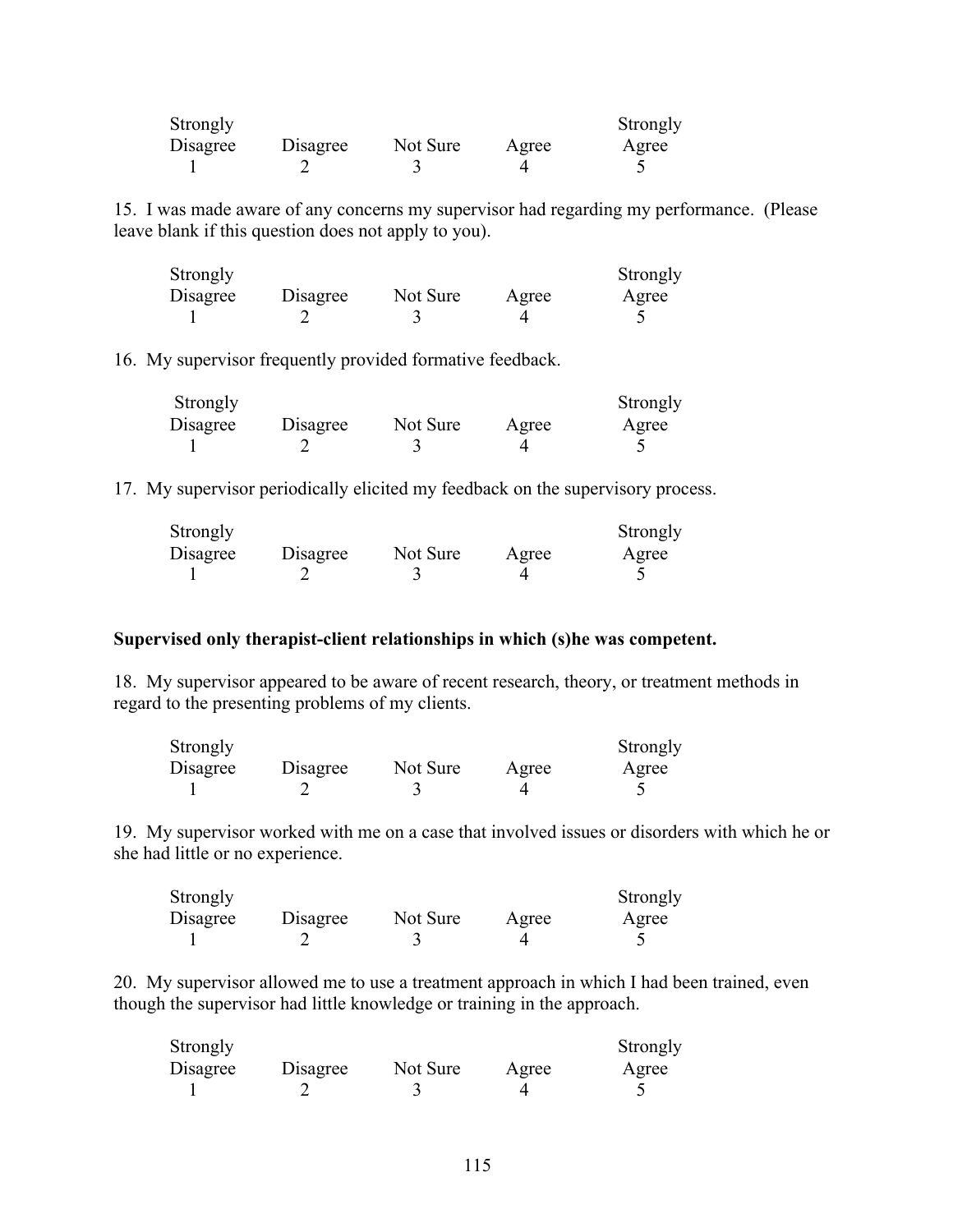#### **Modeled professional principles, values, and ethics.**

21. My supervisor openly and appropriately discussed ethical issues with me.

| Strongly |          |          |       | Strongly |
|----------|----------|----------|-------|----------|
| Disagree | Disagree | Not Sure | Agree | Agree    |
|          |          |          |       |          |

22. I questioned my supervisor's ethical judgment or opinions on at least one occasion.

| Strongly |          |          |       | Strongly |
|----------|----------|----------|-------|----------|
| Disagree | Disagree | Not Sure | Agree | Agree    |
|          |          |          |       |          |

#### **Legal Issues.**

23. My supervisor gave me adequate direction about how to handle potentially suicidal or homicidal clients. (Please leave blank if this question does not apply to you).

| Strongly |          |          |       | Strongly |
|----------|----------|----------|-------|----------|
| Disagree | Disagree | Not Sure | Agree | Agree    |
|          |          |          |       |          |

24. My supervisor gave me a clear understanding of how crises or emergencies with clients were to be handled, as well as how he or she could be contacted in the case of an emergency/crisis situation and what I should do if I could not reach him or her.

| Strongly |          |          |       | Strongly |
|----------|----------|----------|-------|----------|
| Disagree | Disagree | Not Sure | Agree | Agree    |
|          |          |          |       |          |

25. My supervisor directed me to report disclosures of abuse (e.g., child, elder, etc.) by clients to the appropriate authorities. (Please leave this question blank if you never encountered a case in which abuse reporting was required).

| Strongly |          |          |       | Strongly |
|----------|----------|----------|-------|----------|
| Disagree | Disagree | Not Sure | Agree | Agree    |
|          |          |          |       |          |

#### **Ensured adequate disclosure to client.**

26. My supervisor instructed me to disclose to my clients that I was receiving supervision.

| Strongly |          |          |       | Strongly |
|----------|----------|----------|-------|----------|
| Disagree | Disagree | Not Sure | Agree | Agree    |
|          |          |          |       |          |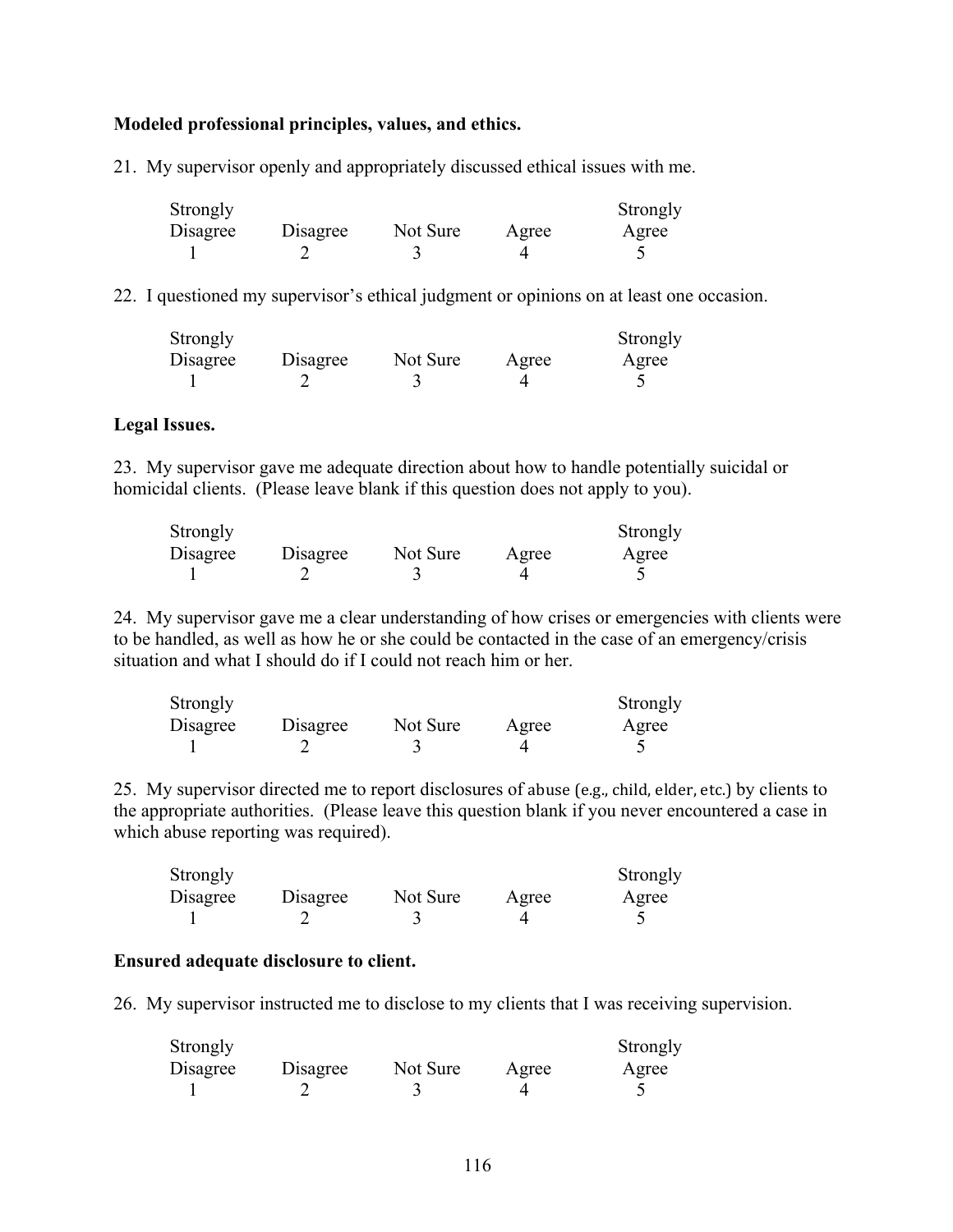27. My supervisor directed me to inform my clients of the limits of confidentiality (such as the supervisor is also privy to information discussed in the counseling session).

| Strongly |          |          |       | Strongly |
|----------|----------|----------|-------|----------|
| Disagree | Disagree | Not Sure | Agree | Agree    |
|          |          |          |       |          |

28. My supervisor directed me to provide my clients with his or her name, should they have concerns about the treatment they were receiving.

| Strongly |          |          |       | Strongly |
|----------|----------|----------|-------|----------|
| Disagree | Disagree | Not Sure | Agree | Agree    |
|          |          |          |       |          |

#### **Identified parameters of supervision.**

29. My supervisor clearly defined his or her role as my supervisor and my role as supervisee when I began the training year.

| Strongly |          |          |       | Strongly |
|----------|----------|----------|-------|----------|
| Disagree | Disagree | Not Sure | Agree | Agree    |
|          |          |          |       |          |

30. My supervisor outlined his/her responsibilities and multiple obligations (i.e., primary responsibility to client, followed by responsibility for trainee professional development, followed by gatekeeping duty).

| Strongly |          |          |       | Strongly |
|----------|----------|----------|-------|----------|
| Disagree | Disagree | Not Sure | Agree | Agree    |
|          |          |          |       |          |

31. My supervisor asked me to sign a supervisory agreement contract (describing supervisor and supervisee responsibilities and procedures) when I began the training year.

| Strongly |          |          |       | Strongly |
|----------|----------|----------|-------|----------|
| Disagree | Disagree | Not Sure | Agree | Agree    |
|          |          |          |       |          |

32. My supervisor stated or implied that what I shared in supervision was confidential and would not be shared as part of the evaluation process.

| Strongly |          |          |       | Strongly |
|----------|----------|----------|-------|----------|
| Disagree | Disagree | Not Sure | Agree | Agree    |
|          |          |          |       |          |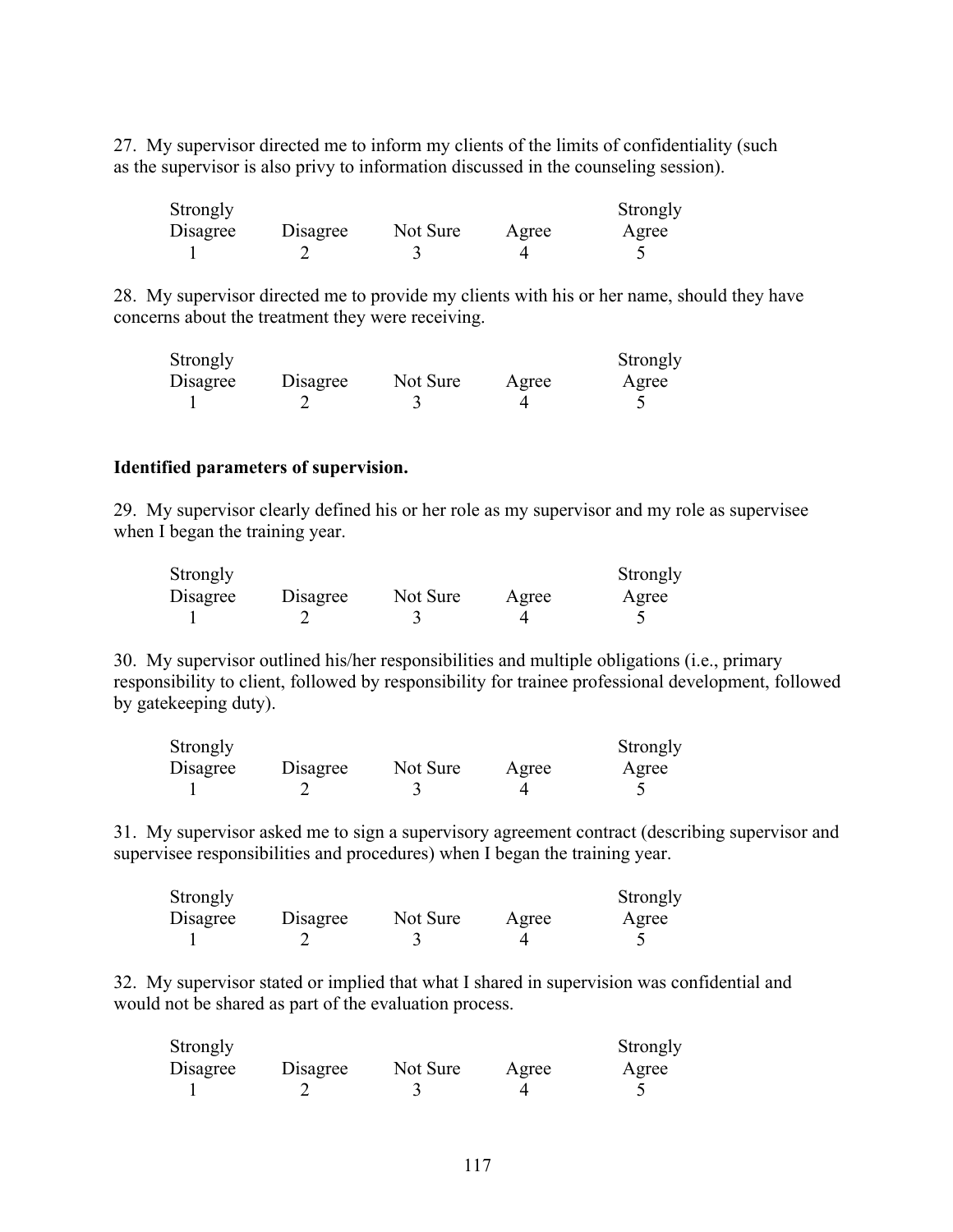33. My supervisor attended to the supervisory relationship (i.e., demonstrated respect, empathy, trust, and integrity).

| Strongly |          |          |       | Strongly |
|----------|----------|----------|-------|----------|
| Disagree | Disagree | Not Sure | Agree | Agree    |
|          |          |          |       |          |

34. If you experienced your supervisor's behavior at times as unethical or unprofessional, please check the areas that were impacted by his/her behavior.

- \_\_\_ negatively affected the supervisory alliance
- \_\_\_ negatively affected my trust in the supervisor
- \_\_\_ negatively affected my willingness to disclose information
- \_\_\_ negatively affected my motivation to be in this field
- \_\_\_ negatively affected the quality of my client care
- \_\_\_ negatively affected me emotionally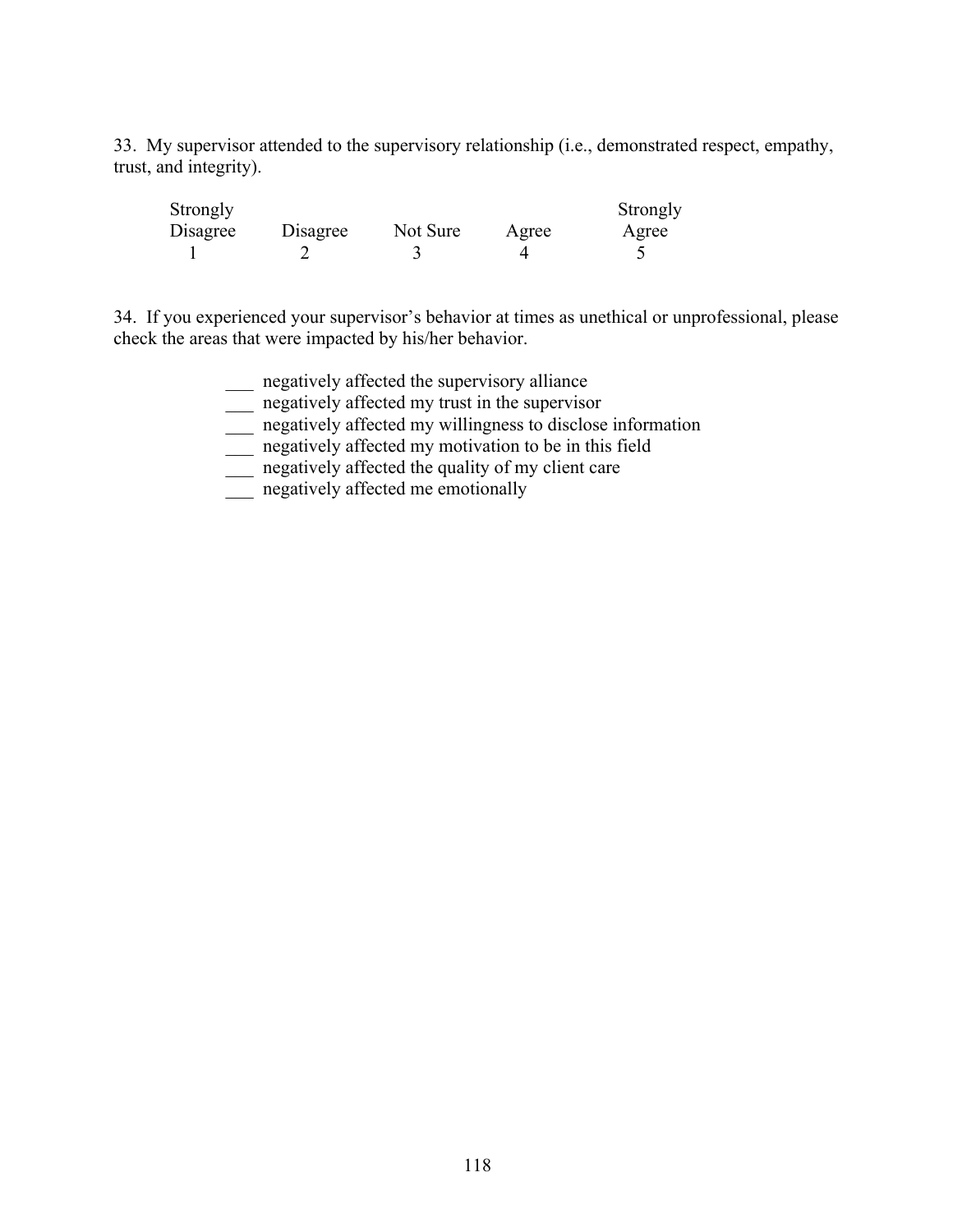#### APPENDIX G

#### Working Alliance Inventory-Supervision (Bond Scale)

Instructions: On the following pages there are sentences that describe some of the different ways a person might think or feel about his or her supervisor. As you read the sentences, mentally insert the name of your individual primary supervisor from your **LAST PRACTICUM ROTATION PRIOR TO INTERNSHIP** in place of  $\qquad$  in the text. Please use the following seven-point scale: 1 2 3 4 5 6 7 Never Rarely Occasionally Sometimes Often Very Often Always *Please work quickly. Your first impressions are the most important to record.* 1. I felt uncomfortable with \_\_\_\_\_\_\_\_\_\_\_\_. **Rating: \_\_\_\_\_** 2. \_\_\_\_\_\_\_\_\_\_\_ and I understood each other. **Rating: \_\_\_\_\_** 3. I believe **liked me. Rating:** 4. I believe was genuinely concerned for my welfare. **Rating:** 5. and I respected each other. **Rating:** 6. I felt that \_\_\_\_\_\_\_\_\_\_ was not totally honest about his or her feelings towards me. **Rating: \_\_\_\_\_** 7. I was confident in  $\cdot$  is ability to supervise me. **Rating:** 8. I felt that \_\_\_\_\_\_\_\_\_\_\_ appreciated me. **Rating: \_\_\_\_\_** 9. **and I trusted one another. Rating:** 10. My relationship with was very important to me. **Rating:** 11. I had the feeling that it was important that I said or did the "right" things in supervision with \_\_\_\_\_\_\_\_\_\_. **Rating: \_\_\_\_\_** 12. I believe \_\_\_\_\_\_\_\_\_ cared about me even when I did things that he or she didn't approve of. **Rating: \_\_\_\_\_**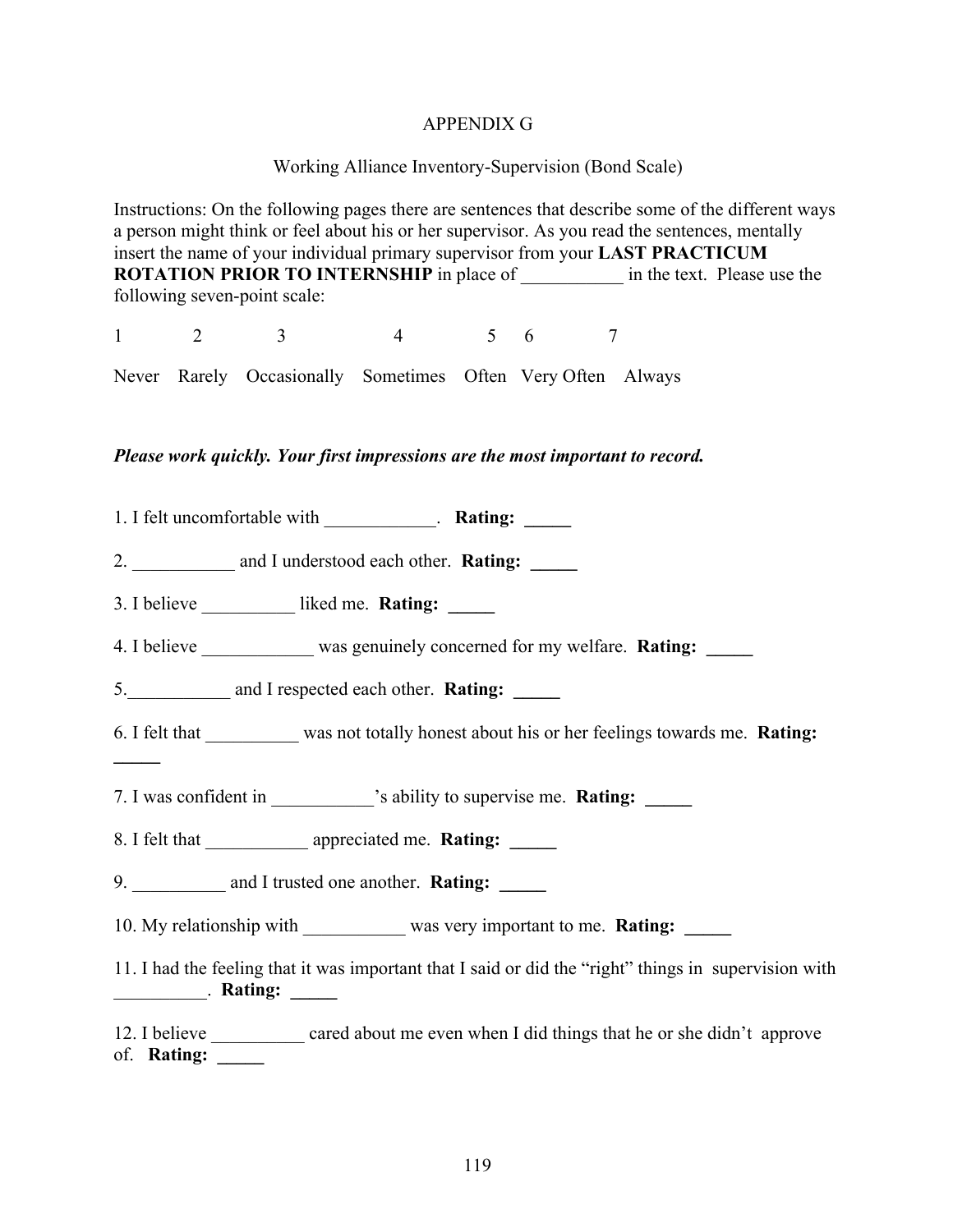### APPENDIX H

#### Recruitment Letter to Clinical Training Directors

Dear Director of Clinical Training:

I am a doctoral student in the Psy.D. program at Pepperdine University. As part of my clinical dissertation, I am collecting data on pre-doctoral interns' attitudes regarding the experiences they have had in their **previous supervisory relationship prior to internship**. I hope to use the knowledge gained to inform the framework for clinical supervision as a distinct competency. This is particularly relevant in light of new guidelines published by the American Psychological Association in early 2015.

Your training program has been selected from the APPIC directory for participation in the study. I am asking clinical training directors to forward this email to current interns in the program. The study is voluntary and involves completion of a brief demographics questionnaire followed by a questionnaire in which participants utilize a Likert scale to rate their level of agreement with statements regarding techniques utilized in supervision, legal and ethical issues, and styles of interpersonal communication. Both questionnaires will take less than 15 minutes to complete.

There is no direct benefit to study participants beyond the opportunity to anonymously share details of previous supervisory relationships. Risk of harm is assessed to be minimal, and includes the possibility of experiencing discomfort or negative emotions in reflecting upon specific past experiences. I recommend that participants who experience negative emotional reactions contact a colleague, professor, or supervisor with whom they can discuss these issues.

Please feel free to contact me via email if you have questions regarding this study or would like to obtain an abstract of study results. I can be reached at: lydiahansell@gmail.com. You may also contact my dissertation advisor, Dr. Edward Shafranske, at 310-568-5600 or the IRB administrator Dr. Judy Ho at 310-568-5600 with any questions.

Thank you again for your willingness to share this email and the attached recruitment letter with your current interns. I am looking forward to examining the results of the study and I hope that the knowledge gained will benefit the larger training community.

Sincerely,

Lydia Hansell, M.A. Doctoral Student Pepperdine University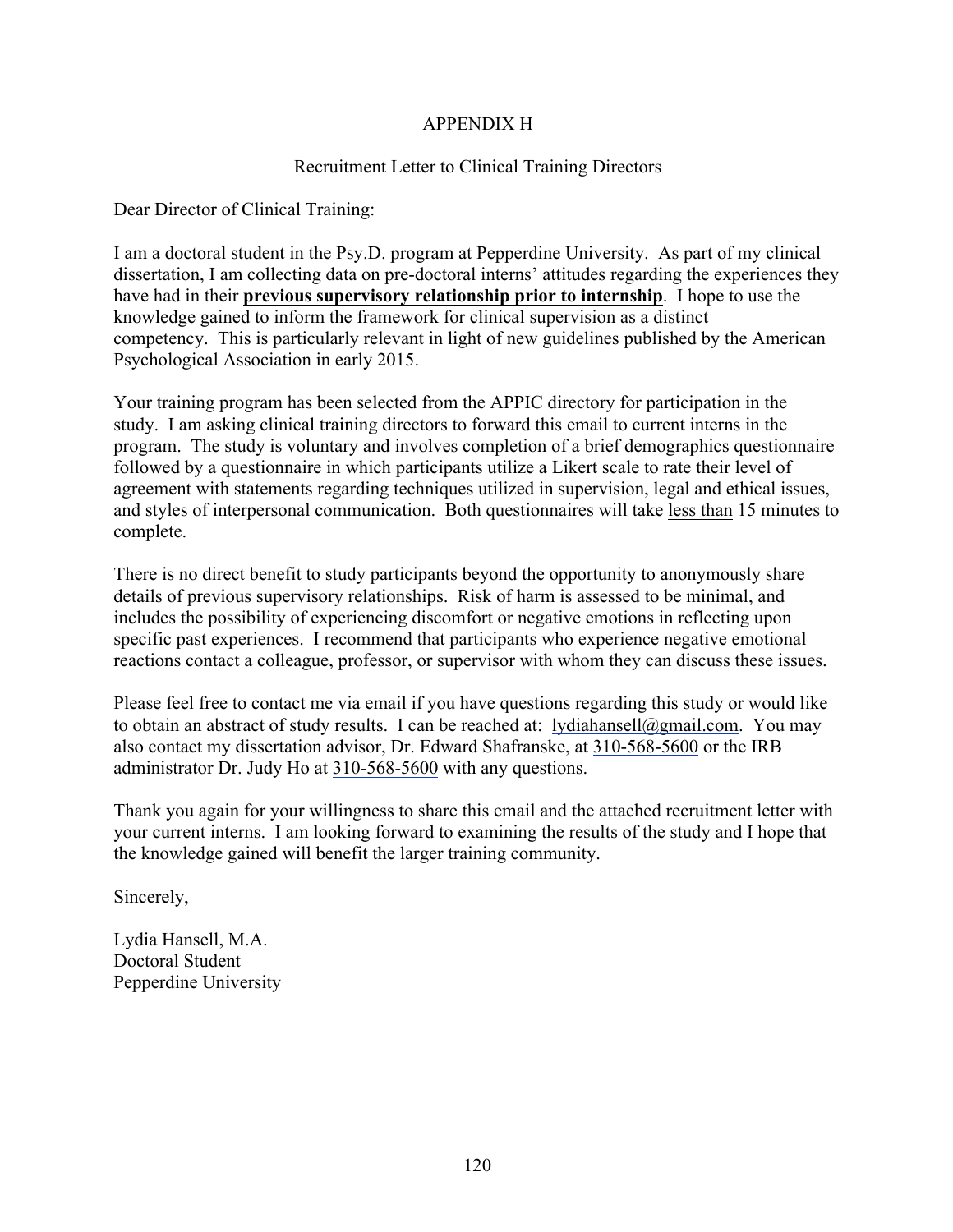### APPENDIX I

### Recruitment Letter/Informed Consent to Participants

Dear Psychology Intern,

You are invited to participate in a research study conducted by **Lydia Hansell, M.A.** and **Edward Shafranske, Ph.D.** of Pepperdine University because you are **a current pre-doctoral psychology intern**.Your participation is voluntary and you have the right to refuse participation or to withdraw participation at any time.

#### **PURPOSE OF THE STUDY**

The purpose of the study is to collect data on pre-doctoral interns' attitudes regarding the experiences they have had in their **previous supervisory relationship prior to internship**. The knowledge gained will help to inform the framework for clinical supervision as a distinct competency. This is particularly relevant in light of new guidelines for supervision published by the American Psychological Association in early 2015.

### **PARTICIPANT INVOLVEMENT**

If you agree to voluntarily take part in this study, you will be asked to complete a questionnaire that includes a few brief demographics questions followed by questions about your **previous supervisory relationship prior to internship**. Questions include topics related to supervisory alliance, supervisor behaviors, and working alliance. The time to complete the survey is less than 15 minutes.

### **PAYMENT/COMPENSATION FOR PARTICIPATION**

There is no payment/compensation offered for participation in the study.

### **PARTICIPATION AND WITHDRAWAL**

Your participation is voluntary. Your refusal to participate will involve no penalty or loss of benefits to which you are otherwise entitled. You may withdraw your consent at any time and discontinue participation without penalty. You are also free to not answer any questions you do not want to answer. You are not waiving any legal claims, rights, or remedies because of your participation in this research study.

### **ALTERNATIVES TO FULL PARTICIPATION**

The only alternative to participation in the study is to not participate.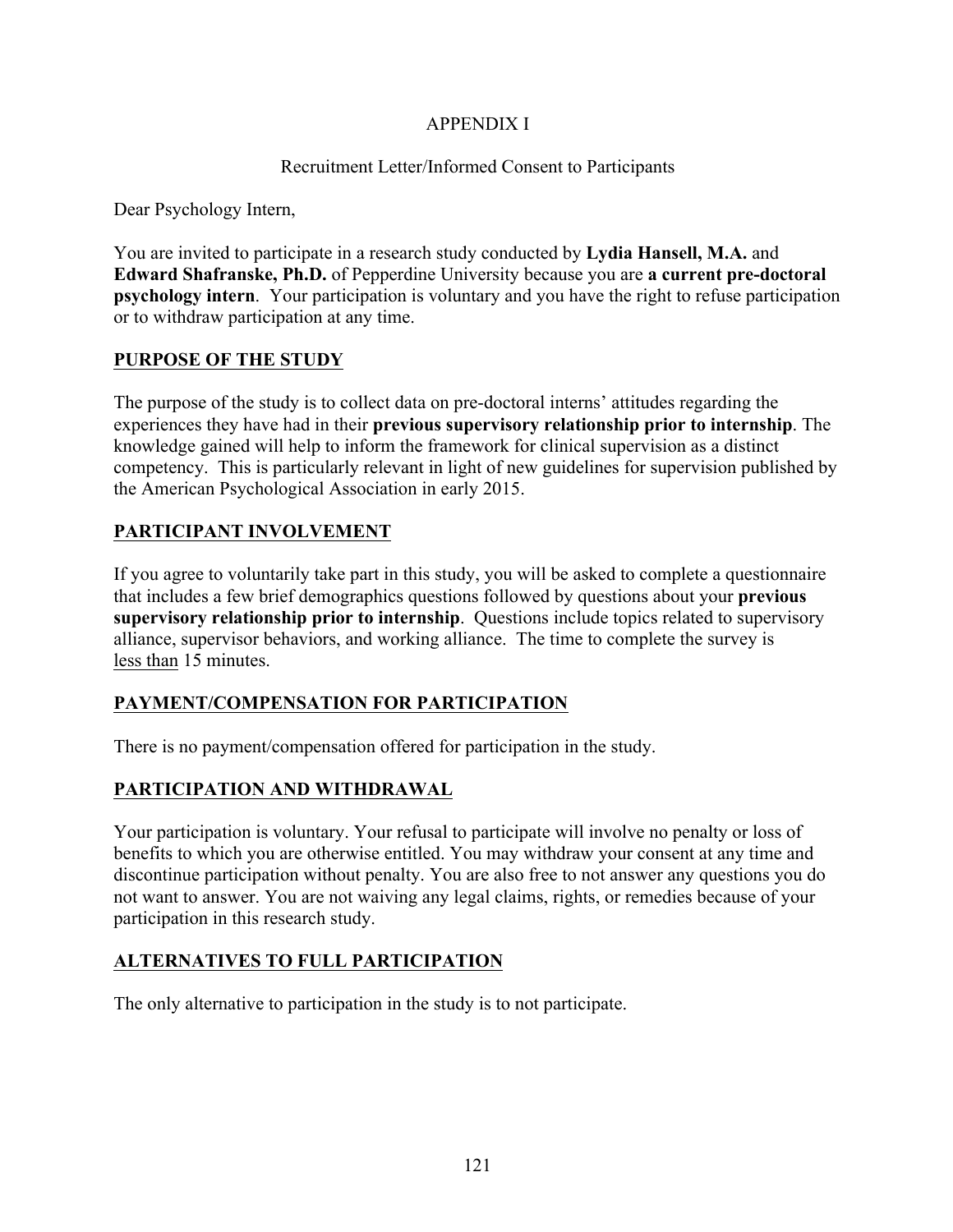### **CONFIDENTIALITY**

No identifying information will be collected from study participants; accordingly, all survey results will be **anonymous**. Survey data will be stored on a password protected computer in the principal investigator's place of residence. The data will be stored for a minimum of three years. Data will be collected anonymously and aggregated prior to analysis. Study results will be documented in aggregate form, with no identifying data available.

### **RISKS**

Participation in this study involves no more than minimal risk. It is possible you may experience negative emotions upon reflecting about prior supervisory experiences. You may wish to seek consultation from a colleague, professor, or supervisor should you experience any negative reactions to participation in this study. If you experience negative reactions to participation in the study and would like to have a pro bono consultation from one of two professionals who have expertise in the field of clinical supervision, please contact me.

### **INVESTIGATOR'S CONTACT INFORMATION**

As the principal investigator, I am willing to answer any inquiries you may have concerning the research herein described. You may contact me at: lydiahansell@gmail.com or you may contact my dissertation chair, Dr. Edward Shafranske, Ph.D., at 310-568-5600 if you have questions or concerns about this research.

Please feel free to print this information sheet if you would like a copy of it for your records. Finally, you may request an abstract of the survey results by emailing Lydia Hansell, M.A. at: lydiahansell@gmail.com.

### **RIGHTS OF RESEARCH PARTICIPANT – IRB CONTACT INFORMATION**

If you have questions, concerns or complaints about your rights as a research participant or research in general please contact Dr. Judy Ho*,* Chairperson of the Graduate & Professional Schools Institutional Review Board at Pepperdine University, 6100 Center Drive Suite 500, Los Angeles, CA 90045, 310-568-5753 or gpsirb@pepperdine.edu.

**By clicking on the link to the survey questions, you are acknowledging you have read the study information. You also understand that you may end your participation at end time, for any reason without penalty.** 

**Please click the link to begin: https://www.surveymonkey.com/r/57W7GDD**

If you would like documentation of your participation in this research you may print a copy of this form.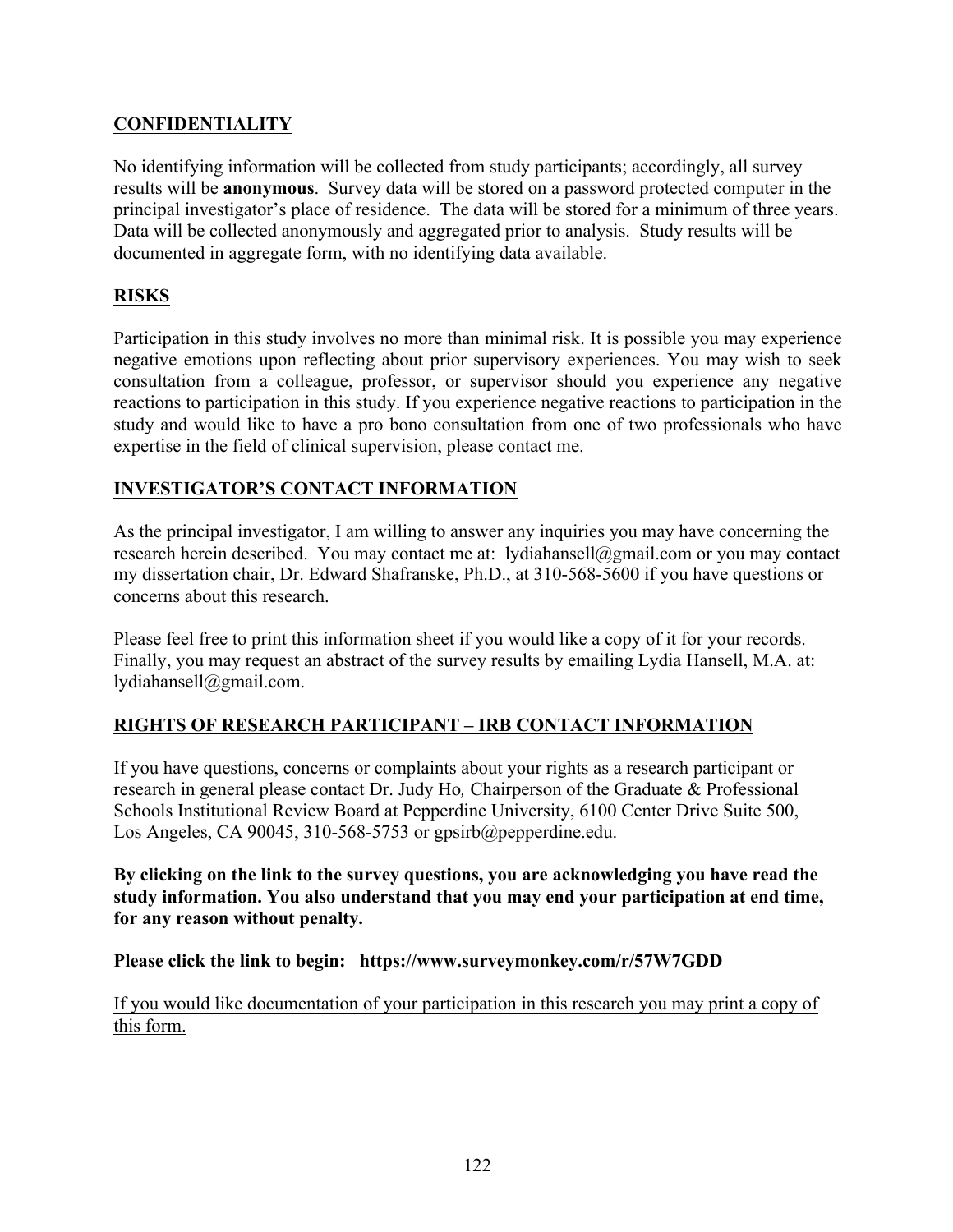Thank you again for your participation!

Sincerely,

Lydia Hansell, M.A. Pepperdine University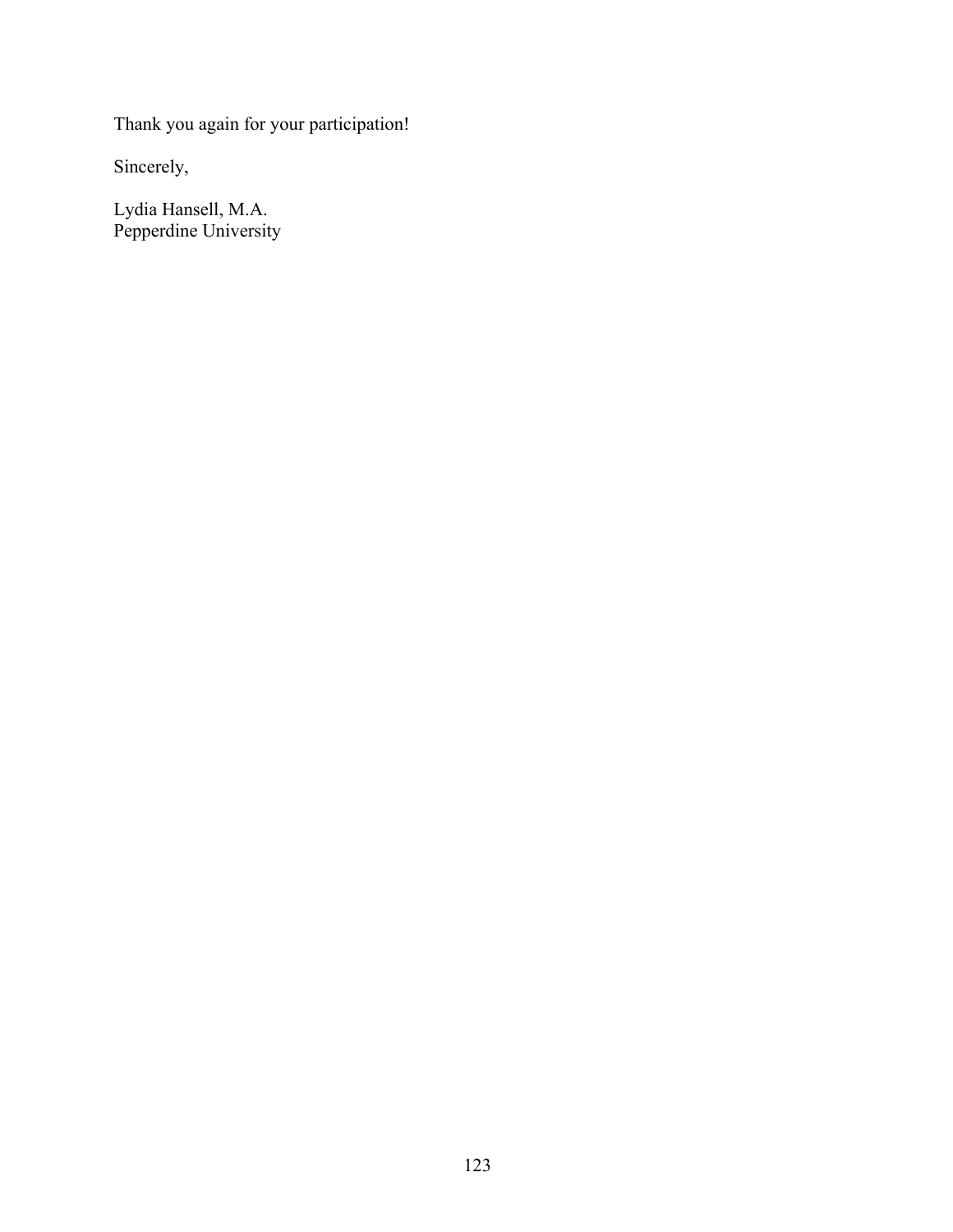### APPENDIX J

Pepperdine University IRB Notice of Approval for Human Research